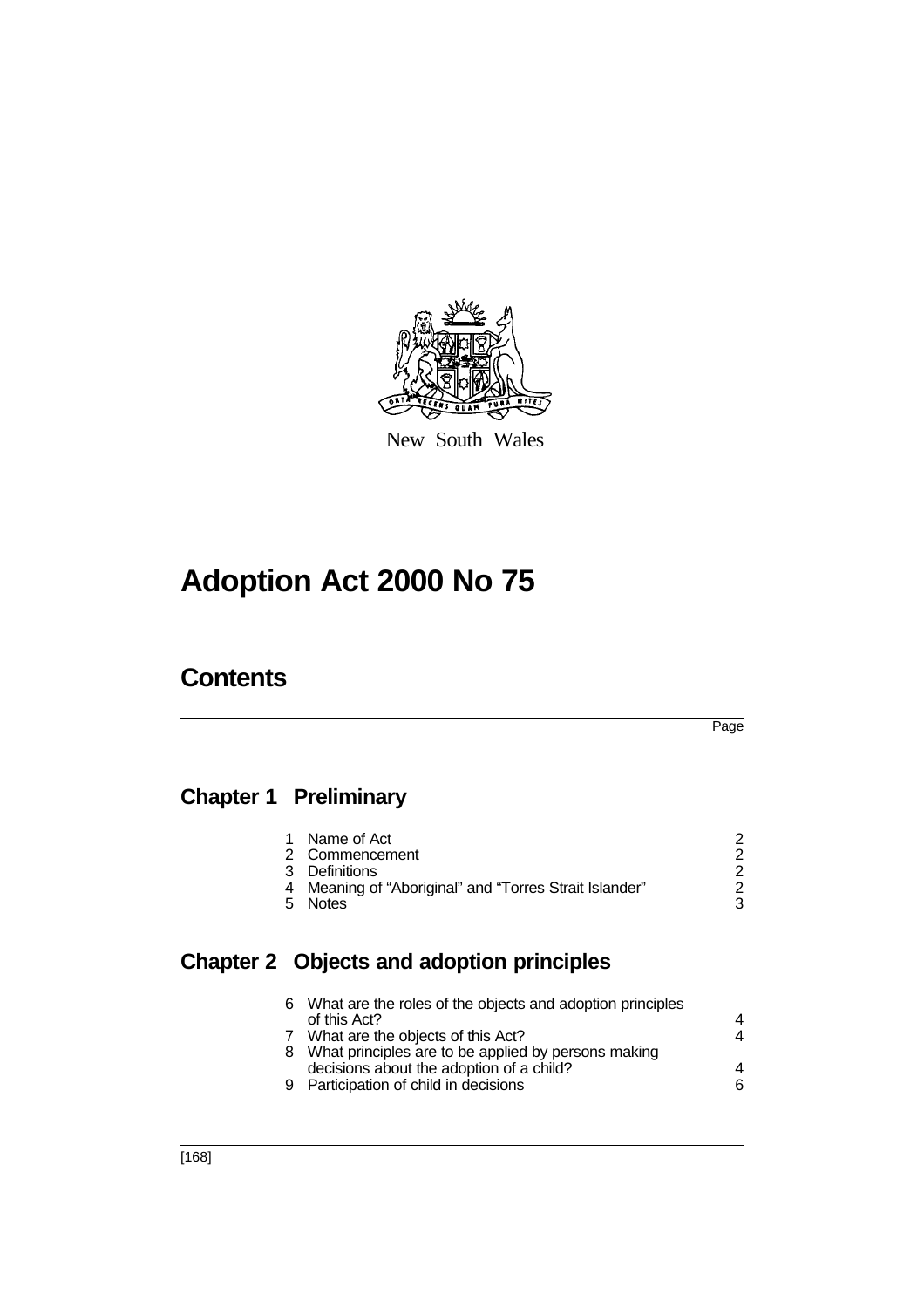**Contents** 

Page

# **Chapter 3 Adoption service providers**

| Part 1 | Authority to provide adoption services |                                                                                                                   |                 |  |
|--------|----------------------------------------|-------------------------------------------------------------------------------------------------------------------|-----------------|--|
|        | 10<br>11                               | Adoption services to be provided by or on behalf of<br>Director-General<br>Unauthorised arrangements for adoption | 8<br>8          |  |
| Part 2 |                                        | Accreditation of adoption agencies                                                                                |                 |  |
|        | 12                                     | Applications for accreditation                                                                                    | 10              |  |
|        | 13                                     | Accreditation of adoption agencies                                                                                | 10              |  |
|        | 14                                     | Refusal of application                                                                                            | 11              |  |
|        | 15                                     | Notice of accreditation to be published in Gazette                                                                | 11              |  |
|        | 16                                     | Copy of accreditation notice to be displayed                                                                      | 11              |  |
|        | 17                                     | Conditions of accreditation                                                                                       | 12              |  |
|        | 18                                     | Duration of accreditation                                                                                         | 12 <sup>°</sup> |  |
|        | 19                                     | Principal officer of accredited adoption agency                                                                   | 12              |  |
|        | 20                                     | Revocation or suspension of accreditation                                                                         | 13              |  |
|        | 21                                     | Notice of revocation or suspension of accreditation to be                                                         |                 |  |
|        |                                        | published in Gazette                                                                                              | 13              |  |

# **Chapter 4 The adoption process**

### **Part 1 General**

|     | 22 Proceedings                                    | 15 |
|-----|---------------------------------------------------|----|
|     | 23 Jurisdiction                                   | 15 |
|     | 24 Who can be adopted?                            | 16 |
|     | 25 Previous adoption or marital status immaterial | 16 |
|     | 26 Who can adopt?                                 | 16 |
|     | 27 Adoption by one person                         | 17 |
|     | 28 Adoption by couple                             | 17 |
|     | 29 Adoption by relative                           | 18 |
| 30  | Adoption by step parent                           | 18 |
| -31 | Adoption of non-citizen child                     | 19 |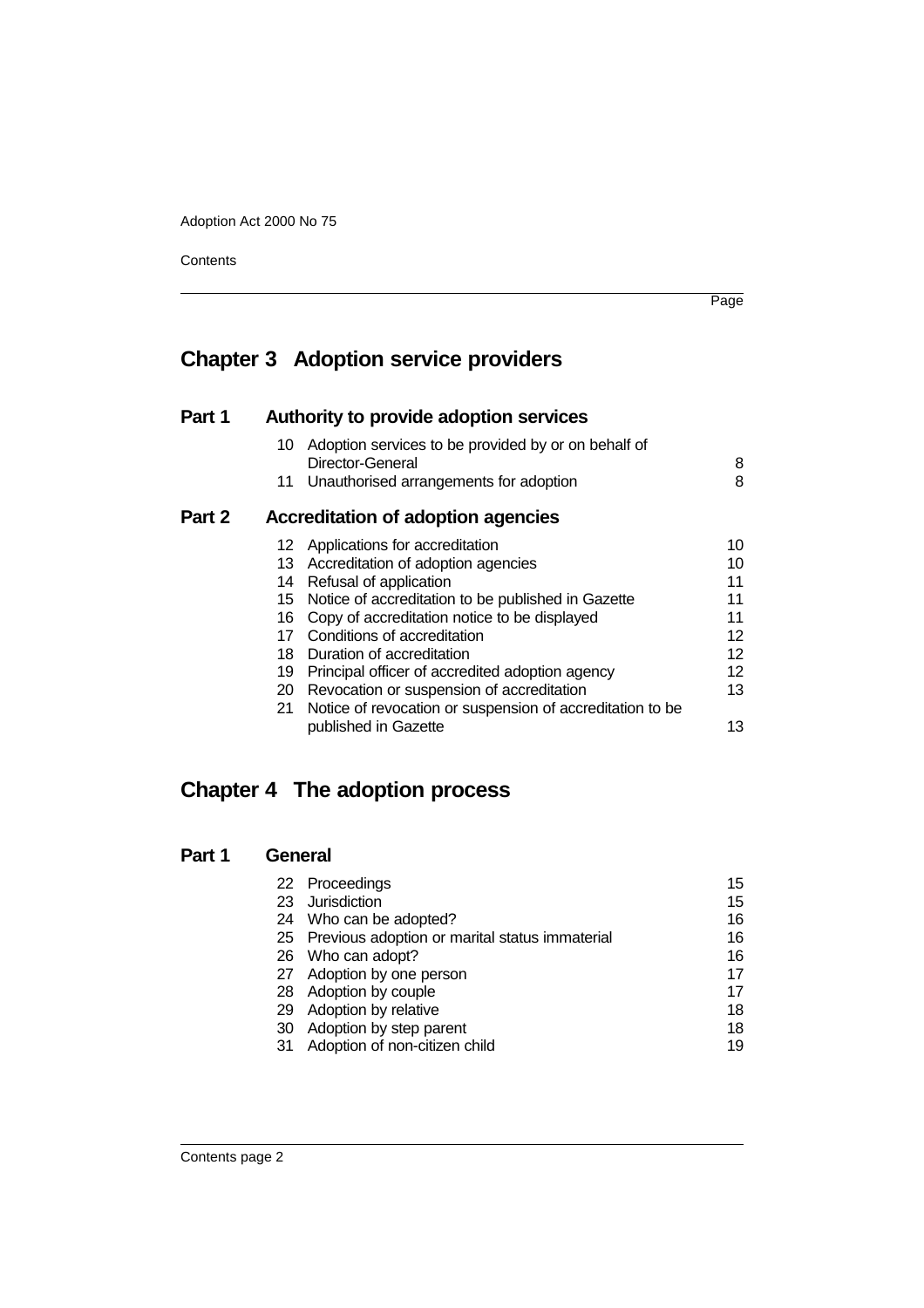**Contents** 

|        |                                                                                                                                                                                                                                                               | Page                             |
|--------|---------------------------------------------------------------------------------------------------------------------------------------------------------------------------------------------------------------------------------------------------------------|----------------------------------|
| Part 2 | <b>Placement of children for adoption</b>                                                                                                                                                                                                                     |                                  |
|        | <b>Division 1</b><br><b>Children other than Aboriginal and Torres</b><br><b>Strait Islanders</b>                                                                                                                                                              |                                  |
|        | 32 Regard to be had to cultural heritage of child                                                                                                                                                                                                             | 20                               |
|        | <b>Division 2</b><br><b>Aboriginal children</b>                                                                                                                                                                                                               |                                  |
|        | 33 Aboriginal participation in decision making<br>34<br>Application of Aboriginal child placement principles<br>Aboriginal child placement principles<br>35<br>36 Alternatives to placement for adoption to be considered                                     | 20<br>21<br>21<br>22             |
|        | <b>Division 3</b><br><b>Torres Strait Islanders</b>                                                                                                                                                                                                           |                                  |
|        | 37<br>Torres Strait Islander participation in decision making<br>Application of Torres Strait Islander child placement<br>38                                                                                                                                  | 23                               |
|        | principles<br>39<br>Torres Strait Islander child placement principles                                                                                                                                                                                         | 23<br>23                         |
|        | <b>Division 4</b><br><b>Placement outside Australia</b>                                                                                                                                                                                                       |                                  |
|        | Report on child for intercountry adoption<br>40                                                                                                                                                                                                               | 25                               |
| Part 3 | Selection of prospective adoptive parents                                                                                                                                                                                                                     |                                  |
|        | 41<br>Application of Part<br>Expression of interest in adopting a child<br>42<br>43 Application to adopt<br>Form of expression of interest or application<br>44<br>45<br>Assessment of suitability, and selection, of adoptive<br>parents                     | 26<br>26<br>26<br>26<br>26       |
| Part 4 | <b>Adoption plans</b>                                                                                                                                                                                                                                         |                                  |
|        | 46 What is an adoption plan?<br>47<br>How is an adoption plan made?<br>48<br>Adoption plan to accompany application for adoption order<br>49<br>Notice to be given of adoption plan<br>Registration of adoption plans<br>50<br>51<br>Review of adoption plans | 28<br>28<br>28<br>29<br>29<br>29 |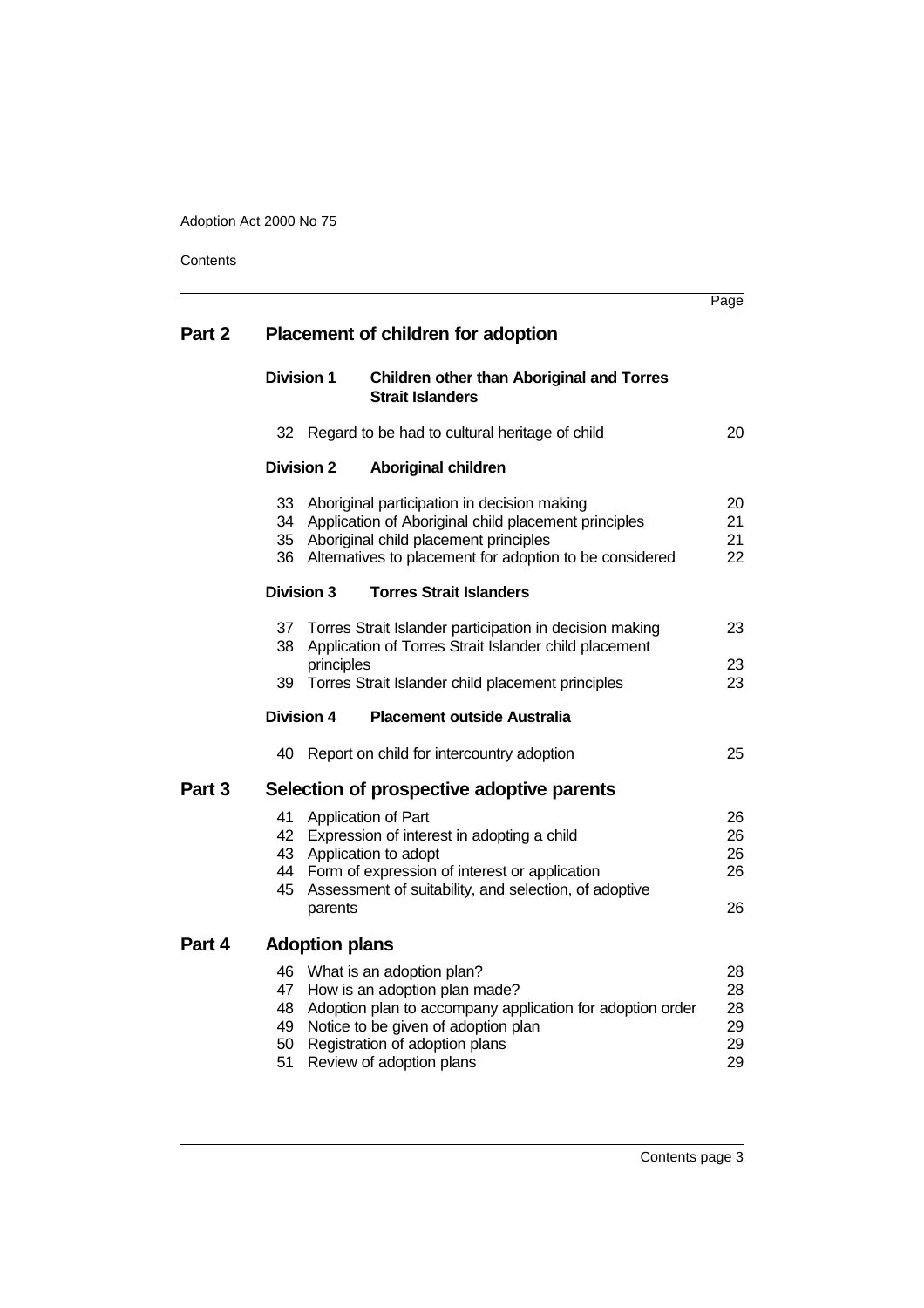**Contents** 

| ×<br>w<br>۰. |
|--------------|
|--------------|

## **Part 5 Consents to adoptions**

#### **Division 1 Who must consent to an adoption?**

| 52 Consent of parents and guardians generally required | 30  |
|--------------------------------------------------------|-----|
| 53 Ways in which parent or guardian can give consent   | 30  |
| 54 When consent of parent or guardian not required     | 30  |
| 55 Consent of child                                    | -31 |
| 56 Birth father to be given opportunity to consent     | 32  |
|                                                        |     |

### **Division 2 When is consent effective?**

| 57 | Definitions                                           | 32 |  |  |  |  |
|----|-------------------------------------------------------|----|--|--|--|--|
|    | When is consent ineffective?                          |    |  |  |  |  |
| 58 |                                                       |    |  |  |  |  |
| 59 | Mandatory written information                         | 34 |  |  |  |  |
| 60 | When is consent to be given?                          | 34 |  |  |  |  |
| 61 | Form of consent                                       | 34 |  |  |  |  |
| 62 | Consent must be witnessed by person independent of    |    |  |  |  |  |
|    | counsellor                                            | 34 |  |  |  |  |
| 63 | Child or other person consenting must be counselled   | 35 |  |  |  |  |
| 64 | Consent to adoption of Aboriginal child               | 35 |  |  |  |  |
| 65 | Consent to adoption of Torres Strait Islander child   | 36 |  |  |  |  |
|    |                                                       |    |  |  |  |  |
|    | <b>Division 3</b><br><b>Dispensing with consent</b>   |    |  |  |  |  |
|    |                                                       |    |  |  |  |  |
|    |                                                       | 37 |  |  |  |  |
| 66 | How is need for consent dispensed with?               |    |  |  |  |  |
| 67 | When can Court dispense with consent of person other  |    |  |  |  |  |
|    | than the child?                                       | 37 |  |  |  |  |
| 68 | Who may apply for order dispensing with consent of    |    |  |  |  |  |
|    | person other than the child?                          | 37 |  |  |  |  |
| 69 | When can the Court dispense with the child's consent? | 38 |  |  |  |  |
| 70 | When can consent dispense order be made?              | 38 |  |  |  |  |
| 71 | Revocation of consent dispense order                  | 38 |  |  |  |  |
| 72 | Notice of consent dispense order                      | 39 |  |  |  |  |
|    | <b>Revocation of consent</b><br><b>Division 4</b>     |    |  |  |  |  |

| 73 Revocation of consent                            | 40 |
|-----------------------------------------------------|----|
| 74 Notification of pending end of revocation period | 41 |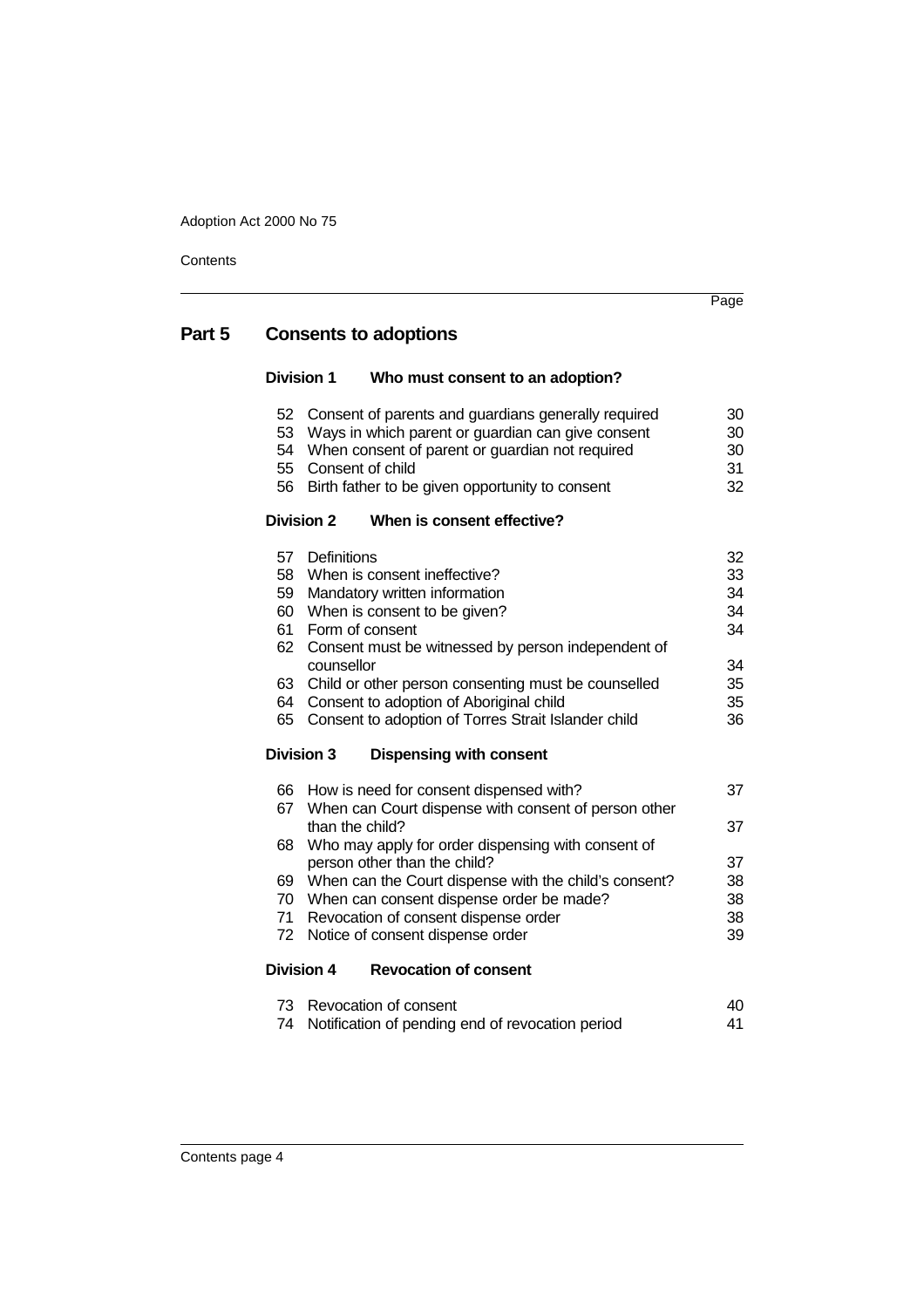**Contents** 

|         |                                                                                                                                                                                                                                                                    | Page                       |
|---------|--------------------------------------------------------------------------------------------------------------------------------------------------------------------------------------------------------------------------------------------------------------------|----------------------------|
| Part 6  | Guardianship of children awaiting adoption                                                                                                                                                                                                                         |                            |
|         | Guardianship of citizen child awaiting adoption<br>75<br>Renunciation of guardianship of child present in another<br>76                                                                                                                                            | 42                         |
|         | <b>State</b><br>Guardianship of certain non-citizen children awaiting<br>77<br>adoption                                                                                                                                                                            | 44<br>44                   |
|         | Guardianship reports-citizen and non-citizen children<br>78<br>79<br>Duration of guardianship                                                                                                                                                                      | 45<br>45                   |
| Part 7  | <b>Preliminary hearings</b>                                                                                                                                                                                                                                        |                            |
|         | <b>Preliminary hearings</b><br>80<br>When may preliminary hearings be held?<br>81<br>82<br>Notice to be given<br>Rules of court<br>83                                                                                                                              | 47<br>47<br>47<br>48       |
| Part 8  | Interim orders                                                                                                                                                                                                                                                     |                            |
|         | Making of interim orders<br>84<br>85<br>Duration of interim orders<br>86<br>Discharge of interim orders                                                                                                                                                            | 49<br>49<br>49             |
| Part 9  | <b>Adoption orders</b>                                                                                                                                                                                                                                             |                            |
|         | 87<br>Application to be consented to by Director-General<br>Notice of application for adoption orders<br>88<br>89<br>When can order be made?<br>90<br>Court to be satisfied as to certain matters<br>91<br>Report required before order made for adoption of child | 51<br>51<br>52<br>52<br>53 |
| Part 10 | Procedures after application dealt with                                                                                                                                                                                                                            |                            |
|         | 92<br>Care of child after refusal of an application<br>93<br>Discharge of adoption orders<br>Investigation of application for discharge<br>94                                                                                                                      | 54<br>54<br>55             |
| Part 11 | <b>Effect of adoption orders</b>                                                                                                                                                                                                                                   |                            |
|         | General effect of adoption orders<br>95<br>Effect of adoption order on guardianship and previous<br>96<br>adoption                                                                                                                                                 | 56<br>57                   |
|         | Effect of orders as regards property<br>97<br>Effect of orders as regards dispositions of property etc<br>98<br>Relationship of adopted child to other children of the<br>99                                                                                       | 57<br>58                   |
|         | adopter                                                                                                                                                                                                                                                            | 59                         |

Contents page 5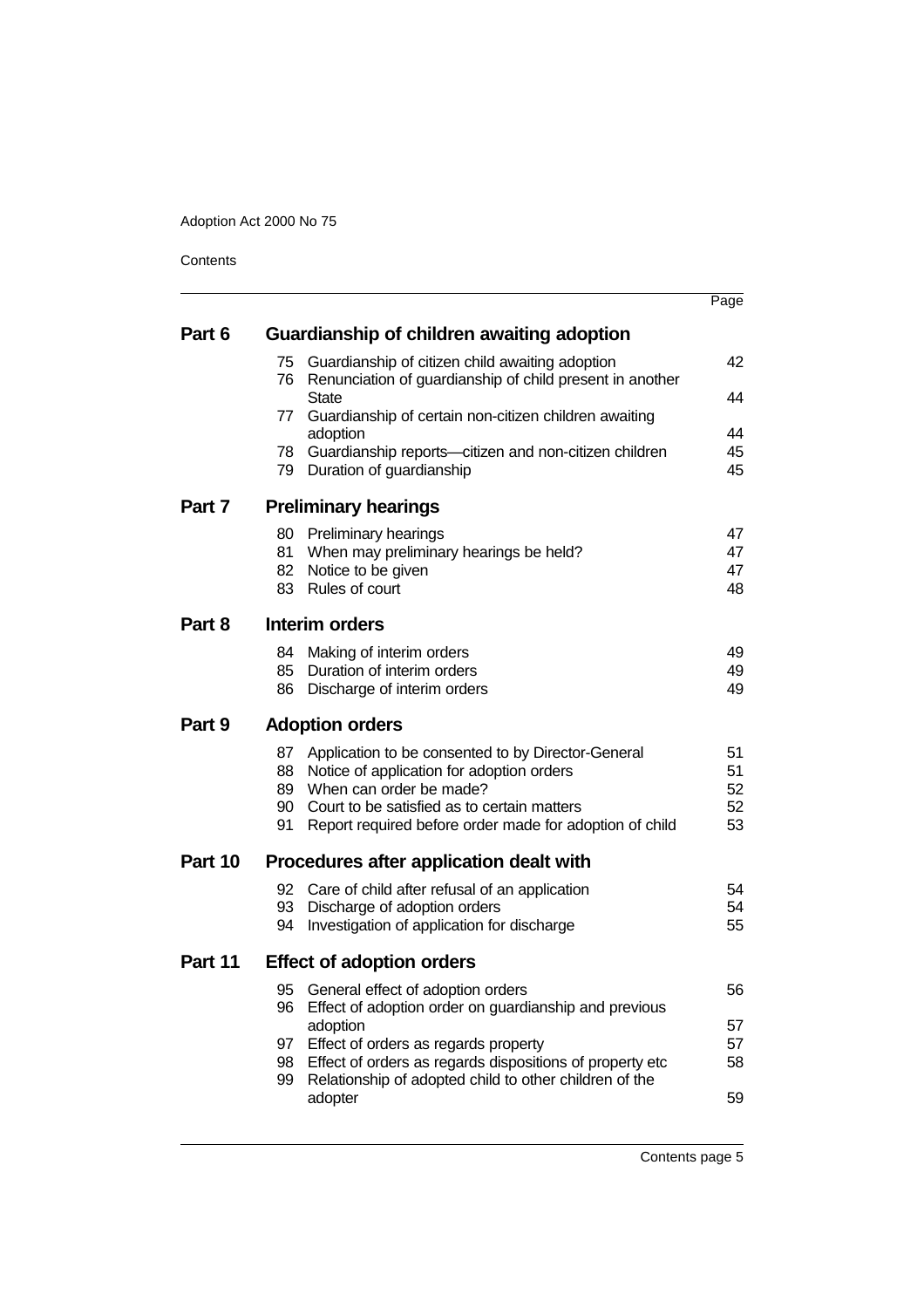**Contents** 

|        |            |                                                                                                                                         | Page           |
|--------|------------|-----------------------------------------------------------------------------------------------------------------------------------------|----------------|
|        | 100        | Liability of trustees and personal representatives in<br>relation to adopted persons                                                    | 59             |
|        | 101        | Names of adopted children                                                                                                               | 60             |
|        |            | <b>Chapter 5 Recognition of adoptions</b>                                                                                               |                |
| Part 1 |            | <b>Australian adoptions</b>                                                                                                             |                |
|        |            | 102 Recognition of Australian adoptions                                                                                                 | 61             |
| Part 2 |            | Intercountry and overseas adoptions                                                                                                     |                |
|        |            | <b>Division 1</b><br>General                                                                                                            |                |
|        | 103<br>104 | Object of Part<br>Meaning of child                                                                                                      | 62<br>62       |
|        | 105        | Application of Act                                                                                                                      | 62             |
|        |            | <b>Division 2</b><br><b>Hague Convention on Intercountry Adoption</b>                                                                   |                |
|        | 106        | Adoption in NSW of child from NSW by parents from<br>Convention country                                                                 | 62             |
|        | 107        | Adoption in NSW of child from Convention country by<br>parents from NSW                                                                 | 63             |
|        | 108        | Recognition of adoption of a child from a Convention<br>country in that country                                                         | 64             |
|        | 109        | Effect of recognition                                                                                                                   | 64             |
|        |            | 110 Refusal to recognise an adoption                                                                                                    | 64             |
|        | 111        | Order terminating legal relationship between child and<br>parents                                                                       | 65             |
|        | 112        | Evidential value of adoption compliance certificate and<br>Convention country adoption order                                            | 66             |
|        |            | <b>Division 3</b><br><b>Bilateral arrangements</b>                                                                                      |                |
|        | 113        | Adoption by NSW parent in prescribed overseas                                                                                           |                |
|        | 114<br>115 | jurisdiction of a child from that overseas jurisdiction<br>Effect of recognition<br>Evidential value of adoption compliance certificate | 66<br>66<br>67 |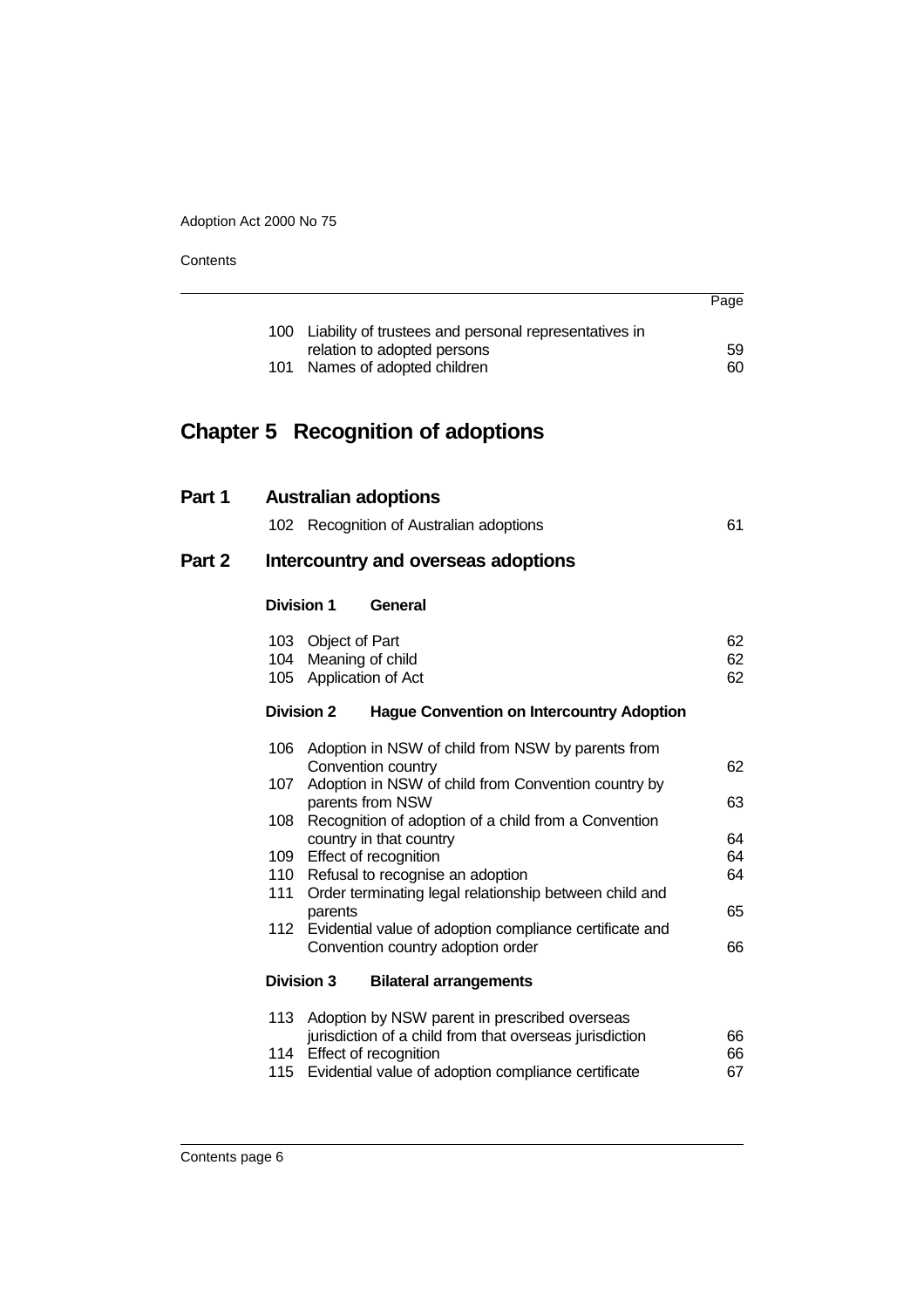**Contents** 

|     |               |                                                                                                              | Page |
|-----|---------------|--------------------------------------------------------------------------------------------------------------|------|
|     | Division 4    | Recognition of other overseas adoptions                                                                      |      |
|     |               | 116 Recognition of foreign adoptions in countries other than<br>Convention countries and prescribed overseas |      |
|     | jurisdictions |                                                                                                              | 67   |
| 117 |               | Declarations of validity of foreign adoptions                                                                | 68   |

# **Chapter 6 Proceedings**

| 118 | Parties                                              | 70 |
|-----|------------------------------------------------------|----|
| 119 | Hearings to be in camera                             | 70 |
| 120 | Director-General may appear at hearings              | 70 |
| 121 | Court may require attendance                         | 70 |
|     | 122 Legal representation                             | 71 |
|     | 123 Guardian ad litem-child                          | 72 |
| 124 | Guardian ad litem and amicus curiae—birth parents of |    |
|     | child                                                | 73 |
|     | 125 Support persons                                  | 73 |
|     | 126 Matters admissible in evidence                   | 74 |
|     | 127 Wishes of child                                  | 74 |
| 128 | How wishes of a child are expressed                  | 74 |
| 129 | Children not to be required to express wishes        | 75 |

# **Chapter 7 Records of adoptions**

| 130 Functions of nominated officer in relation to orders under |     |
|----------------------------------------------------------------|-----|
| this Act                                                       | 76. |
| 131 Sending of records of orders to other States and countries | 76  |
| 132 Particulars of orders received from other States           | 77. |
|                                                                |     |

# **Chapter 8 Adoption information**

### **Part 1 Preliminary**

133 Prescribed information 133 Prescribed information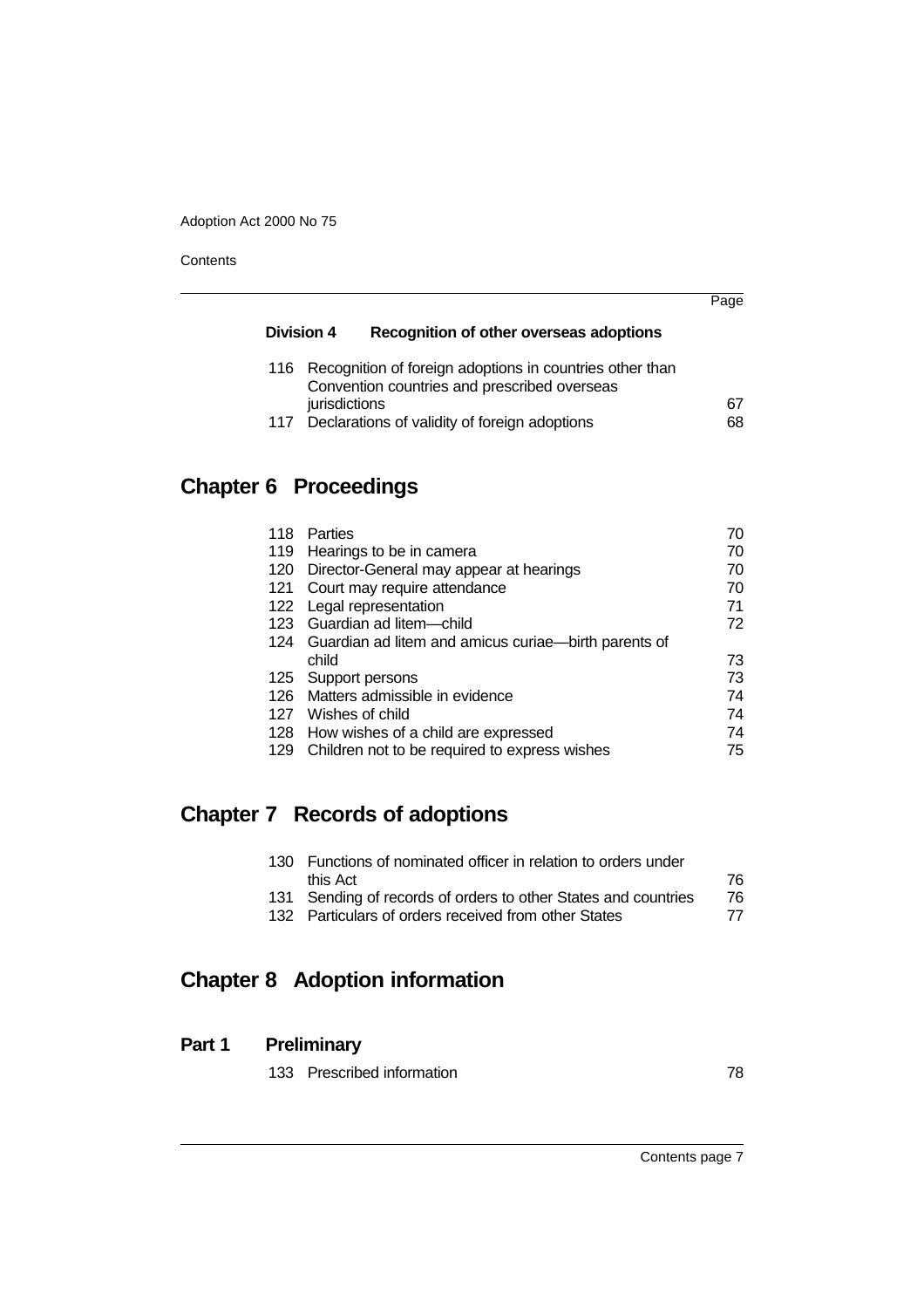**Contents** 

|        |                                               |                                                                                                                                                                                                                                                                                                                                                                                                                                                                                                                                                                     | Page                                                     |
|--------|-----------------------------------------------|---------------------------------------------------------------------------------------------------------------------------------------------------------------------------------------------------------------------------------------------------------------------------------------------------------------------------------------------------------------------------------------------------------------------------------------------------------------------------------------------------------------------------------------------------------------------|----------------------------------------------------------|
| Part 2 |                                               | Access to birth certificates and other information                                                                                                                                                                                                                                                                                                                                                                                                                                                                                                                  |                                                          |
|        | 134                                           | Adopted person's rights<br>135 Adoptive parent's rights<br>136 Birth parent's rights<br>137 Access to adoption information by relatives and others                                                                                                                                                                                                                                                                                                                                                                                                                  | 79<br>79<br>80                                           |
|        | 138<br>141                                    | after death of adopted person or birth parent<br>Application for supply of adoption information<br>139 Persons designated to deal with applications<br>140 Discretion to supply adoption information<br>Discretion to withhold supply (or authorise the withholding<br>of supply) of information or to supply it subject to                                                                                                                                                                                                                                         | 81<br>82<br>83<br>83                                     |
|        |                                               | conditions<br>142 Guidelines for release of prescribed information etc<br>143 Access to court records                                                                                                                                                                                                                                                                                                                                                                                                                                                               | 83<br>84<br>84                                           |
| Part 3 |                                               | <b>Advance notice</b>                                                                                                                                                                                                                                                                                                                                                                                                                                                                                                                                               |                                                          |
|        | 144<br>149<br>151<br>153                      | Object of Part<br>145 Definitions<br>146 Who may lodge an advance notice request?<br>147 How advance notice request is lodged<br>148 Advance Notice Register<br>Director-General to delay issue of supply authority or<br>prescribed information<br>150 Endorsement of details of advance notice request<br>Expiration of advance notice registration<br>152 Arrangements to waive advance notice period<br>Notification to person who lodged advance notice request                                                                                                | 86<br>86<br>86<br>87<br>87<br>88<br>88<br>88<br>88<br>89 |
| Part 4 |                                               | <b>Contact vetoes</b>                                                                                                                                                                                                                                                                                                                                                                                                                                                                                                                                               |                                                          |
|        | 155<br>157<br>158<br>159<br>160<br>161<br>162 | 154 Adopted person or birth parent may lodge contact veto<br>Contact veto may be lodged only for adoptions before<br>Adoption Information Act 1990<br>156 How contact veto is lodged<br>Contact Veto Register<br>Director-General to endorse details of contact veto on<br>authority to supply adoption information<br>When contact veto takes effect<br>Expiration of contact veto<br>Arrangements to confirm, cancel or vary contact veto at<br>request of person seeking contact<br>Notification to person who lodged contact veto of request<br>for information | 90<br>90<br>90<br>91<br>91<br>92<br>92<br>92<br>93       |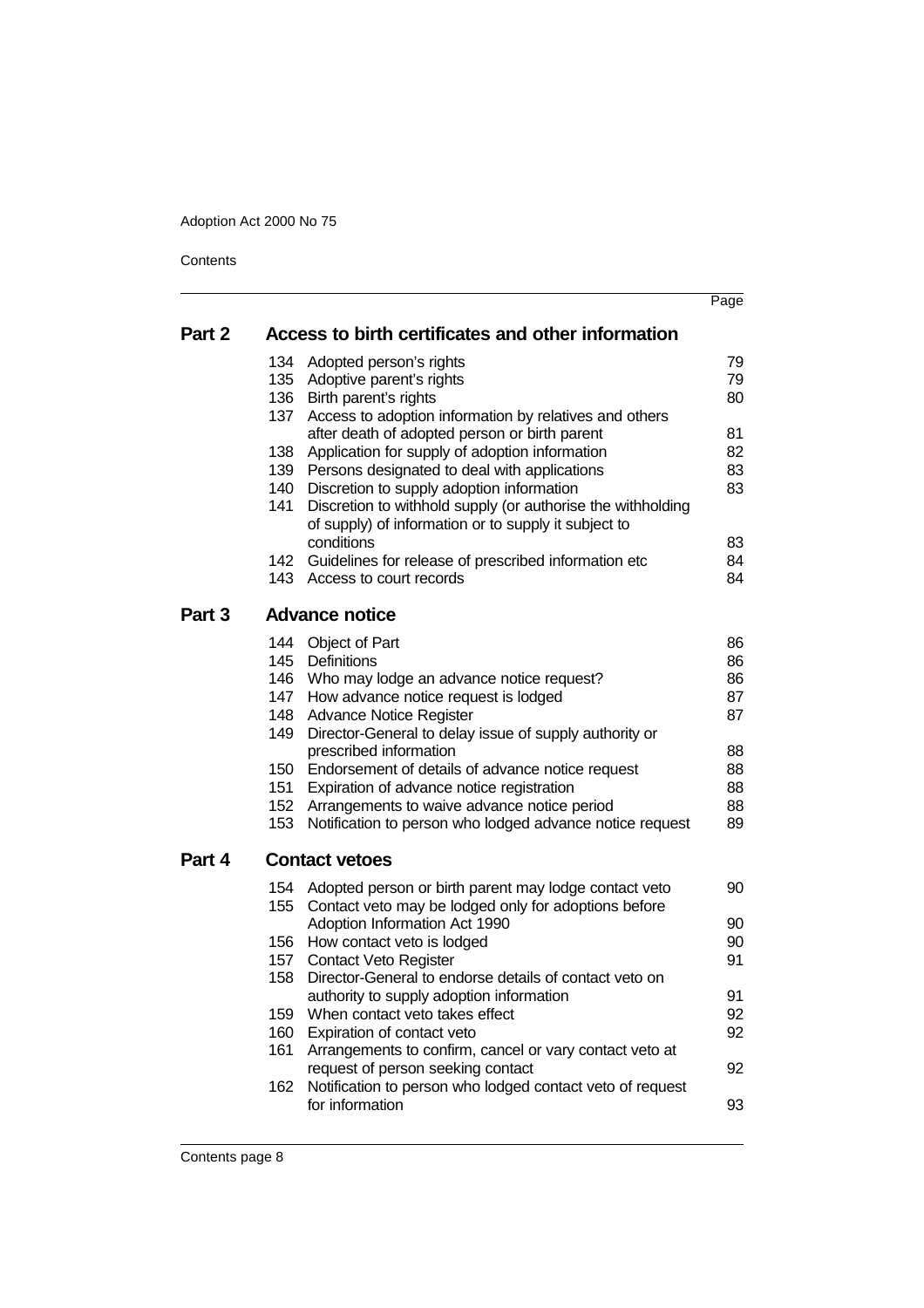**Contents** 

|     |                                                                   | Page                                                                                                                                                                                                                                                                                                                                                                                                                                                         |
|-----|-------------------------------------------------------------------|--------------------------------------------------------------------------------------------------------------------------------------------------------------------------------------------------------------------------------------------------------------------------------------------------------------------------------------------------------------------------------------------------------------------------------------------------------------|
|     | cancellation or variation                                         | 93                                                                                                                                                                                                                                                                                                                                                                                                                                                           |
|     | Undertakings not to contact person who has lodged<br>contact veto | 93                                                                                                                                                                                                                                                                                                                                                                                                                                                           |
|     |                                                                   |                                                                                                                                                                                                                                                                                                                                                                                                                                                              |
| 165 | Definition                                                        | 95                                                                                                                                                                                                                                                                                                                                                                                                                                                           |
|     |                                                                   | 95                                                                                                                                                                                                                                                                                                                                                                                                                                                           |
|     | Persons eligible to have their names entered in the               |                                                                                                                                                                                                                                                                                                                                                                                                                                                              |
|     | register                                                          | 95                                                                                                                                                                                                                                                                                                                                                                                                                                                           |
|     |                                                                   | 96                                                                                                                                                                                                                                                                                                                                                                                                                                                           |
|     |                                                                   | 97                                                                                                                                                                                                                                                                                                                                                                                                                                                           |
|     |                                                                   |                                                                                                                                                                                                                                                                                                                                                                                                                                                              |
|     |                                                                   | 97                                                                                                                                                                                                                                                                                                                                                                                                                                                           |
|     |                                                                   | 97                                                                                                                                                                                                                                                                                                                                                                                                                                                           |
|     |                                                                   | 97                                                                                                                                                                                                                                                                                                                                                                                                                                                           |
|     | Arrangements for reunion of registered persons                    | 97                                                                                                                                                                                                                                                                                                                                                                                                                                                           |
| 174 | Location of persons not registered                                | 98                                                                                                                                                                                                                                                                                                                                                                                                                                                           |
|     |                                                                   |                                                                                                                                                                                                                                                                                                                                                                                                                                                              |
| 175 | Duties of Director-General and accredited adoption                | 100                                                                                                                                                                                                                                                                                                                                                                                                                                                          |
|     |                                                                   | 163 Notification to person affected by contact veto of<br>164<br><b>Reunion and Information Register</b><br>166 Reunion and Information Register<br>167<br>168 Message may be left<br>Director-General may refuse to enter name or take<br>169<br>message<br>170<br>Circumstances in which Director-General may open,<br>inspect and copy message<br>Director-General may delay delivery of message<br>171<br>172 Regulations<br>173<br><b>Miscellaneous</b> |

|       | 176 Definitions                                      | 101 |
|-------|------------------------------------------------------|-----|
| 177   | Payments for NSW adoptions or intercountry adoptions |     |
|       | and adoption services                                | 101 |
|       | 178 Unauthorised advertising                         | 102 |
| 179   | Making available or supplying prohibited adoption    |     |
|       | advertising on on-line service                       | 103 |
| 180 - | Restriction on publication of identity of parties    | 104 |
|       | 181 False statements                                 | 104 |
| 182   | Impersonation                                        | 105 |
| 183   | Presenting forged consent or other document          | 105 |
| 184   | Undue influence                                      | 106 |
| 185   | Improper witnessing of consent                       | 106 |
| 186   | Unauthorised disclosure of information               | 107 |
| 187   | Prohibition on contact with birth parents of child   | 107 |
| 188   | Veto on contact-offences                             | 108 |
|       |                                                      |     |

Contents page 9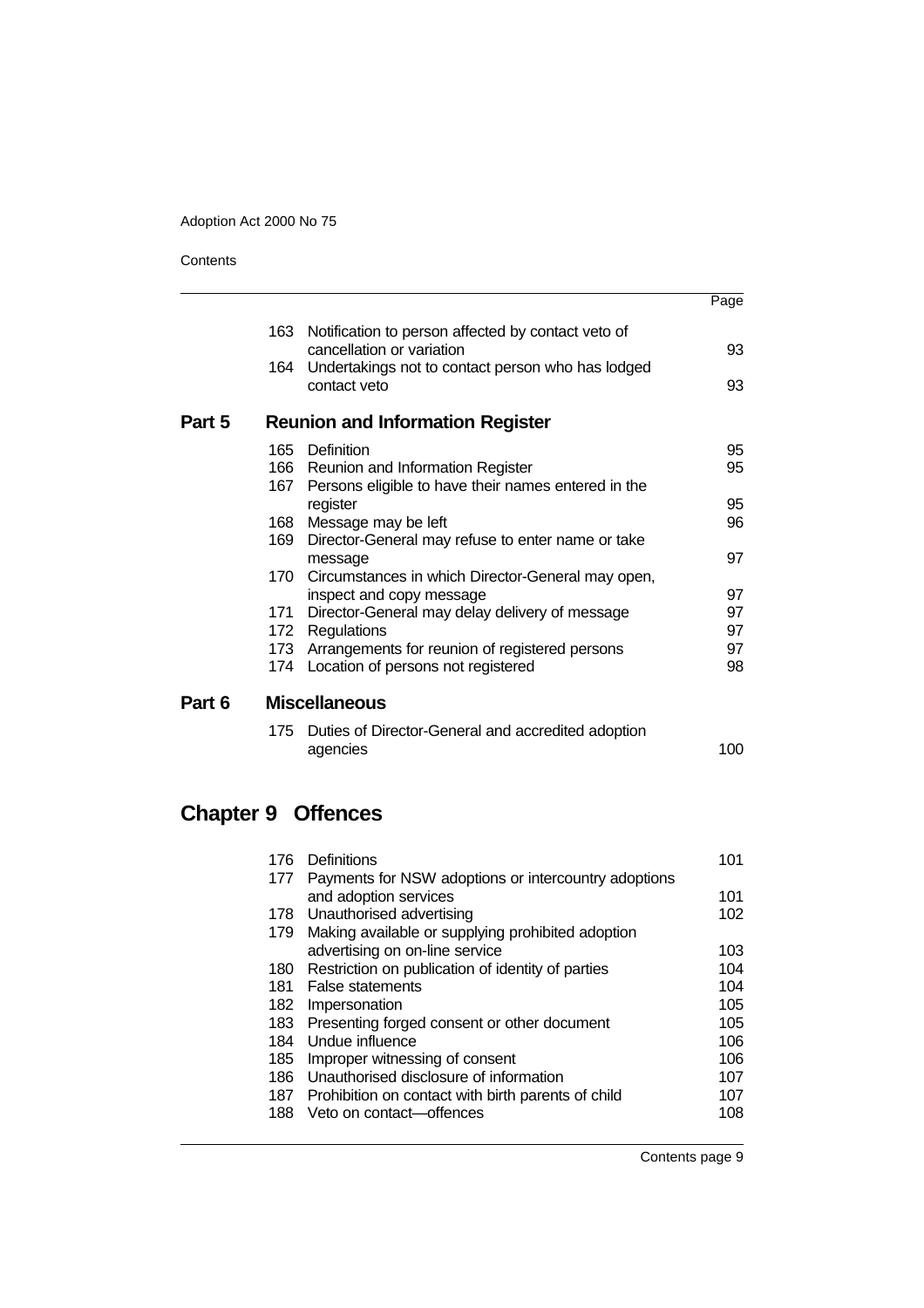**Contents** 

Page

# **Chapter 10 Review of decisions**

|     | 189 Reviewable decisions                                   | 110 |
|-----|------------------------------------------------------------|-----|
| 190 | Duty of relevant decision maker to give reasons in request | 110 |
|     | 191 Relevant decision maker may refuse reasons in certain  |     |
|     | cases                                                      | 111 |
|     | 192 Internal review                                        | 112 |
| 193 | Decisions that are reviewable by Administrative Decisions  |     |
|     | Tribunal                                                   | 115 |

# **Chapter 11 Miscellaneous**

| 194 | Restriction on inspection of records                      | 116 |
|-----|-----------------------------------------------------------|-----|
| 195 | Aboriginal adoption consultative organisation             | 116 |
| 196 | Torres Strait Islander adoption consultative organisation | 117 |
| 197 | Manner of giving notice                                   | 117 |
| 198 | Notices and other documents to be written in other        |     |
|     | languages                                                 | 117 |
| 199 | Entitlements of disabled persons                          | 118 |
|     | 200 Fees and charges                                      | 119 |
| 201 | Provision of financial and other assistance to certain    |     |
|     | children and birth parents                                | 119 |
| 202 | Administration of certain estates                         | 120 |
| 203 | Authority to prosecute                                    | 120 |
| 204 | Proceedings for offences                                  | 121 |
| 205 | Exclusion from proceedings                                | 121 |
| 206 | Delegation                                                | 122 |
| 207 | Rules of court                                            | 122 |
| 208 | Regulations                                               | 122 |
| 209 | Repeals                                                   | 123 |
| 210 | Convention on Protection of Children and Cooperation in   |     |
|     | Respect of Intercountry Adoption                          | 123 |
| 211 | Amendment of other laws                                   | 123 |
| 212 | Savings and transitional provisions                       | 123 |
| 213 | Review of Act                                             | 124 |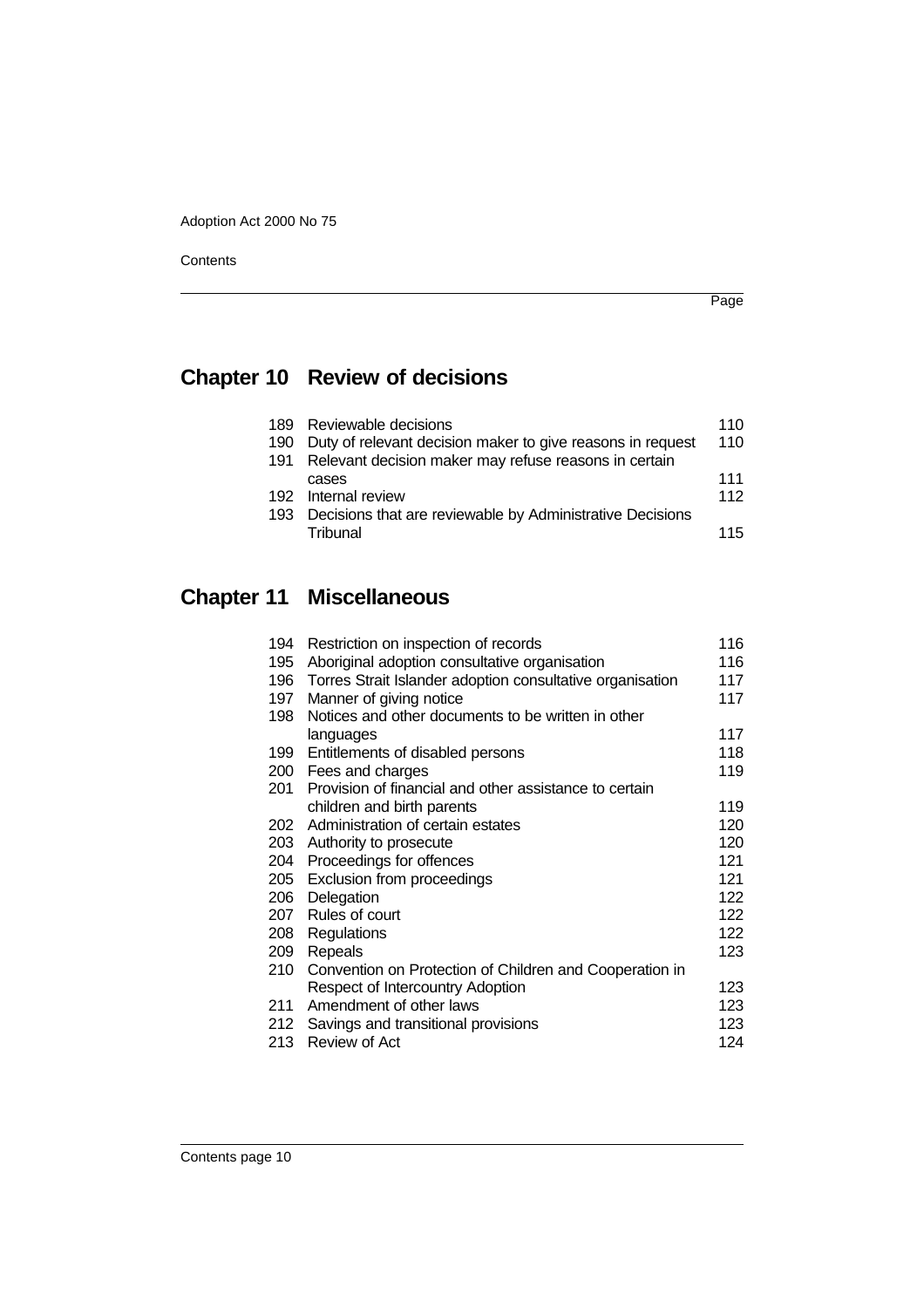**Contents** 

|                   |                                                         | Page |
|-------------------|---------------------------------------------------------|------|
| <b>Schedules</b>  |                                                         |      |
|                   | Convention on Protection of Children and Cooperation in |      |
|                   | Respect of Intercountry Adoption                        | 125  |
|                   | Amendment of other laws                                 | 141  |
|                   | 3 Savings, transitional and other provisions            | 146  |
| <b>Dictionary</b> |                                                         | 149  |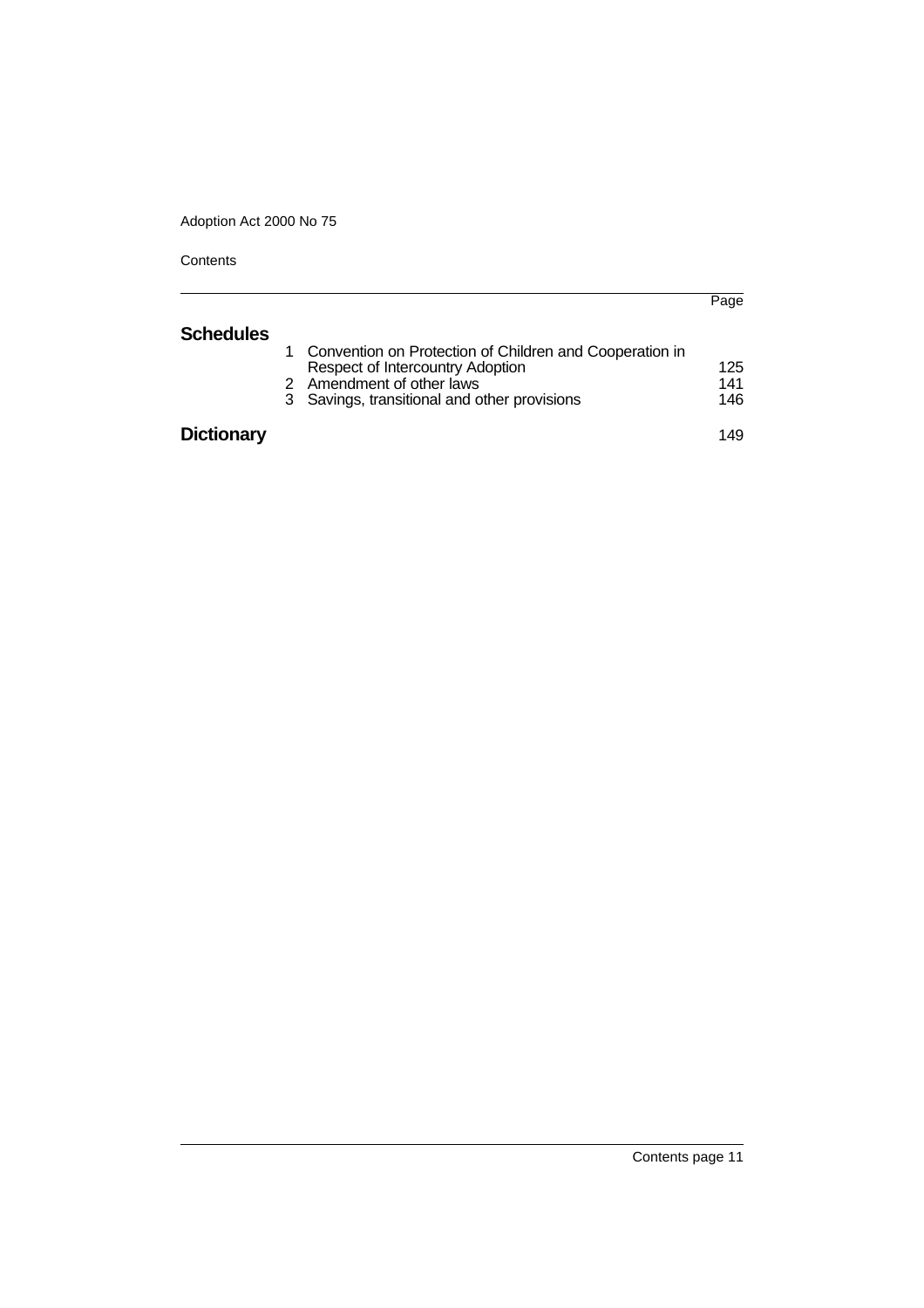

New South Wales

Act No 75, 2000

An Act with respect to the adoption of children and access of information relating to an adoption; to repeal the *Adoption of Children Act 1965* and the *Adoption Information Act 1990*; to amend the *Births, Deaths and Marriages Registration Act 1995* with respect to registration of adoptions and adopted persons' birth records; to make consequential amendments to other Acts; and for other purposes. [Assented to 9 November 2000]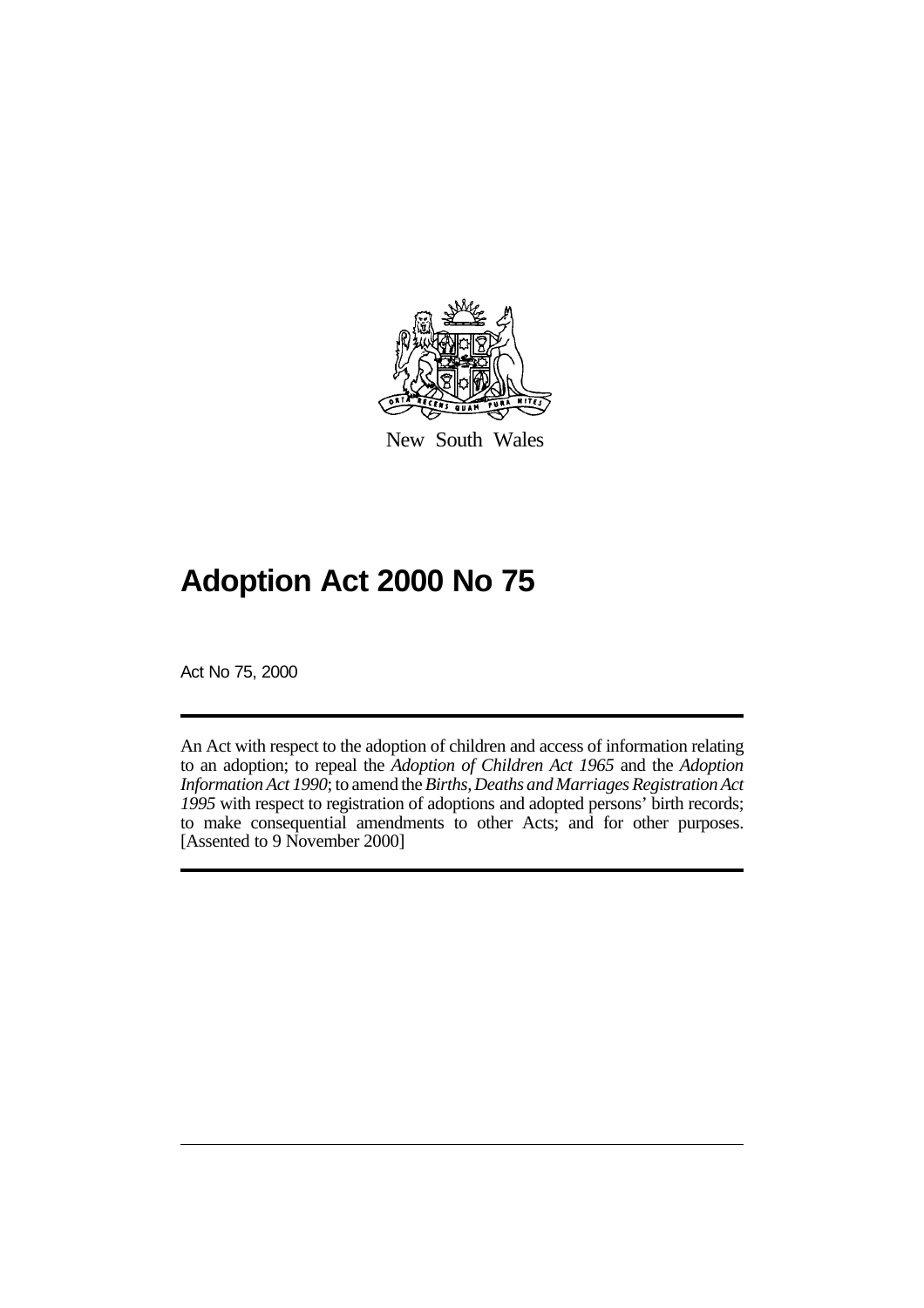Section 1 Adoption Act 2000 No 75 Chapter 1 Preliminary

#### **The Legislature of New South Wales enacts:**

## **Chapter 1 Preliminary**

#### **Introduction**

This Chapter contains provisions that are helpful in understanding the Act as a whole. It also contains some machinery provisions.

#### **1 Name of Act**

This Act is the *Adoption Act 2000*.

#### **2 Commencement**

This Act commences on a day or days to be appointed by proclamation.

#### **3 Definitions**

Expressions used in this Act (or in a particular provision of this Act) that are defined in the Dictionary at the end of the Act have the meanings set out in the Dictionary.

**Note.** Expressions used in this Act (or in a particular provision of this Act) that are defined in the Interpretation Act 1987 have the meanings set out in that Act.

#### **4 Meaning of "Aboriginal" and "Torres Strait Islander"**

(1) In this Act:

*Aboriginal* has the same meaning as in the *Aboriginal Land Rights Act 1983*.

*Aboriginal child* means a child descended from an Aboriginal and includes a child who is the subject of a determination under subsection (2).

*Torres Strait Islander* means a person who:

- (a) is descended from a Torres Strait Islander, and
- (b) identifies as a Torres Strait Islander, and
- (c) is accepted as a Torres Strait Islander by a Torres Strait Islander community.

*Torres Strait Islander child* means a child descended from a Torres Strait Islander and includes a child who is the subject of a determination under subsection (3).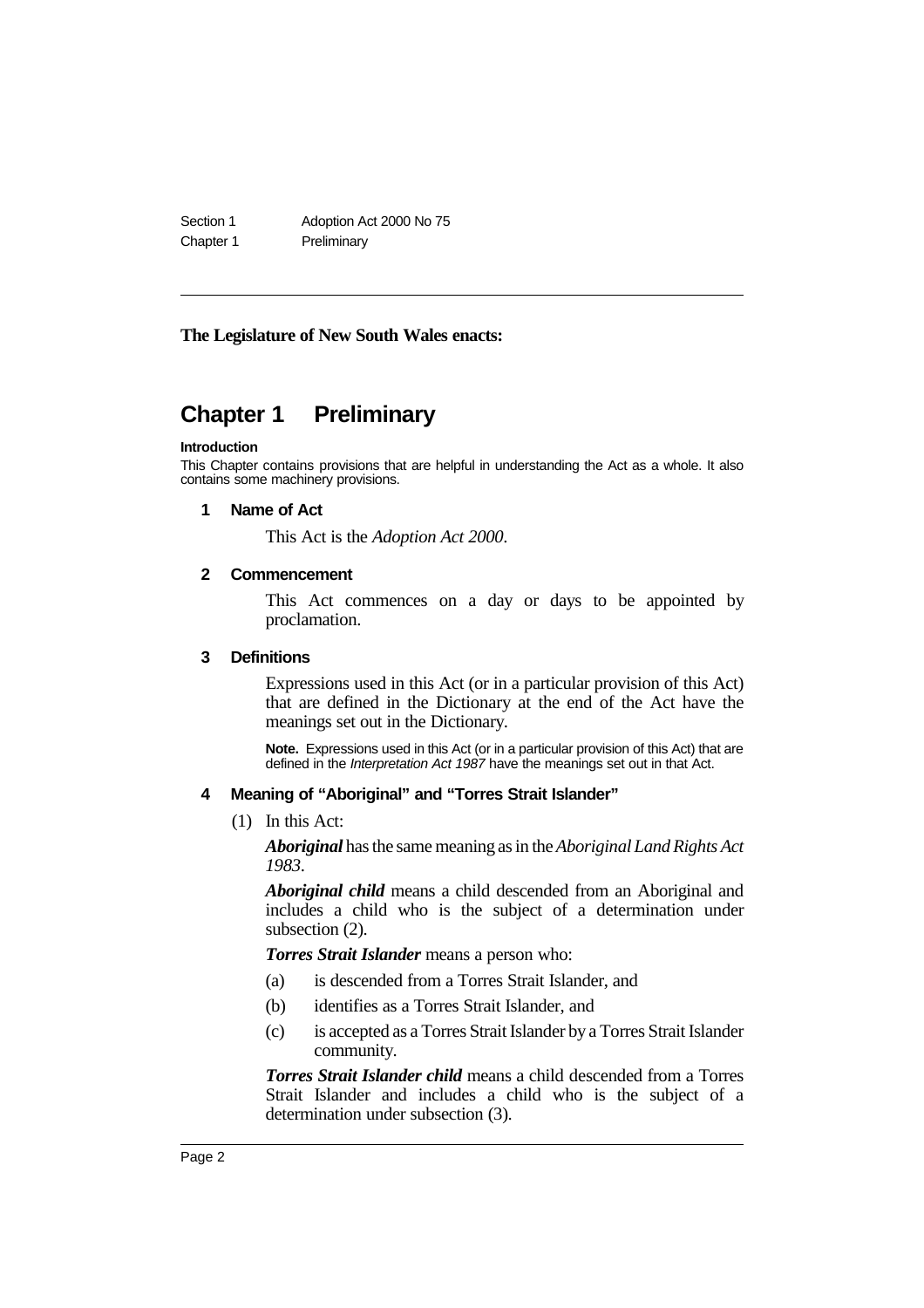- (2) Despite the definition of *Aboriginal* in subsection (1), the Court may determine that a child is an Aboriginal for the purposes of this Act if the Court is satisfied that the child is of Aboriginal descent.
- (3) Despite the definition of *Torres Strait Islander* in subsection (1), the Court may determine that a child is a Torres Strait Islander for the purposes of this Act if the Court is satisfied that the child is of Torres Strait Islander descent.

#### **5 Notes**

Introductions to Chapters and other notes in the text of this Act do not form part of this Act.

**Note.** For the purpose of comparison, a number of provisions of this Act contain bracketed notes in headings, drawing attention ("cf") to equivalent or comparable (though not necessarily identical) provisions of other laws. Abbreviations in the notes include:

- AC Act: Adoption of Children Act 1965
- AC Reg: Adoption of Children Regulation 1995
- AI Act: Adoption Information Act 1990
- AI Reg: Adoption Information Regulation 1996.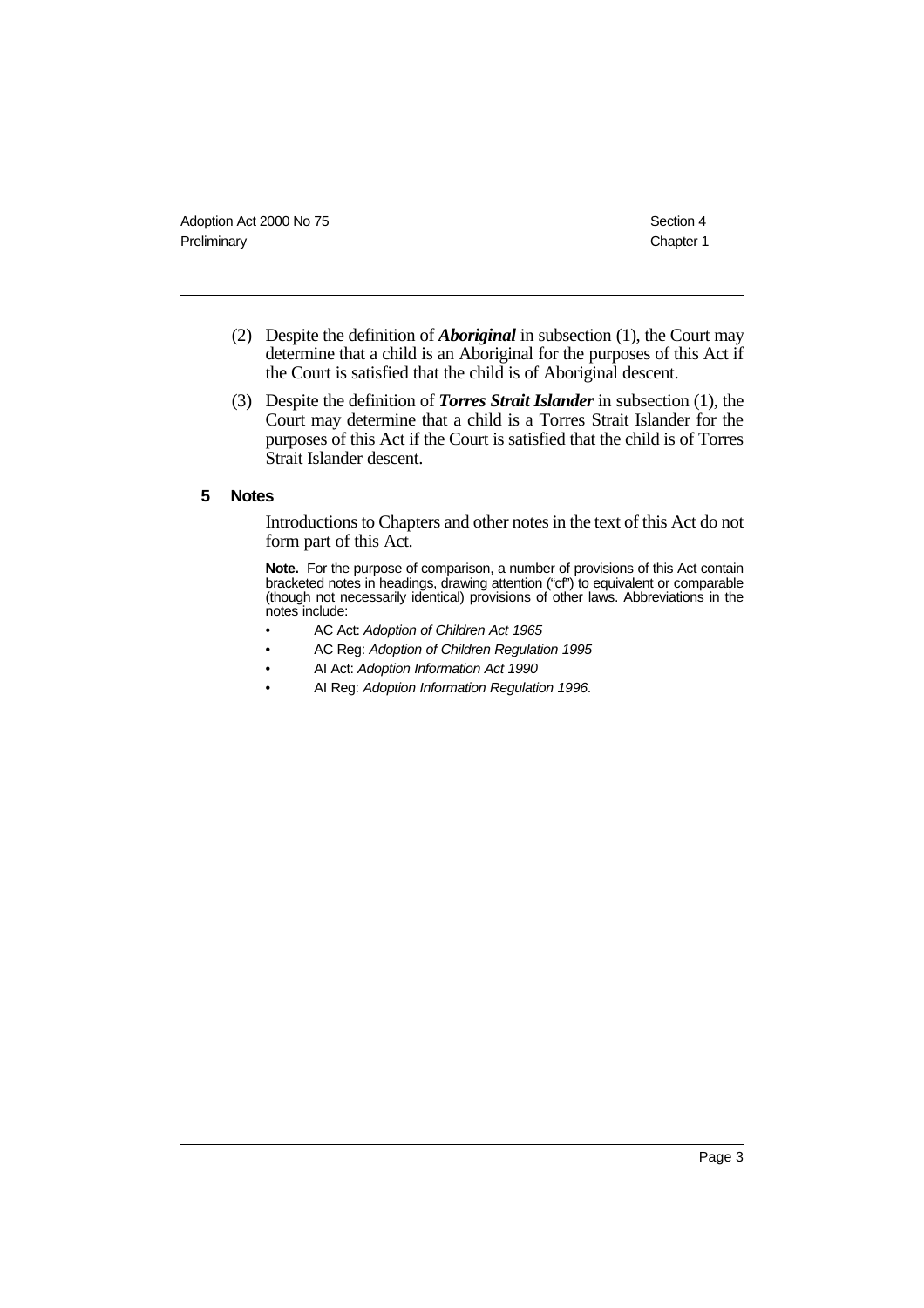| Section 6 | Adoption Act 2000 No 75         |
|-----------|---------------------------------|
| Chapter 2 | Objects and adoption principles |

# **Chapter 2 Objects and adoption principles**

**6 What are the roles of the objects and adoption principles of this Act?**

The provisions of this Chapter are intended to give guidance and direction in the administration of this Act. They do not create, or confer on any person, any right or entitlement enforceable at law.

#### **7 What are the objects of this Act?** (cf AI Act s 3)

The objects of this Act are as follows:

- (a) to emphasise that the best interests of the child concerned, both in childhood and later life, must be the paramount consideration in adoption law and practice,
- (b) to make it clear that adoption is to be regarded as a service for the child concerned,
- (c) to ensure that adoption law and practice assist a child to know and have access to his or her birth family and cultural heritage,
- (d) to recognise the changing nature of practices of adoption,
- (e) to ensure that equivalent safeguards and standards to those that apply to children from New South Wales apply to children adopted from overseas,
- (f) to ensure that adoption law and practice complies with Australia's obligations under treaties and other international agreements,
- (g) to encourage openness in adoption,
- (h) to allow access to certain information relating to adoptions,
- (i) to provide for the giving in certain circumstances of postadoption financial and other assistance to adopted children and their birth and adoptive parents.
- **8 What principles are to be applied by persons making decisions about the adoption of a child?** (cf AC Act s 17, AC Reg cl 35)
	- (1) In making a decision about the adoption of a child, a decision maker is to have regard (as far as is practicable or appropriate) to the following principles:
		- (a) the best interests of the child, both in childhood and in later life, must be the paramount consideration,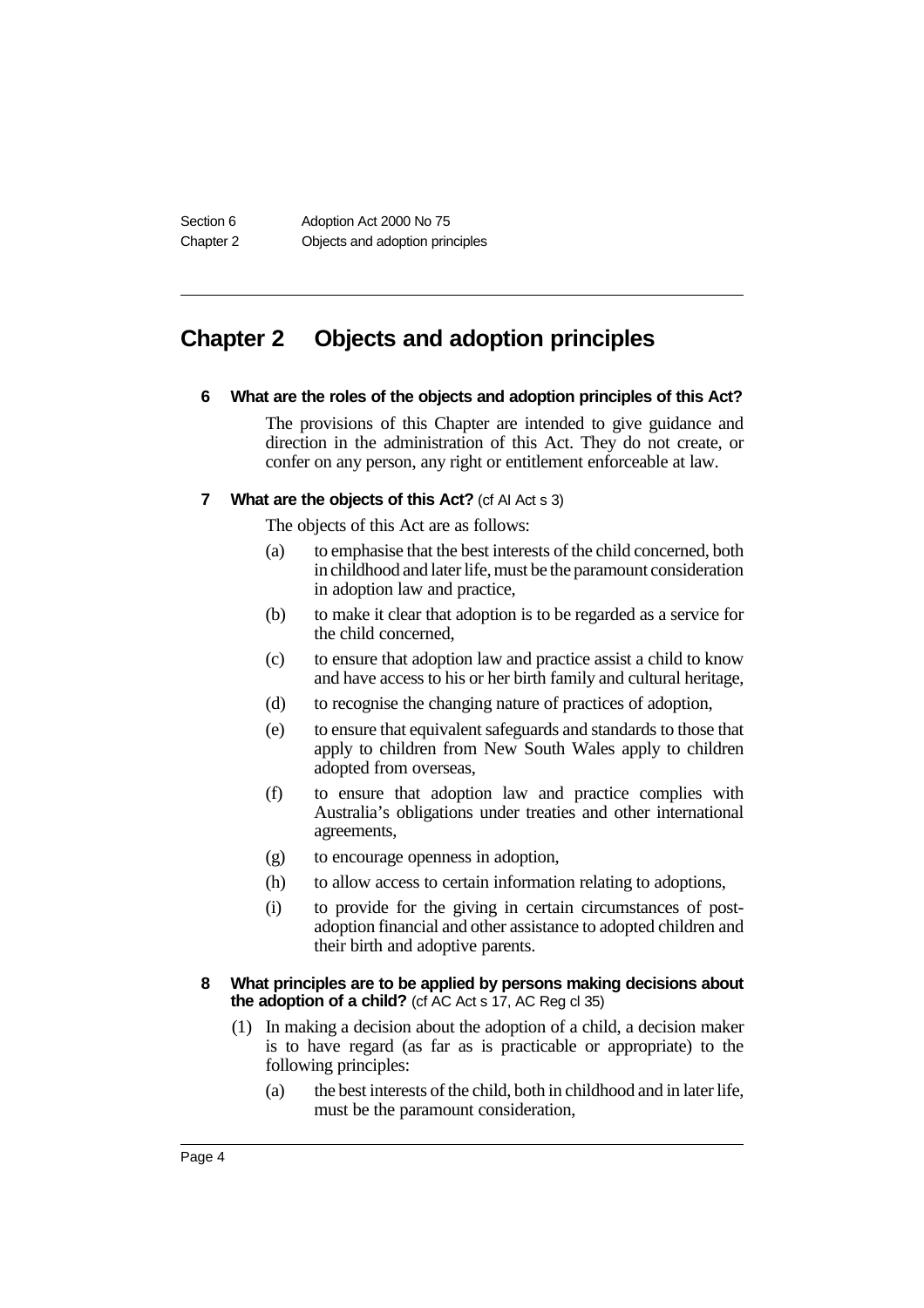- (b) adoption is to be regarded as a service for the child, not for adults wishing to acquire the care of the child,
- (c) no adult has a right to adopt the child,
- (d) if the child is able to form his or her own views on a matter concerning his or her adoption, he or she must be given an opportunity to express those views freely and those views are to be given due weight in accordance with the developmental capacity of the child and the circumstances,
- (e) the child's given name or names, identity, language and cultural and religious ties should, as far as possible, be identified and preserved,
- (f) if the child is Aboriginal—the Aboriginal child placement principles are to be applied,
- (g) if the child is a Torres Strait Islander—the Torres Strait Islander child placement principles are to be applied.
- (2) In determining the best interests of the child, the decision maker is to have regard to the following:
	- (a) any wishes expressed by the child,
	- (b) the child's age, maturity, level of understanding, gender, background and family relationships and any other characteristics of the child that the decision maker thinks are relevant,
	- (c) the child's physical, emotional and educational needs, including the child's sense of personal, family and cultural identity,
	- (d) any disability that the child has,
	- (e) any wishes expressed by either or both of the parents of the child,
	- (f) the relationship that the child has with his or her parents and siblings (if any) and any significant other people (including relatives) in relation to whom the decision maker considers the question to be relevant,
	- (g) the attitude of each proposed adoptive parent to the child and to the responsibilities of parenthood,
	- (h) the nature of the relationship of the child with each proposed adoptive parent,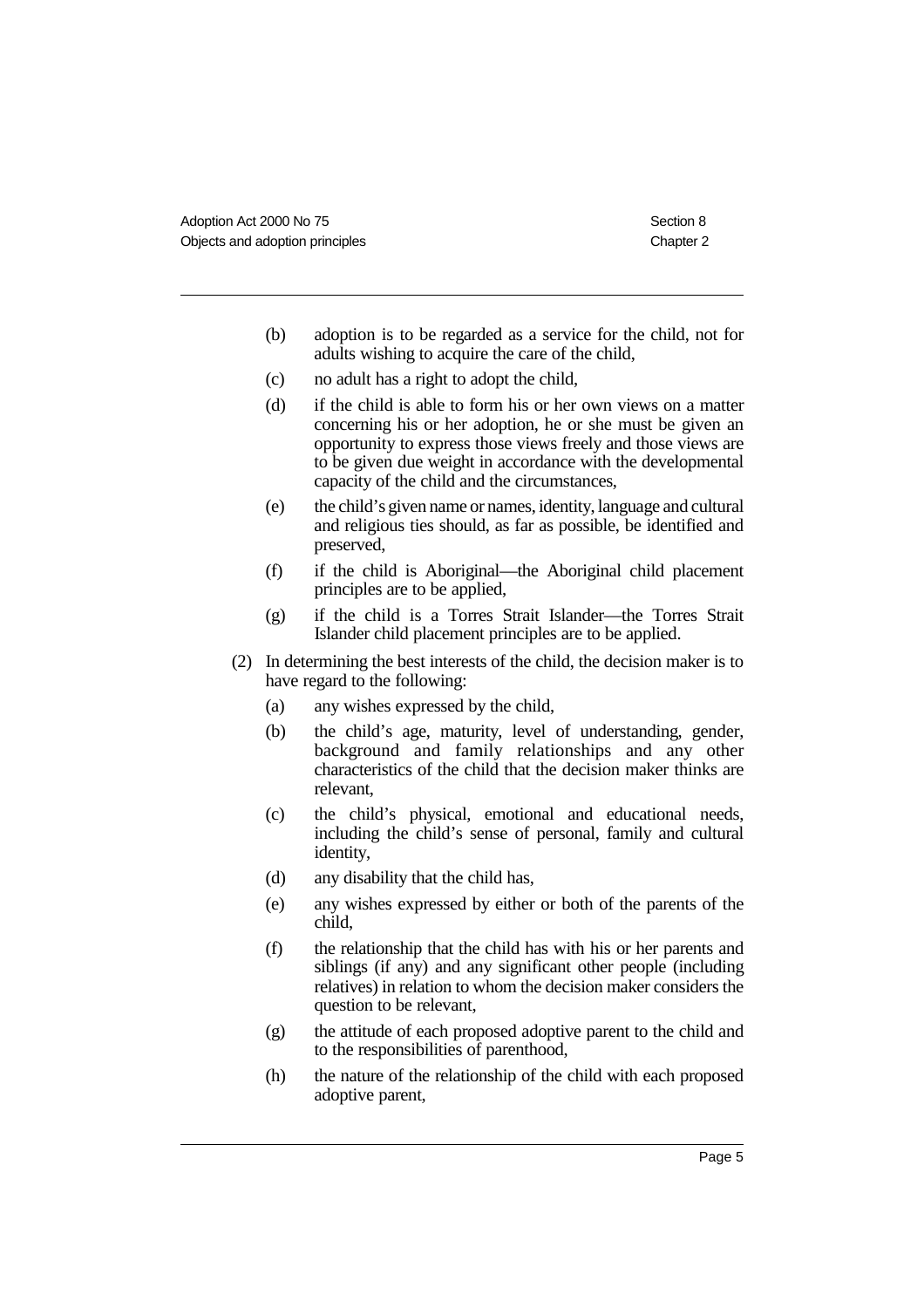- (i) the suitability and capacity of each proposed adoptive parent, or any other person, to provide for the needs of the child, including the emotional and intellectual needs of the child,
- (j) the need to protect the child from physical or psychological harm caused, or that may be caused, by being subjected or exposed to abuse, ill-treatment, violence or other behaviour, or being present while a third person is subjected or exposed to abuse, ill-treatment, violence or other behaviour,
- (k) the alternatives to the making of an adoption order and the likely effect on the child in both the short and longer term of changes in the child's circumstances caused by an adoption, so that adoption is determined among all alternative forms of care to best meet the needs of the child.

#### **9 Participation of child in decisions**

- (1) To ensure that a child is able to participate in any decision made under this Act that has a significant impact on his or her life, the decision maker is responsible for providing the child with the following:
	- (a) adequate information, in a manner and language that the child can understand, concerning the decision,
	- (b) the opportunity to express his or her views freely, according to his or her abilities,
	- (c) information about the outcome of the decision and an explanation of the reasons for the decision,
	- (d) any assistance that is necessary for the child to understand the information and to express his or her views,
	- (e) appropriate counselling when the child's consent is required to his or her adoption.
- (2) In the application of this principle, due regard must be had to the age and developmental capacity of the child.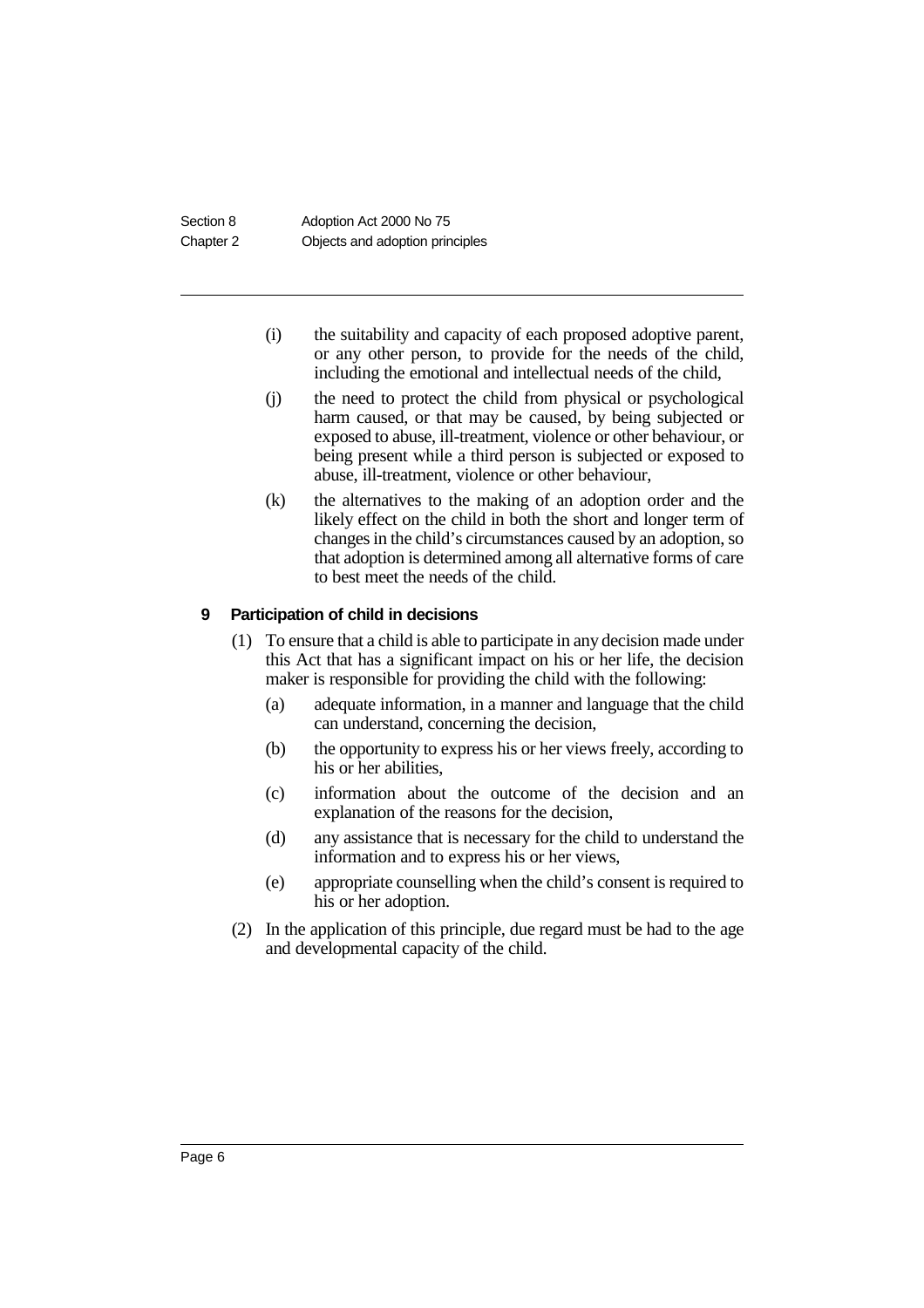- (3) Decisions about the adoption of a child that have a significant impact on the life of the child include, but are not limited to, decisions relating to the following:
	- (a) the placement for adoption of the child,
	- (b) the development of any adoption plan concerning the child and the views of the child's parents about the plan,
	- (c) an application for an order for the adoption of the child,
	- (d) contact with birth parents or others connected with the child.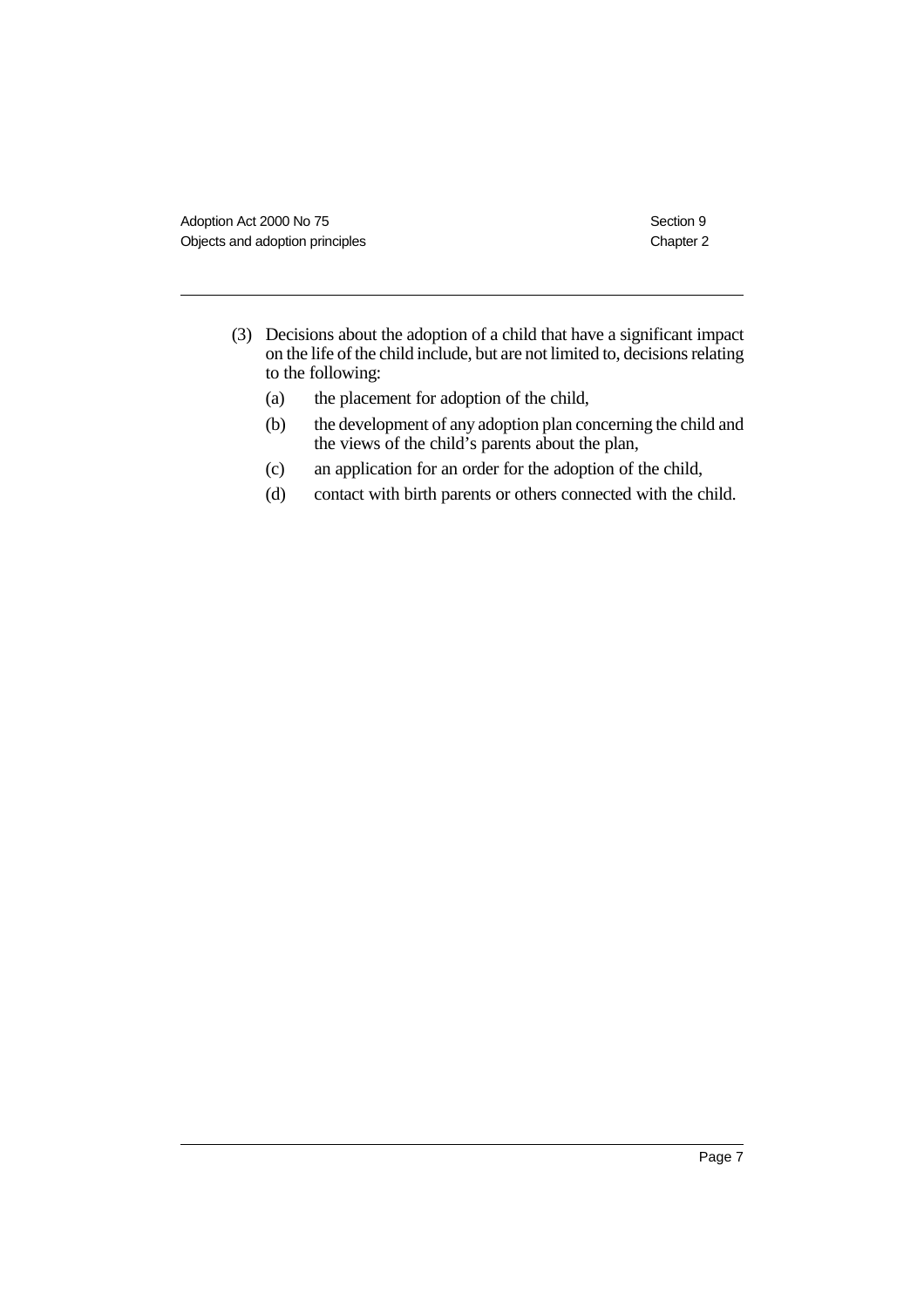| Section 10 | Adoption Act 2000 No 75                |
|------------|----------------------------------------|
| Chapter 3  | Adoption service providers             |
| Part 1     | Authority to provide adoption services |

# **Chapter 3 Adoption service providers**

#### **Introduction**

This Chapter provides for the making of arrangements for the placement of children for adoption through a government department and accredited adoption agencies. It makes it clear that individuals must not make their own adoption arrangements, either personally or through private institutions. The Chapter provides for the accreditation of charitable and non-profit organisations to provide adoption services.

# **Part 1 Authority to provide adoption services**

#### **10 Adoption services to be provided by or on behalf of Director-General**

(1) Subject to this Act, the Director-General is to provide, and may accredit others to provide, adoption services.

**Note.** Under section 206, the Director-General may delegate this and any other function under this Act to any person.

- (2) Without limiting subsection (1), the Director-General is, subject to this Act, responsible for the following:
	- (a) the assessment of the suitability of a person or persons to adopt a child,
	- (b) any decision to place a child with a person or persons wishing to adopt the child,
	- (c) the transfer of the care of a child to the person or persons who will adopt the child,
	- (d) the giving of consent to the adoption of a child of whom he or she has guardianship,
	- (e) the accreditation of adoption service providers,
	- (f) the provision in certain circumstances of post-adoption financial and other assistance to adopted children and their birth and adoptive parents,
	- (g) the provision of post-adoption services, including the provision of information and arrangements to facilitate post-adoption contact with the parties to an adoption.

#### **11 Unauthorised arrangements for adoption** (cf AC Act s 51)

(1) An adoption service in relation to the adoption in New South Wales (including the intercountry adoption) of a child may be provided only by: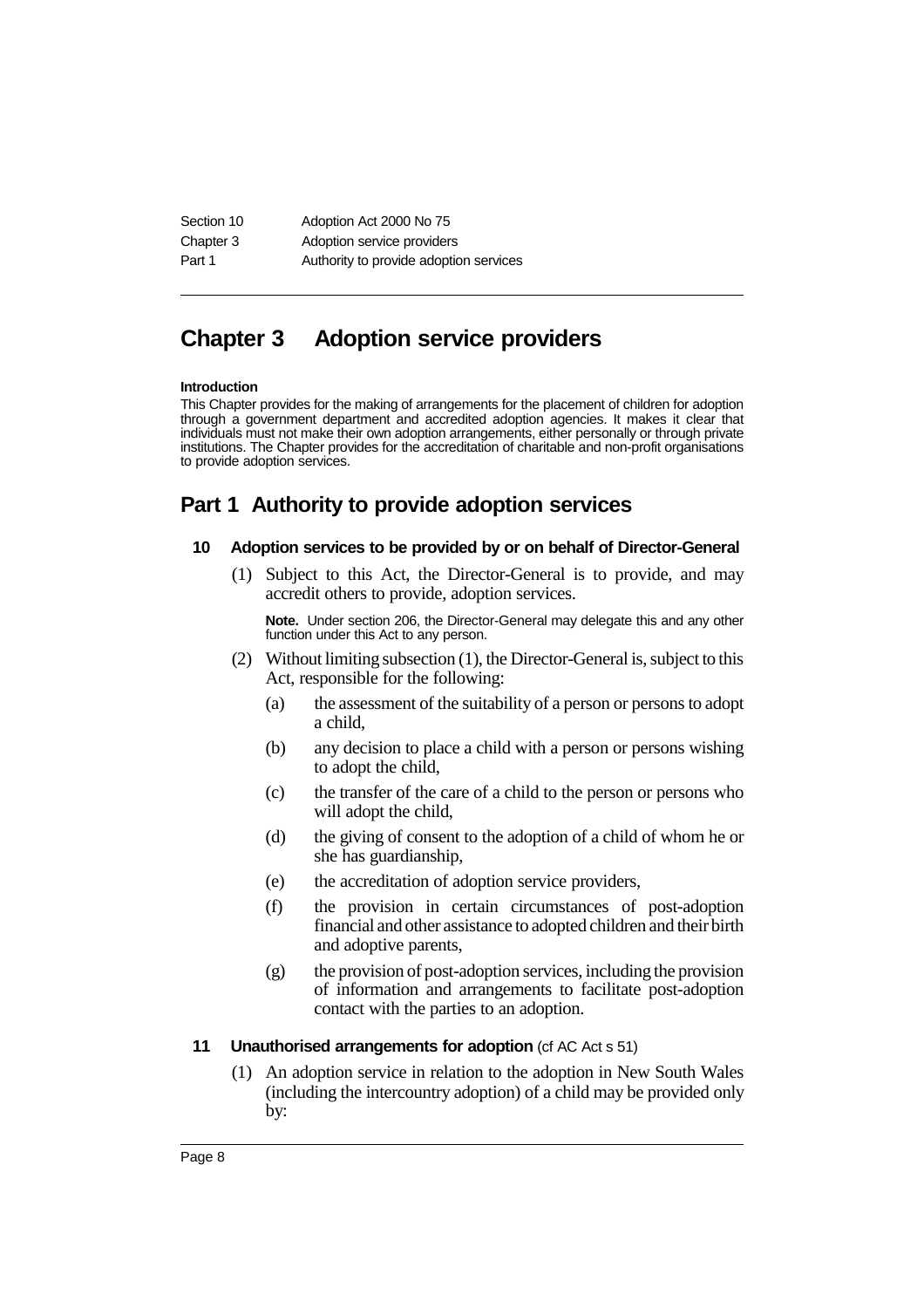| Adoption Act 2000 No 75                | Section 11 |
|----------------------------------------|------------|
| Adoption service providers             | Chapter 3  |
| Authority to provide adoption services | Part 1     |

- (a) the Director-General, or
- (b) an organisation accredited under Part 2 as an adoption agency that may provide the service.
- (2) A person (other than the Director-General) must not provide any adoption service referred to in section 10  $(2)$   $(a)$ ,  $(b)$  or  $(c)$  in relation to the adoption in New South Wales (including the intercountry adoption) of a child unless the person is, or is acting on behalf of, an organisation accredited under Part 2 as an adoption agency that may provide the service.

Maximum penalty: 10 penalty units or imprisonment for 12 months, or both.

**Note. Intercountry adoption** is defined in the Dictionary.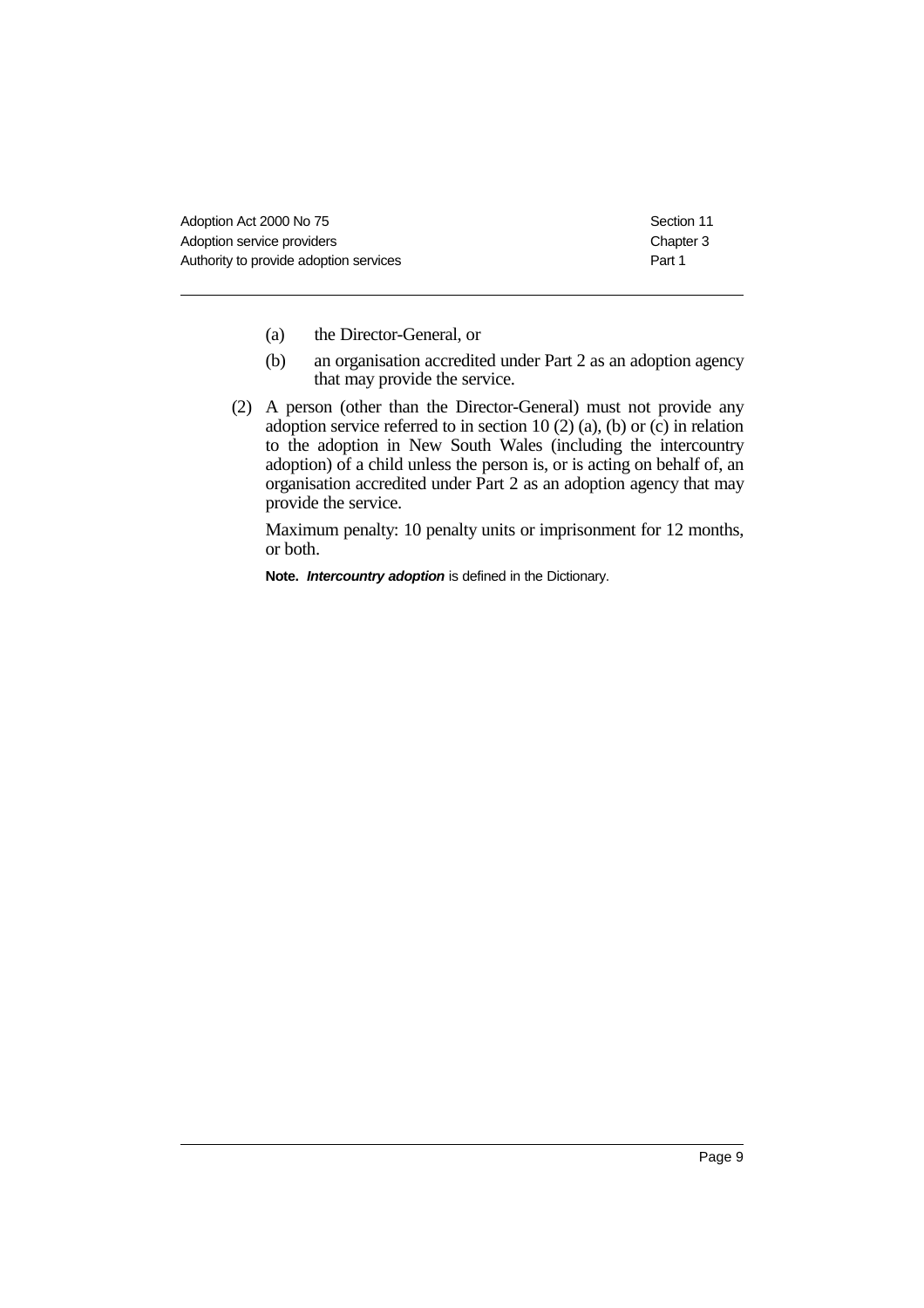| Section 12 | Adoption Act 2000 No 75            |
|------------|------------------------------------|
| Chapter 3  | Adoption service providers         |
| Part 2     | Accreditation of adoption agencies |

# **Part 2 Accreditation of adoption agencies**

#### **12 Applications for accreditation**

- (1) A charitable or non-profit organisation may apply to the Director-General for accreditation as an adoption agency that may provide adoption services specified by the Director-General.
- (2) An application must:
	- (a) be in writing, and
	- (b) specify the address of the principal office in New South Wales of the organisation, and
	- (c) specify the person who is to be the principal officer of the organisation if accredited, and
	- (d) specify the adoption services the organisation seeks accreditation to provide.
- (3) The Director-General may require the applicant to provide such documents and information as the Director-General considers necessary for the purpose of ascertaining whether the organisation should be accredited.
- (4) An application under this section is taken for the purposes only of any review under Chapter 10 to have been refused if it is not determined within 60 days after the application is made.
- **13 Accreditation of adoption agencies** (cf AC Act ss 10, 11 (2), AC Reg Sch 2)
	- (1) The Director-General is to determine an application for accreditation:
		- (a) by accrediting the organisation as an adoption agency that may provide any one or more adoption services specified by the Director-General, or
		- (b) by refusing to accredit the organisation.
	- (2) The regulations may prescribe:
		- (a) the adoption services or classes of adoption services (including intercountry adoption services) that the Director-General may accredit an adoption agency to provide, and
		- (b) standards with which an applicant for accreditation must comply in order to be accredited to provide an adoption service or class of adoption services.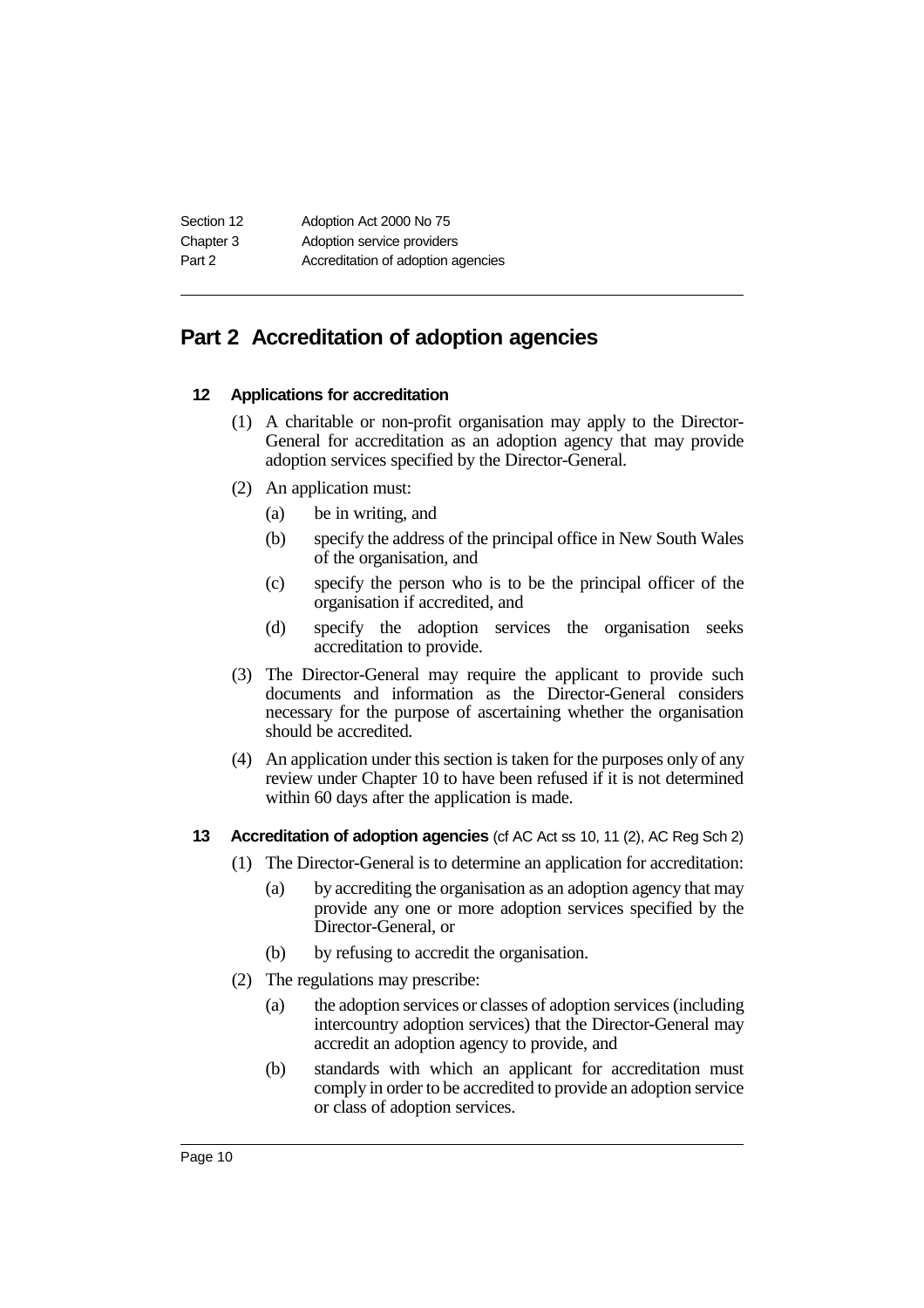| Adoption Act 2000 No 75            | Section 14 |
|------------------------------------|------------|
| Adoption service providers         | Chapter 3  |
| Accreditation of adoption agencies | Part 2     |

#### **14 Refusal of application** (cf AC Act s 11)

- (1) The Director-General must refuse an application for accreditation if it appears to the Director-General that the applicant is not suited to providing the adoption services for which accreditation is sought.
- (2) The matters the Director-General may take into account in determining an application for accreditation include the qualifications, experience, character and number of persons taking part, or proposing to take part, in the management or control of the organisation, or engaged or proposed to be engaged, on behalf of the organisation, in the conduct of the activities of the organisation.
- (3) The Director-General must give notice of the Director-General's decision to refuse accreditation to the person specified in the application for accreditation as the principal officer of the organisation.

#### **15 Notice of accreditation to be published in Gazette** (cf AC Act s 15)

- (1) The Director-General is to publish in the Gazette notice of the accreditation of an organisation as an adoption agency and the adoption services that may be provided by it.
- (2) The notice is to specify:
	- (a) the address of the principal office of the agency, and
	- (b) the full name of the principal officer of the agency, and
	- (c) the period for which the accreditation is to remain in force.
- (3) The Director-General is to give the principal officer a copy of the accreditation notice as soon as practicable after it is published in the Gazette.
- (4) The accreditation of an agency takes effect when the principal officer of the agency is given the notice.

#### **16 Copy of accreditation notice to be displayed**

The principal officer of an accredited adoption agency must ensure that a copy of the accreditation notice for the agency is displayed in a prominent place at the principal office of the agency at all times when adoption services are provided by the agency.

Maximum penalty: 50 penalty units.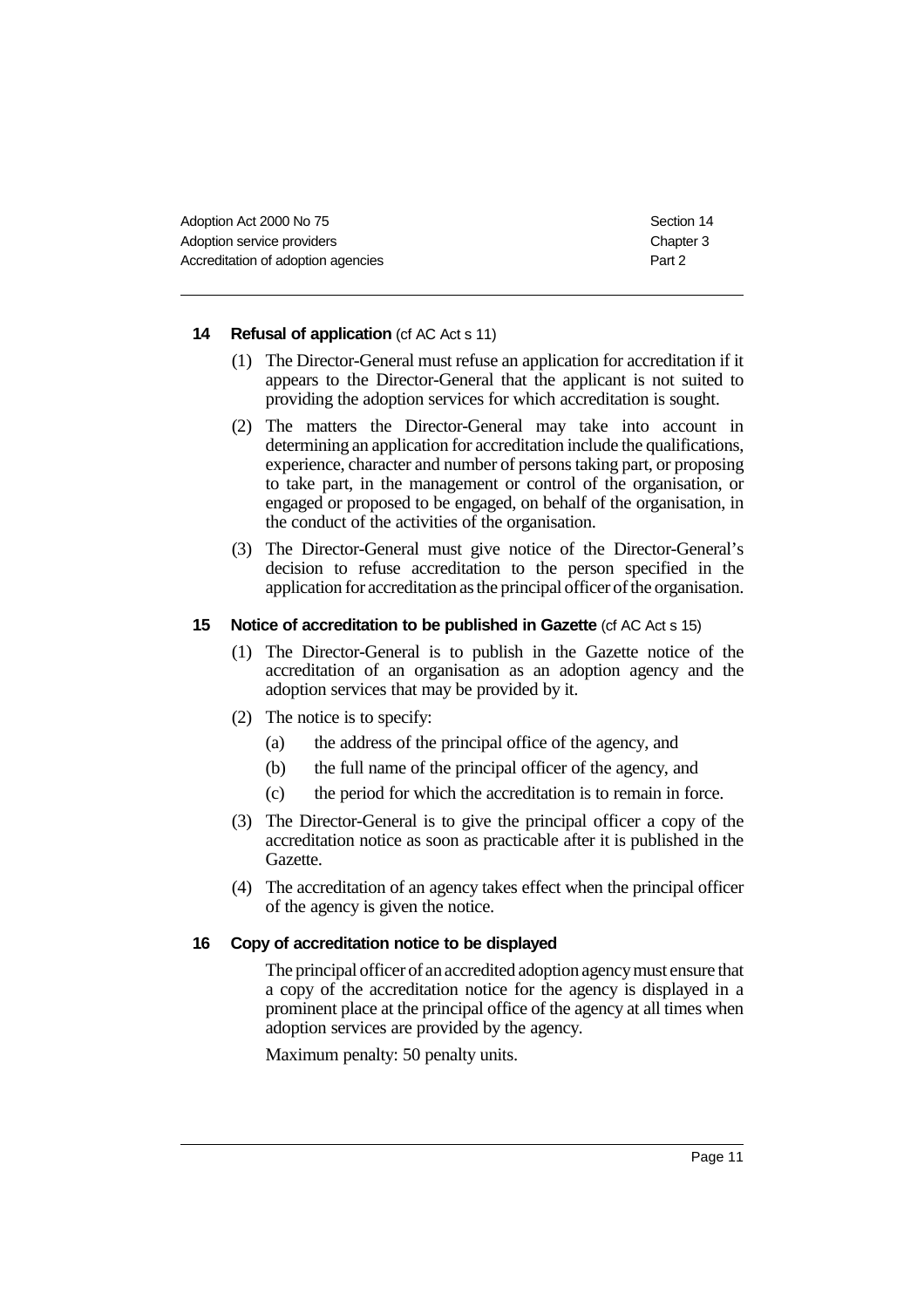| Section 17 | Adoption Act 2000 No 75            |
|------------|------------------------------------|
| Chapter 3  | Adoption service providers         |
| Part 2     | Accreditation of adoption agencies |

#### **17 Conditions of accreditation** (cf AC Act s 11 (3))

- (1) Accreditation as an adoption agency is subject to the following conditions:
	- (a) conditions prescribed by this Act or the regulations,
	- (b) conditions specified in the accreditation notice,
	- (c) conditions imposed by the Director-General from time to time, under subsection (2) (b),
	- (d) in the case of an adoption agency accredited to provide intercountry adoption services—the condition that the agency must not be involved in fund raising, sponsorship or the sending of aid to any institution with which it has an intercountry adoption program.
- (2) The Director-General may by notice in writing given to the principal officer of an accredited adoption agency:
	- (a) revoke or vary any condition to which an accreditation is subject, or
	- (b) attach new conditions to the accreditation.

**Note.** Chapter 10 provides for review of decisions about conditions.

(3) Conditions that may be prescribed by the regulations include conditions relating to requirements to be observed, and facilities to be provided, by accredited adoption agencies, including conditions with respect to the qualifications and experience of persons who may act for or on behalf of such agencies.

#### **18 Duration of accreditation**

Accreditation of an adoption agency remains in force (unless sooner revoked or suspended) for the period specified in the accreditation notice.

#### **19 Principal officer of accredited adoption agency** (cf AC Act s 12)

- (1) Before making an application for accreditation under this Part, an organisation is to appoint a person to be its principal officer for the purposes of this Act if the application is granted.
- (2) An accredited adoption agency must, within 7 days after the occurrence of a vacancy in the office of principal officer, appoint a person to fill the vacancy and give notice in writing to the Director-General of the appointment.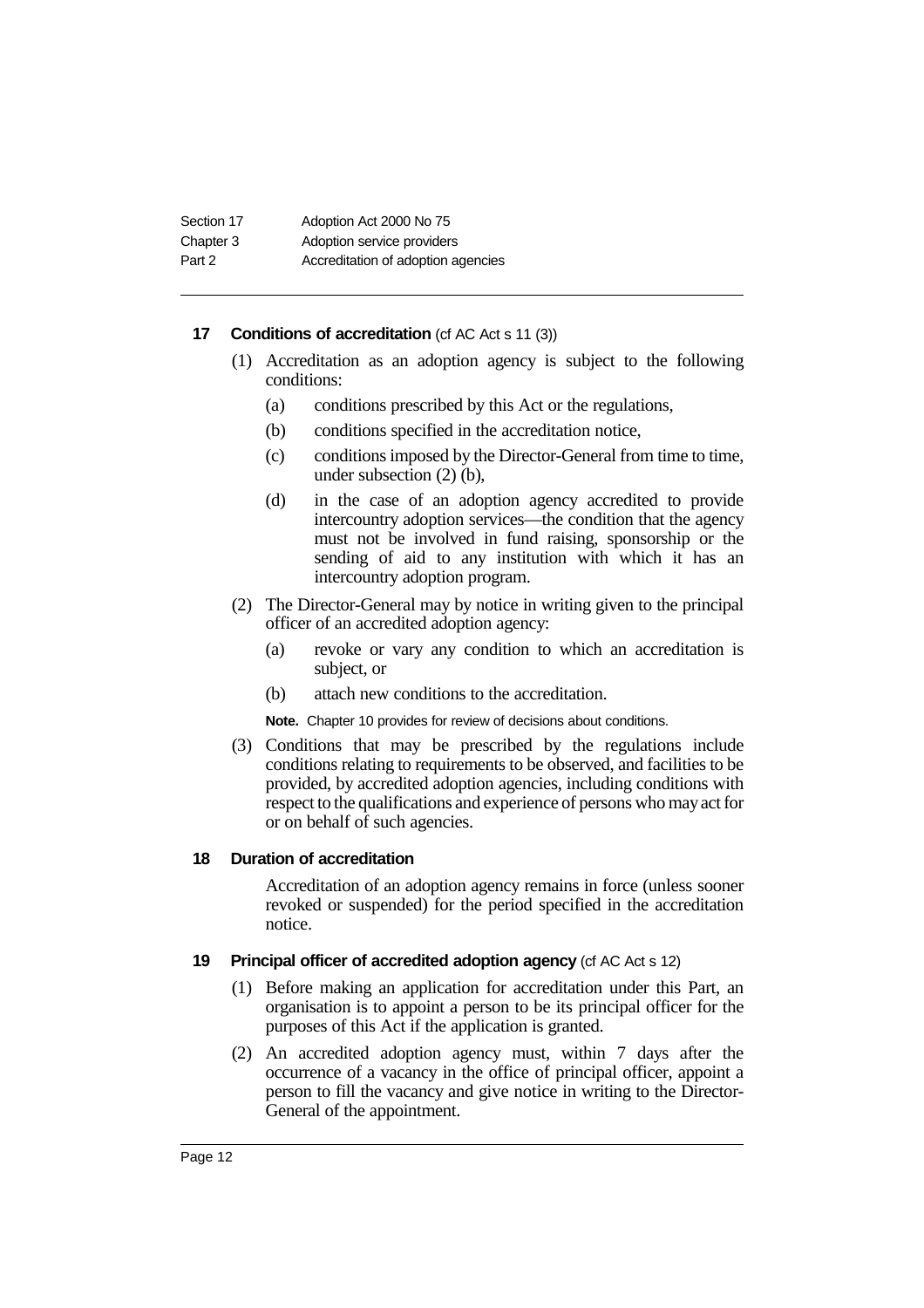| Adoption Act 2000 No 75            | Section 19 |
|------------------------------------|------------|
| Adoption service providers         | Chapter 3  |
| Accreditation of adoption agencies | Part 2     |

- (3) A person appointed to be principal officer must be resident in New South Wales.
- (4) For the purposes of and without limiting subsection (2), the office of the principal officer is taken to have become vacant if the person holding the office ceases to be resident in New South Wales.
- (5) Anything done by the principal officer of an accredited adoption agency, or with his or her approval, is, for the purposes of this Act and any regulations relating to accredited adoption agencies but without prejudice to any personal liability of the principal officer, taken to be done by the accredited adoption agency.

#### **20 Revocation or suspension of accreditation** (cf AC Act s 13)

- (1) The Director-General may, at any time, revoke or suspend the accreditation of an adoption agency by notice in writing given to the principal officer of the agency.
- (2) Without limitation, the Director-General may revoke or suspend accreditation of an agency:
	- (a) at the request of the agency, or
	- (b) on the ground that the agency is no longer suited to providing the adoption service, having regard to all relevant considerations, including the matters referred to in section 14, or
	- (c) on the ground that the agency has contravened a provision of this Act or the regulations that is applicable to it or any condition to which its accreditation is subject.
- (3) A notice under this section is to state the grounds for revocation or suspension.

**Note.** Chapter 10 provides for review of decisions to revoke or suspend accreditation.

- **21 Notice of revocation or suspension of accreditation to be published in Gazette** (cf AC Act s 15)
	- (1) The Director-General must publish notice in the Gazette of any revocation or suspension of the accreditation of an adoption agency.
	- (2) The notice is to specify the address of the principal office, and the full name of the principal officer, of the agency.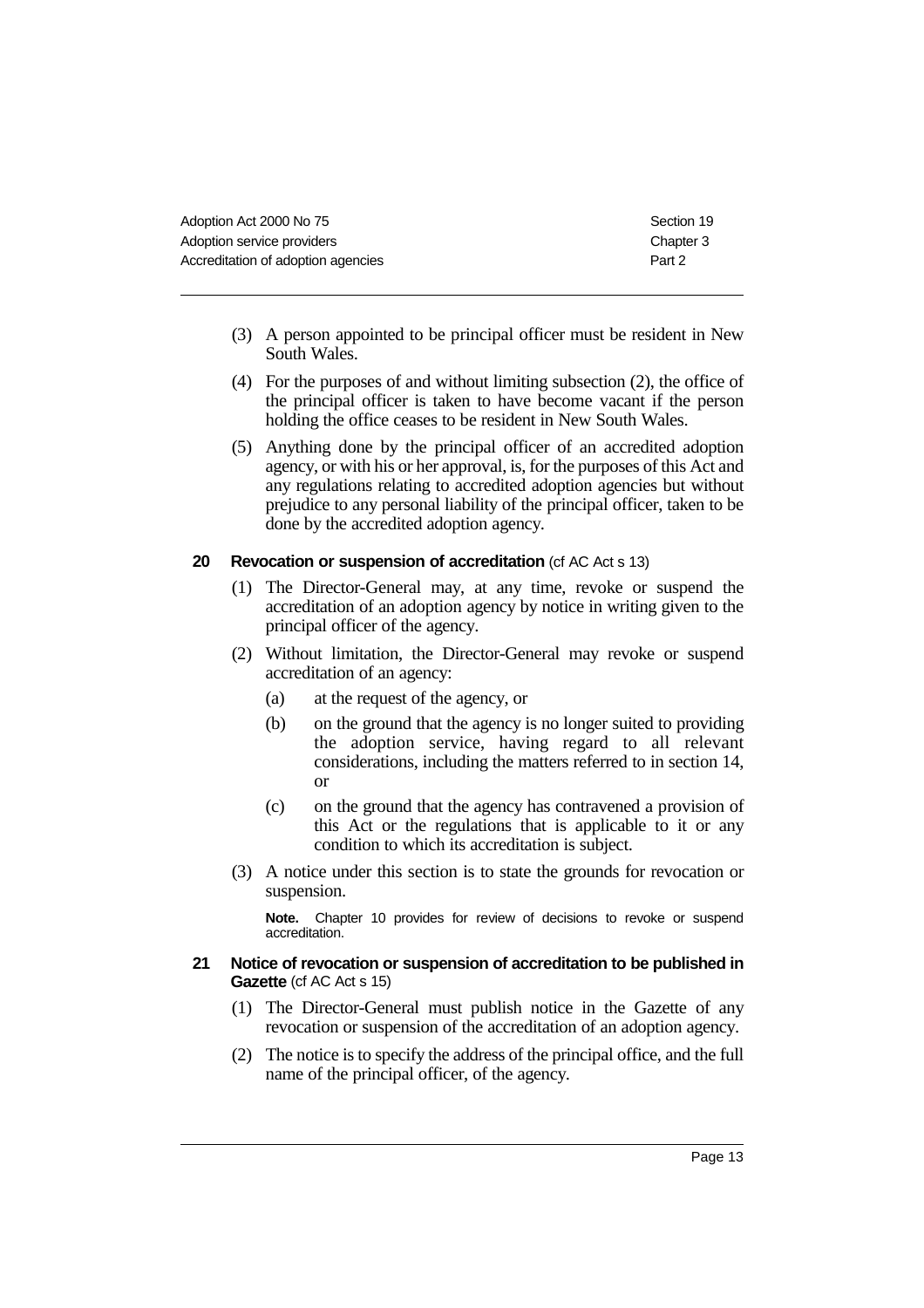| Section 21 | Adoption Act 2000 No 75            |
|------------|------------------------------------|
| Chapter 3  | Adoption service providers         |
| Part 2     | Accreditation of adoption agencies |

- (3) The Director-General must give the principal officer of the agency a copy of the notice of revocation or suspension as soon as practicable after it is published in the Gazette.
- (4) The revocation or suspension of accreditation takes effect when the principal officer of the agency is given the notice.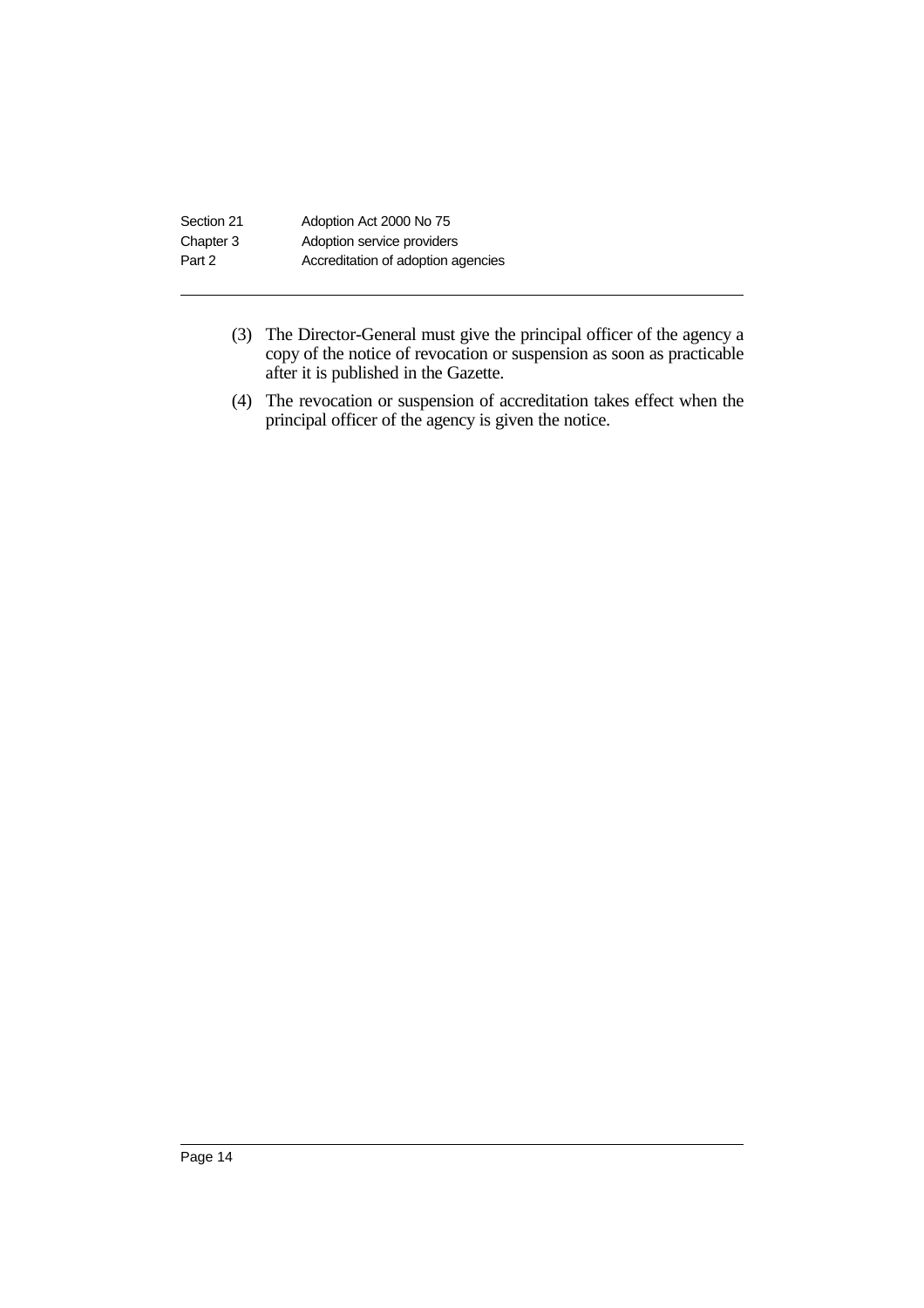Adoption Act 2000 No 75 Section 22 The adoption process Chapter 4 General Part 1

# **Chapter 4 The adoption process**

### **Part 1 General**

#### **22 Proceedings**

Proceedings for the making of adoption orders and other orders under this Act are to be heard and determined by the Supreme Court.

#### **23 Jurisdiction** (cf AC Act ss 8 and 9)

(1) Subject to this Act, the Court may make an order for the adoption of a child (an *adoption order*) solely in favour of one person or jointly in favour of a couple.

**Note. Couple** is defined in the Dictionary to mean a man and woman who are married or have a de facto relationship. The effect of the making of an adoption order is described in Part 11 of this Chapter.

- (2) The Court must not make an adoption order unless, when the application for the order is filed:
	- (a) the child is present in the State, and
	- (b) the applicant, or if the application is a joint application, each of the applicants, resides, or is domiciled, in the State.
- (3) For the purposes of this section, if the Court is satisfied that the child was present in the State, or that the applicant or each applicant was resident or domiciled in the State, for a period of 3 months immediately before the day on which the application was filed, the Court may, in the absence of evidence to the contrary, presume that:
	- (a) the child was present in, or
	- (b) that the applicant or each applicant was resident or domiciled in,

the State when the application was filed.

- (4) The Court has jurisdiction under this section to make an adoption order despite any rule of private international law to the contrary.
- (5) Subject to Part 2 of Chapter 5, the Court has jurisdiction, under and in accordance with this Part, to make an adoption order with respect to the intercountry adoption of a child referred to in Part 2.

**Note. Child** is defined in the Dictionary.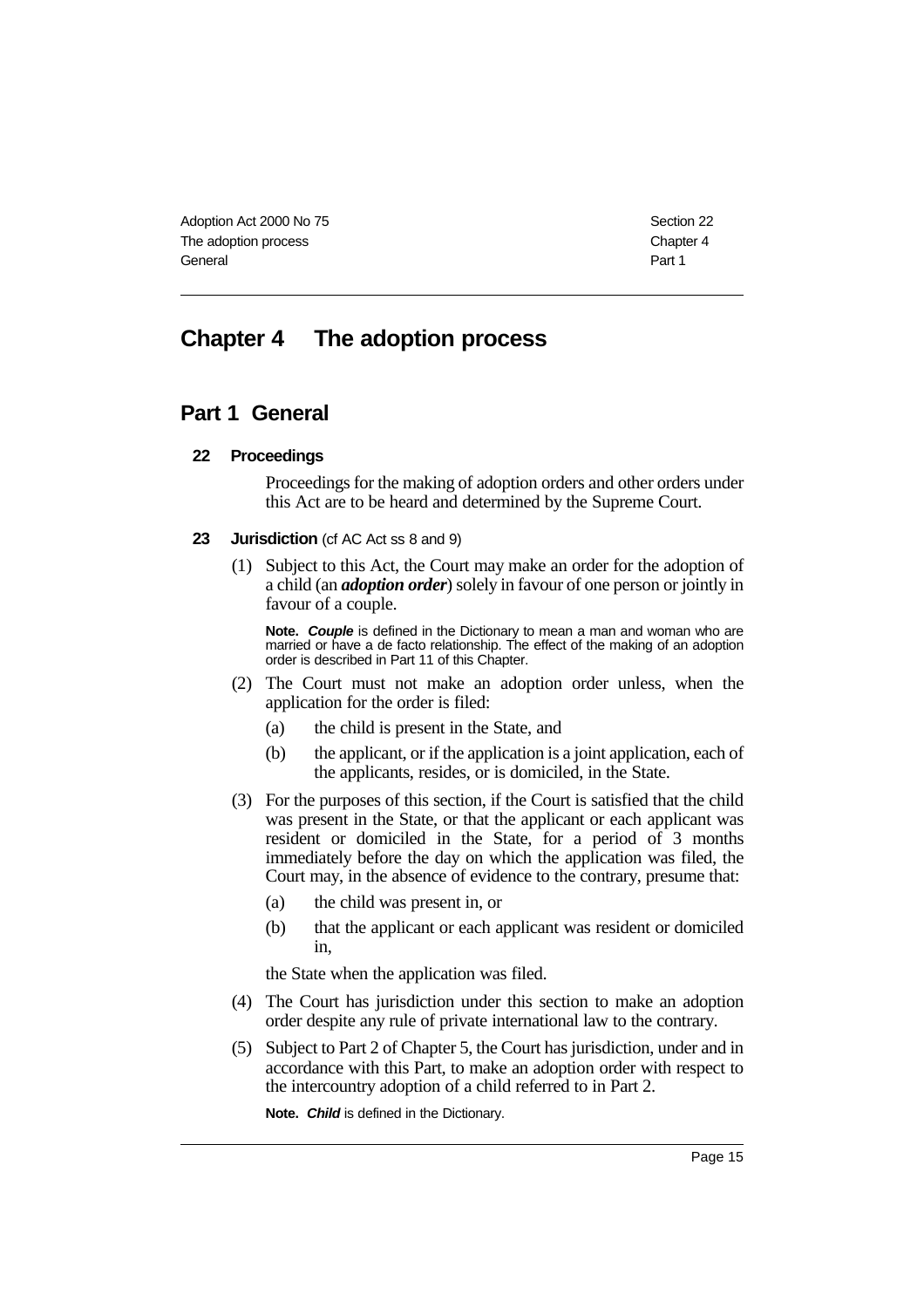| Section 24 | Adoption Act 2000 No 75 |
|------------|-------------------------|
| Chapter 4  | The adoption process    |
| Part 1     | General                 |

#### **24 Who can be adopted?** (cf AC Act s 18 (1))

- (1) An adoption order may be made in relation to a child who:
	- (a) was less than 18 years of age on the date on which the application for the order was made, or
	- (b) was 18 or more years of age on that date and was cared for by the applicant or applicants for the order.
- (2) For the purposes of subsection (1) (b), a child was cared for if the child:
	- (a) has been brought up, maintained and educated by the applicant or applicants, or by the applicant and a deceased spouse of the applicant, as his or her or their child for a continuous period of at least 5 years before the application was made, or
	- (b) has, as a ward within the meaning of the *Children (Care and Protection) Act 1987* or a person under the parental responsibility of the Minister administering the *Children and Young Persons (Care and Protection) Act 1998*, been in the care or custody of the applicant or applicants or of the applicant and a deceased spouse of the applicant.

**Note. Spouse** is defined in the Dictionary.

#### **25 Previous adoption or marital status immaterial** (cf AC Act s 18 (5))

An adoption order may be made:

- (a) even if the child concerned has, whether before or after the commencement of this section and whether in the State or elsewhere, previously been adopted, and
- (b) irrespective of the marital status of the child.
- **26 Who can adopt?** (cf AC Act ss 8, 19, 20, 21 (1) (c) (i) (a))

An application for an adoption order may be made in accordance with this Act solely by or on behalf of one person or jointly by or on behalf a couple.

**Note. Couple** is defined in the Dictionary.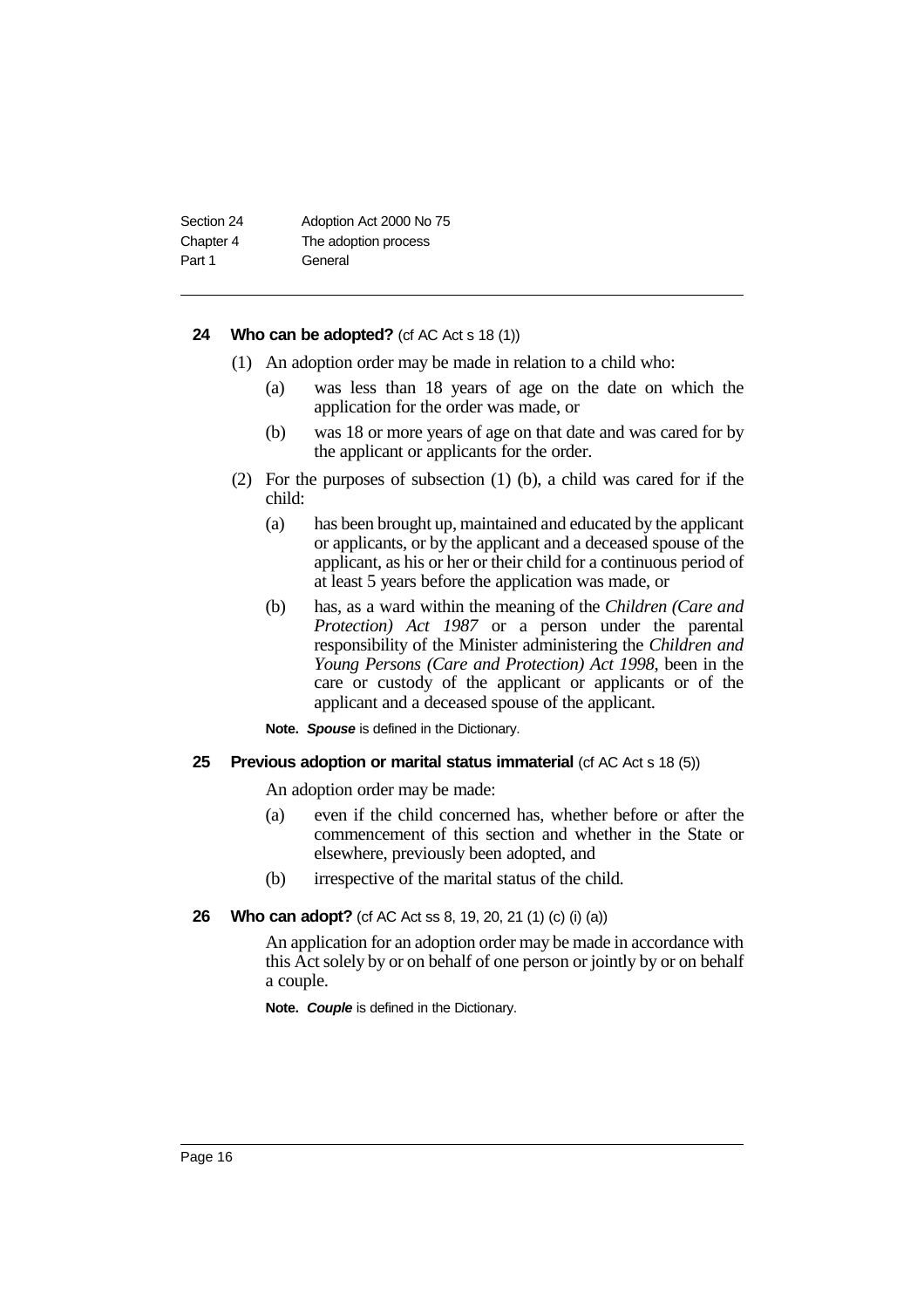| Adoption Act 2000 No 75 | Section 27 |
|-------------------------|------------|
| The adoption process    | Chapter 4  |
| General                 | Part 1     |
|                         |            |

**27 Adoption by one person** (cf AC Act ss 8, 19 (2) and (3), 20, 21 (1) (c) (i) (a))

#### (1) **Basic requirements**

One person may, subject to this Act, adopt a child only if the person is:

- (a) resident or domiciled in the State, and
- (b) of good repute and a fit and proper person to fulfil the responsibilities of a parent.

#### (2) **Age requirements**

The Court must not make an adoption order in favour of one person who is not a birth parent or relative of the child unless:

- (a) the person is 21 or more years of age and 18 or more years older than the child, or
- (b) the Court considers that in the particular circumstances of the case it is desirable to make the order even though the person does not fulfil the age requirements.

#### (3) **Consent of spouse**

The Court must not make an adoption order in favour of one person who is living with a spouse unless the person's spouse consents in writing to the application for the adoption order.

**Note. Spouse** is defined in the Dictionary.

#### **28 Adoption by couple** (cf AC Act ss 8, 19, 20, 21 (1) (c) (i) (a))

#### (1) **Basic requirements**

Two persons who are a couple may, subject to this Act, adopt a child only if:

- (a) both of them are resident or domiciled in the State, and
- (b) both of them are of good repute and are fit and proper persons to fulfil the responsibilities of parents.

#### (2) **Requirements for step parent**

The Court must not make an order in favour of a couple if one of them is a step parent unless section 30 is complied with.

#### (3) **Age requirements**

The Court must not make an adoption order in favour of a couple if neither of them is a birth parent or relative of the child unless:

(a) each of them is 21 or more years of age and 18 or more years older than the child, or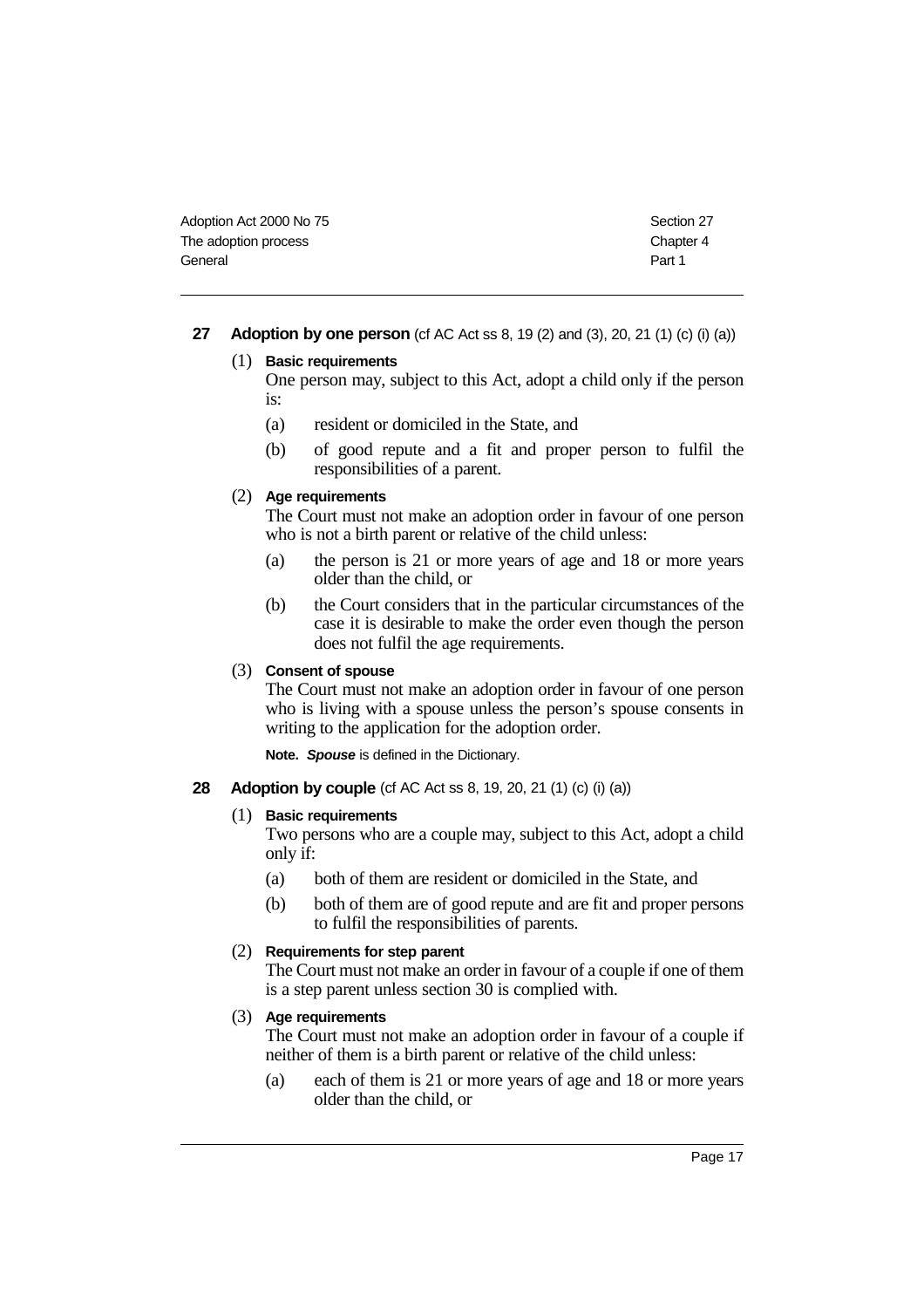| Section 28 | Adoption Act 2000 No 75 |
|------------|-------------------------|
| Chapter 4  | The adoption process    |
| Part 1     | General                 |

(b) the Court considers that in the particular circumstances of the case it is desirable to make the order even though one or both of them do not fulfil the age requirements.

#### (4) **Length of relationship requirement**

The Court must not make an adoption order in favour of a couple unless the couple have been living together for a continuous period of not less than 3 years immediately before the application for the adoption order.

(5) The Court may make an adoption order in favour of a couple jointly even if one of them is a birth parent, or they are the birth parents, of the child.

**Note. Couple** is defined in the Dictionary.

#### **29 Adoption by relative**

The Court must not make an adoption order in favour of a relative of a child unless:

- (a) specific consent to the adoption of the child by the relative has been given in accordance with this Act by the appropriate person or persons specified in section 53 (b), and
- (b) the child has established a relationship of at least 5 years' duration with the relative, and
- (c) the Court is satisfied that the making of the adoption order is clearly preferable in the best interests of the child to any other action that could be taken by law in relation to the child.

**Note.** Examples of other action that may be taken by law are the making of a care order under the Children and Young Persons (Care and Protection) Act 1998 or a parenting order under the Family Law Act 1975 of the Commonwealth.

#### **30 Adoption by step parent**

The Court must not make an adoption order in favour of a step parent of a child unless:

- (a) the child is at least 5 years old, and
- (b) the step parent has lived with the child and the child's birth or adoptive parent for a continuous period of not less than 3 years immediately before the application for the adoption order, and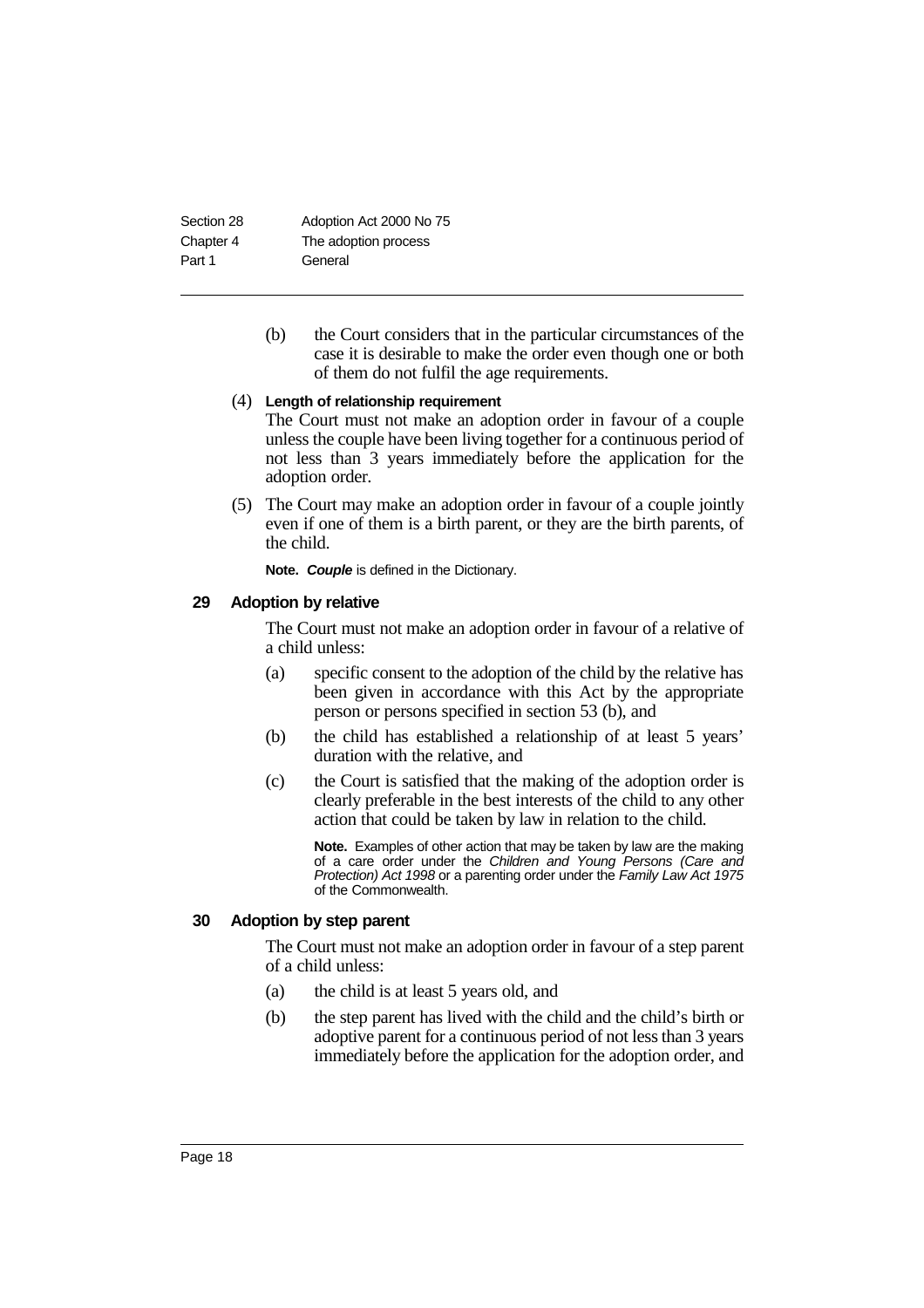| Section 30 |
|------------|
| Chapter 4  |
| Part 1     |
|            |

- (c) specific consent to the adoption of the child by the step parent has been given in accordance with this Act by the appropriate persons, and
- (d) the Court is satisfied that the making of the adoption order is clearly preferable in the best interests of the child to any other action that could be taken by law in relation to the child.

**Note.** Examples of other action that may be taken by law are the making of a care order under the Children and Young Persons (Care and Protection) Act 1998 or a parenting order under the Family Law Act 1975 of the Commonwealth.

#### **31 Adoption of non-citizen child**

- (1) The Court must not make an adoption order in relation to a non-citizen child as referred to in Part 2 of Chapter 5 unless:
	- (a) arrangements for adoption of the child have been made by the Director-General or an accredited adoption agency that may provide intercountry adoption services or the Director-General applies for the order on the basis that the proposed adoptive parent has intercountry parental responsibility for the child, and
	- (b) the provisions of this Act and the regulations relating to intercountry adoptions have been complied with.
- (2) For the purposes of this section, a person has *intercountry parental responsibility* for a child if the child is from a country other than a Convention country or a prescribed overseas jurisdiction and the person, after being resident in that country for 12 months or more or being domiciled in that country, was given parental responsibility for the child under the law of that country.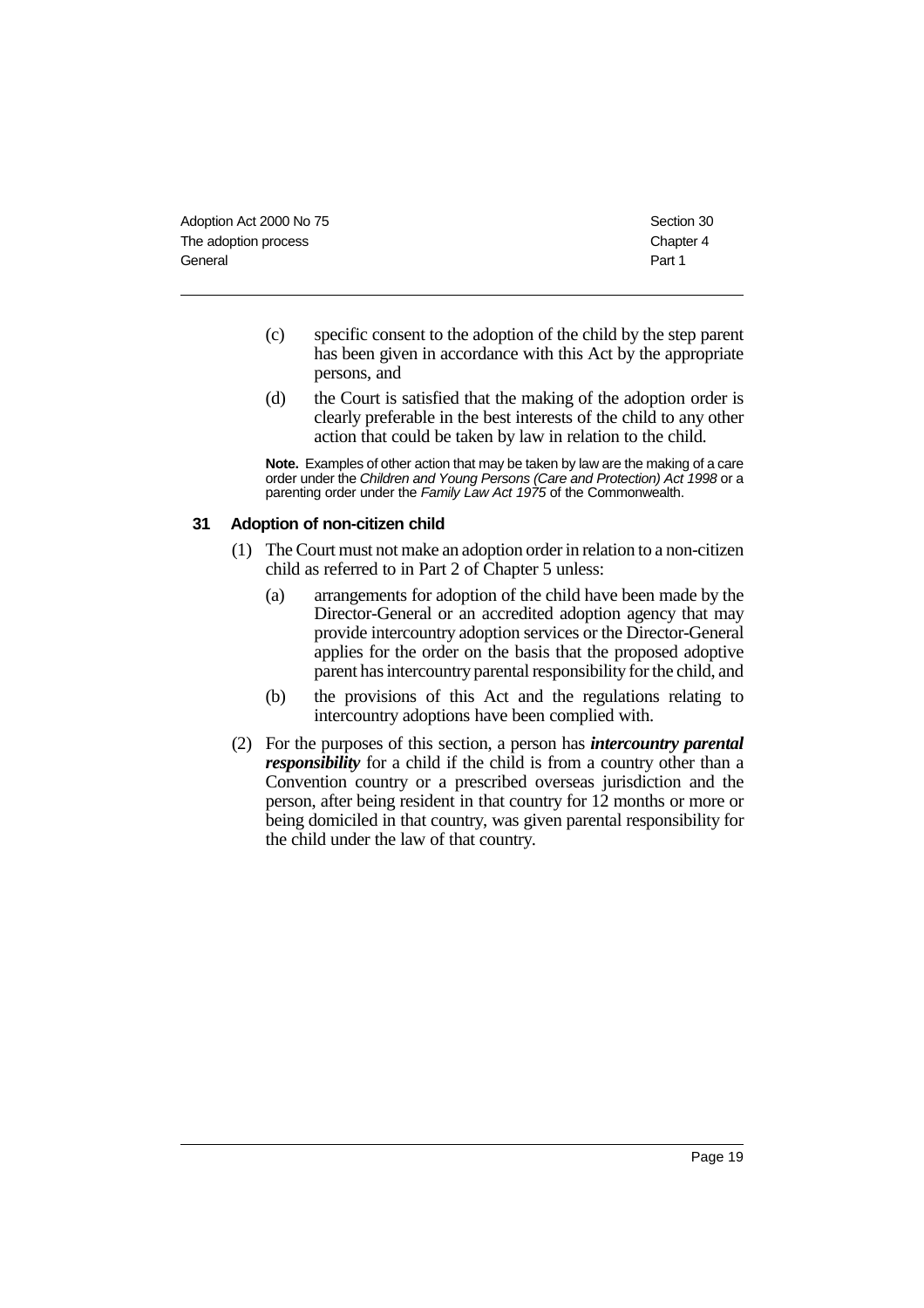| Section 32 | Adoption Act 2000 No 75                                    |
|------------|------------------------------------------------------------|
| Chapter 4  | The adoption process                                       |
| Part 2     | Placement of children for adoption                         |
| Division 1 | Children other than Aboriginal and Torres Strait Islanders |

# **Part 2 Placement of children for adoption**

### **Division 1 Children other than Aboriginal and Torres Strait Islanders**

#### **32 Regard to be had to cultural heritage of child**

- (1) In placing a child (other than an Aboriginal or Torres Strait Islander child) for adoption, the decision maker must take into account the culture, any disability, language and religion of the child and the principle that the child's given name, identity, language and cultural and religious ties should, as far as possible, be preserved.
- (2) Without limiting matters that may be taken into account, the decision maker must take into account whether a prospective adoptive parent of a different cultural heritage to that of the child has demonstrated the following:
	- (a) the capacity to assist the child to develop a healthy and positive cultural identity,
	- (b) knowledge of or a willingness to learn about, and teach the child about, the child's cultural heritage,
	- (c) a willingness to foster links with that heritage in the child's upbringing,
	- (d) the capacity to help the child if the child encounters racism or discrimination in school or the wider community.

### **Division 2 Aboriginal children**

### **33 Aboriginal participation in decision making**

The Director-General or appropriate principal officer must ensure that the following are consulted about the placement of an Aboriginal child:

(a) an Aboriginal adoption consultative organisation, or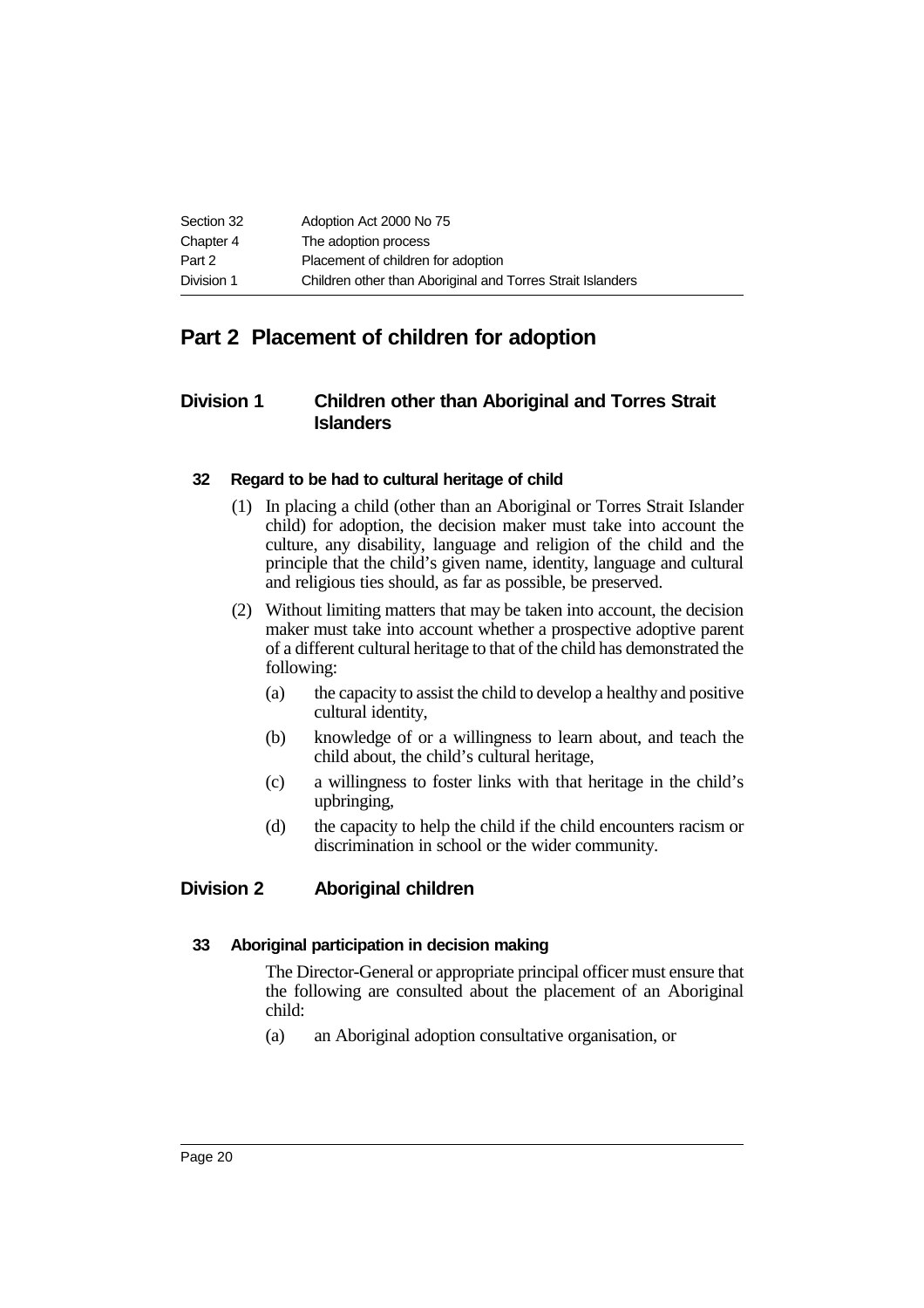| Adoption Act 2000 No 75            | Section 33 |
|------------------------------------|------------|
| The adoption process               | Chapter 4  |
| Placement of children for adoption | Part 2     |
| Aboriginal children                | Division 2 |

(b) a person nominated by the child's parents, extended family or kinship group, as recognised by the Aboriginal community to which the child belongs, or by that community with expertise in relation to the adoption or substitute care of Aboriginal children.

#### **34 Application of Aboriginal child placement principles**

- (1) The Director-General or appropriate principal officer is to make reasonable inquiries as to whether a child to be placed for adoption is an Aboriginal child.
- (2) The Aboriginal child placement principles are to be applied in placing a child that the Director-General or principal officer is satisfied is an Aboriginal child for adoption.

#### **35 Aboriginal child placement principles**

#### (1) **General principle**

It is a principle to be applied in the administration of this Act that Aboriginal people should be given the opportunity to participate with as much self-determination as possible in decisions relating to the placement for adoption of Aboriginal children (which is a concept that is absent in customary Aboriginal child care arrangements).

#### (2) **The general order for placement**

- The Aboriginal child placement principles are as follows:
- (a) The first preference for placement of an Aboriginal child is for the child to be placed for adoption with a prospective adoptive parent or parents belonging to the Aboriginal community, or one of the communities, to which the birth parent or birth parents of the child belongs.
- (b) If it is not practicable or in the best interests of the child for the child to be placed in accordance with paragraph (a), the child is to be placed with a prospective adoptive parent or parents from another Aboriginal community.
- (c) If it is not practicable or in the best interests of the child for the child to be placed in accordance with paragraph (a) or (b), the child is to be placed with a non-Aboriginal prospective adoptive parent or parents.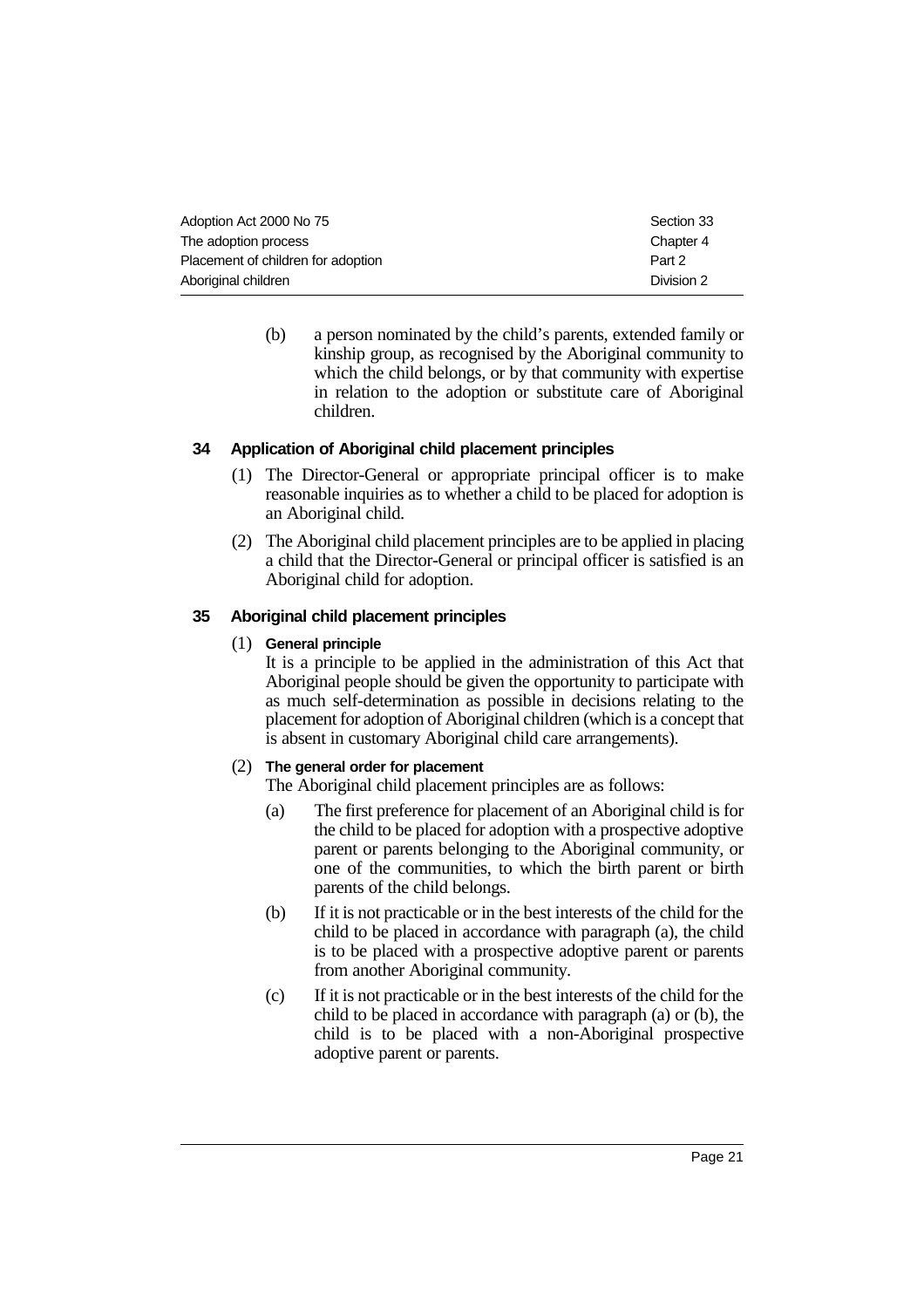| Section 35 | Adoption Act 2000 No 75            |
|------------|------------------------------------|
| Chapter 4  | The adoption process               |
| Part 2     | Placement of children for adoption |
| Division 2 | Aboriginal children                |

#### (3) **Placement of child with person who is not Aboriginal**

An Aboriginal child is not to be placed with a non-Aboriginal prospective adoptive parent unless the Court is satisfied that the prospective adoptive parent:

- (a) has the capacity to assist the child to develop a healthy and positive cultural identity, and
- (b) has knowledge of or is willing to learn about, and teach the child about, the child's Aboriginal heritage and to foster links with that heritage in the child's upbringing, and
- (c) has the capacity to help the child if the child encounters racism or discrimination in the wider community,

and that the Aboriginal child placement principles have been properly applied.

**Note.** Placement with a non-Aboriginal prospective adoptive parent requires an application to the Court for a preliminary hearing—see section 80.

- (4) **Child with one Aboriginal parent and one non-Aboriginal parent** If a child has one Aboriginal parent and one non-Aboriginal parent, the child may be placed with the person with whom the best interests of the child will be served having regard to the objects of this Act.
- (5) If a child to whom subsection (4) applies:
	- (a) is placed with a person who is not within an Aboriginal family or community, an adoption plan must provide for the child to have the opportunity to develop an identity with the Aboriginal community to which the child belongs, or
	- (b) is placed with a person who is within an Aboriginal community, an adoption plan must provide for the child to have the opportunity to develop an identity with the non-Aboriginal community to which the child belongs.

#### **36 Alternatives to placement for adoption to be considered**

An Aboriginal child is not to be placed for adoption unless the Director-General is satisfied that the making of the adoption order is clearly preferable in the best interests of the child to any other action that could be taken by law in relation to the care of the child.

**Note.** Examples of other action that may be taken by law are the making of a care order under the Children and Young Persons (Care and Protection) Act 1998 or a parenting order under the Family Law Act 1975 of the Commonwealth.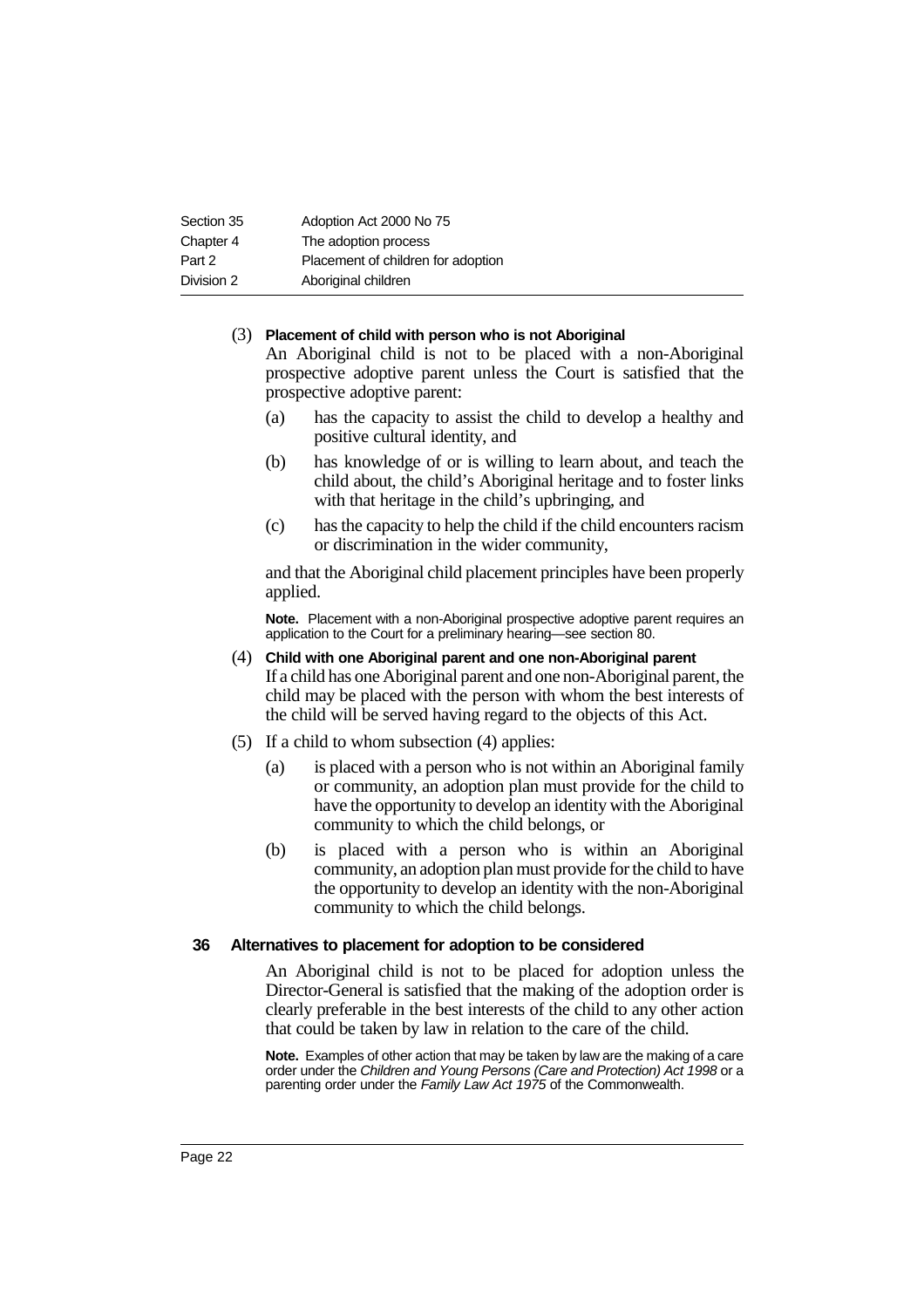| Adoption Act 2000 No 75            | Section 37 |
|------------------------------------|------------|
| The adoption process               | Chapter 4  |
| Placement of children for adoption | Part 2     |
| <b>Torres Strait Islanders</b>     | Division 3 |

### **Division 3 Torres Strait Islanders**

#### **37 Torres Strait Islander participation in decision making**

The Director-General or appropriate principal officer must ensure that the following are consulted about the placement of a Torres Strait Islander child:

- (a) a Torres Strait Islander adoption consultative organisation, or
- (b) a person nominated by the child's parents, extended family or kinship group, as recognised by the Torres Strait Islander community to which the child belongs, or by that community, with expertise in relation to the adoption or substitute care of Torres Strait Islander children.

#### **38 Application of Torres Strait Islander child placement principles**

- (1) The Director-General or appropriate principal officer is to make reasonable inquiries as to whether a child to be placed for adoption is a Torres Strait Islander child.
- (2) The Torres Strait Islander child placement principles are to be applied in placing a child that the Director-General or principal officer is satisfied is a Torres Strait Islander for adoption.

#### **39 Torres Strait Islander child placement principles**

#### (1) **The general order for placement**

- The Torres Strait Islander child placement principles are as follows:
	- (a) The first preference for placement of a Torres Strait Islander child is for the child to be placed for adoption with a prospective adoptive parent or parents within the child's extended family.
	- (b) If it is not practicable or in the best interests of the child for the child to be placed in accordance with paragraph (a), the child is to be placed with a prospective adoptive parent or parents within the community, or one of the communities, to which the birth parent or birth parents of the child belongs.
	- (c) If it is not practicable or in the best interests of the child for the child to be placed in accordance with paragraph (a) or (b), the child is to be placed with a prospective adoptive parent or parents from another Torres Strait Islander community.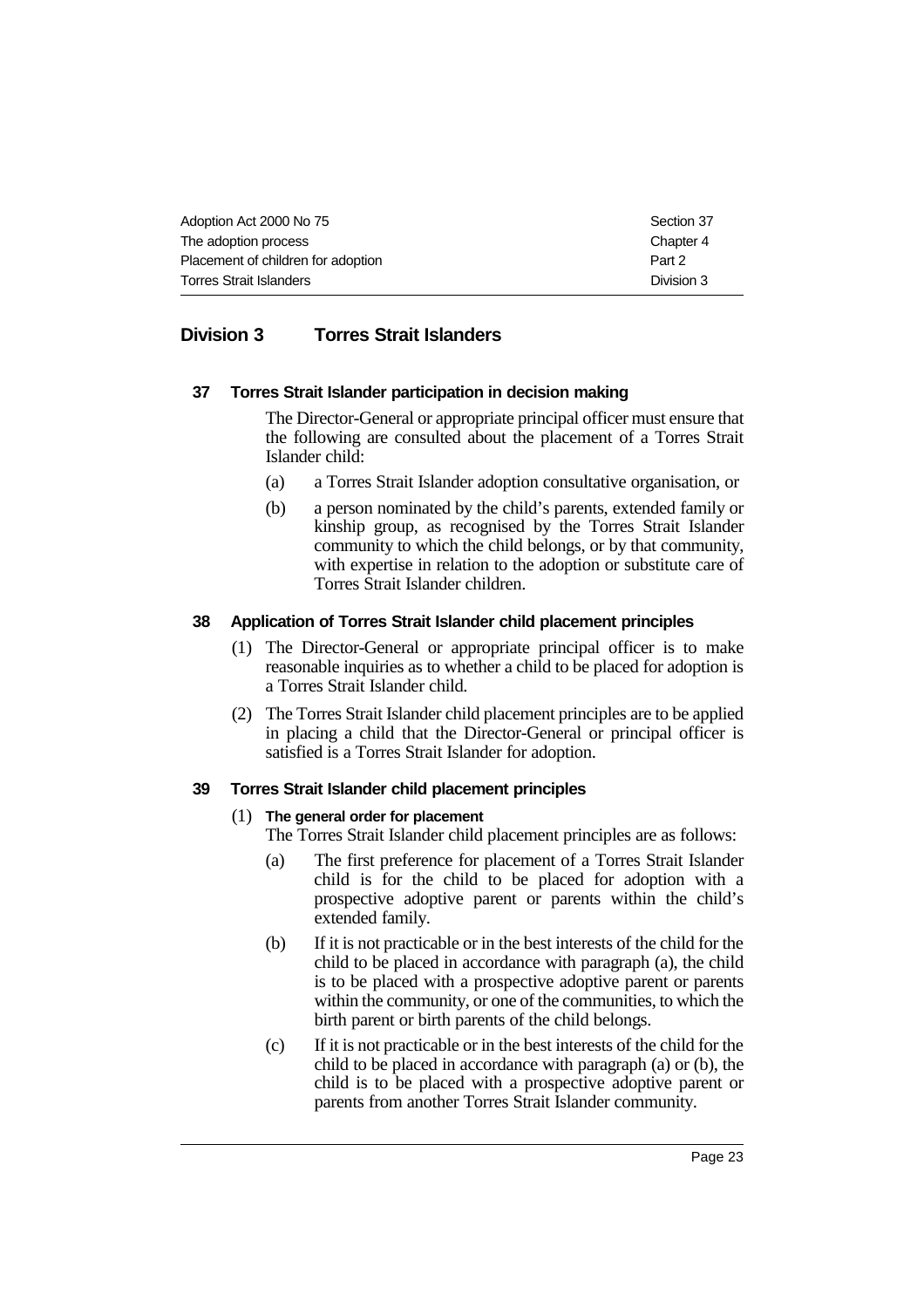| Section 39 | Adoption Act 2000 No 75            |
|------------|------------------------------------|
| Chapter 4  | The adoption process               |
| Part 2     | Placement of children for adoption |
| Division 3 | <b>Torres Strait Islanders</b>     |

- (d) If it is not practicable or in the best interests of the child for the child to be placed in accordance with paragraph (a), (b) or (c), the child is to be placed with a non-Torres Strait Islander prospective adoptive parent or parents.
- (2) A Torres Strait Islander child is not to be placed with a prospective adoptive parent who is not a Torres Strait Islander unless the Court is satisfied that the prospective parent:
	- (a) has the capacity to assist the child to develop a healthy and positive cultural identity, and
	- (b) is willing to learn about, and teach the child about, the child's Torres Strait Islander heritage and foster links with that heritage in the child's upbringing, and
	- (c) has the capacity to help the child if the child encounters racism or discrimination in the wider community,

and that the Torres Strait Islander child placement principles have been properly applied.

**Note.** Placement with a non-Torres Strait Islander prospective adoptive parent requires an application to the Court for a preliminary hearing—see section 80.

#### (3) **Child with one Torres Strait Islander parent and one non-Torres Strait Islander parent**

If a child has one Torres Strait Islander parent and one non-Torres Strait Islander parent, the child may be placed with the person with whom the best interests of the child will be served having regard to the objects of this Act.

- (4) If a child to whom subsection (3) applies:
	- (a) is placed with a person who is not within a Torres Strait Islander family or community, an adoption plan must provide for the child to have the opportunity to develop an identity with the Torres Strait Islander community to which the child belongs, or
	- (b) is placed with a person who is within a Torres Strait Islander community, an adoption plan must provide for the child to have the opportunity to develop an identity with the non-Torres Strait Islander community to which the child belongs.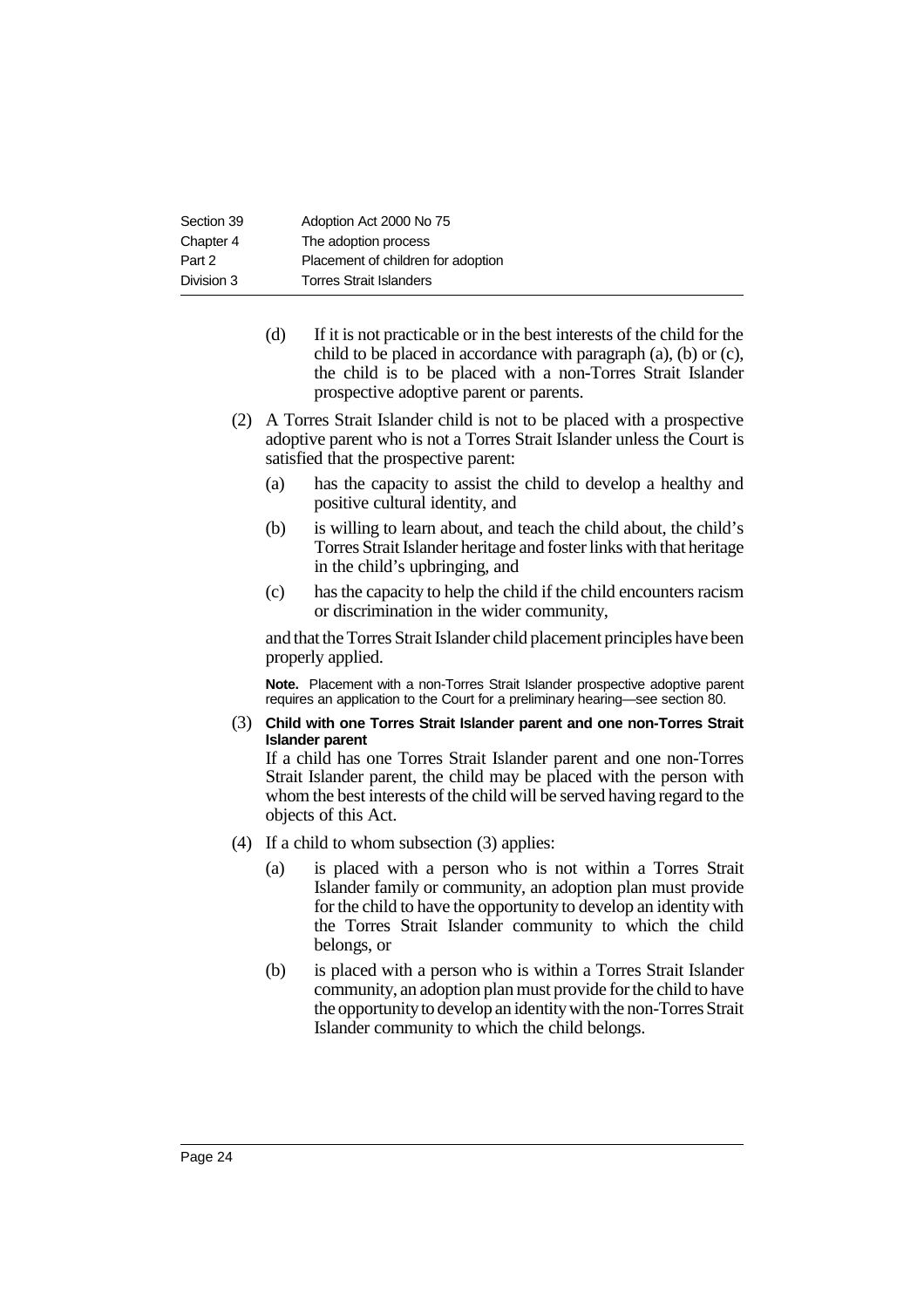| Adoption Act 2000 No 75            | Section 40 |
|------------------------------------|------------|
| The adoption process               | Chapter 4  |
| Placement of children for adoption | Part 2     |
| Placement outside Australia        | Division 4 |

### **Division 4 Placement outside Australia**

#### **40 Report on child for intercountry adoption**

- (1) A child who is resident or domiciled in the State is not to be adopted in a place outside Australia unless the Director-General has:
	- (a) determined that the consent necessary for the adoption has been given in accordance with this Act (or dispensed with), and
	- (b) determined that a suitable family to adopt or otherwise care for the child cannot be found in Australia, and
	- (c) if satisfied that the child should be adopted outside Australia, prepared a report to that effect.
- (2) The report is to include information about the child's identity, adaptability, background, social environment, family history, medical history of the child and the child's family and any special needs of the child and is to indicate that the consents required under this Act have been obtained.

**Note.** Under Article 16 of the Hague Convention on Intercountry Adoption the report prepared under this section will be transmitted by the Director-General to the appropriate authority in the place outside Australia.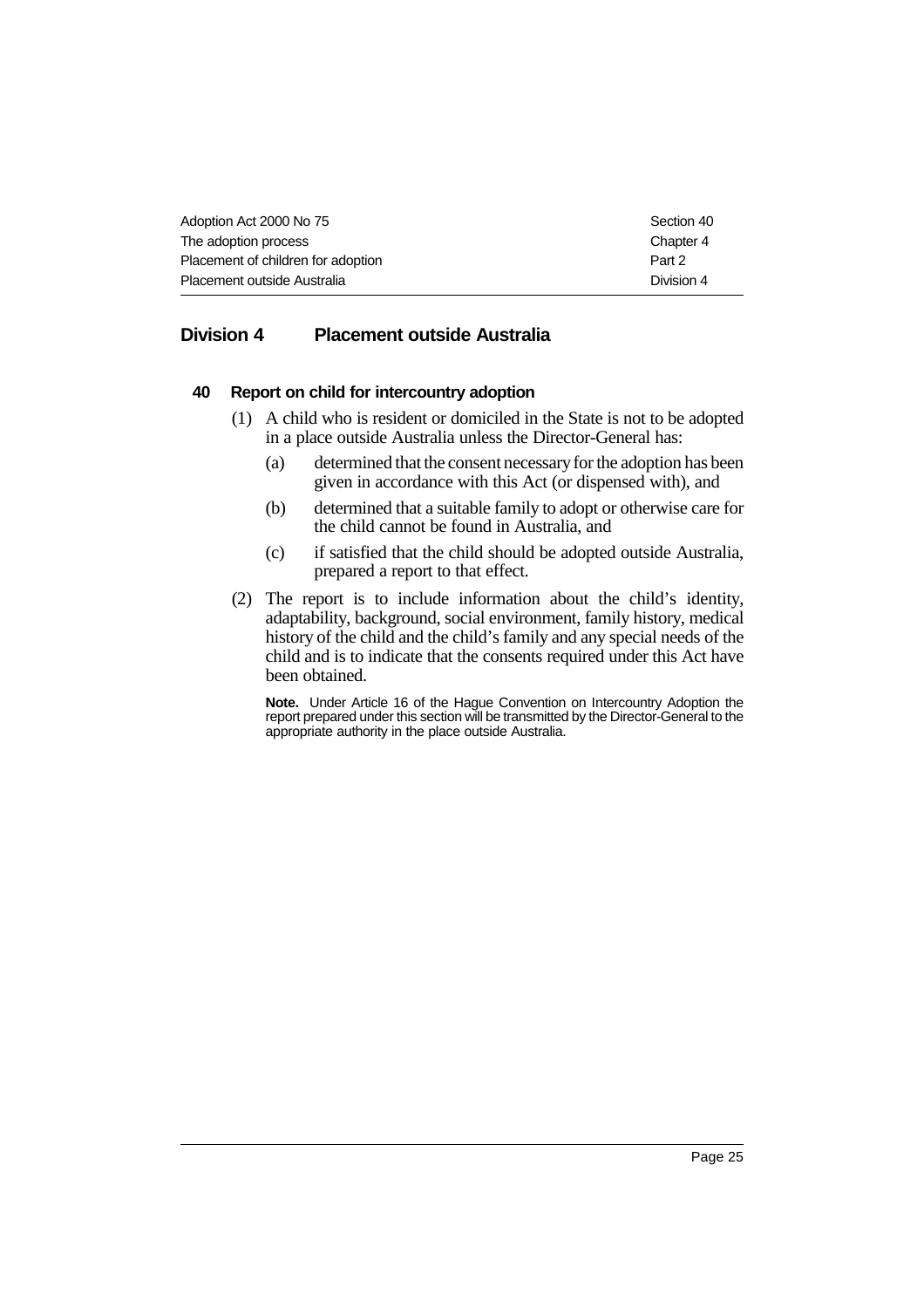| Section 41 | Adoption Act 2000 No 75                   |
|------------|-------------------------------------------|
| Chapter 4  | The adoption process                      |
| Part 3     | Selection of prospective adoptive parents |

# **Part 3 Selection of prospective adoptive parents**

## **41 Application of Part**

This Part applies to the assessment of the suitability, and selection, of prospective adoptive parents of a child other than step parents or relatives.

## **42 Expression of interest in adopting a child**

- (1) One person, or a couple, may submit to the Director-General, or principal officer of an adoption agency accredited to accept applications to adopt, an expression of interest in:
	- (a) being approved as suitable to adopt a child (whether a citizen or non-citizen), and
	- (b) being selected, in a manner determined by the Director-General or principal officer, to adopt a child.
- (2) A submission of an expression of interest may be made only if the person or each person is resident or domiciled in the State.

## **43 Application to adopt** (cf AC Reg Part 3)

The Director-General or principal officer may, in accordance with the regulations and subject to any conditions of the accreditation of the agency concerned, invite a person or a couple who have submitted an expression of interest to submit an application to adopt a child.

## **44 Form of expression of interest or application**

A submission of an expression of interest or application to adopt a child under this Part is to be made in accordance with the regulations.

## **45 Assessment of suitability, and selection, of adoptive parents**

- (1) The regulations may make provision for or with respect to the following:
	- (a) the assessment of the suitability of persons to be approved to adopt, and selection of persons to adopt, children under this Act from within New South Wales or elsewhere,
	- (b) the keeping by the Director-General of a register of persons approved by the Director-General or by principal officers as fit and proper persons to adopt children.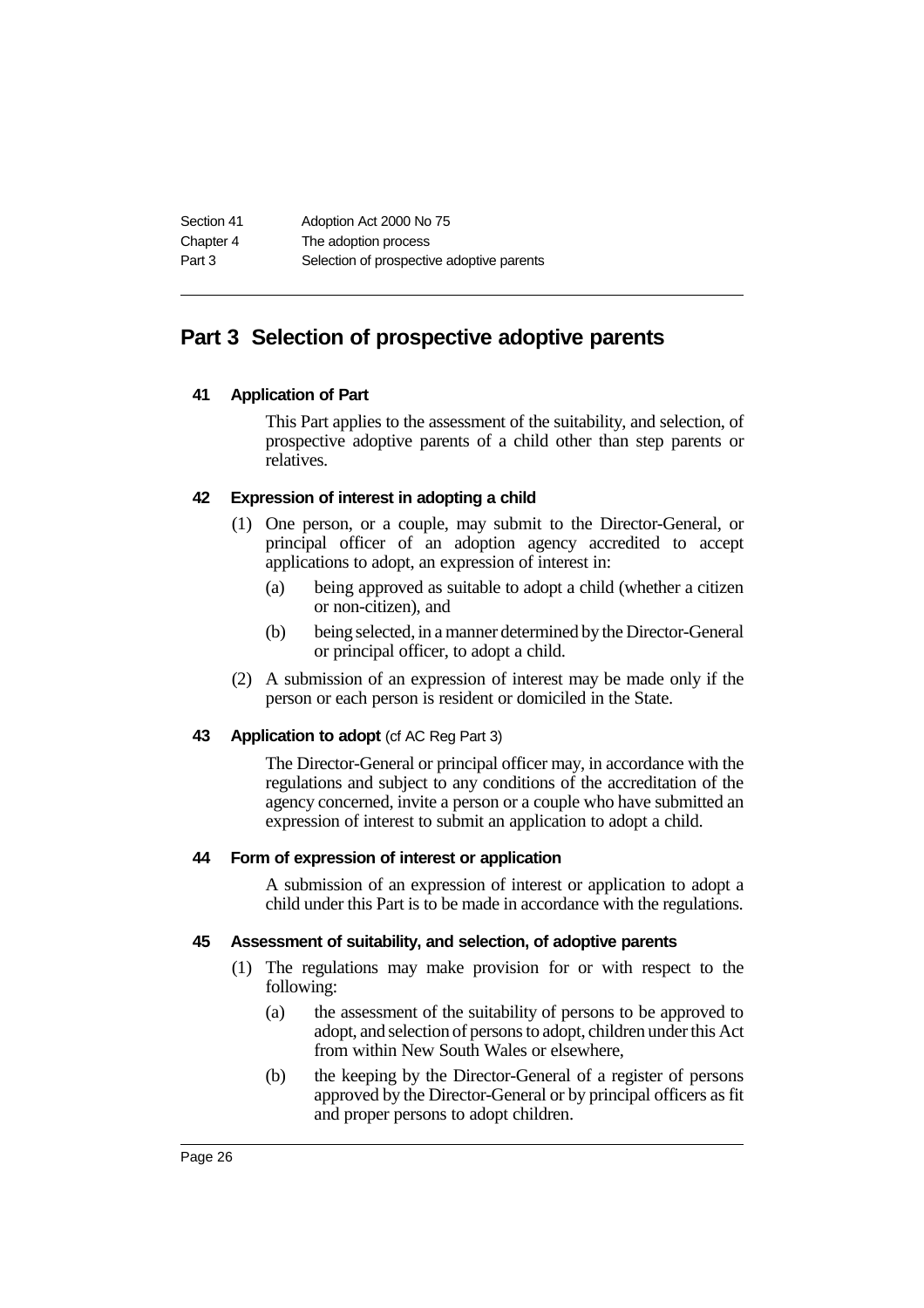| Adoption Act 2000 No 75                   | Section 45 |
|-------------------------------------------|------------|
| The adoption process                      | Chapter 4  |
| Selection of prospective adoptive parents | Part 3     |
|                                           |            |

(2) For the purpose of assessing the suitability of a person to adopt a child, the Director-General or appropriate principal officer may require the person to furnish an imprint of his or her fingerprints to enable a check to be made of any criminal record of the person.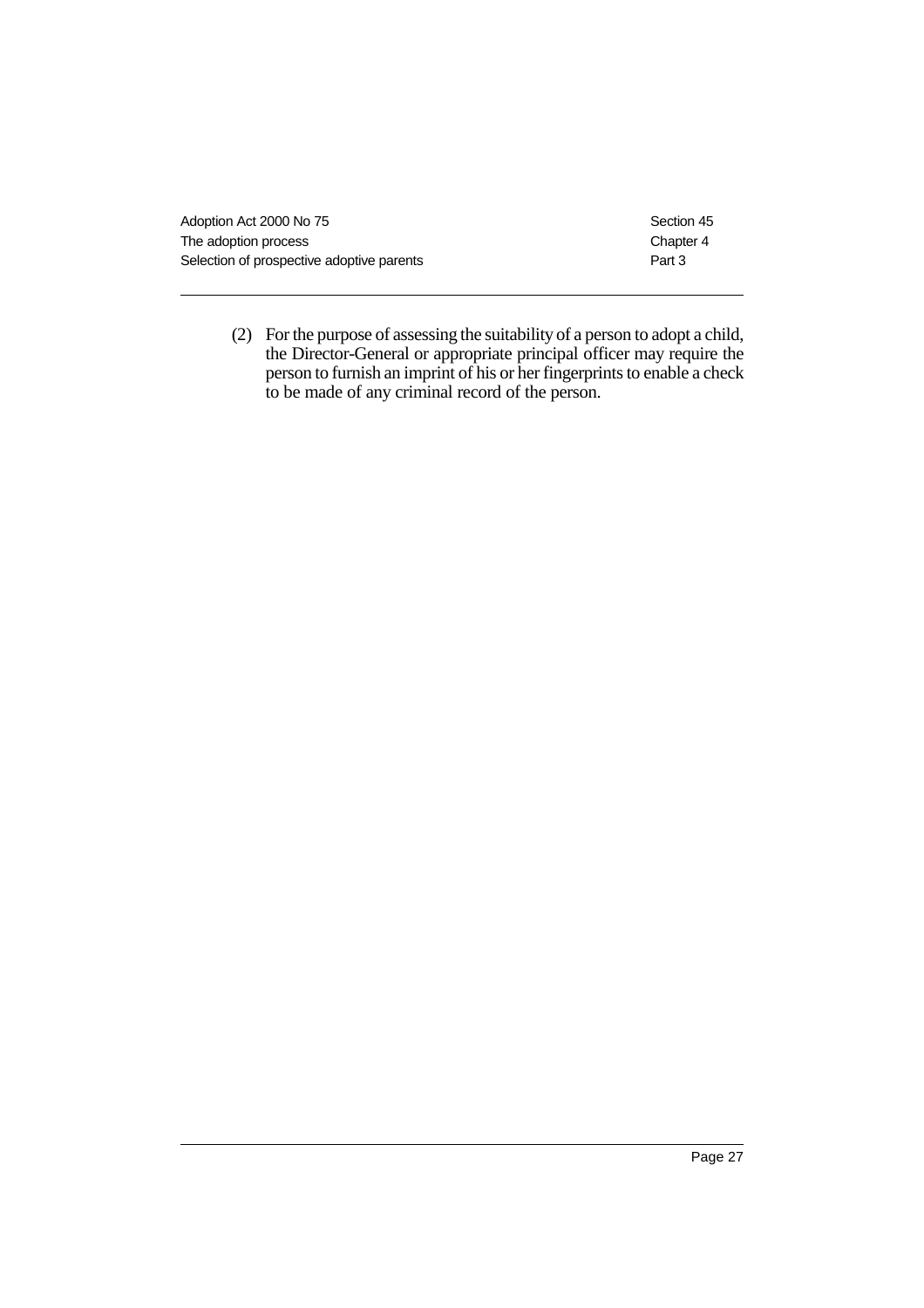| Section 46 | Adoption Act 2000 No 75 |
|------------|-------------------------|
| Chapter 4  | The adoption process    |
| Part 4     | Adoption plans          |

# **Part 4 Adoption plans**

## **46 What is an adoption plan?**

- (1) An *adoption plan* is a plan agreed to by two or more of the parties to the adoption of a child that includes provisions relating to:
	- (a) the making of arrangements for the exchange of information between the parties in relation to any one or more of the following:
		- (i) the child's medical background or condition,
		- (ii) the child's development and important events in the child's life,
		- (iii) the means and nature of contact between the parties and the child, and
	- (b) any other matter relating to the adoption of the child.

**Note. Parties** to an adoption is defined in the Dictionary. The Court is required to take an adoption plan into consideration in making an adoption order. See section 90 (2) and (3).

- (2) Without limiting the matters for which an adoption plan may make provision:
	- (a) it may set out the ways in which the child is to be assisted to develop a healthy and positive cultural identity and for links with that heritage to be fostered, and
	- (b) it may provide for the giving of certain financial and other assistance as referred to in section 201.

## **47 How is an adoption plan made?**

(1) Before the making of an order for the adoption of a child, parties to the adoption may agree on an adoption plan.

**Note.** The parties must agree to an adoption plan in some circumstances—see sections 35 (5) and 39 (4).

(2) An adoption plan is to be in writing and is to contain the particulars (if any) required by the regulations.

### **48 Adoption plan to accompany application for adoption order**

If the parties to an adoption agree to an adoption plan, a copy of the plan must (unless registered under section 50) accompany the application for an adoption order.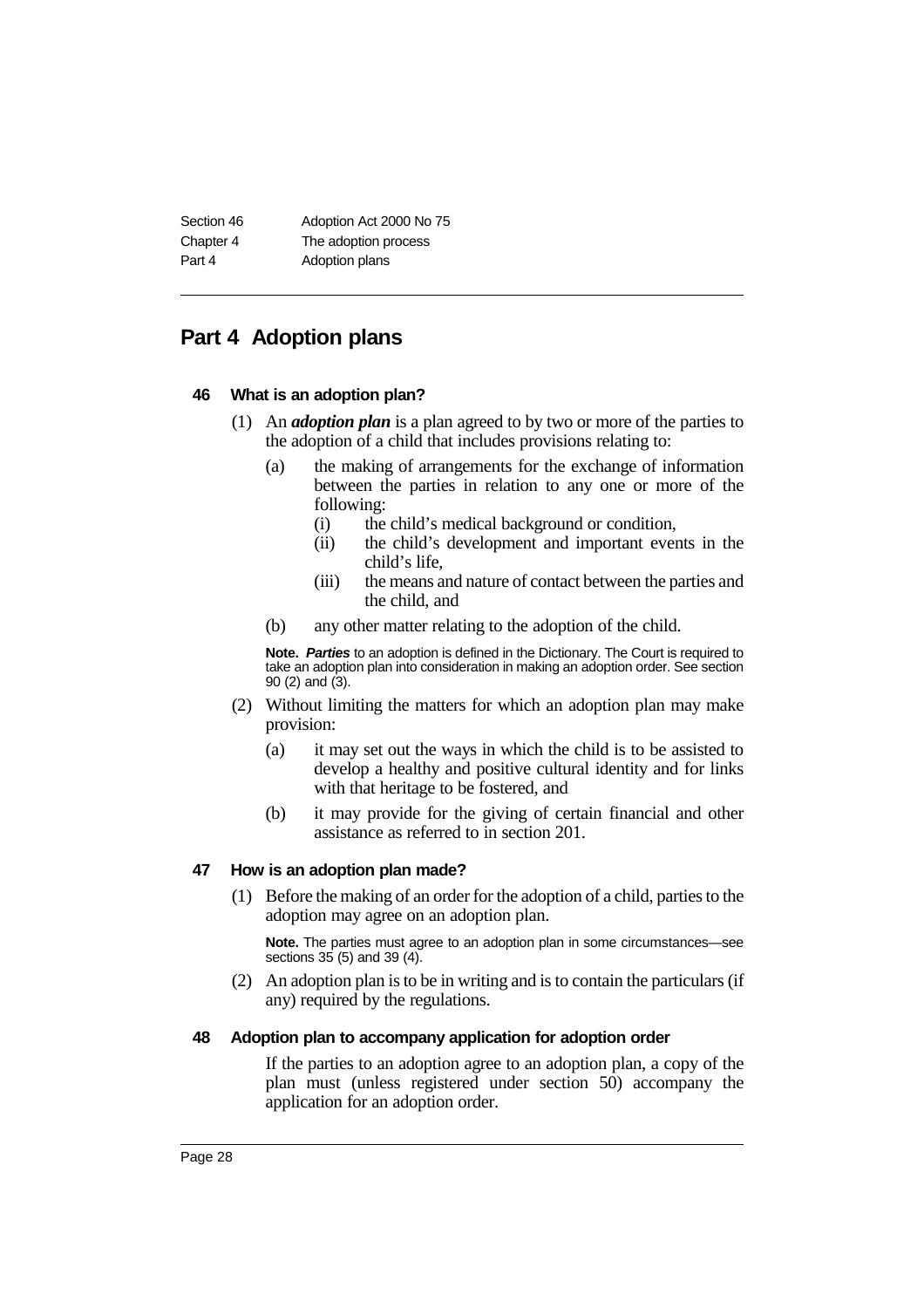| Adoption Act 2000 No 75 | Section 49 |
|-------------------------|------------|
| The adoption process    | Chapter 4  |
| Adoption plans          | Part 4     |

## **49 Notice to be given of adoption plan**

The Director-General or appropriate principal officer is to give notice to any person who has the care of the child of the terms of the adoption plan.

## **50 Registration of adoption plans**

- (1) The parties to an adoption who have agreed to an adoption plan may apply to the Court for registration of the plan.
- (2) The regulations may make provision for or with respect to such an application.
- (3) The Court may register an adoption plan if it is satisfied that:
	- (a) the plan does not contravene the adoption principles, and
	- (b) the parties to the adoption understand the provisions of the plan and have freely entered into it, and
	- (c) the provisions of the plan are in the child's best interests and is proper in the circumstances.
- (4) An adoption plan that is registered has effect, on the making of the relevant adoption order, as if it were part of the order.

## **51 Review of adoption plans**

- (1) The Court may review an adoption plan on application of one or more of the parties to the plan.
- (2) Unless the Court otherwise determines, the Court is to give each party to the adoption who agreed to the adoption plan an opportunity to make submissions concerning the application.
- (3) Following its review, the Court may, by order:
	- (a) make such changes (if any) to the provisions of the adoption plan as it considers appropriate, or
	- (b) revoke the plan, or
	- (c) confirm the plan.
- (4) The Court may change the provisions, or revoke, an adoption plan only if it is satisfied that it is in the best interests of the child and proper in the circumstances to do so.
- (5) An adoption plan that is changed by an order of the Court has effect as if it were the plan originally agreed to by the parties.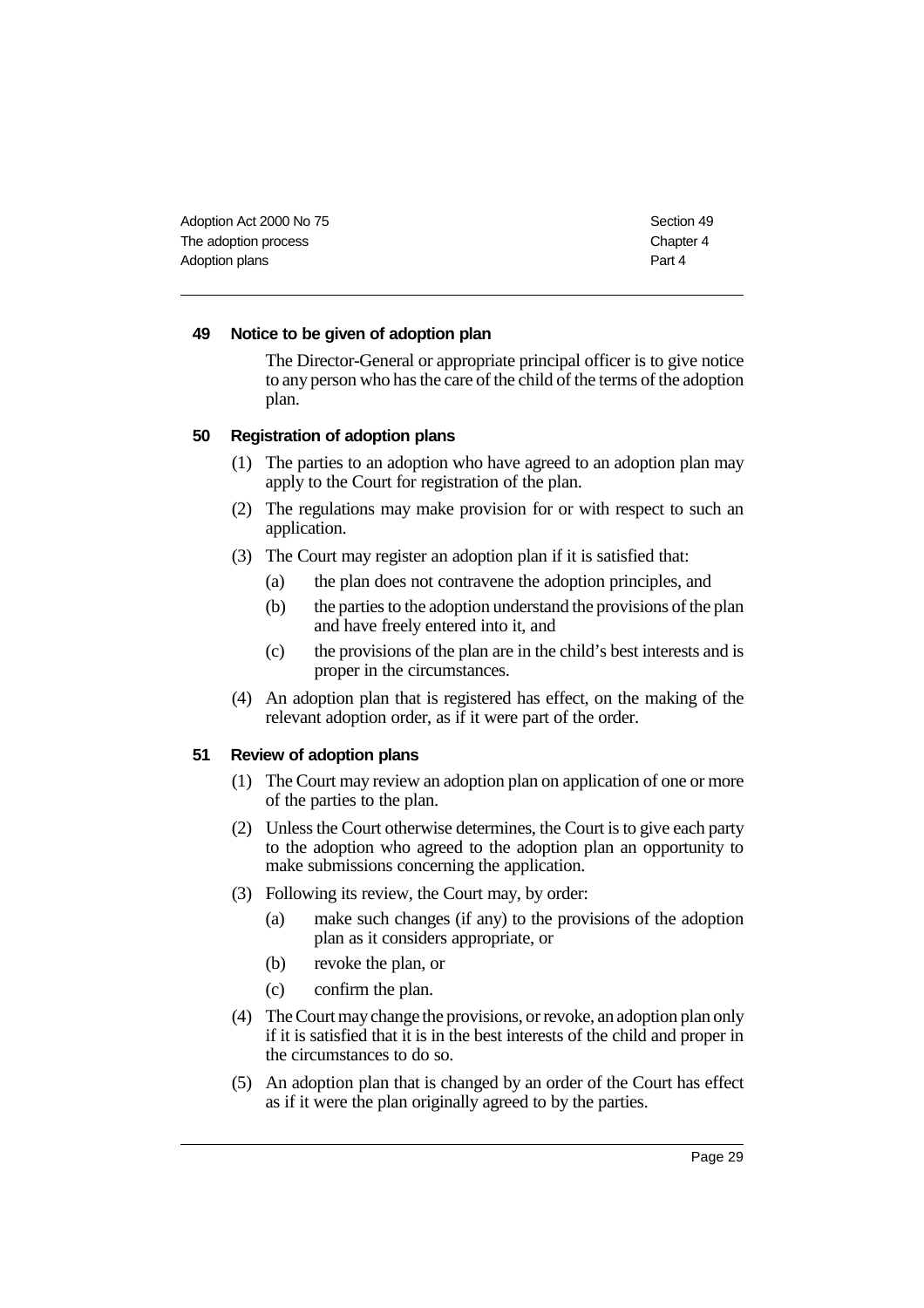| Adoption Act 2000 No 75          |
|----------------------------------|
| The adoption process             |
| Consents to adoptions            |
| Who must consent to an adoption? |
|                                  |

# **Part 5 Consents to adoptions**

## **Division 1 Who must consent to an adoption?**

## **52 Consent of parents and guardians generally required** (cf AC Act s 26)

The Court must not make an adoption order in relation to a child who is less than 18 years of age unless consent has been given:

- (a) in the case of a child who has not been previously adopted by:
	- (i) each parent of the child, and<br>(ii) any guardian of the child, or
		- any guardian of the child, or
- (b) in the case of a child who has previously been adopted—by each adoptive parent or guardian of the child.

### **53 Ways in which parent or guardian can give consent** (cf AC Act s 27)

For the purposes of this Act, a parent or guardian of a child may consent to the adoption of the child only by:

- (a) giving *general consent* to the adoption of the child by an adoptive parent or parents selected by the Director-General or principal officer of an accredited adoption agency, or
- (b) giving *specific consent* to the adoption of the child by:
	- (i) a specified adoptive parent who is a relative of the child, or
	- (ii) 2 specified adoptive persons, one of whom is a parent or relative of the child, or
	- (iii) a specified adoptive parent who is step parent of the child, or
	- (iv) a specified adoptive parent who is a foster parent who has had care of the child for 2 years or more.

## **54 When consent of parent or guardian not required** (cf AC Act s 26 (4A))

- (1) Consent is not required under section 52 if:
	- (a) the requirement for the consent has been dispensed with by the Court, or

**Note.** See Division 3 of Part 5.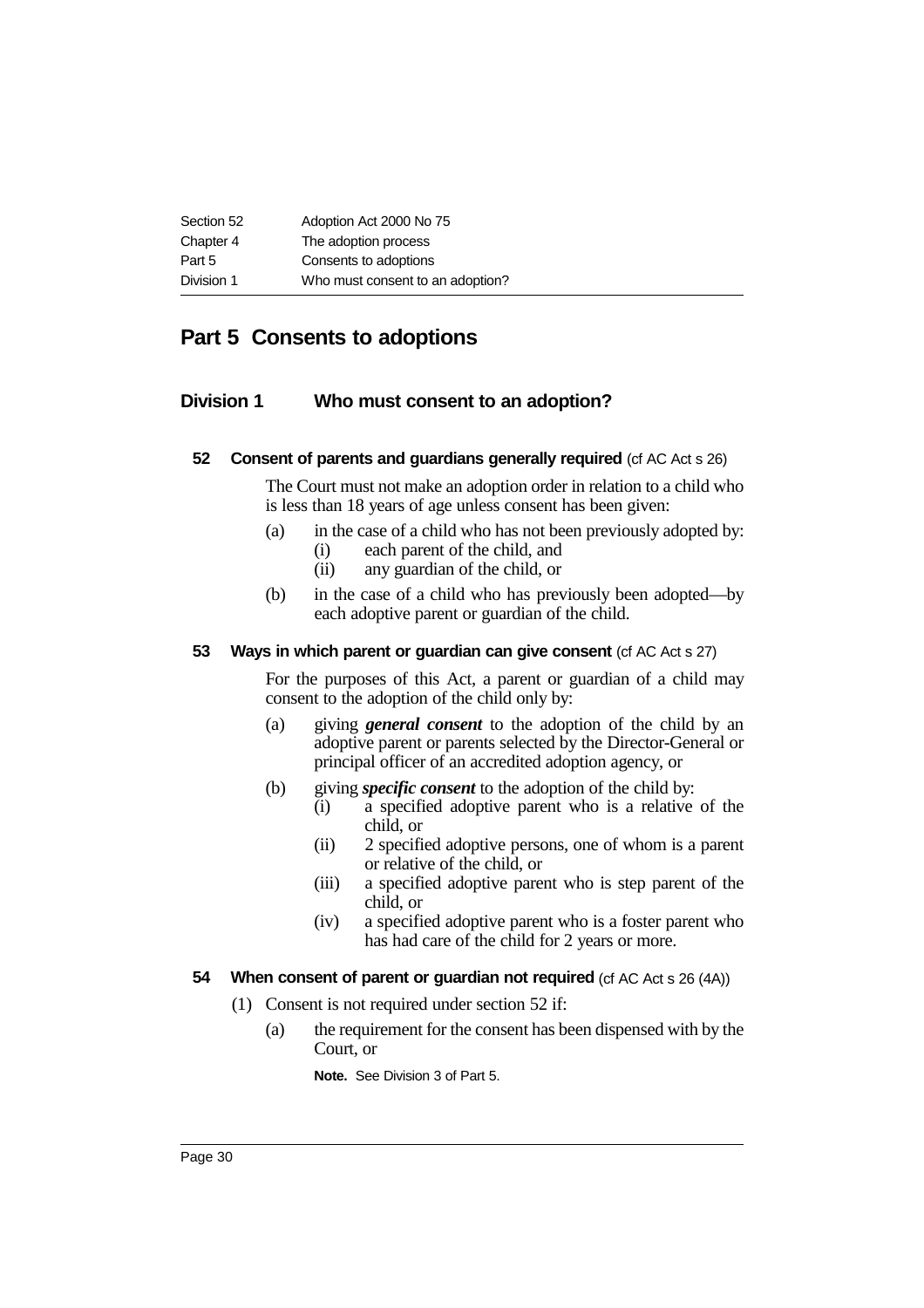| Adoption Act 2000 No 75          | Section 54 |
|----------------------------------|------------|
| The adoption process             | Chapter 4  |
| Consents to adoptions            | Part 5     |
| Who must consent to an adoption? | Division 1 |

- (b) the parent whose consent would otherwise be required by section 52 is a proposed adoptive parent, or
- (c) the child gives sole consent to his or her adoption in accordance with subsection (2) and the Director-General or appropriate principal officer has given reasonable notice, or used their best endeavours to give reasonable notice, of the application for the adoption order to the parent or guardian whose consent would otherwise be required, or
- (d) the child is 18 or more years of age.
- (2) A child who is 12 or more years of age and of sufficient maturity to understand the effect of giving consent may give sole consent to his or her adoption by a proposed adoptive parent or parents if the child has been in the care of the proposed adoptive parent or parents for at least 5 years.

**Note. Parental responsibility** is defined the Dictionary.

- **55 Consent of child** (cf AC Act ss 26 (4A), 33, 38 (2A))
	- (1) The Court must not make an adoption order in relation to a child who is 12 or more but less than 18 years of age and who is capable of giving consent unless:
		- (a) the child has been counselled as required by section 63, and
		- (b) if the child is less than 16 years of age, a report prepared by a registered psychologist or other appropriate expert states that, in the opinion of the expert, the child is capable of understanding the effect of giving consent, and
		- (c) the child consents to his or her adoption by the prospective adoptive parent or parents or the Court dispenses with the requirement for consent.

**Note.** See Division 3 of Part 5.

(2) The Court may make an adoption order in relation to such a child who is incapable of giving consent if the Court is satisfied that the circumstances are exceptional and that it would be in the best interests of the child to make the order.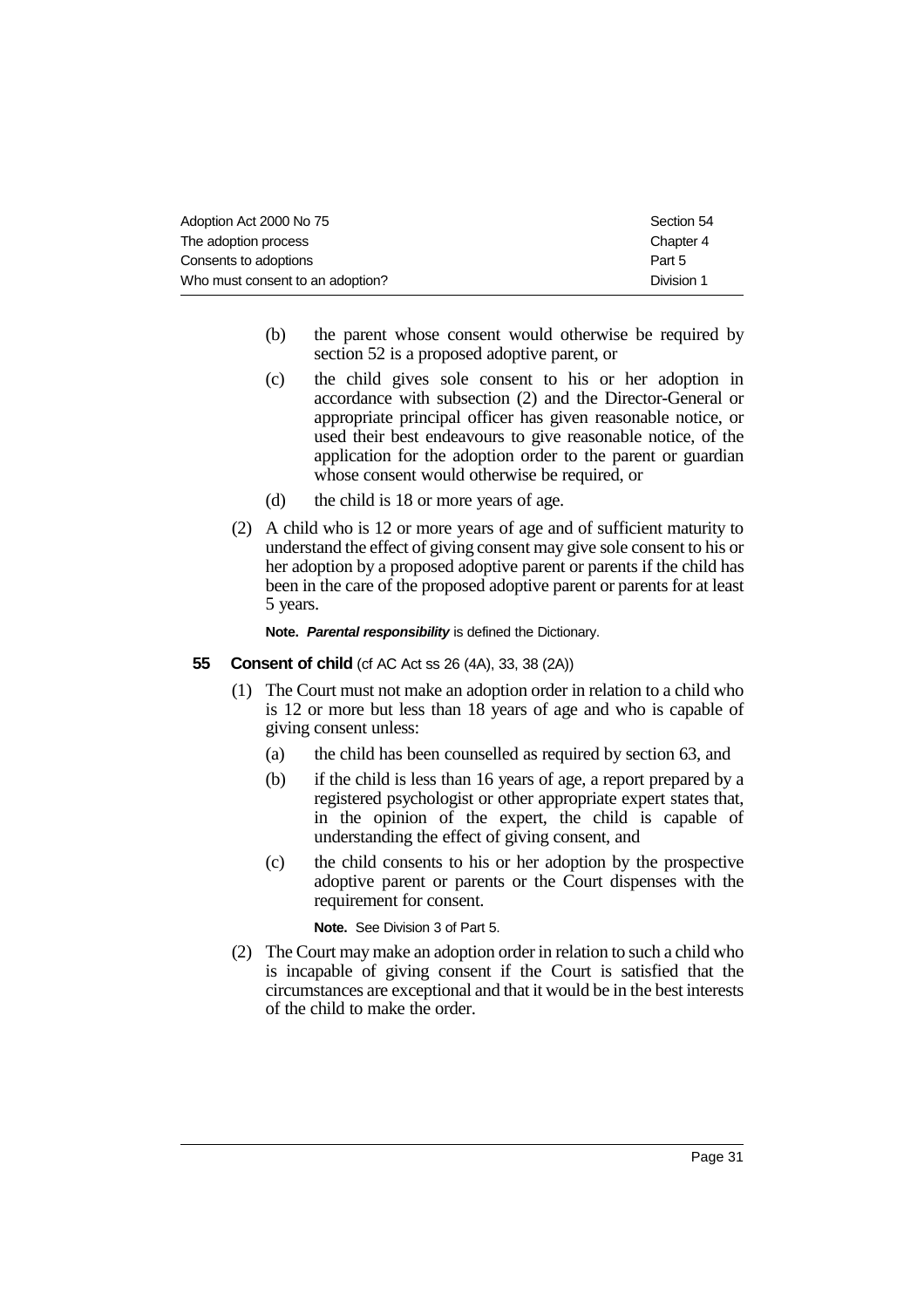| Section 56 | Adoption Act 2000 No 75          |
|------------|----------------------------------|
| Chapter 4  | The adoption process             |
| Part 5     | Consents to adoptions            |
| Division 1 | Who must consent to an adoption? |

### **56 Birth father to be given opportunity to consent** (cf AC Act s 31A)

- (1) This section applies if:
	- (a) consent to the adoption of a child has been given by the child's birth mother or guardian but not the birth father of the child, and
	- (b) an adoption hearing has not been held, and
	- (c) the Director-General or appropriate principal officer knows, or after reasonable inquiry ascertains, the name and address of the person whom the Director-General or principal officer reasonably believes to be the birth father of the child.

**Note.** A person may be presumed to be the father of a child under the Status of Children Act 1996 or may be registered as the father under the Births, Deaths and Marriages Registration Act 1995.

- (2) When this section applies, the Director-General or principal officer must give the person known, or reasonably believed, to be the birth father of the child notice:
	- (a) that the child's birth mother or guardian has consented to the adoption of the child, and
	- (b) advise him:
		- (i) of the legal processes by which he can establish paternity in relation to the child or be registered as the father of the child, and
		- (ii) of his rights as a parent in relation to the adoption of the child.

## **Division 2 When is consent effective?**

## **57 Definitions**

In this Act:

*counsellor* means a person of a class or description, and having the qualifications and functions, prescribed by the regulations.

*informed consent* means consent given after a person has been given the mandatory written information.

*mandatory written information*, in relation to the adoption of a child, means written information on the following:

(a) the alternatives to the adoption,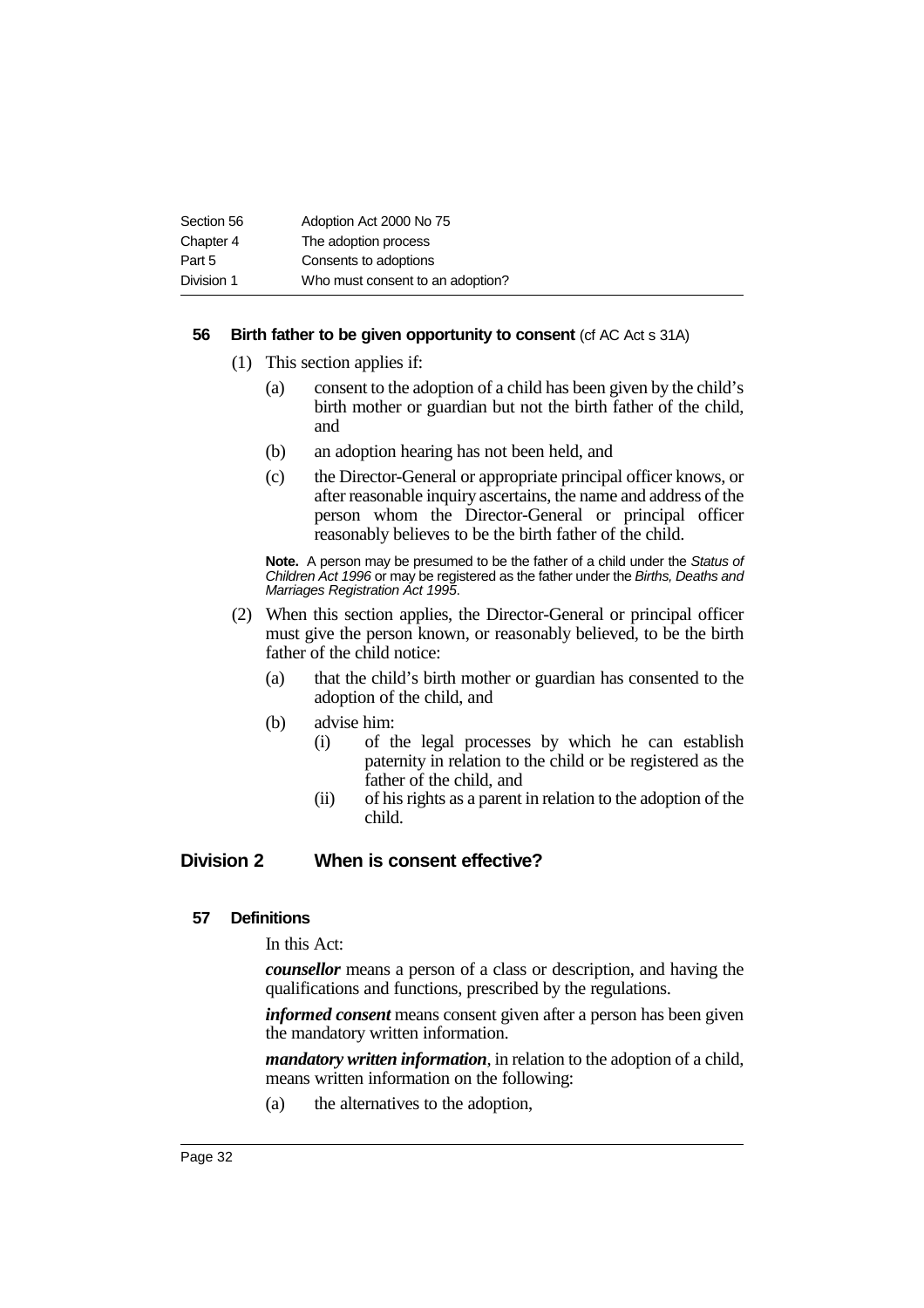| Adoption Act 2000 No 75    | Section 57 |
|----------------------------|------------|
| The adoption process       | Chapter 4  |
| Consents to adoptions      | Part 5     |
| When is consent effective? | Division 2 |

- (b) financial and other support services available whether or not the child is relinquished for adoption,
- (c) possible emotional effects, both short and long term, of relinquishing the child for adoption,
- (d) the legal process of adoption (including the consents required and effect and way of revoking consent, the selection procedure, the role of adoption plans, the role of the Court and review and appeals procedure) and the legal consequences of each stage in the process,
- (e) the duties and responsibilities of the Director-General and principal officer in relation to the placement of the child,
- (f) the rights and responsibilities of other parties to the adoption, including access to information about, or contact with, the other parties to the adoption,
- (g) any other matter prescribed by the regulations.
- **58 When is consent ineffective?** (cf AC Act ss 29, 30, 31, AC Reg cll 21 (a) and (d), 22, 23, Sch 1 Forms 1, 4)
	- (1) Consent to a child's adoption is not effective unless it is:
		- (a) informed consent, and
		- (b) given in accordance with this Act.
	- (2) Consent given by a person (other than a child under 18 years of age) is not effective if it appears to the Court that:
		- (a) it was not given in accordance with this Act, or
		- (b) it was obtained by fraud, duress or other improper means, or
		- (c) the instrument of consent has been altered in a material particular without authority, or
		- (d) the person giving or purporting to give the consent was not, at the time the instrument of consent was signed, in a fit condition to give the consent.
	- (3) Consent is not effective if it is revoked during the time allowed by section 73.
	- (4) Consent given by a birth parent who is less than 18 years of age is not effective if it appears to the Court that the birth parent did not have the benefit of independent legal advice concerning the adoption before the instrument of consent was signed by the birth parent.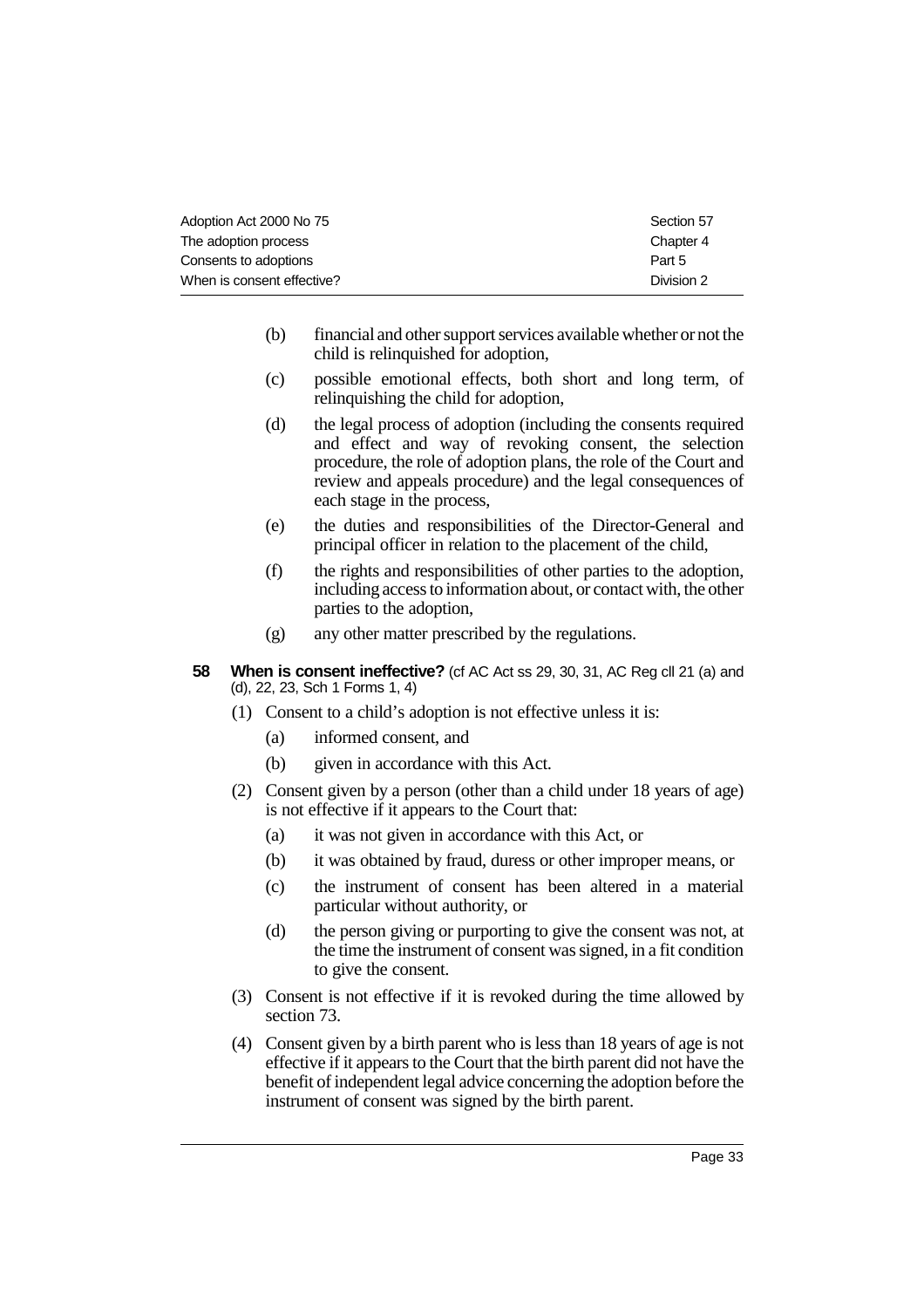| Adoption Act 2000 No 75    |
|----------------------------|
| The adoption process       |
| Consents to adoptions      |
| When is consent effective? |
|                            |

(5) Consent to a child's adoption given in another State under the law of the other State is an effective consent for the purposes of this Act.

**Note.** Chapter 5 provides for the recognition of certain adoptions if an adoption compliance certificate has been issued by the appropriate authority of a country outside Australia. Such a certificate will only be issued if the appropriate consents have been given to the adoption. See eg Article 4 of the Convention (which is set out in Schedule 1).

### **59 Mandatory written information**

The Director-General or appropriate principal officer must ensure that a person whose consent to an adoption is needed before an adoption order can be made is given the mandatory written information before the person consents or refuses consent to the adoption.

### **60 When is consent to be given?**

Consent to the adoption of a child cannot be given unless it is given:

- (a) at least 30 days after the child is born, and
- (b) at least 14 days after the person giving the consent is given a copy of the instrument of consent and the mandatory written information.

### **61 Form of consent**

- (1) Consent is to be given by an instrument (*an instrument of consent*) that is in a form that contains the information prescribed by the regulations.
- (2) A separate instrument of consent must be signed by the child and by each other person whose consent is required by this Act.
- (3) Before the instrument is signed, a counsellor must sign a statement on it certifying that:
	- (a) the child or other person giving the consent has been counselled by the counsellor, and
	- (b) that the counsellor is of the opinion that the child or other person understands the effect of signing the instrument.

### **62 Consent must be witnessed by person independent of counsellor**

(1) The signing of the instrument of consent must be witnessed, in accordance with the regulations, by a person other than the counsellor and who is independent of the counsellor.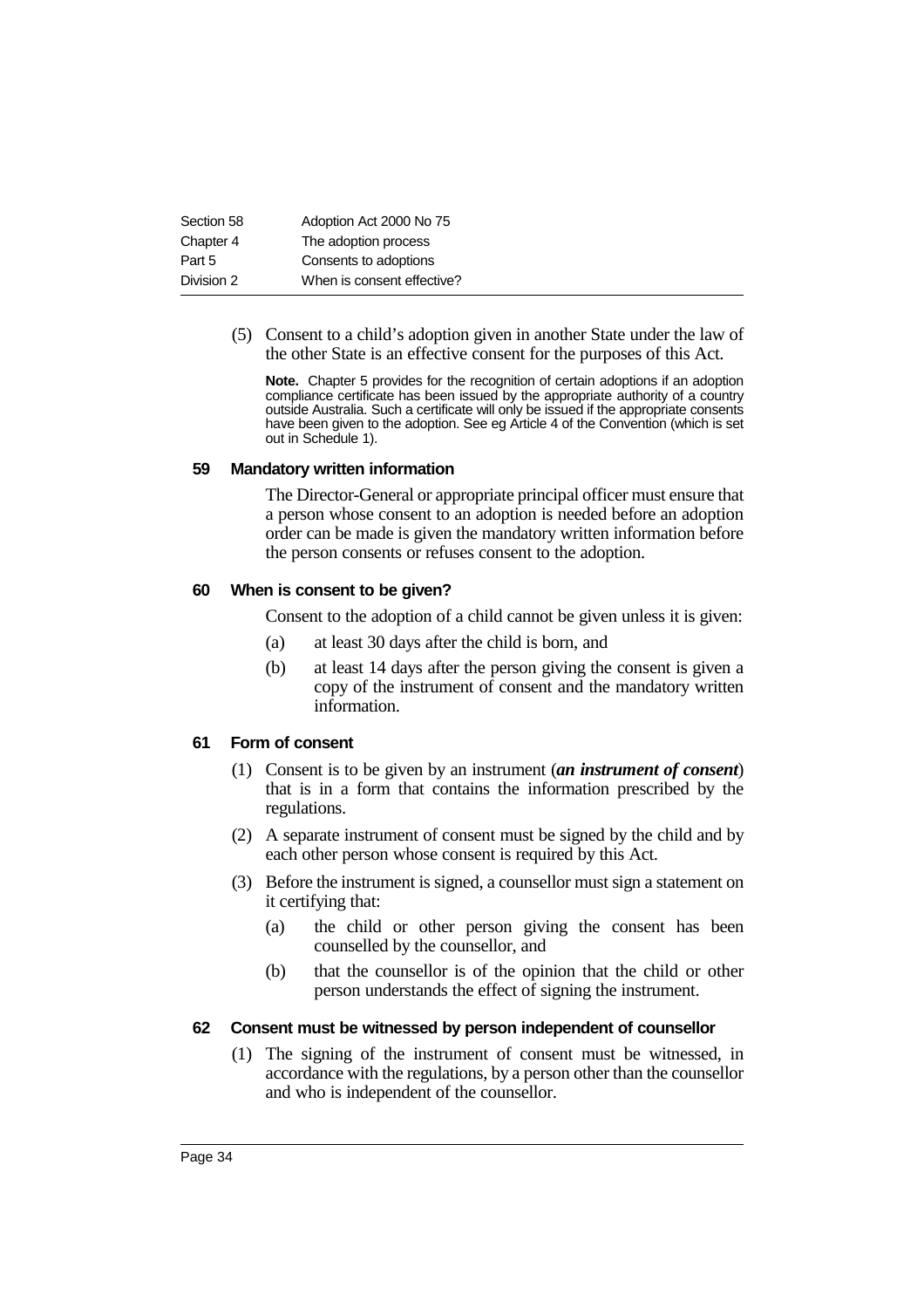| Adoption Act 2000 No 75    | Section 62 |
|----------------------------|------------|
| The adoption process       | Chapter 4  |
| Consents to adoptions      | Part 5     |
| When is consent effective? | Division 2 |

- (2) Before witnessing the signing of the instrument of consent by a child or other person, the witness is to sign a statement on it certifying that he or she is not aware of any mental, emotional or physical unfitness of that person to give consent.
- (3) The witness must be a person of a class or description prescribed by the regulations.

## **63 Child or other person consenting must be counselled**

- (1) A child or other person giving consent must be counselled in accordance with this section within the period prescribed by the regulations before he or she signs the instrument of consent to an adoption.
- (2) A person is counselled in accordance with this section if a counsellor:
	- (a) accurately explains to the person, in a way that the counsellor thinks will be understood by the person:
		- (i) the legal effect of signing the instrument of consent and the procedure for revoking consent, and
		- (ii) the effect of the mandatory written information, and
	- (b) counsels the person on the emotional effects of the adoption and alternatives to adoption (including, in the case of birth parents, the feasibility of keeping the child).

## **64 Consent to adoption of Aboriginal child**

- (1) Before a person gives consent to the adoption of an Aboriginal child:
	- (a) he or she is to be given adoption counselling by an Aboriginal adoption consultative organisation, or
	- (b) if he or she is offered, but refuses, adoption counselling by such an organisation he or she must:
		- (i) be provided by the Director-General or appropriate principal officer with written information on Aboriginal customs and culture and any other matters the Director-General or principal officer considers would have been raised by the organisation, and
		- (ii) sign an acknowledgement that he or she has read (or, if he or she cannot read, had read to) and understood the information.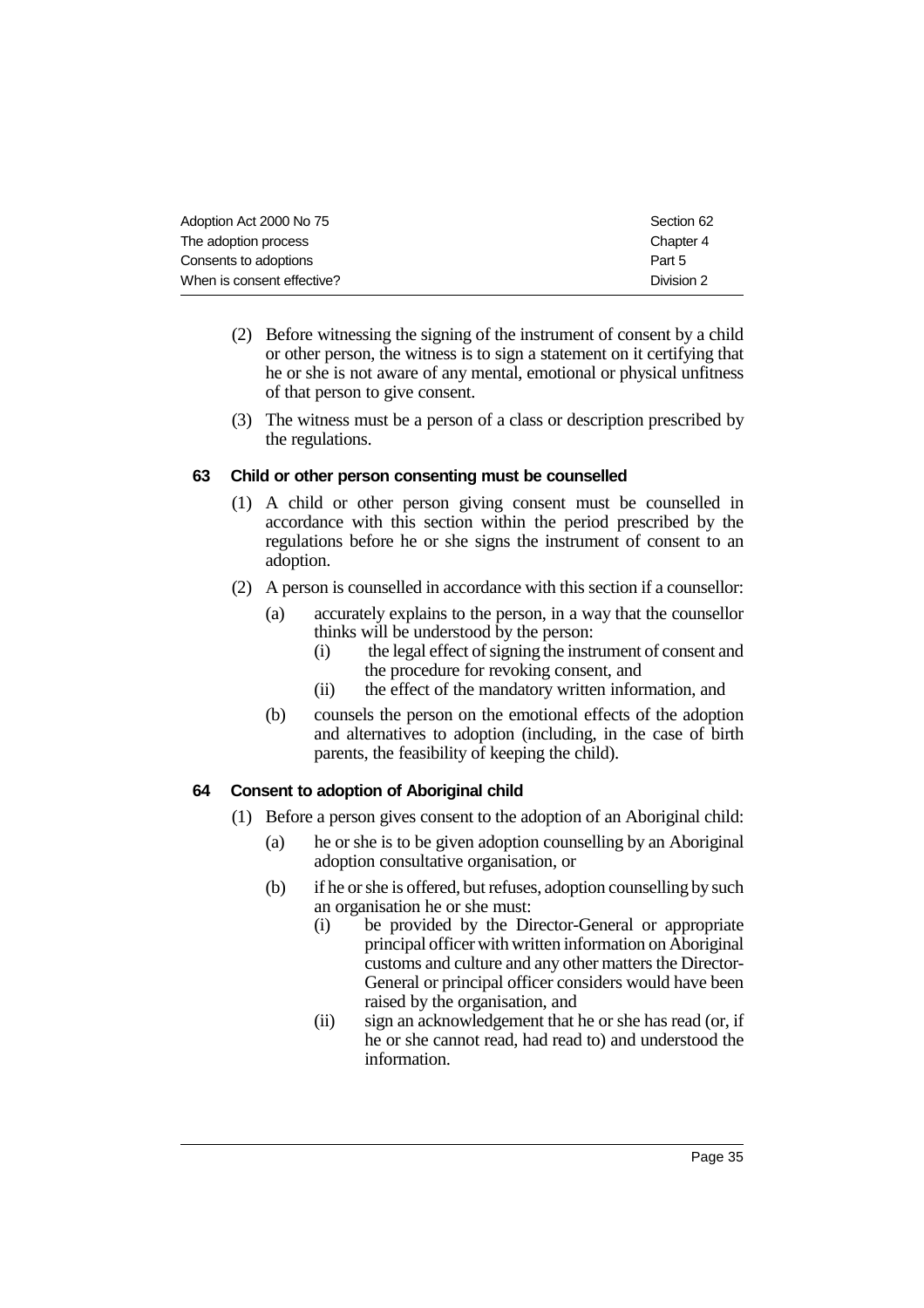| Section 64 | Adoption Act 2000 No 75    |
|------------|----------------------------|
| Chapter 4  | The adoption process       |
| Part 5     | Consents to adoptions      |
| Division 2 | When is consent effective? |

- (2) A person who refuses adoption counselling cannot consent to the adoption until at least 7 days after being given the information referred to in subsection (1) (b).
- (3) In this section:

*adoption counselling* means consultation that includes consideration of the possibility of a child being cared for in accordance with Aboriginal customs and culture.

## **65 Consent to adoption of Torres Strait Islander child**

- (1) Before a person gives consent to the adoption of a Torres Strait Islander child:
	- (a) he or she must receive adoption counselling from a Torres Strait Islander adoption consultative organisation, or
	- (b) if he or she has been offered, but has refused, adoption counselling by such an organisation he or she must:
		- (i) be provided by the Director-General or appropriate principal officer with written information on Torres Strait Islander customs and culture and on any other matters that the Director-General or principal officer considers would have been raised by the organisation, and
		- (ii) sign an acknowledgement that he or she has read (or, if he or she cannot read, had read to) and understood the information.
- (2) A person who refuses adoption counselling cannot consent to the adoption until at least 7 days after being given the information referred to in subsection (1) (b).
- (3) In this section:

*adoption counselling* means consultation that includes consideration of the possibility of a child being cared for in accordance with Torres Strait Islander customs and culture.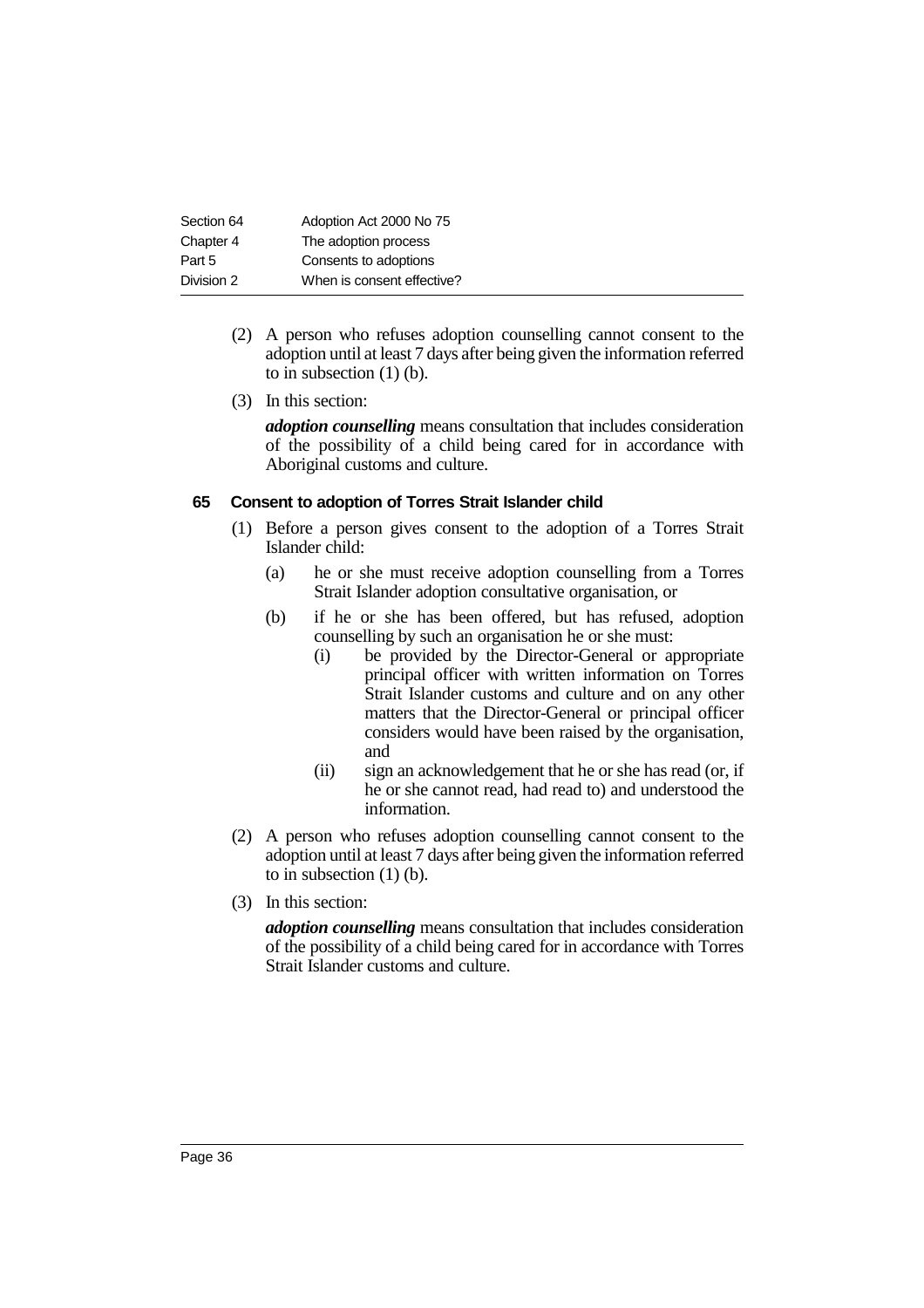| Adoption Act 2000 No 75 | Section 66 |
|-------------------------|------------|
| The adoption process    | Chapter 4  |
| Consents to adoptions   | Part 5     |
| Dispensing with consent | Division 3 |

## **Division 3 Dispensing with consent**

### **66 How is need for consent dispensed with?**

A requirement for the consent of a child or any other person to the child's adoption under this Act can be dispensed with if the Court makes an order under this Division dispensing with the requirement (a *consent dispense order*).

#### **67 When can Court dispense with consent of person other than the child?** (cf AC s 32 (1))

- (1) The Court may make a consent dispense order dispensing with the requirement for consent of a person to a child's adoption (other than the child) if the Court is satisfied that:
	- (a) the person cannot, after reasonable inquiry, be found or identified, or
	- (b) the person is in such a physical or mental condition as not to be capable of properly considering the question of whether he or she should give consent, or
	- (c) if the person is a parent or guardian of the child—there is serious cause for concern for the welfare of the child and it is in the best interests of the child to override the wishes of the parent or guardian.
- (2) The Court must not make such a consent dispense order unless satisfied that to do so is in the best interests of the child.

### **68 Who may apply for order dispensing with consent of person other than the child?** (cf AC Act s32 (1A))

Any of the following persons may apply to the Court for a consent dispense order:

- (a) the Director-General,
- (b) the appropriate principal officer,
- (c) if an application has been made to the Court for the adoption of the child by the mother, the father or a relative of the child (whether alone or jointly with another person)—the applicant or applicants,
- (d) with the consent of the Director-General—the applicant or applicants for the adoption of the child.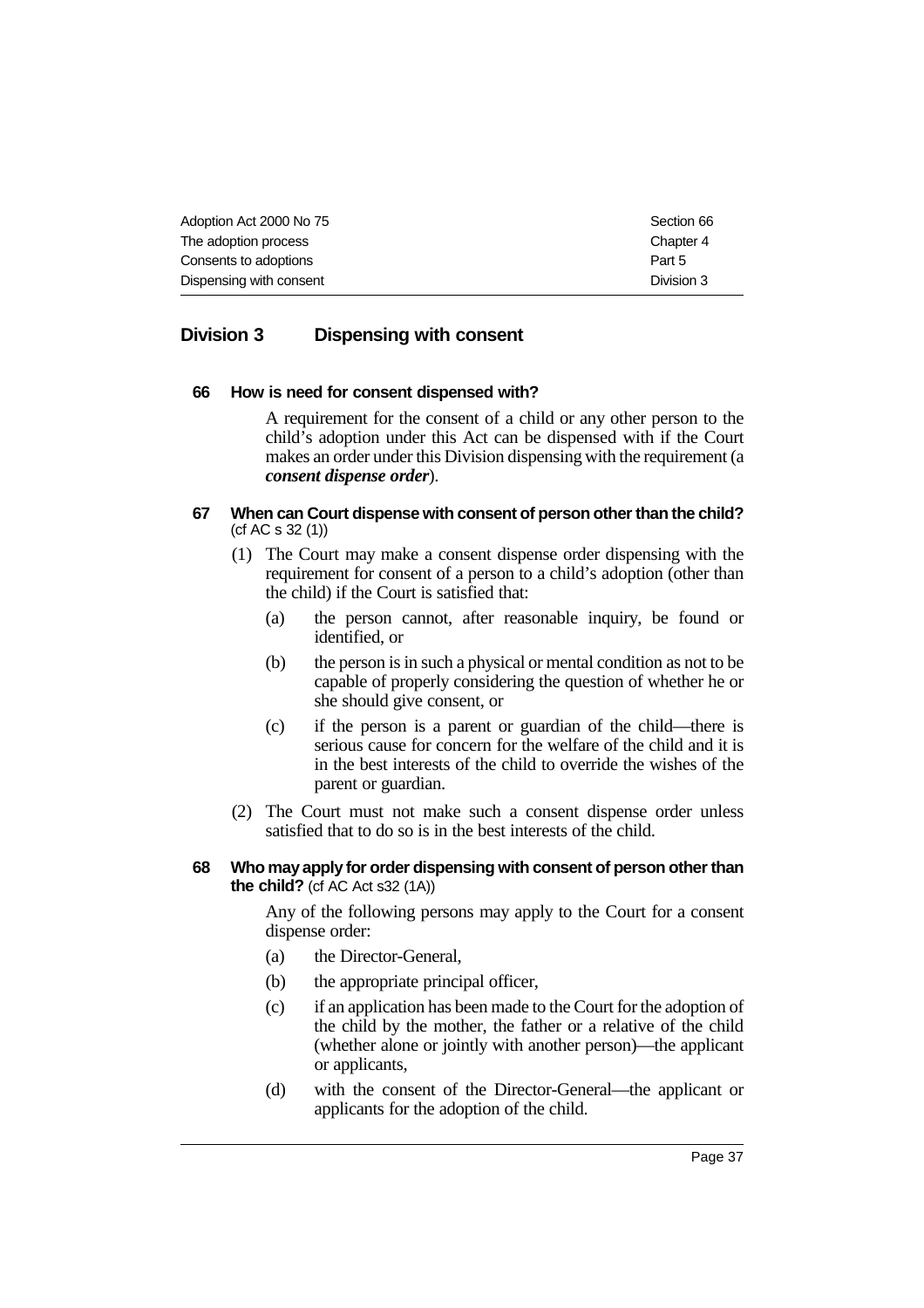| Section 69 | Adoption Act 2000 No 75 |
|------------|-------------------------|
| Chapter 4  | The adoption process    |
| Part 5     | Consents to adoptions   |
| Division 3 | Dispensing with consent |

## **69 When can the Court dispense with the child's consent?** (cf AC Act s33)

- (1) **Child 12 or more but less than 18 years of age** The Court may make a consent dispense order dispensing with the requirement for consent to his or her adoption to be given by a child who is 12 or more but less than 18 years of age if the Court is satisfied that the child is in such a physical or mental condition as not to be capable of properly considering the question of whether he or she should give consent.
- (2) An order under subsection (1) may be made on the Court's own initiative or on application by any person.

## (3) **Child 18 or more years of age**

The Court must not make a consent dispense order dispensing with the requirement for consent of a child who is 18 or more years of age in any circumstances.

(4) The Court must not make a consent dispense order under this section on application of a person other than the Director-General unless not less than 14 days' notice of the application has been given to the Director-General.

## **70 When can consent dispense order be made?** (cf AC Act s 32 (2) and (3))

- (1) A consent dispense order may be made:
	- (a) before an application for an adoption order has been made in relation to a child, or
	- (b) in conjunction with an adoption order in relation to a child.
- (2) Despite subsection (1) (a), a consent dispense order must not be made on the application of a person referred to in section 68 (c) except in conjunction with an adoption order in favour of that person or of that person and another person.
- (3) A consent dispense order relating to the adoption of a child made before an application for an adoption order has been made in relation to the child has effect for the purposes of any application for an adoption order that is subsequently made in relation to the child.

## **71 Revocation of consent dispense order** (cf AC Act s32 (4))

(1) A consent dispense order in relation to the adoption of a child made before an application for an adoption order has been made may be revoked by the Court at any time before the making of the adoption order.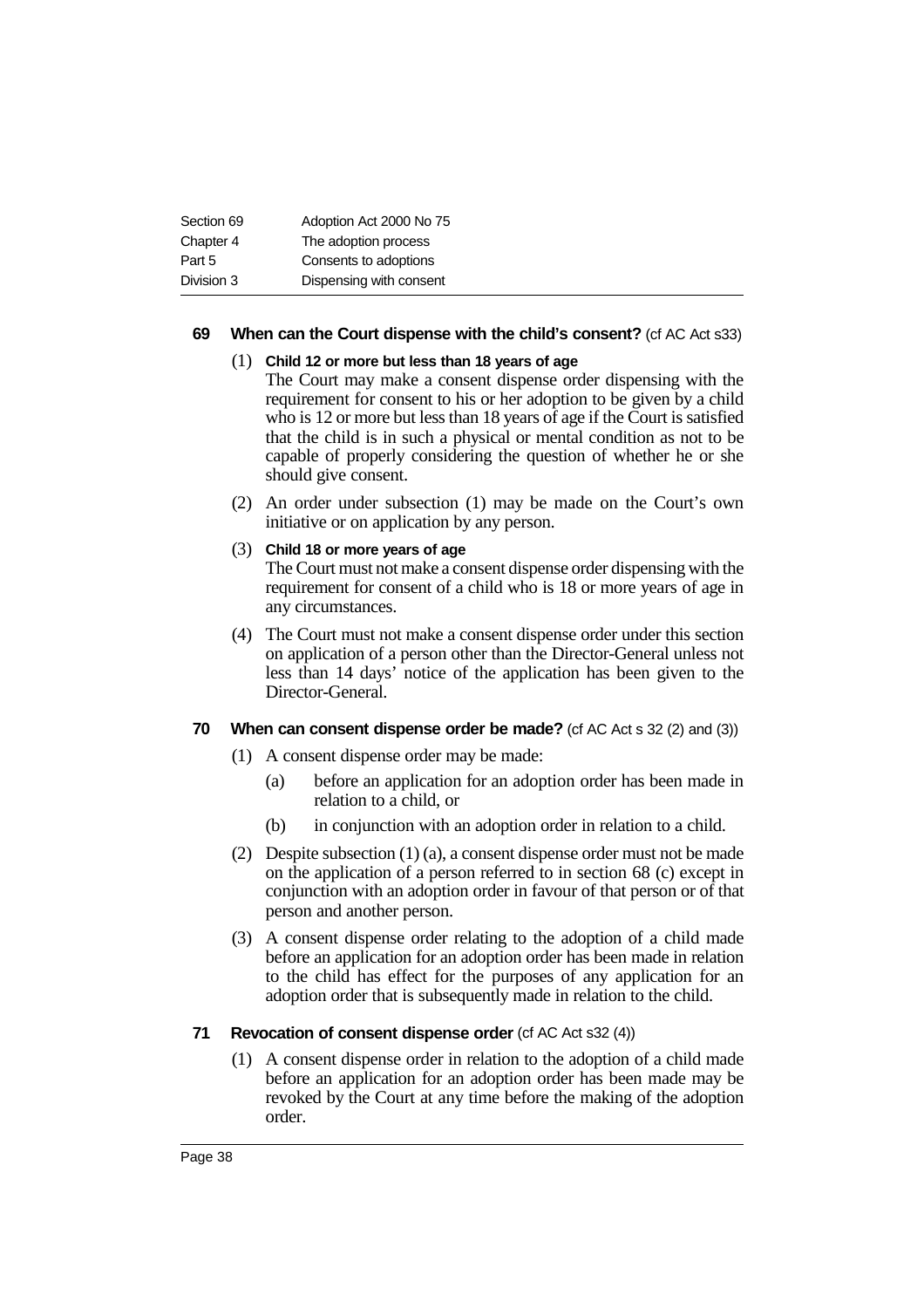| Adoption Act 2000 No 75 | Section 71 |
|-------------------------|------------|
| The adoption process    | Chapter 4  |
| Consents to adoptions   | Part 5     |
| Dispensing with consent | Division 3 |

- (2) The consent dispense order may be revoked on the Court's own initiative or on the application of:
	- (a) the Director-General or of the person whose consent was dispensed with, or
	- (b) if the order was made on the application of a principal officer—the principal officer.

## **72 Notice of consent dispense order** (cf AC Act s 32 (5))

- (1) The Court must not make a consent dispense order on the application of any person unless notice of the application has been given to the person whose consent is sought to be dispensed with at least 14 days before the order is made.
- (2) Subsection (1) does not apply if:
	- (a) the person cannot, after reasonable inquiry, be found or identified, or
	- (b) the person is in such a physical or mental condition as not to be capable of properly considering the question of whether he or she should give consent and his or her physical or mental health would, in the opinion of the Court, be detrimentally affected if he or she were to receive notice of the application, or
	- (c) the Court considers that in the particular circumstances of the case it is desirable to make an order without notice of the application having been given.
- (3) The Court must not revoke any consent dispense order on application of a person unless not less than 14 days' notice of the application has been given:
	- (a) in the case of an application for revocation made by a person other than the Director-General—to the Director-General, and
	- (b) in the case of an application for revocation made by a person other than the principal officer who applied for the consent dispense order—to the principal officer, or
	- (c) if an application has been made to the Court for the adoption of the child by the mother, the father or a relative of the child (whether alone or jointly with another person)—to the applicant or applicants.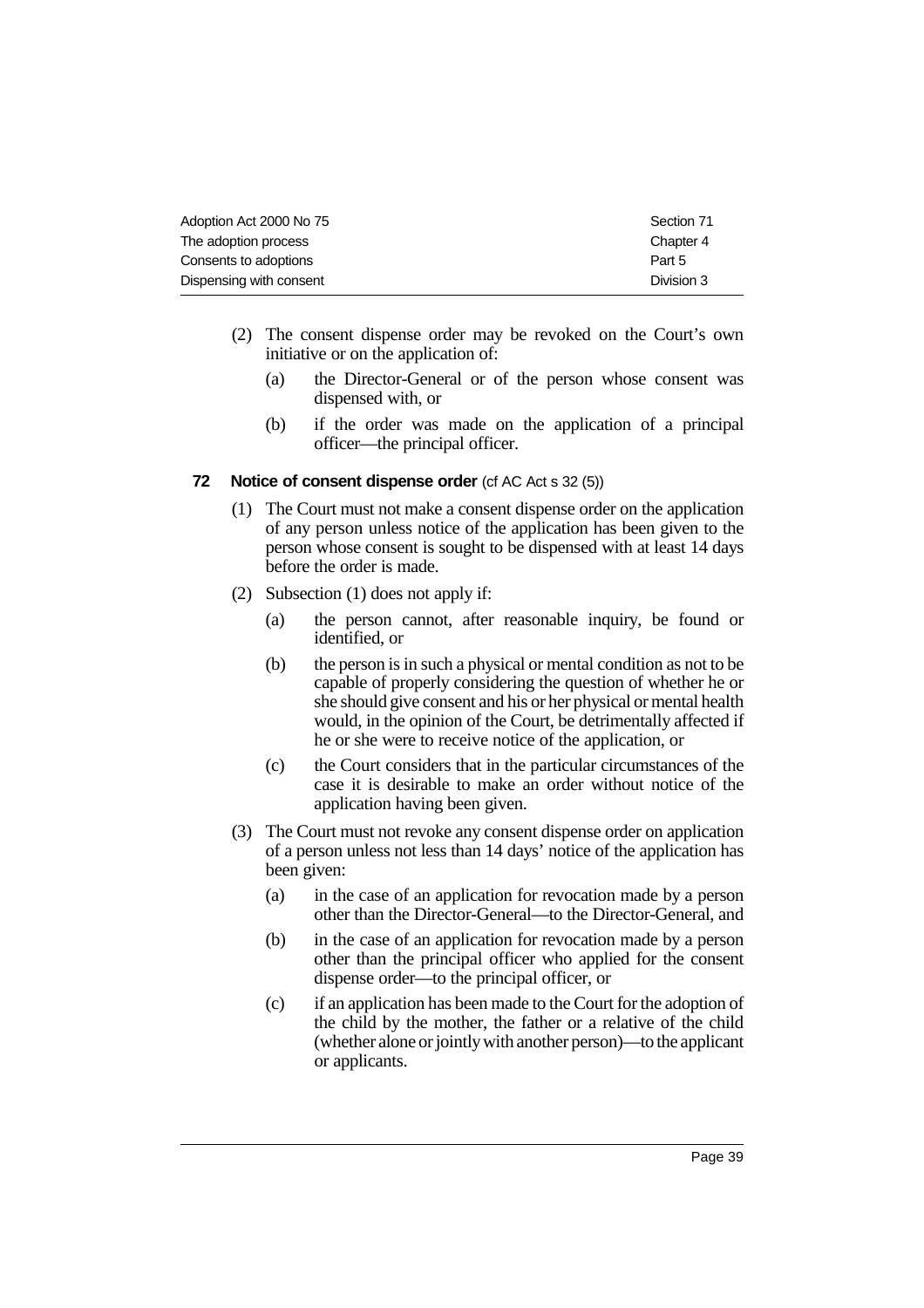| Section 73 | Adoption Act 2000 No 75 |
|------------|-------------------------|
| Chapter 4  | The adoption process    |
| Part 5     | Consents to adoptions   |
| Division 4 | Revocation of consent   |

## **Division 4 Revocation of consent**

## **73 Revocation of consent** (cf AC Act s 28)

### (1) **Revocation by child**

A child who has consented to his or her adoption may revoke his or her consent by notice in writing given to the nominated officer at any time before the adoption order is made.

## (2) **Revocation by person other than child**

A person other than a child who has consented to a child's adoption may revoke his or her consent by notice in writing given to the nominated officer before the end of the period of 30 days beginning on the day on which the instrument of consent to the adoption was signed (*the revocation period*).

**Note. Nominated officer** is defined in the Dictionary.

- (3) Consent cannot be revoked under subsection (2) after the end of the revocation period.
- (4) As soon as practicable after receiving a notice under this section, the nominated officer is to give notice of the revocation:
	- (a) to the Director-General, and
	- (b) if it appears to the nominated officer that the consent concerned was given to a principal officer—to the principal officer, and
	- (c) if an application has been made to the Court for the adoption of the child by the mother, the father or a relative of the child (whether alone or jointly with another person)—to the applicant or applicants.
- (5) If the Director-General ceases to have guardianship of a child under section 79 (1) (d), any consent to the adoption of the child given for the purposes of this Act is taken to be revoked.
- (6) If the Director-General ceases to have guardianship of a child under section 79 (1) (d), the Director-General is to give notice to:
	- (a) the nominated officer, and
	- (b) if the consent was given to a principal officer—the principal officer.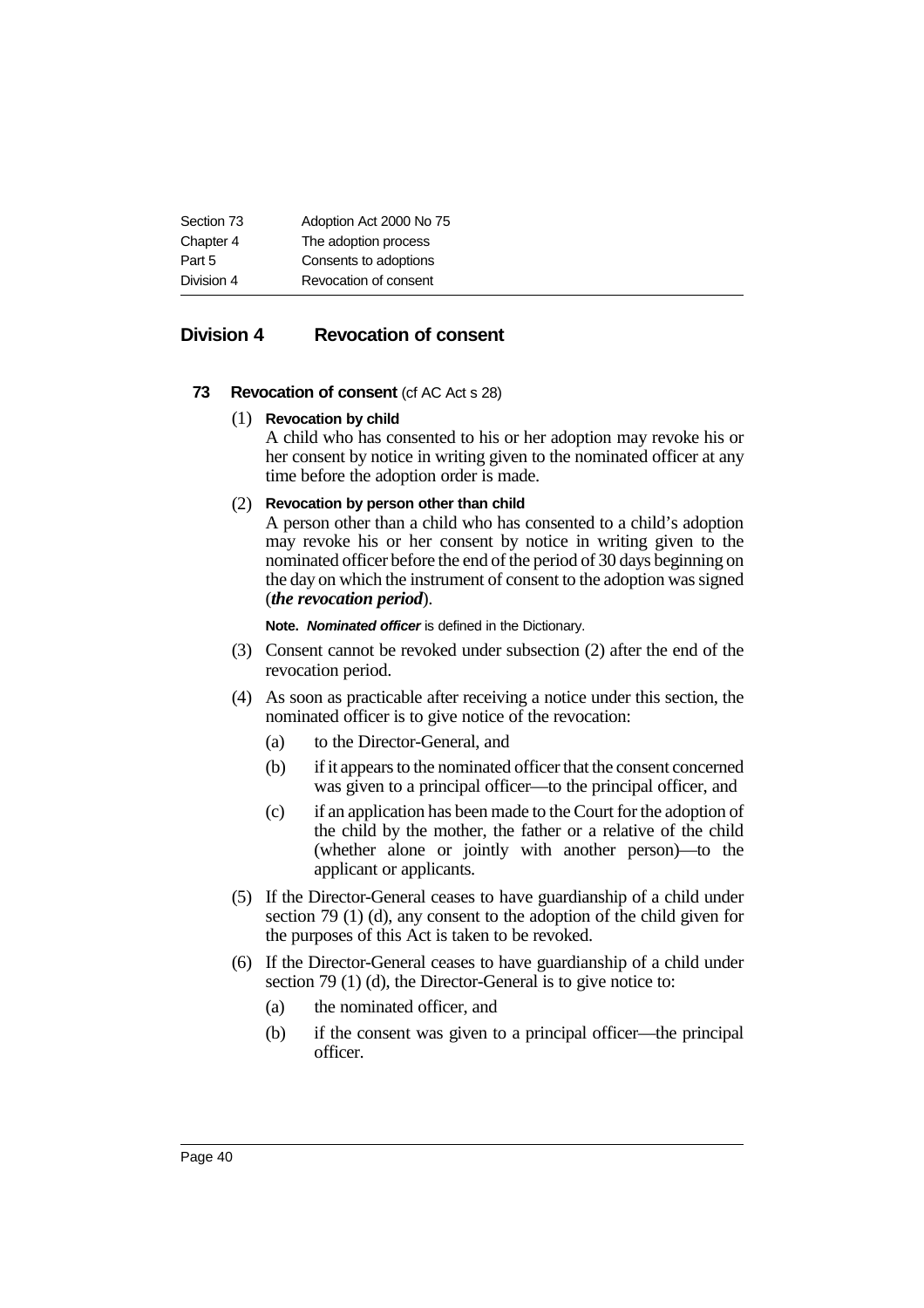| Adoption Act 2000 No 75 | Section 74 |
|-------------------------|------------|
| The adoption process    | Chapter 4  |
| Consents to adoptions   | Part 5     |
| Revocation of consent   | Division 4 |

## **74 Notification of pending end of revocation period**

- (1) The Director-General (or, if the consent was given to a principal officer, the principal officer) must give notice to each person (other than the child) who consented to an adoption before the end of the revocation period that on the end of the revocation period the consent cannot be revoked and that an adoption order may be made.
- (2) The notice is to be given not less than 7 days before the revocation period ends.

**Note.** See section 73 (2).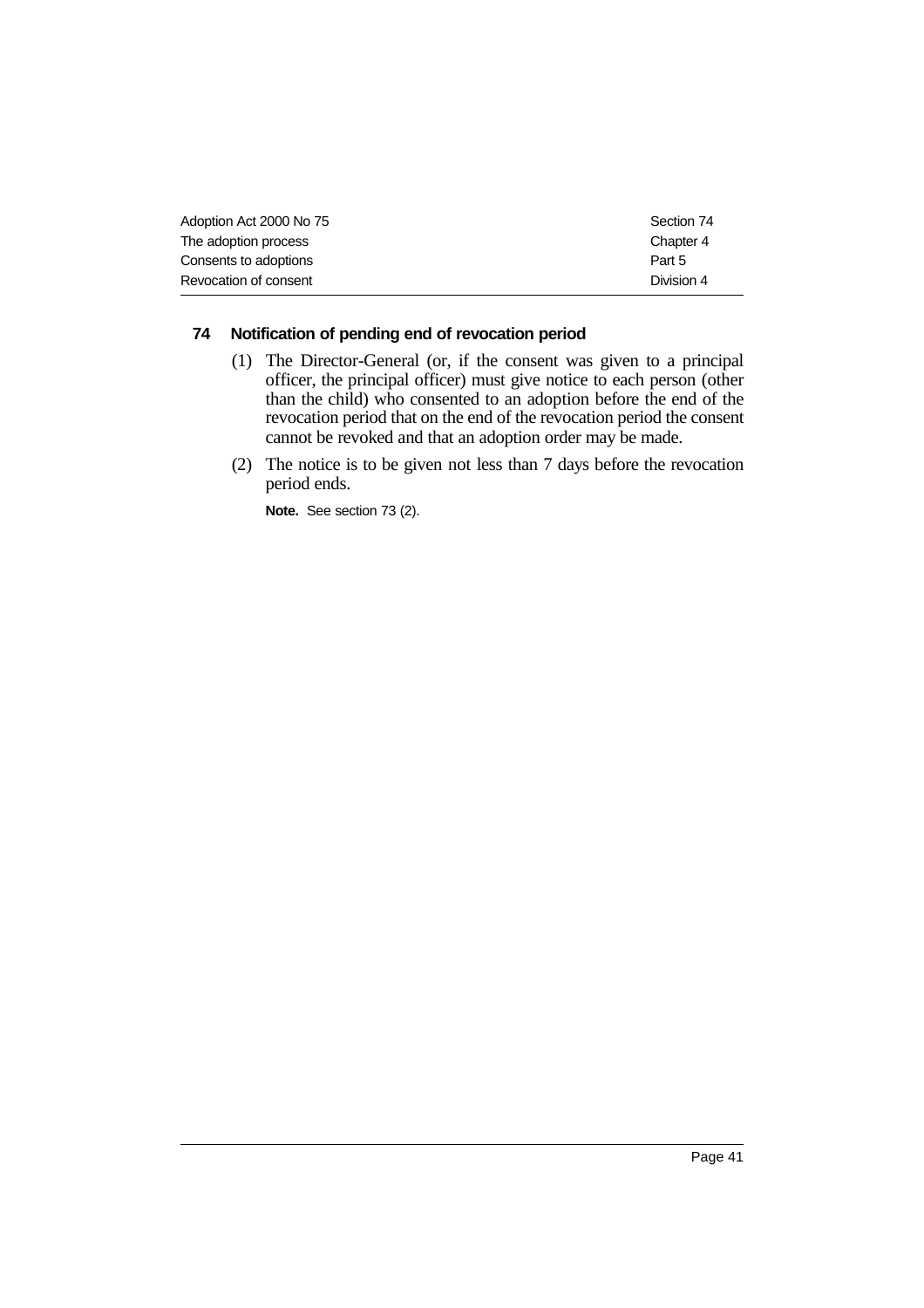| Section 75 | Adoption Act 2000 No 75                    |
|------------|--------------------------------------------|
| Chapter 4  | The adoption process                       |
| Part 6     | Guardianship of children awaiting adoption |

# **Part 6 Guardianship of children awaiting adoption**

#### **Note.**

This Part provides for the guardianship of children between the period when consent to adoption is given and an adoption order made. Guardianship is given to the Director-General who has power to decide, for example, whether the child should be placed with temporary foster parents or the proposed adoptive parents, in this period.

- **75 Guardianship of citizen child awaiting adoption** (cf AC Act s 34 except (3) and (4))
	- (1) **Guardianship following general consent or dispensing with consent** The Director-General is guardian of a child (for purposes other than the purposes of section 52) to the exclusion of all other persons after:
		- (a) general consent to the adoption of the child has been given by every person whose consent to the adoption of the child is required under this Act, or
		- (b) the requirement for consent has been dispensed with by the Court.
	- (2) A person other than the Director-General or an officer of the Department who witnesses a general consent to the adoption of a child must give the Director-General written notice that it has been given.
	- (3) The notice is to be given within 7 days after the person witnesses the consent.
	- (4) Subsection (1) does not apply to a child unless and until the Director-General:
		- (a) is satisfied that each person who is required to give general consent to the adoption of the child under this Act has given consent or that the Court has dispensed with the requirement for that person to consent, or

**Note.** Grounds on which the Court may dispense with consent include that, after reasonable inquiry, the person whose consent is required cannot be found or identified—see section 67.

(b) the Court makes an interim order under section 84 in favour of the Director-General,

whichever first occurs.

(5) Within 21 days after the Director-General is satisfied as referred to in subsection (4), the Director-General may, by instrument in writing, decline guardianship of the child.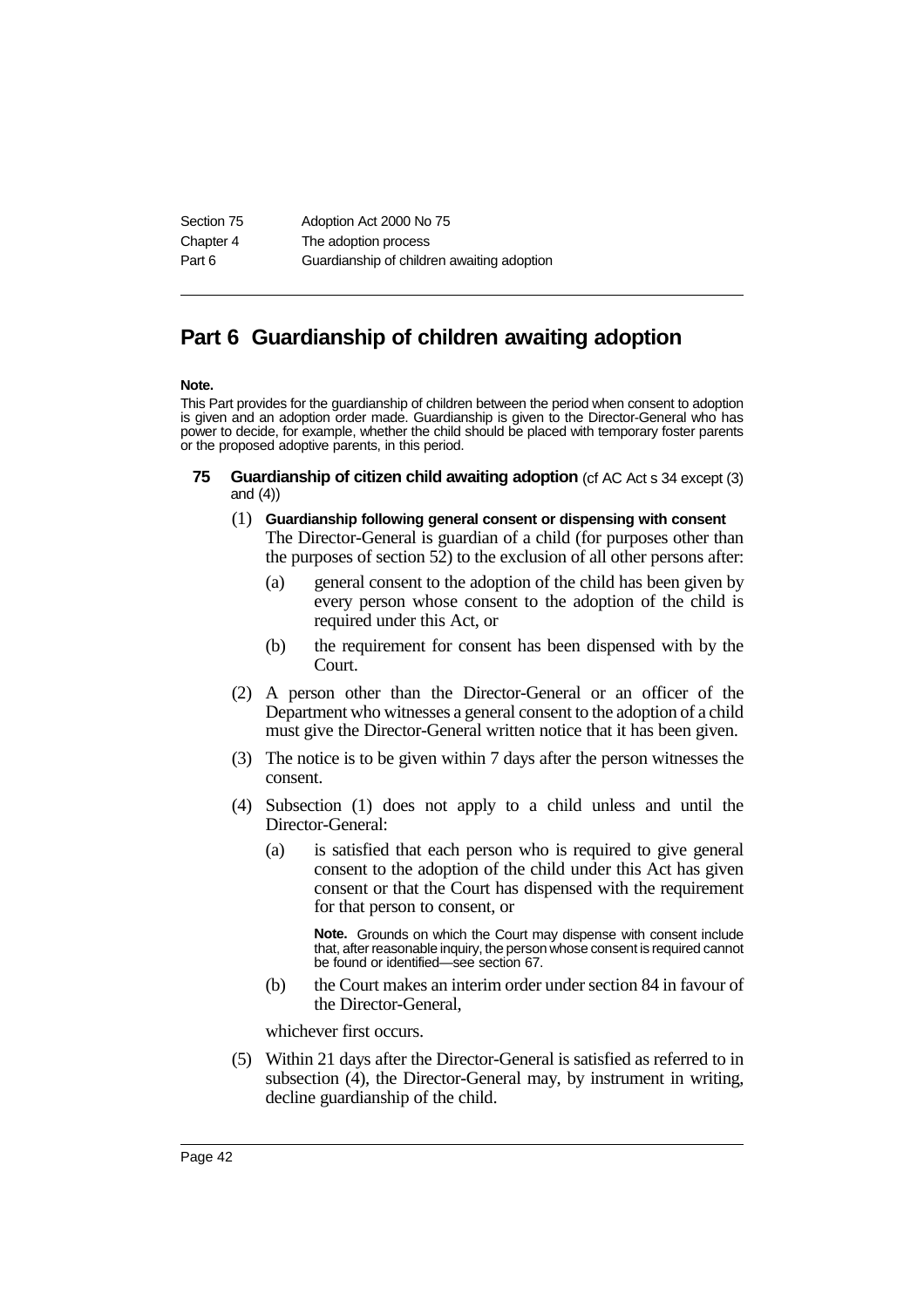| Adoption Act 2000 No 75                    | Section 75 |
|--------------------------------------------|------------|
| The adoption process                       | Chapter 4  |
| Guardianship of children awaiting adoption | Part 6     |

- (6) As soon as practicable after declining guardianship, the Director-General must cause a copy of the instrument to be given to each person who consented to the adoption of the child.
- (7) **Guardianship following renunciation of guardianship by officer of another State**  The Director-General becomes the guardian of a child in place of a corresponding officer who is the child's guardian under a corresponding law if the corresponding officer executes a guardianship renunciation instrument.
- (8) Subsection (7) applies only if:
	- (a) any consent to the adoption of the child held by the corresponding officer cannot be lawfully revoked by the person or persons by whom it was given, and
	- (b) the Director-General is satisfied the child is present in New South Wales, and
	- (c) the corresponding officer requested the Director-General to accept, and the Director-General by an instrument in writing forwarded to that officer, agreed to accept, guardianship of the child before the guardianship renunciation instrument was executed.
- (9) The Director-General is guardian for purposes other than section 52.
- (10) Subsections (1) and (5) do not apply to a child who is under the parental responsibility of the Minister administering the *Children and Young Persons (Care and Protection) Act 1998*.
- (11) In this section:

*corresponding law* means a law of another State that corresponds to this section.

*corresponding officer* means an officer of another State whose functions correspond to those of the Director-General under this Act.

*guardianship renunciation instrument* means an instrument in writing executed by a corresponding officer renouncing the officer's guardianship of a child under a corresponding law and on execution of which the officer ceases, under that law, to be guardian of the child.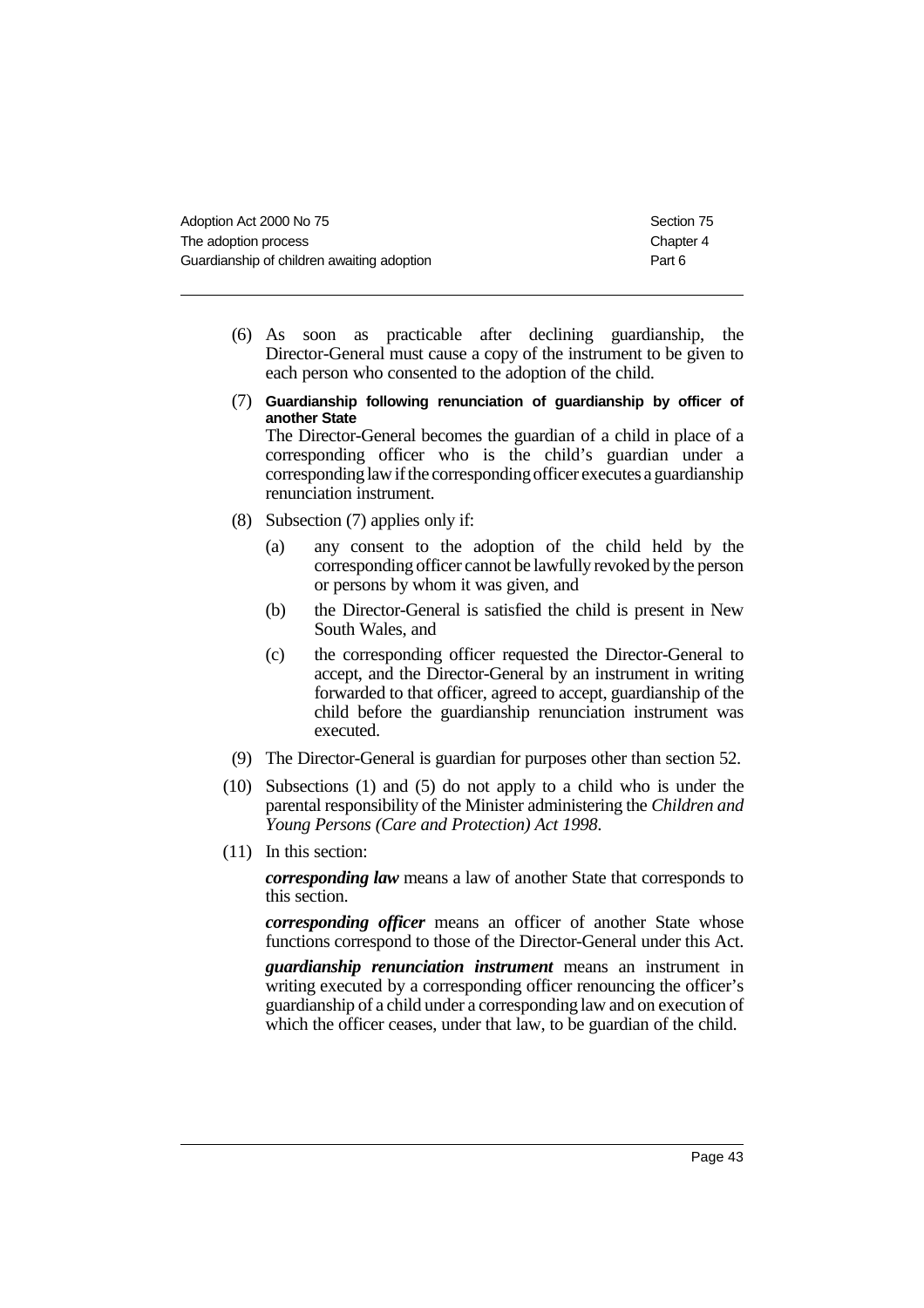| Section 76 | Adoption Act 2000 No 75                    |
|------------|--------------------------------------------|
| Chapter 4  | The adoption process                       |
| Part 6     | Guardianship of children awaiting adoption |

## **76 Renunciation of guardianship of child present in another State**

- (1) The Director-General may execute a guardianship renunciation instrument in relation to a child the Director-General is the guardian of under section 75 if:
	- (a) consent to the adoption of the child cannot be lawfully revoked by the person or persons by whom it was given, and
	- (b) the Director-General is satisfied that the child is present in another State, and
	- (c) the Director-General has requested a corresponding officer to accept, and that officer has, by an instrument in writing forwarded to the Director-General, agreed to accept, guardianship of the child, and
	- (d) under a corresponding law, that officer will, on execution by the Director-General of a guardianship renunciation instrument, have guardianship of the child.
- (2) The Director-General ceases to be guardian of the child on execution of the guardianship renunciation instrument.
- (3) As soon as practicable after executing the guardianship renunciation instrument, the Director-General must forward the instrument to that officer.
- (4) In this section:

*corresponding law* means a law of another State that corresponds to this section.

*corresponding officer* means an officer of another State whose functions correspond to those of the Director-General under this Act.

*guardianship renunciation instrument* means an instrument in writing executed by the Director-General renouncing the Director-General's guardianship of a child.

## **77 Guardianship of certain non-citizen children awaiting adoption**

(1) This section applies to a non-citizen child who is subject to the *Immigration (Guardianship of Children) Act 1946* of the Commonwealth on entry to Australia and in relation to whom an adoption order has not been made under any law.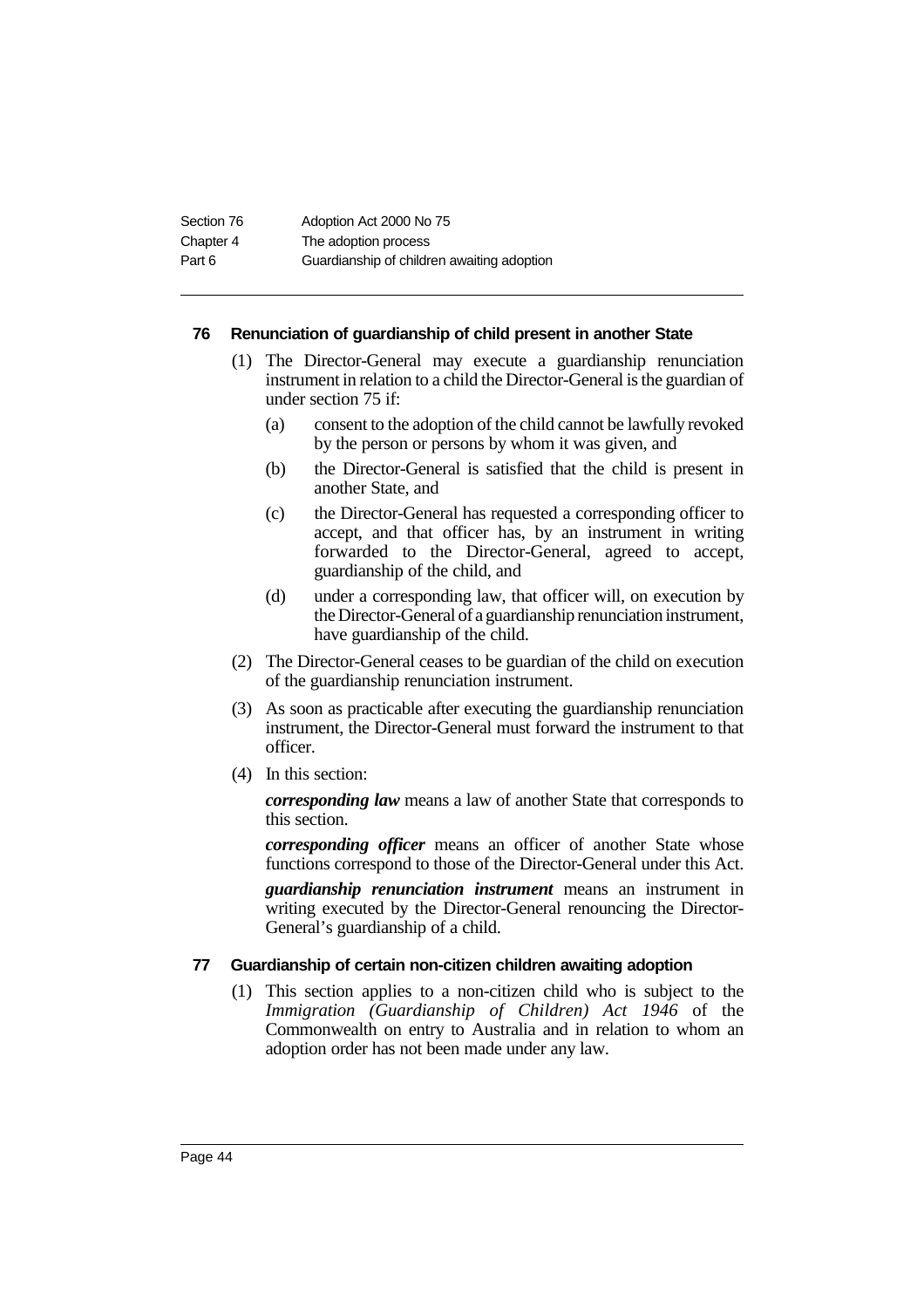| Adoption Act 2000 No 75                    | Section 77 |
|--------------------------------------------|------------|
| The adoption process                       | Chapter 4  |
| Guardianship of children awaiting adoption | Part 6     |

(2) The Director-General is the guardian of a child to whom this section applies and section 75 is, to the extent necessary, to apply to that child as if he or she were born in a State of the Commonwealth for so long as New South Wales is the normal place of residence of the child.

**Note.** The Minister for Immigration of the Commonwealth is the guardian of a child arriving in Australia and who is subject to the Immigration (Guardianship of Children) Act 1946 of the Commonwealth until an adoption order is made. The functions of guardianship are presently delegated to the Director-General under section 5 of that Act.

#### **78 Guardianship reports—citizen and non-citizen children** (cf AC Act s 34 (3) and (4))

- (1) The Director-General must make a report to the Court concerning any child of whom the Director-General is guardian under this Part if the Director-General has not, within a period of one year after becoming guardian, ceased to be guardian.
- (2) The Court may make any order concerning the guardianship or other parental responsibility for the child that it thinks fit.
- (3) Without limitation, an order under subsection (2) may, if the child is less than 18 years of age:
	- (a) declare the child to be under the parental responsibility of the Minister under the *Children and Young Persons (Care and Protection) Act 1998*, or
	- (b) order that the Director-General remain guardian of the child for a further period of one year.

### **79 Duration of guardianship**

- (1) The Director-General continues to be guardian of a child under section 75 or 78 until:
	- (a) an adoption order is made in relation to the child, or
	- (b) if consent has been given, the instrument of consent is lawfully revoked, or
	- (c) the Court, by order, makes other provision for guardianship of the child, or
	- (d) the Director-General places the child in the care of a parent (or one of the parents) of the child or in the care of some other person under subsection (2), or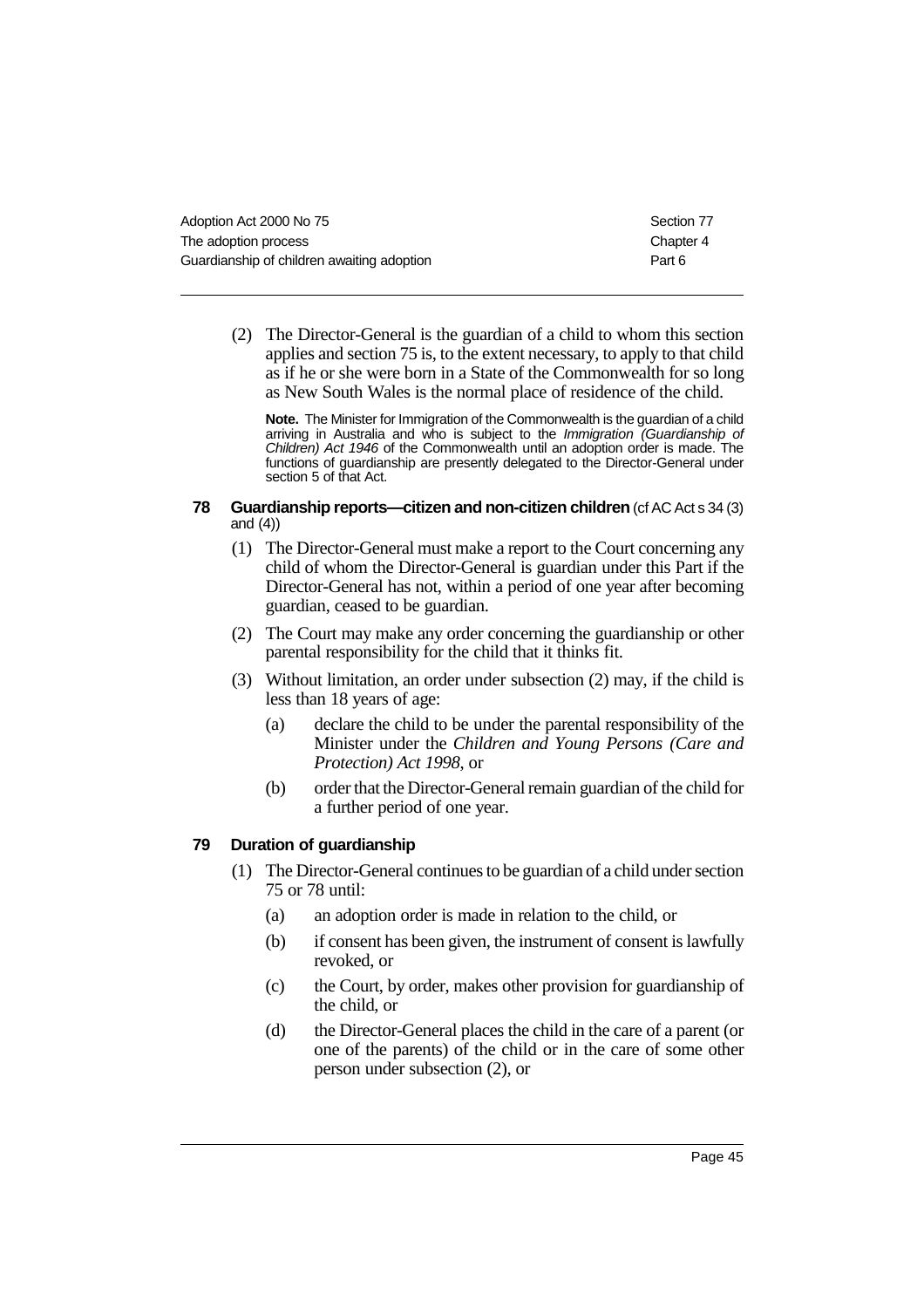| Section 79 | Adoption Act 2000 No 75                    |
|------------|--------------------------------------------|
| Chapter 4  | The adoption process                       |
| Part 6     | Guardianship of children awaiting adoption |

- (e) the Director-General declines to be guardian of the child, or **Note.** See section 75 (5).
- (f) the Director-General renounces guardianship of the child, or **Note.** See section 76.
- (g) the child is declared to be, or is placed, under the parental responsibility of the Minister administering the *Children and Young Persons (Care and Protection) Act 1998*.
- (2) The Director-General may, on such terms and conditions as the Director-General thinks fit, place any child of whom the Director-General is guardian under section 75 or 78 in the care of any suitable person who has agreed to have the child in his or her care.
- (3) The fact that the Director-General is guardian of a child under this section does not affect the liability of any person to provide adequate means of support for the child.
- (4) The loss of guardianship of a non-citizen child under this section does not affect any duty imposed on the Director-General by any law with respect to the on-going supervision, and reports concerning, the child to be made to the appropriate authority in a Convention country or other place outside Australia, after the adoption of the child.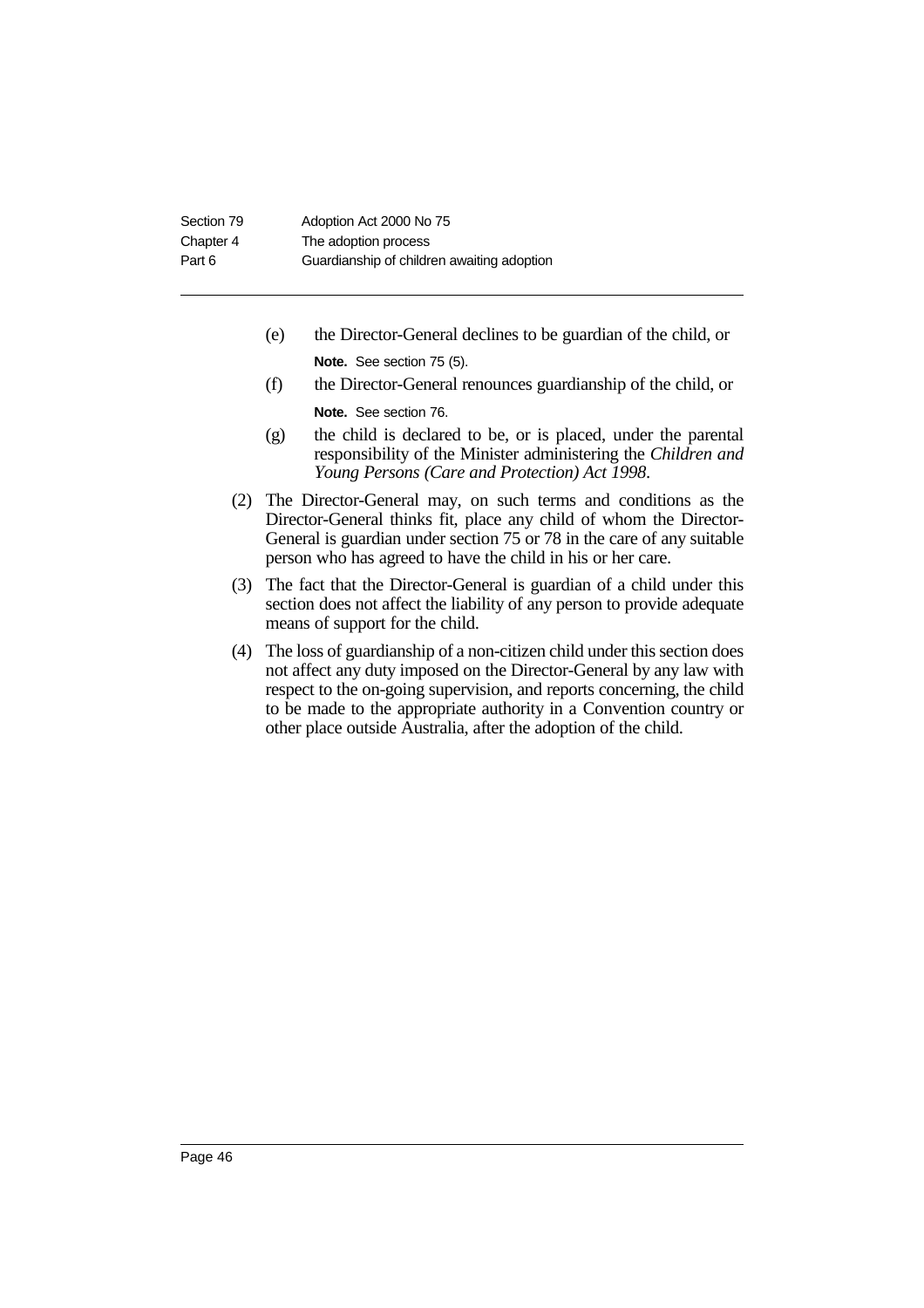Adoption Act 2000 No 75 Section 80 The adoption process Chapter 4 Preliminary hearings **Part 7** Part 7

# **Part 7 Preliminary hearings**

#### **Note.**

This Part enables a preliminary hearing to be held before a full adoption hearing. At such a hearing the Court may examine certain prescribed matters. Matters that might be prescribed are for example, that a child may have indicated he or she does not want to be placed with the proposed family or that continued access of relatives significant to an older child has not been provided for.

### **80 Preliminary hearings**

- (1) The Court may hold a preliminary hearing in relation to any matter concerning or arising out of an application to adopt a child that is prescribed by the regulations.
- (2) The Court must hold a preliminary hearing before the placement for adoption of:
	- (a) an Aboriginal child with a prospective adoptive parent other than an Aboriginal, or
	- (b) a Torres Strait Islander child with a prospective adoptive parent other than a Torres Strait Islander.
- (3) The Court may hold a preliminary hearing on its own motion or on application of a person of a class prescribed by the regulations.
- (4) The Court may give such directions and make any order it thinks fit at a preliminary hearing.
- (5) Without limiting subsection (4), the Court may make an order as to parental responsibility for the child (including an interim order) and any order that it may make at an adoption hearing.

### **81 When may preliminary hearings be held?**

A preliminary hearing may be held at any time before the making of an adoption order.

### **82 Notice to be given**

Unless the Court dispenses with notice, notice of the preliminary hearing is to be given to the child, the prospective adoptive parent or parents and any other person to whom the Court directs the notice be given.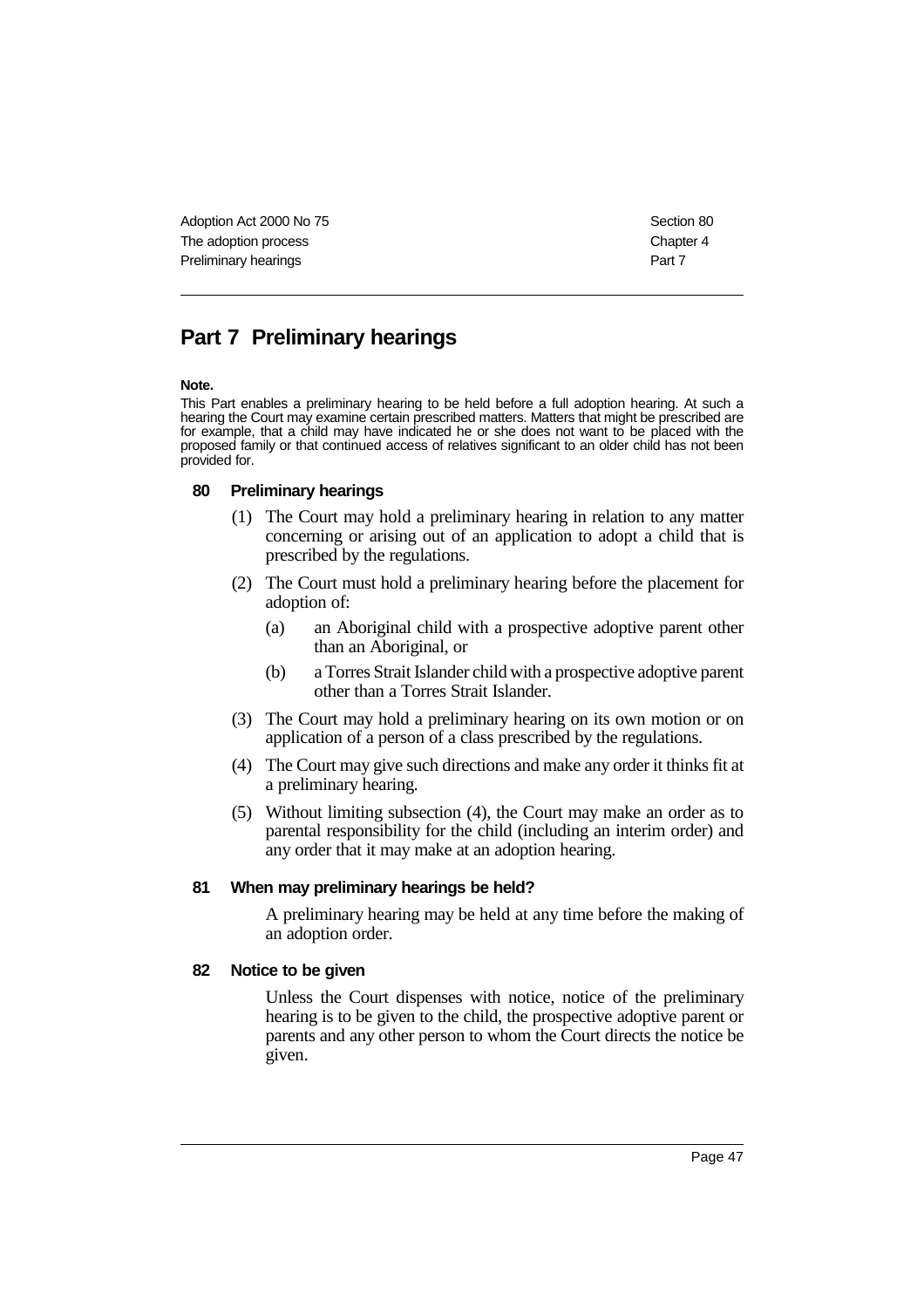Section 83 Adoption Act 2000 No 75 Chapter 4 The adoption process Part 7 **Preliminary hearings** 

## **83 Rules of court**

Rules of court may be made for and with respect to preliminary hearings.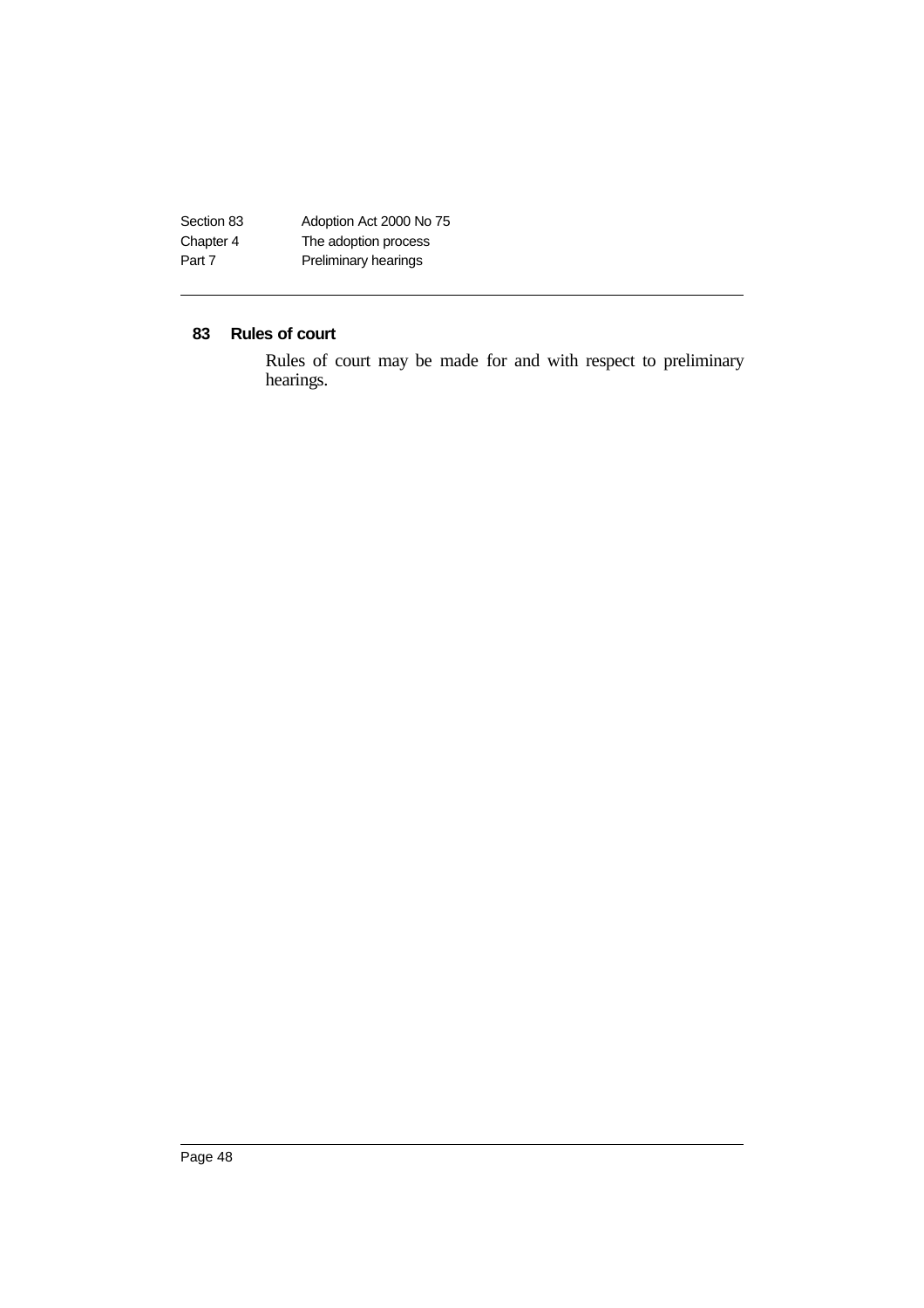Adoption Act 2000 No 75 Section 84 The adoption process Chapter 4 **Interim orders Part 8** 

## **Part 8 Interim orders**

- **84 Making of interim orders** (cf AC Act s 41)
	- (1) The Court may postpone the determination of any application to the Court for an order for the adoption of a child and make an interim order for parental responsibility for the child in favour of the prospective adoptive parent or parents.
	- (2) On application to the Court by the Director-General or a principal officer, the Court may make an interim order for parental responsibility for the child in favour of the Director-General or principal officer.
	- (3) An interim order is subject to such terms and conditions as the Court thinks fit.
	- (4) The Court must not make an interim order in relation to a child in favour of any person unless the Court could lawfully make an order for the adoption of that child by that person.
	- (5) While an interim order remains in force in relation to a child, the person or persons in whose favour the order is made have parental responsibility for the child.

## **85 Duration of interim orders** (cf AC Act s 42)

- (1) Subject to this Part, an interim order remains in force for such period, not exceeding one year, as the Court specifies in the order and for such further periods, if any, as the Court may from time to time order.
- (2) An interim order must not be in force for periods exceeding in total 2 years.

## **86 Discharge of interim orders** (cf AC Act s 43)

- (1) The Court may, at any time, make an order discharging an interim order made under this Part.
- (2) If the Court discharges an interim order the Court may make any order concerning parental responsibility for the child that it thinks fit, including, if the child is less than 18 years of age, an order declaring the child to be under the parental responsibility of the Minister administering the *Children and Young Persons (Care and Protection) Act 1998*.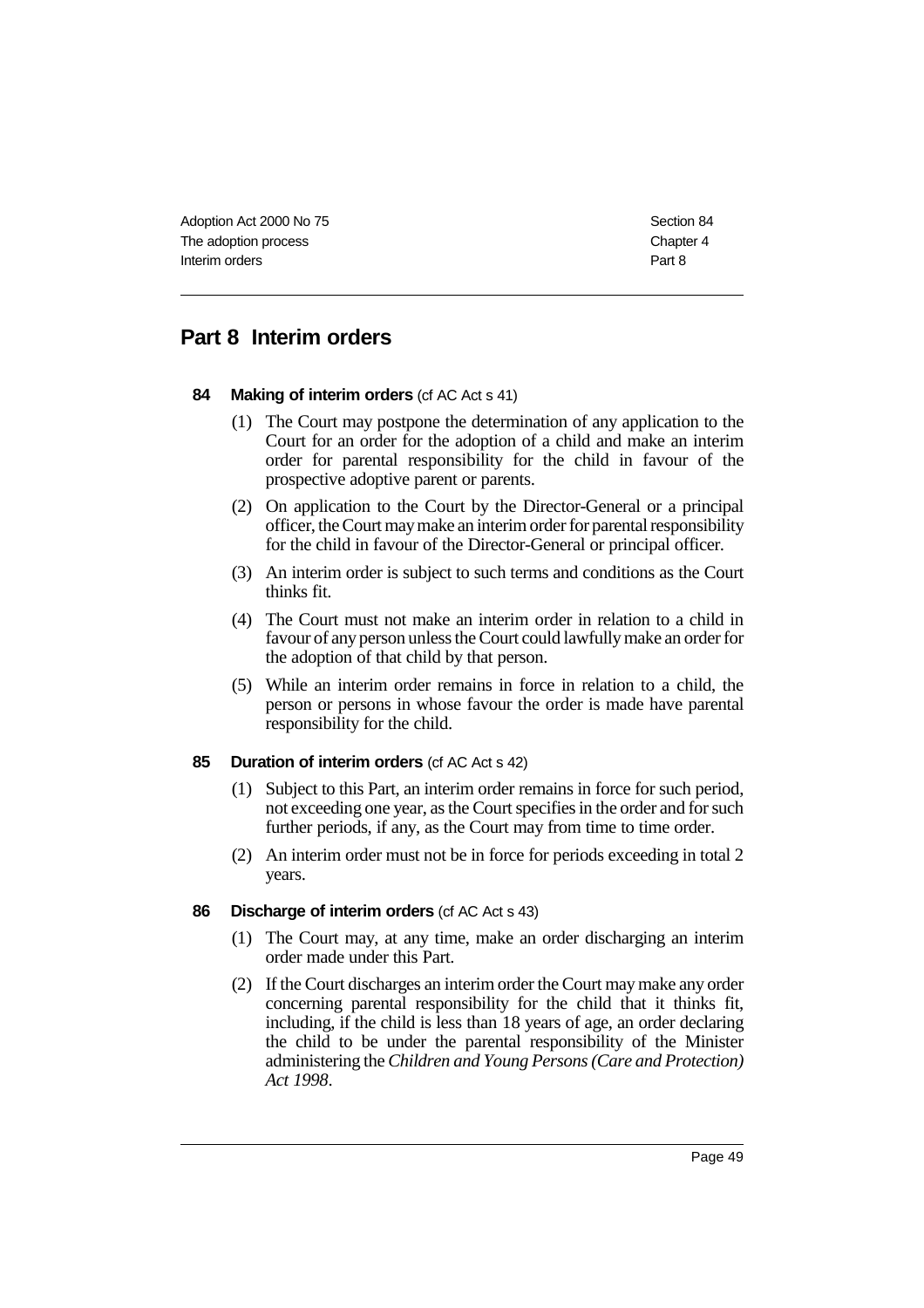Section 86 Adoption Act 2000 No 75 Chapter 4 The adoption process Part 8 Interim orders

> (3) An interim order in relation to a child ceases to have effect on the making of an order for the adoption of that child, whether made in New South Wales or in another State or in a country outside Australia.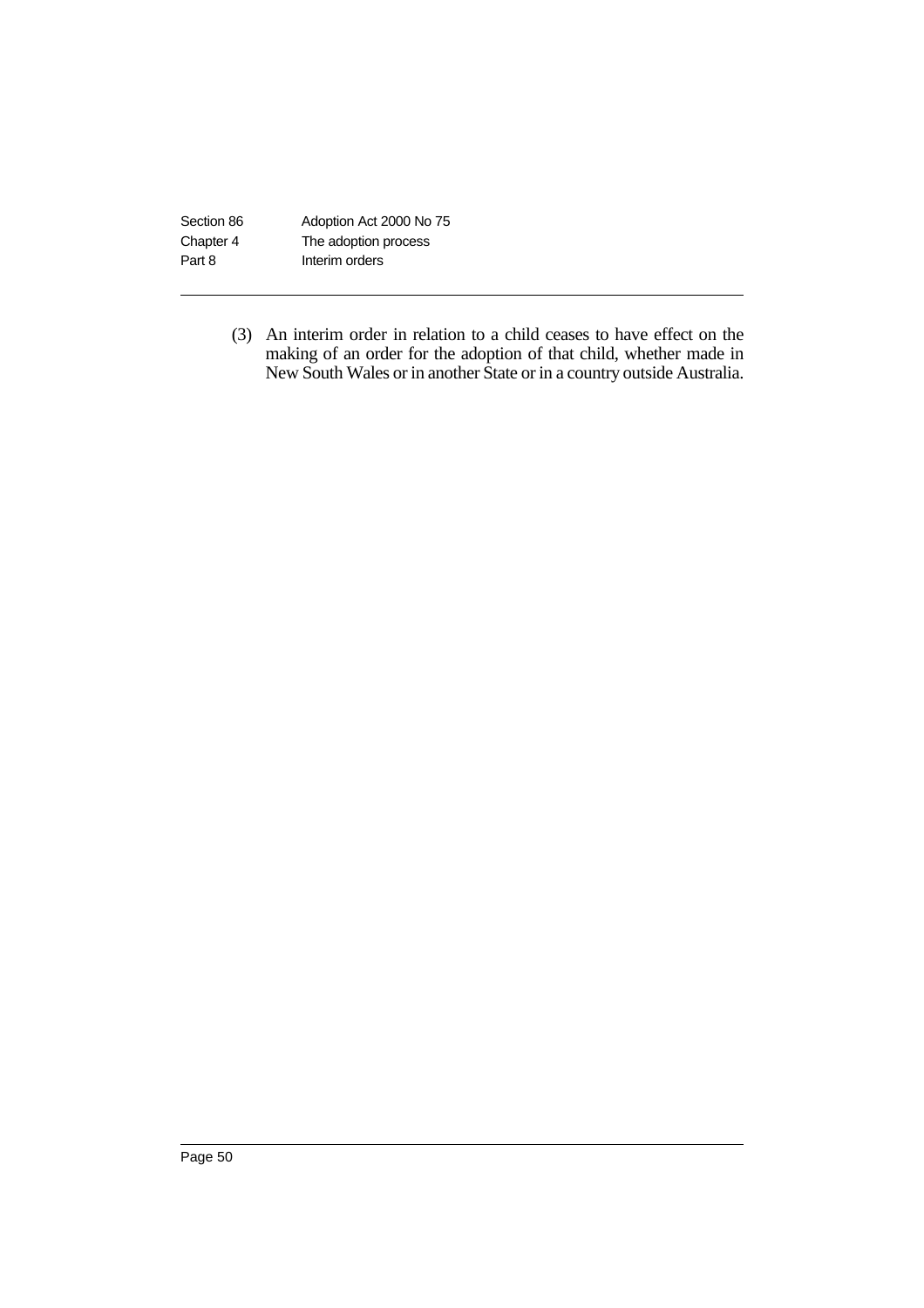Adoption Act 2000 No 75 Section 87 The adoption process Chapter 4 Adoption orders **Part 9** 

# **Part 9 Adoption orders**

#### **Note.**

The power to make adoption orders is conferred by section 23.

**87 Application to be consented to by Director-General** (cf AC Act s 18 (2) and (3))

The Court may make an adoption order only on application made by:

- (a) the prospective adoptive parent or parents with the consent of the Director-General, or
- (b) the Director-General or by a principal officer on behalf of the prospective adoptive parent or parents, or
- (c) a step parent or relative of the child, or
- (d) a child who is 18 or more years of age for his or her adoption.

### **88 Notice of application for adoption orders** (cf AC Act s 22)

- (1) The Court may not make an adoption order unless at least 14 days' notice of the application for the order (containing the particulars, if any, prescribed by the regulations) has been given:
	- (a) to any person whose consent to the adoption of the child concerned is required under this Act and has not been given (or the requirement for which has been dispensed with by the Court), and
	- (b) to any person (not being a person whose consent is so required) with whom the child resides or who has parental responsibility for the child.
- (2) Except as the Court may otherwise determine, nothing in subsection (1) requires a notice referred to in that subsection to be given to a person referred to in subsection (1) (b) if that person is:
	- (a) an applicant for the adoption order, or
	- (b) a person with whom the child resides only as a patient or inmate of a hospital of which that person is in charge or a person who has parental responsibility for a child only as the person in charge of a hospital.
- (3) The notice must not specify the name of, or identify, any applicant.
- (4) The Court may dispense with the giving of the notice.
- (5) If it appears to the Court to be necessary in the interests of justice so to do, the Court may direct that notice of an application for an adoption order be given to any specified person.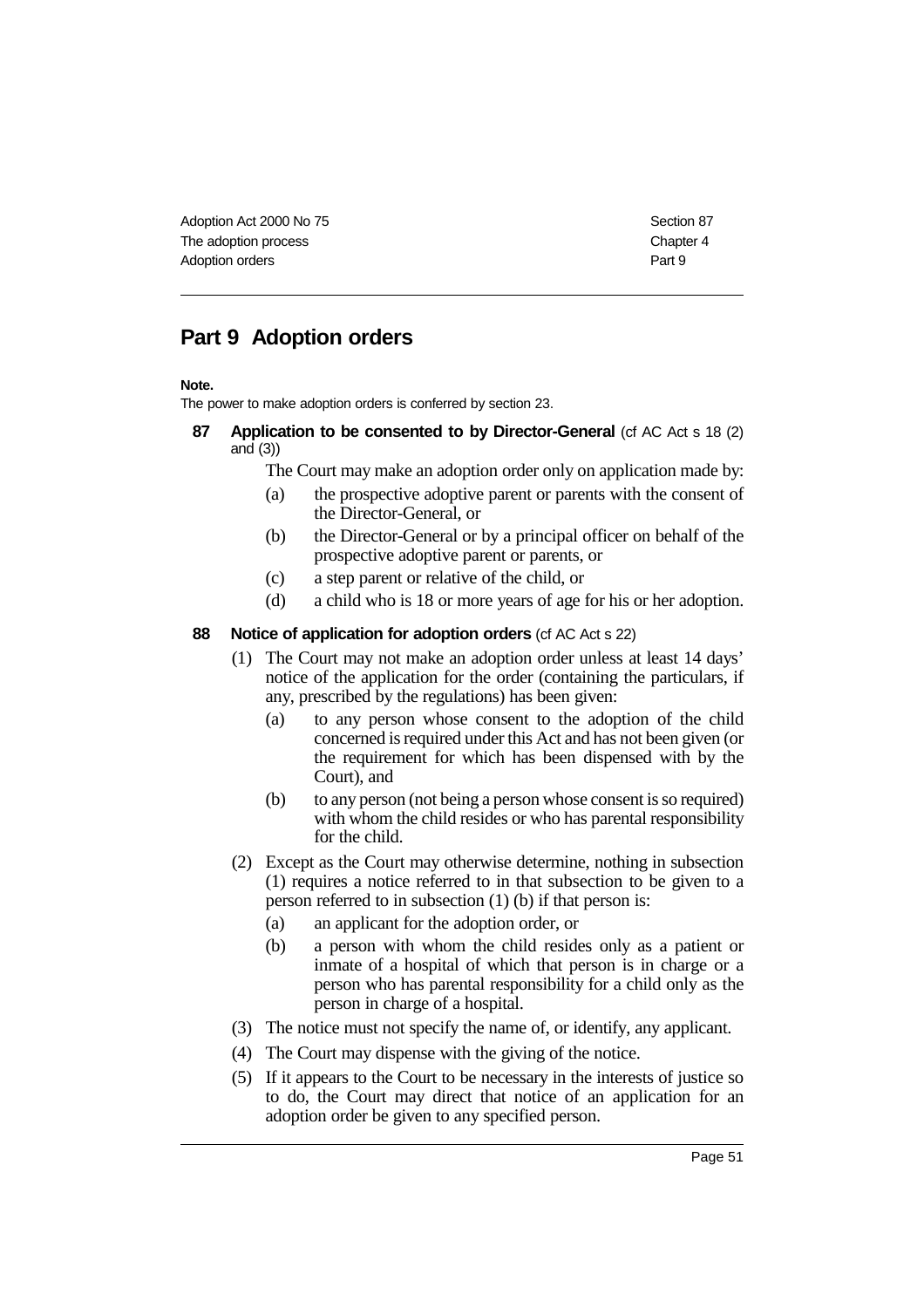| Section 89 | Adoption Act 2000 No 75 |
|------------|-------------------------|
| Chapter 4  | The adoption process    |
| Part 9     | Adoption orders         |

#### **89 When can order be made?**

The Court must not make an adoption order until:

- (a) the revocation period for each consent given by an adult to the adoption has expired, and
- (b) if the child to be adopted has consented to the adoption—a period of 30 days, beginning on the day on which the instrument of consent to the adoption was signed, has expired.

**Note. Revocation period** is defined in the Dictionary.

### **90 Court to be satisfied as to certain matters** (cf AC Act s 21)

- (1) The Court must not make an adoption order in relation to a child unless the Court is satisfied:
	- (a) that the best interests of the child will be promoted by the adoption, and
	- (b) that, as far as practicable and having regard to the age and understanding of the child, the wishes and feelings of the child have been ascertained and due consideration given to them, and

**Note.** Sections 127–129 contain provisions about ascertainment of the wishes of a child by the Court.

(c) if the prospective adoptive parent or parents are persons other than a step parent or relative of the child—that the prospective adoptive parent or parents have been selected in accordance with this Act, and

**Note.** See Part 3 of this Chapter.

- (d) that consent to the adoption of the child has been given by every person whose consent is required under this Act or that consent has been, or should be, dispensed with, and
- (e) if the child is an Aboriginal child—that the Aboriginal child placement principles have been properly applied, and
- (f) if the child is a Torres Strait Islander child—that the Torres Strait Islander child placement principles have been properly applied, and
- (g) if the child is a non-citizen child from a Convention country or other country outside Australia—that the applicable requirements of this Act and any other relevant law have been satisfied, and

**Note.** See for example, section 31.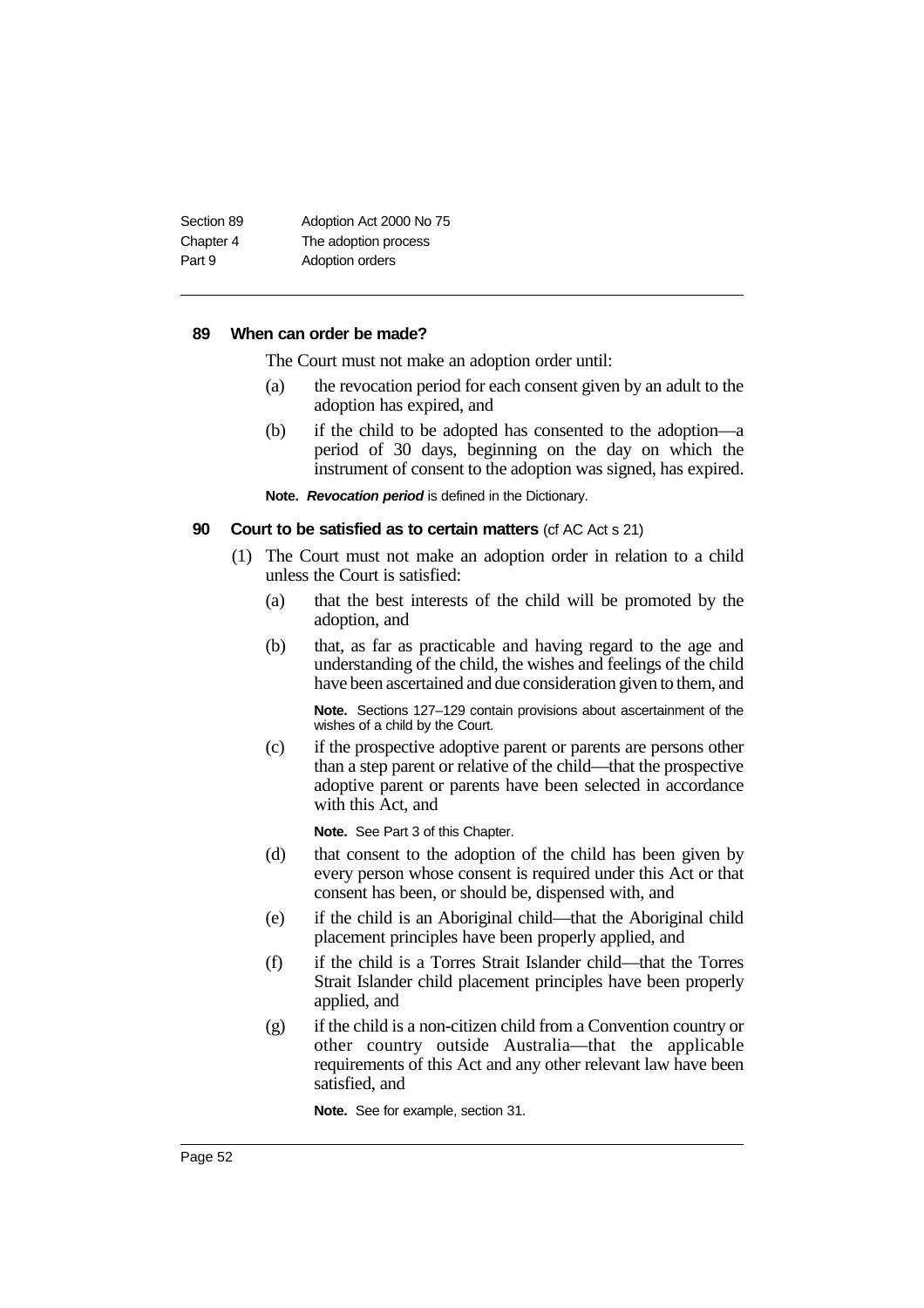| Adoption Act 2000 No 75 | Section 90 |
|-------------------------|------------|
| The adoption process    | Chapter 4  |
| Adoption orders         | Part 9     |

- (h) in the case of a child (other than an Aboriginal or Torres Strait Islander child)—that the culture, any disability, language and religion of the child and, as far as possible, that the child's given names, identity, language and cultural and religious ties have been taken into account in the making of any adoption plan in relation to the adoption.
- (2) The Court may not make an adoption order if the parties to the adoption have agreed to an adoption plan unless it is satisfied that the arrangements proposed in the plan are in the child's best interests and are proper in the circumstances.
- (3) The Court may not make an adoption order unless it considers that the making of the order would be clearly preferable in the best interests of the child than any other action that could be taken by law in relation to the care of the child.

**Note.** Other action that could be taken in relation to a child includes a parenting order under the Family Law Act 1975 of the Commonwealth or a care order under the Children and Young Persons (Care and Protection) Act 1998. Part 1 of Chapter 4 describes the persons who may be adopted and the persons who may adopt.

## **91 Report required before order made for adoption of child** (cf AC Act s 21)

- (1) The Court may not make an order for the adoption of a child under 18 years of age unless a report in writing to the Court concerning the proposed adoption has been made by:
	- (a) the Director-General, or
	- (b) if the application for the order is made on behalf of the applicant by a principal officer—the principal officer.
- (2) Subsection (1) does not prevent the Director-General from making a report to the Court in relation to any application for an order for the adoption of any child before the Court if the Director-General considers it appropriate to do so.
- (3) The Court may require the Director-General to make a report in relation to an application for an adoption order made by a person other than the Director-General within a period of 6 months after the date of the making of the application or such other period as the Court may, having regard to the circumstances of the case, specify.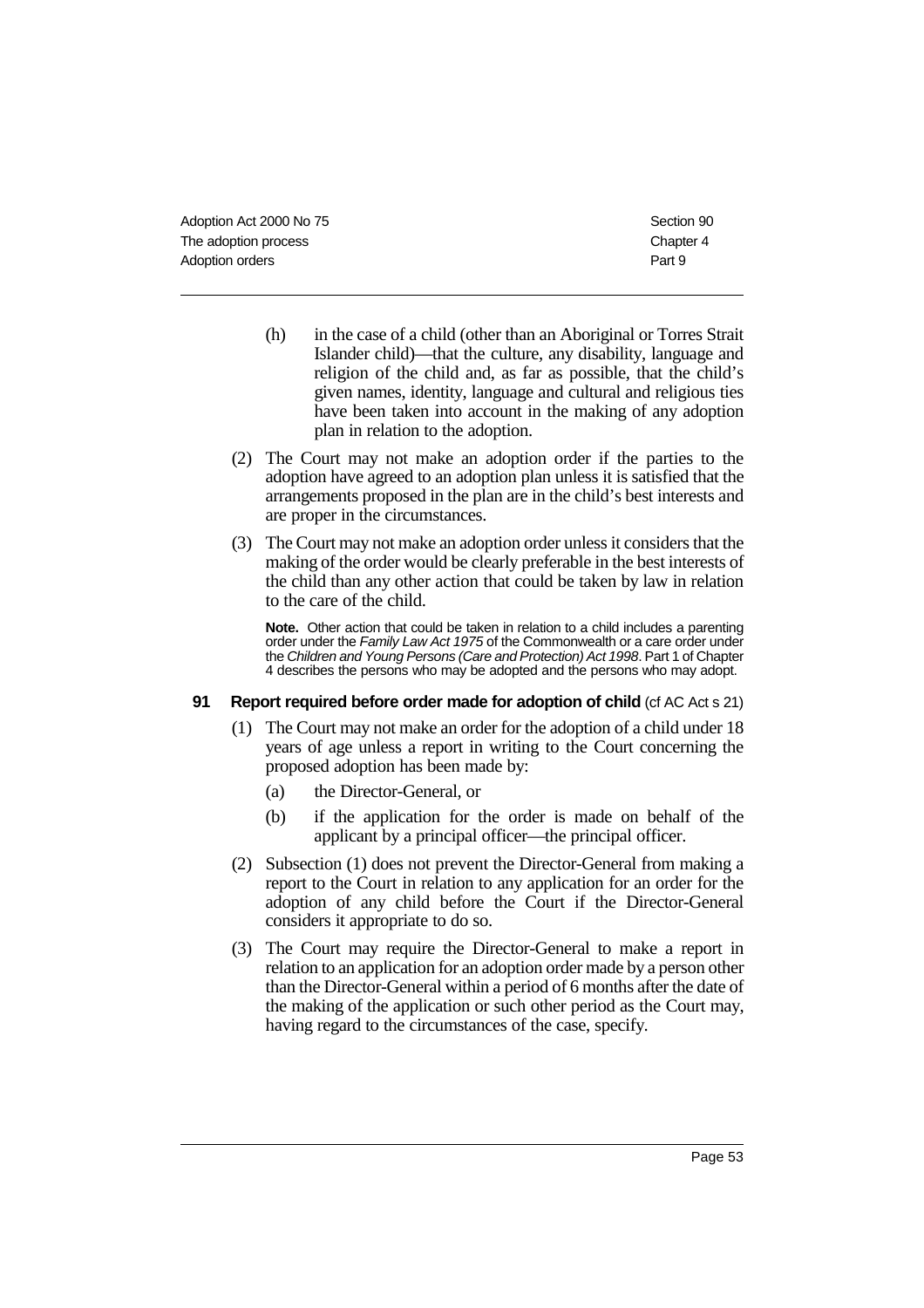| Section 92 | Adoption Act 2000 No 75                 |
|------------|-----------------------------------------|
| Chapter 4  | The adoption process                    |
| Part 10    | Procedures after application dealt with |

# **Part 10 Procedures after application dealt with**

## **92 Care of child after refusal of an application** (cf AC Act s 24)

If the Court refuses an application for an adoption order, the Court may make such orders for the care and custody of the child concerned as it thinks fit, including, if the child is less than 18 years of age, an order declaring the child to be under the parental responsibility of the Minister administering the *Children and Young Persons (Care and Protection) Act 1998*.

## **93 Discharge of adoption orders** (cf AC Act s 25)

(1) In this section:

*concerned person* means the Attorney General, or any party to an adoption.

- (2) A concerned person may apply to the Court for an order discharging an adoption order (a *discharge order*).
- (3) The Court is to give each concerned person (other than the applicant for the discharge order) notice of the application.
- (4) The Court may make a discharge order if it is satisfied that:
	- (a) the adoption order, or any consent to adoption, was obtained by fraud, duress or other improper means, or
	- (b) there is some other exceptional reason why the adoption order should be discharged.
- (5) The Court must not make a discharge order if it appears to the Court that:
	- (a) the making of the order would be prejudicial to the best interests of the child, or
	- (b) if the application for the order is made by the child—the application is motivated by emotional or other considerations that do not affect the welfare of the child arising out of a relationship formed because of the child's access to information or contact with a person under Chapter 8 (Adoption information).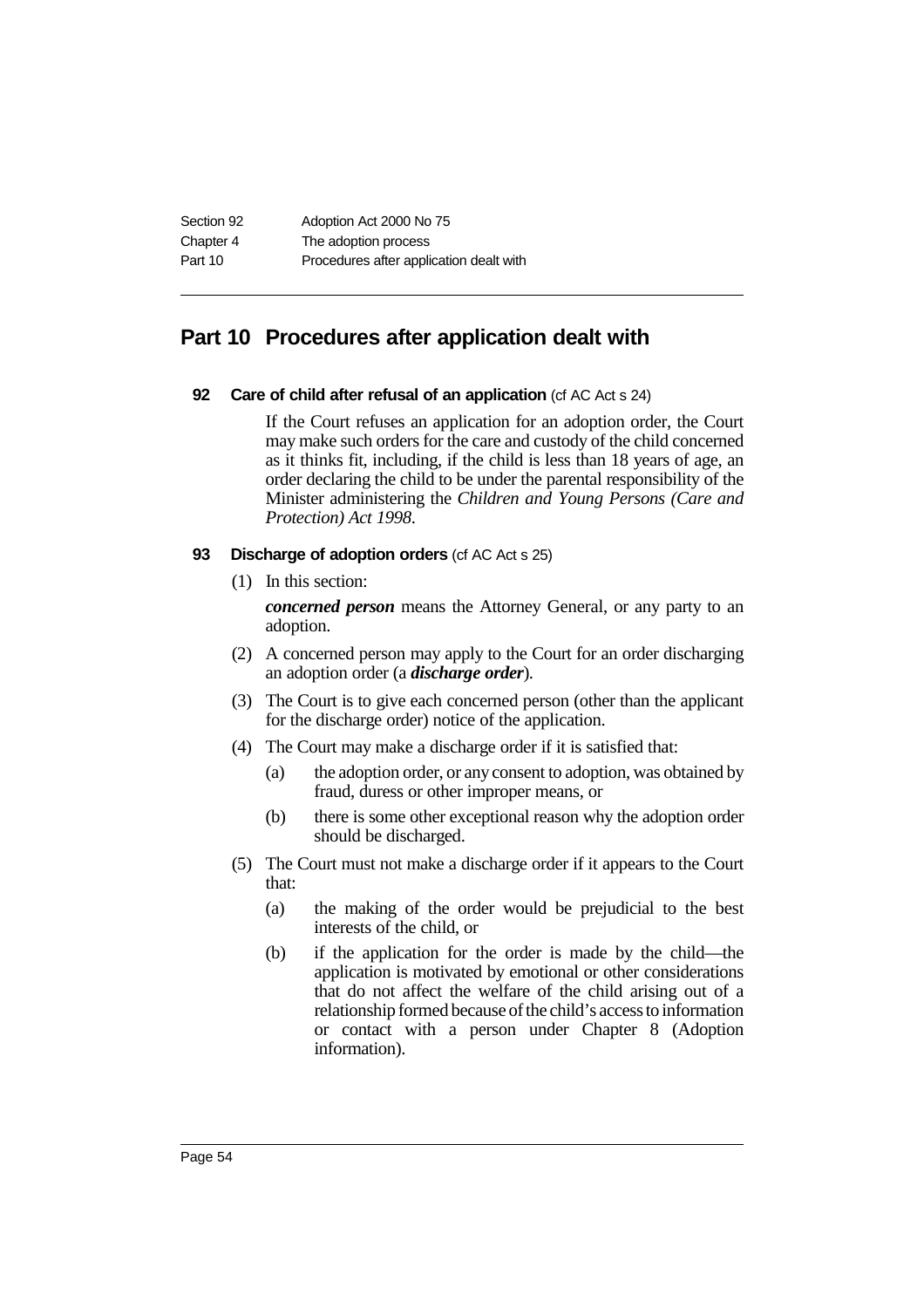| Section 93 |
|------------|
| Chapter 4  |
| Part 10    |
|            |

- (6) If the Court makes a discharge order respecting a general consent, that consent remains effective for the purpose of a further application for an adoption order in relation to the same child, unless the Court orders otherwise.
- (7) If the Court makes a discharge order, it may, at the same time or subsequently, make such consequential or ancillary orders as it thinks necessary in the interests of justice or to promote the best interests of the child, including orders relating to the following:
	- (a) the name of the child,
	- (b) the ownership of property,
	- (c) the custody or guardianship of the child,
	- (d) the domicile of the child.
- (8) On the making of a discharge order, but subject to any order made under subsection (6) and to section 95 (4), the rights, privileges, duties, liabilities and relationships under the law of New South Wales of the child and of all other persons are to be the same as if the adoption order had not been made, but without prejudice to:
	- (a) anything lawfully done, or
	- (b) the consequences of anything unlawfully done, or
	- (c) any proprietary right or interest that became vested in any person,

while the adoption order was in force.

## **94 Investigation of application for discharge**

The Court may require the Director-General to investigate the circumstances of any application for a discharge order and report to it.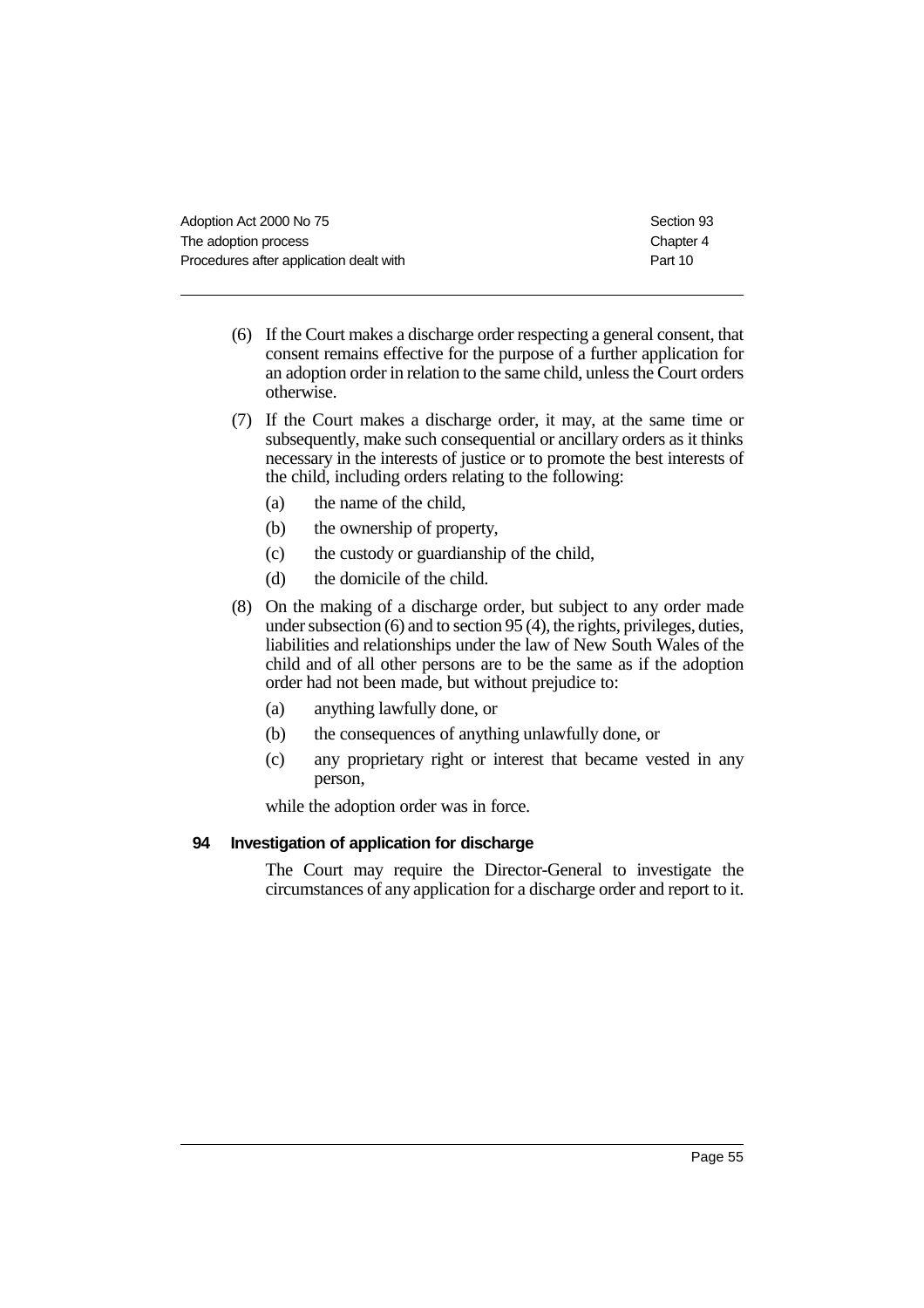| Section 95 | Adoption Act 2000 No 75   |
|------------|---------------------------|
| Chapter 4  | The adoption process      |
| Part 11    | Effect of adoption orders |

# **Part 11 Effect of adoption orders**

### **Note.**

This Part describes the effect of the adoption order. It recognises the change in the legal status of the child and his or her transfer from one family to another but also recognises the benefit of maintaining a relationship with birth parents.

- **95 General effect of adoption orders** (cf AC Act s 35 (1) and (4))
	- (1) An adoption order made by the Court gives sole parental responsibility for a child to the person or persons named in the order (*the adoptive parent or adoptive parents*).
	- (2) For the purposes of the law of New South Wales, if an adoption order is made:
		- (a) the adopted child has the same rights in relation to the adoptive parent, or adoptive parents, as a child born to the adoptive parent or adoptive parents,
		- (b) the adoptive parent or adoptive parents have the same parental responsibility as the parent or parents of a child born to the adoptive parent or adoptive parents,
		- (c) the adopted child is regarded in law as the child of the adoptive parent or adoptive parents and the adoptive parent or adoptive parents are regarded in law as the parents of the adopted child,
		- (d) the adopted child ceases to be regarded in law as the child of the birth parents and the birth parents cease to be regarded in law as the parents of the adopted child.
	- (3) Despite subsection (1), an adopted child does not cease to be regarded in law as the child of a birth parent or adoptive parent, and the birth parent or adoptive parent does not cease to be regarded in law as the parent of the child, if an adoption order is made in relation to a step parent with whom the birth parent or adoptive parent is living.
	- (4) For the purposes of any law of New South Wales relating to a sexual offence (being a law for which the relationship between persons is relevant), any relationship that would have existed if an adoption order or discharge order had not been made continues to exist for the purposes of that law in addition to any relationship that exists under this section by virtue of the order.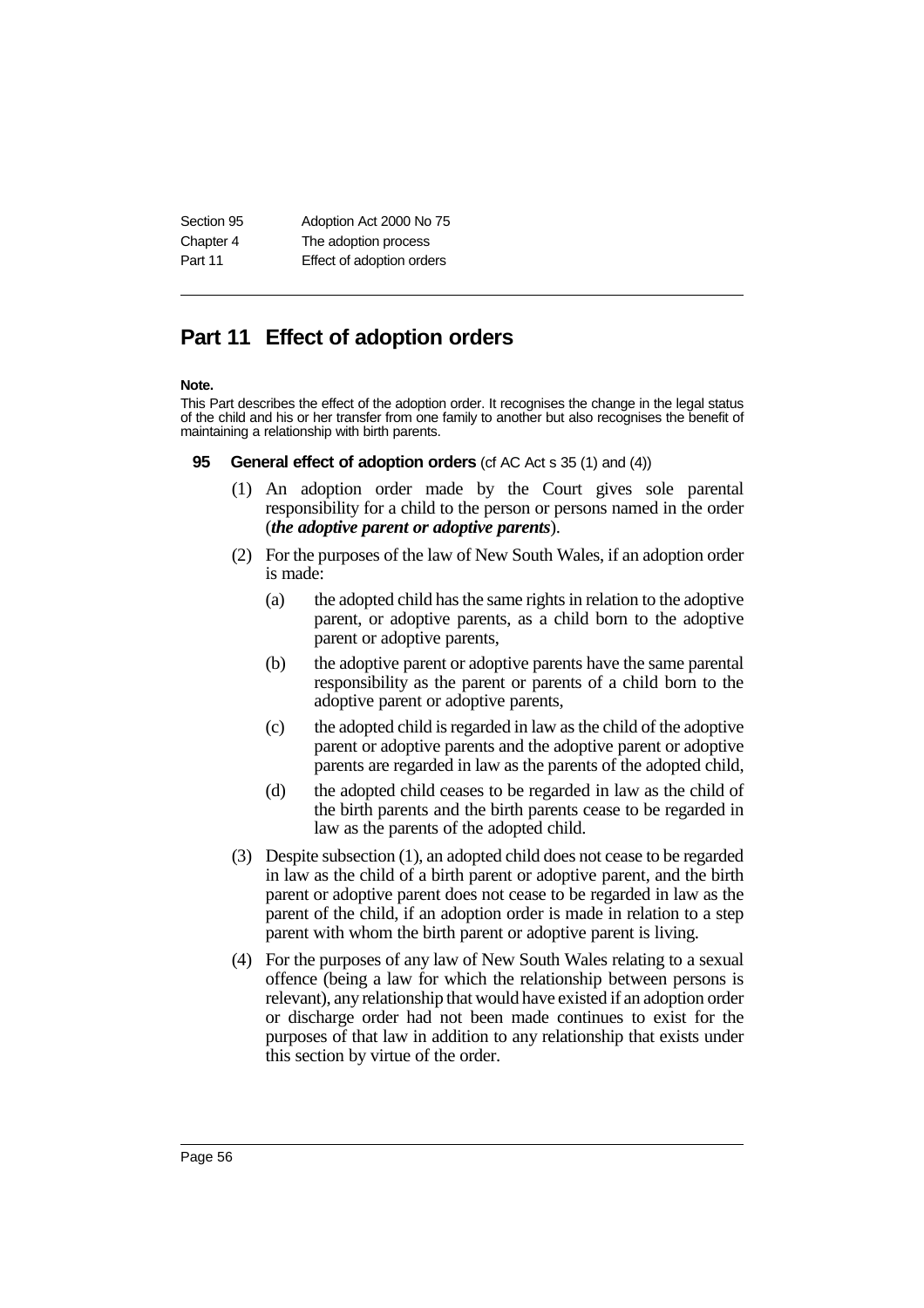| Adoption Act 2000 No 75   | Section 96 |
|---------------------------|------------|
| The adoption process      | Chapter 4  |
| Effect of adoption orders | Part 11    |

- **96 Effect of adoption order on guardianship and previous adoption** (cf AC Act s 35 (1) (d) and (e))
	- (1) On the making of an adoption order:
		- (a) the existing guardianship of the adopted child (including the Minister's parental responsibility under the *Children and Young Persons (Care and Protection) Act 1998*) ceases to have effect, and
		- (b) any previous adoption of the child (whether effected under the law of New South Wales or otherwise) ceases to have effect.
	- (2) This section does not apply in relation to an agreement or instrument (not being a disposition of property) made or executed before 7 February 1967.

**Note.** 7 February 1967 was the date of commencement of the Adoption of Children Act 1965.

### **97 Effect of orders as regards property** (cf AC Act ss 35 (2) and (3) and 36)

- (1) Section 95 does not have effect so as to deprive an adopted child of any vested or contingent property right acquired by the child before the making of the adoption order.
- (2) If:
	- (a) one of the birth parents of a child, or one of 2 adoptive parents of an adopted child, has died, and
	- (b) the surviving parent remarries or, if not previously married, marries, and
	- (c) the child is adopted by the surviving parent and that parent's spouse,

any property of any collateral or lineal next-of-kin of the deceased parent who dies intestate is, despite section 95, to devolve in all respects as if the child had not been so adopted.

**Note. Spouse** is defined in the Dictionary. This section ensures that if an adoption order is made in favour of the spouse of a deceased birth or adoptive parent of a child, it does not exclude any rights of inheritance that the child might have from or through the deceased parent.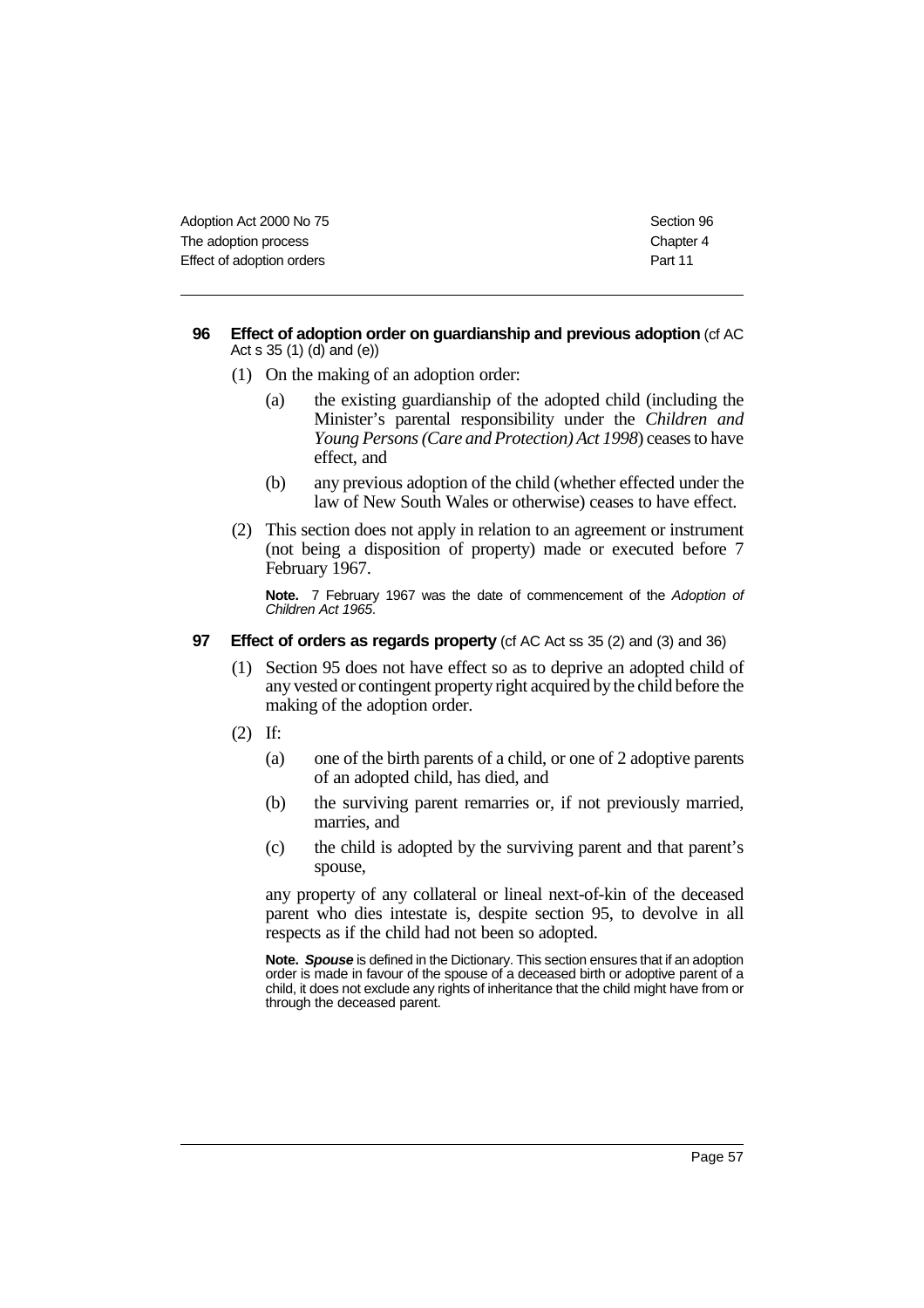| Clause 98 | Adoption Act 2000 No 75   |
|-----------|---------------------------|
| Chapter 4 | The adoption process      |
| Part 11   | Effect of adoption orders |

### **98 Effect of orders as regards dispositions of property etc** (cf AC Act s36)

- (1) Subject to section 97 (1), section 95 has effect in relation to a disposition of property, whether by will or otherwise, and whether made before or after the commencement of this section, and to a devolution of property in relation to which a person dies intestate after 7 February 1967. However, those provisions do not affect a disposition of property:
	- (a) by a person who, or by persons any of whom, died before 7 February 1967, and
	- (b) that has taken effect in possession before that date.
- (2) If:
	- (a) before 7 February 1967, a person made, by an instrument other than a will, a disposition of property (a *disposition instrument*), and
	- (b) the disposition had not taken effect in possession before that date, and
	- (c) it did not appear from the disposition instrument that it was the intention of that person to include adopted children as objects of the disposition,

that person may, even though the disposition instrument could not, apart from this subsection, be revoked or varied, by another instrument other than a will, vary the disposition instrument to exclude adopted children (whether adopted under this Act or otherwise) from participation in any right, benefit or privilege under the disposition instrument.

(3) In relation to a disposition of property by a person who, or by persons any of whom, died before 7 February 1967, and in relation to a devolution of property in relation to which a person died intestate before that date, an adoption order made under this Act has the same effect as if the former Acts had continued in force and the adoption order had been made under those Acts.

**Note. Former Act** is defined in the Dictionary.

(4) Nothing in section 95 or in this section affects the operation of any provision in a will or other instrument (whether made or coming into operation before or after the commencement of this section) distinguishing between adopted children and children other than adopted children.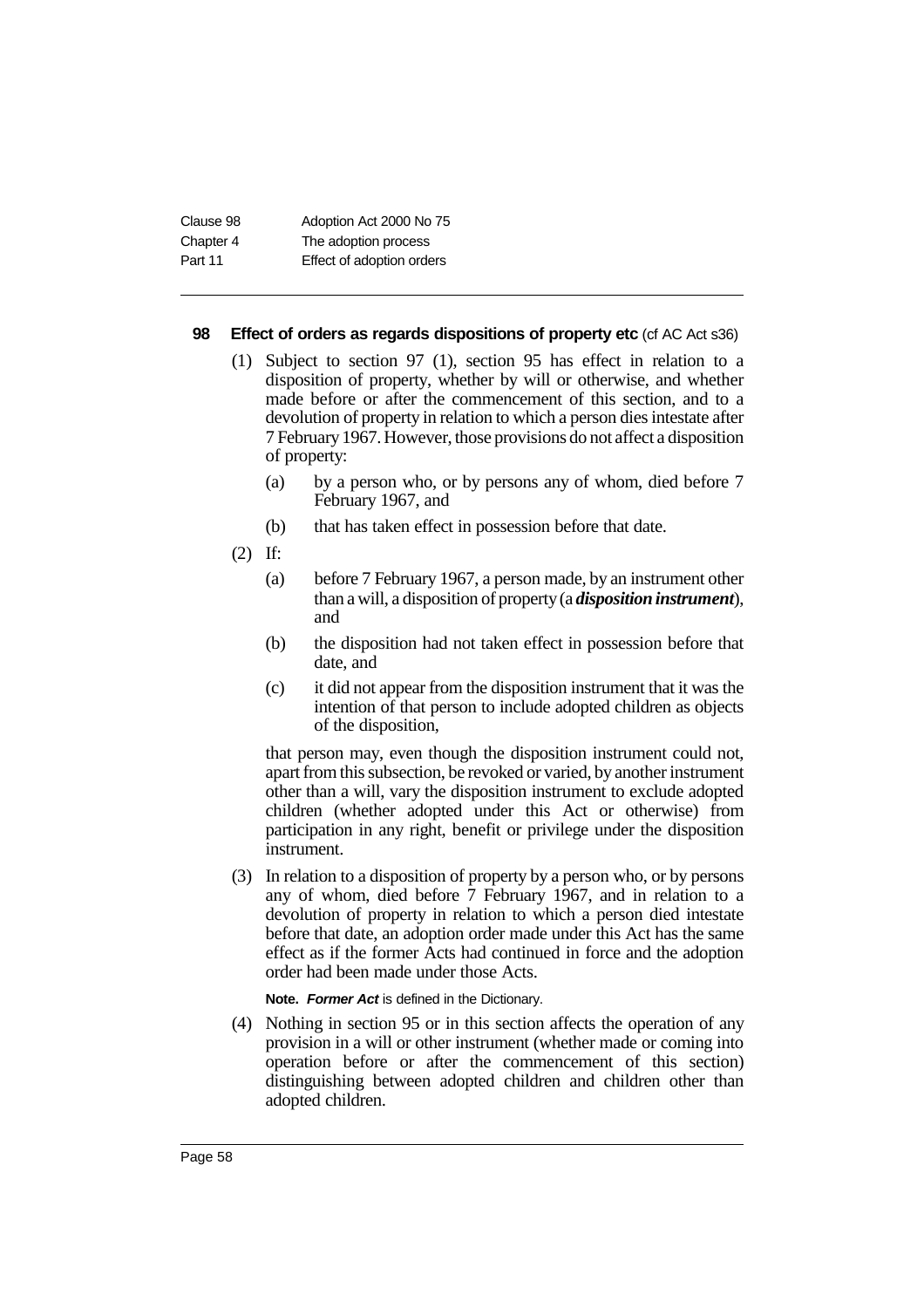| Adoption Act 2000 No 75   | Section 99 |
|---------------------------|------------|
| The adoption process      | Chapter 4  |
| Effect of adoption orders | Part 11    |

#### **99 Relationship of adopted child to other children of the adopter** (cf AC Act s 37)

- (1) This section has effect for the purposes of:
	- (a) the application of the *Wills, Probate and Administration Act 1898* to the devolution of any property in relation to which a person dies intestate, and
	- (b) the construction of any disposition of any property.
- (2) An adopted child is taken to be related to another person, being the child or adopted child of his or her adoptive parent or parents:
	- (a) if he or she was adopted by 2 persons who are the spouses of each other jointly, and that other person is the child or adopted child of both of them, as brother or sister of the whole blood, and
	- (b) in any other case, as brother or sister of the half blood.

**Note. Spouse** is defined in the Dictionary. For the purposes of a devolution of property on intestacy, if a child is adopted by a couple, the adopted child is treated as a whole blood sibling of any other child (whether or not adopted) of the couple.

### **100 Liability of trustees and personal representatives in relation to adopted persons** (cf AC Act s 40)

- (1) If, before conveying, transferring or distributing any property among the persons appearing to be entitled to the property, a trustee or personal representative gives a claims notice and the time fixed by the notice has expired, the trustee or personal representative is not liable to any person:
	- (a) who claims directly or indirectly an interest in the property by virtue of an adoption, and
	- (b) of whose claim the trustee or personal representative does not have notice at the time of the conveyance, transfer or distribution.
- (2) Nothing in this section prejudices the right of a person to follow property into the hands of a person, other than a bona fide purchaser for value, who has received it.
- (3) In this section:

*claims notice* means notice referred to in section 60 of the *Trustee Act 1925* or section 92 of the *Wills, Probate and Administration Act 1898*.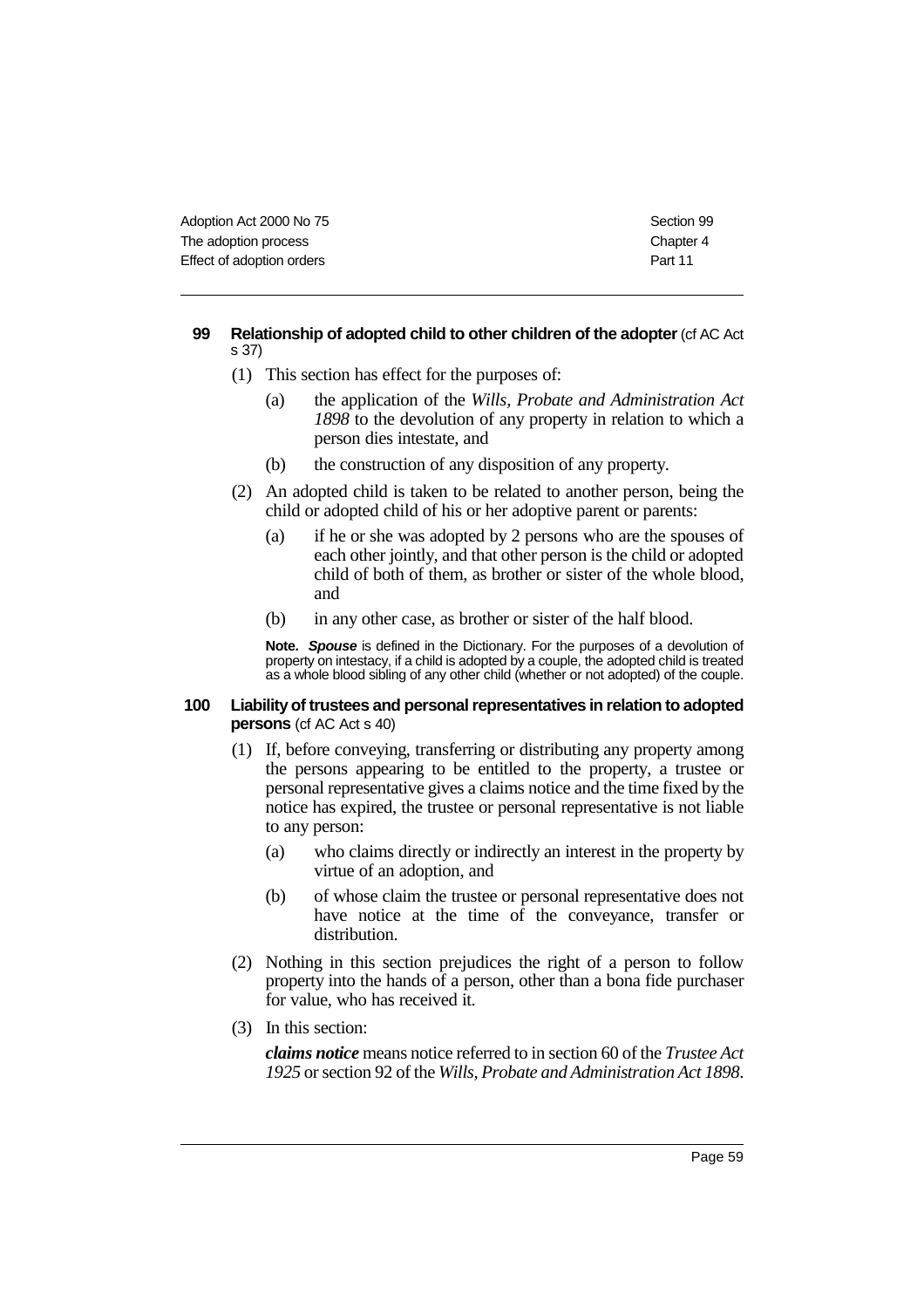| Section 101 | Adoption Act 2000 No 75   |
|-------------|---------------------------|
| Chapter 4   | The adoption process      |
| Part 11     | Effect of adoption orders |

### **101 Names of adopted children** (cf AC Act s 38)

- (1) On the making of an adoption order:
	- (a) an adopted child who is 18 or more years old is (unless he or she decides otherwise) to have the same surname and given name or names as he or she used immediately before the order is made, and
	- (b) an adopted child who is less than 18 years of age is to have as his or her surname and given name or names such name or names as the Court, in the adoption order, approves on the application of the adoptive parent or parents.
- (2) Before changing the surname or given name or names of a child, the Court must consider any wishes expressed by the child and any factors (such as the child's maturity or level of understanding) that the Court thinks are relevant to the weight it should give to the child's wishes.
- (3) If, before the making of the adoption order, the adopted child has been generally known by a particular surname, the Court may, in the adoption order, order that the child is to have that name as his or her surname.
- (4) An approval of a change in the given name or names of a child who is over the age of 12 years must not be given by the Court unless the child has, in a consent given under section 55, consented to the change.
- (5) The Court must not approve a change in the given name or names of a child who is more than one year old, or a non-citizen child, unless there are special reasons, related to the best interests of the child, to do so.
- (6) Nothing in this section prevents the changing of any name of an adopted child, after the making of the adoption order, under the law of New South Wales.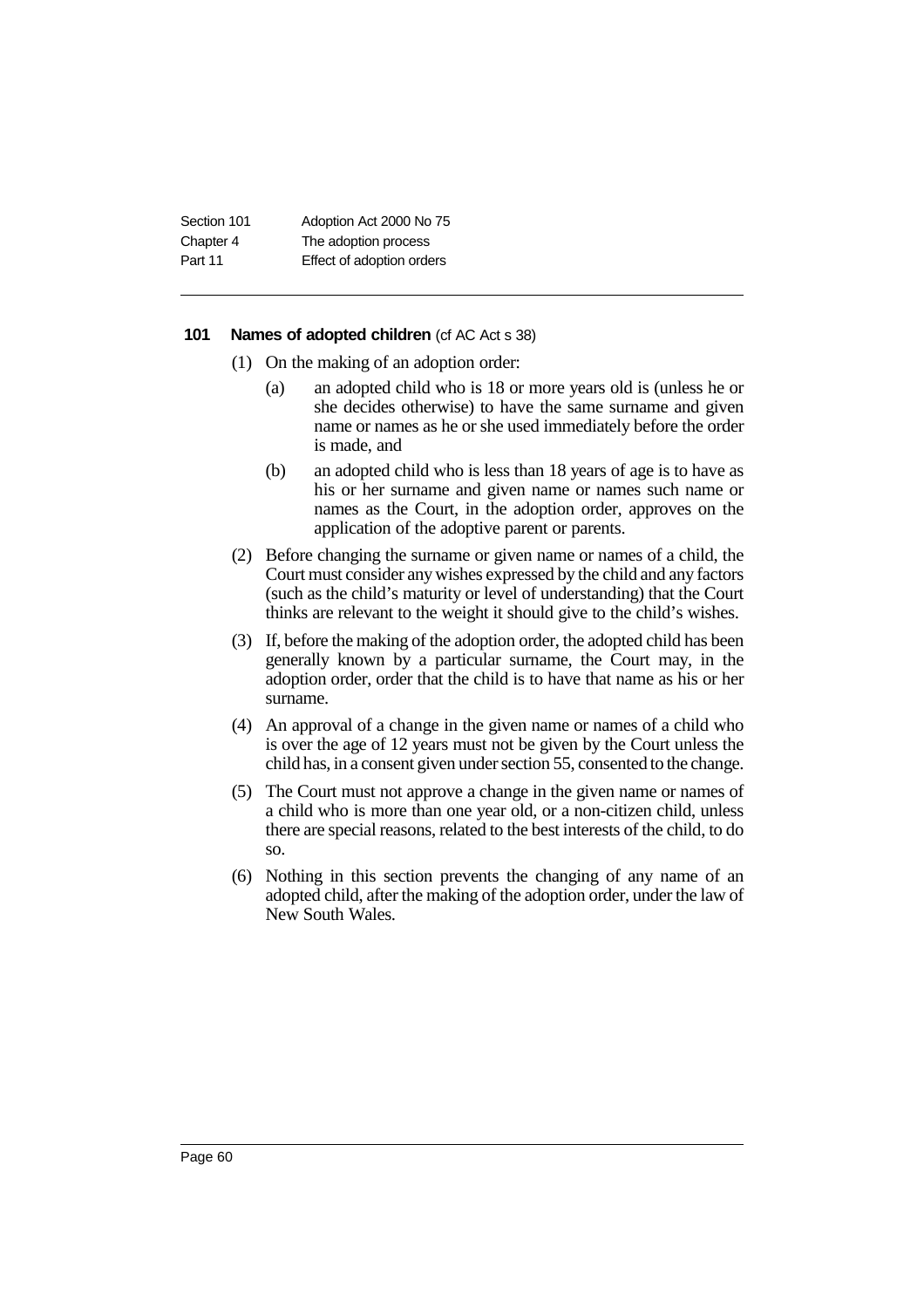Adoption Act 2000 No 75 Section 102 Recognition of adoptions **Chapter 5** Australian adoptions **Part 1** 

# **Chapter 5 Recognition of adoptions**

### **Introduction**

This Chapter provides for the recognition of adoptions in other States and Territories (Part 1). It also provides 3 ways of recognising intercountry adoptions. Part 2 provides for the recognition of adoptions made in accordance with the Convention on Protection of Children and Cooperation in Respect of Intercountry Adoption and adoptions granted in certain prescribed overseas jurisdictions and adoption in other overseas jurisdictions.

# **Part 1 Australian adoptions**

### **102 Recognition of Australian adoptions** (cf AC Act s 45)

An order for the adoption of a person that was made in another State (whether before or after the commencement of this section) that:

- (a) is in accordance with, and
- (b) has not been rescinded under,

a law of that State is to be treated as having the same effect as an adoption order made under this Act.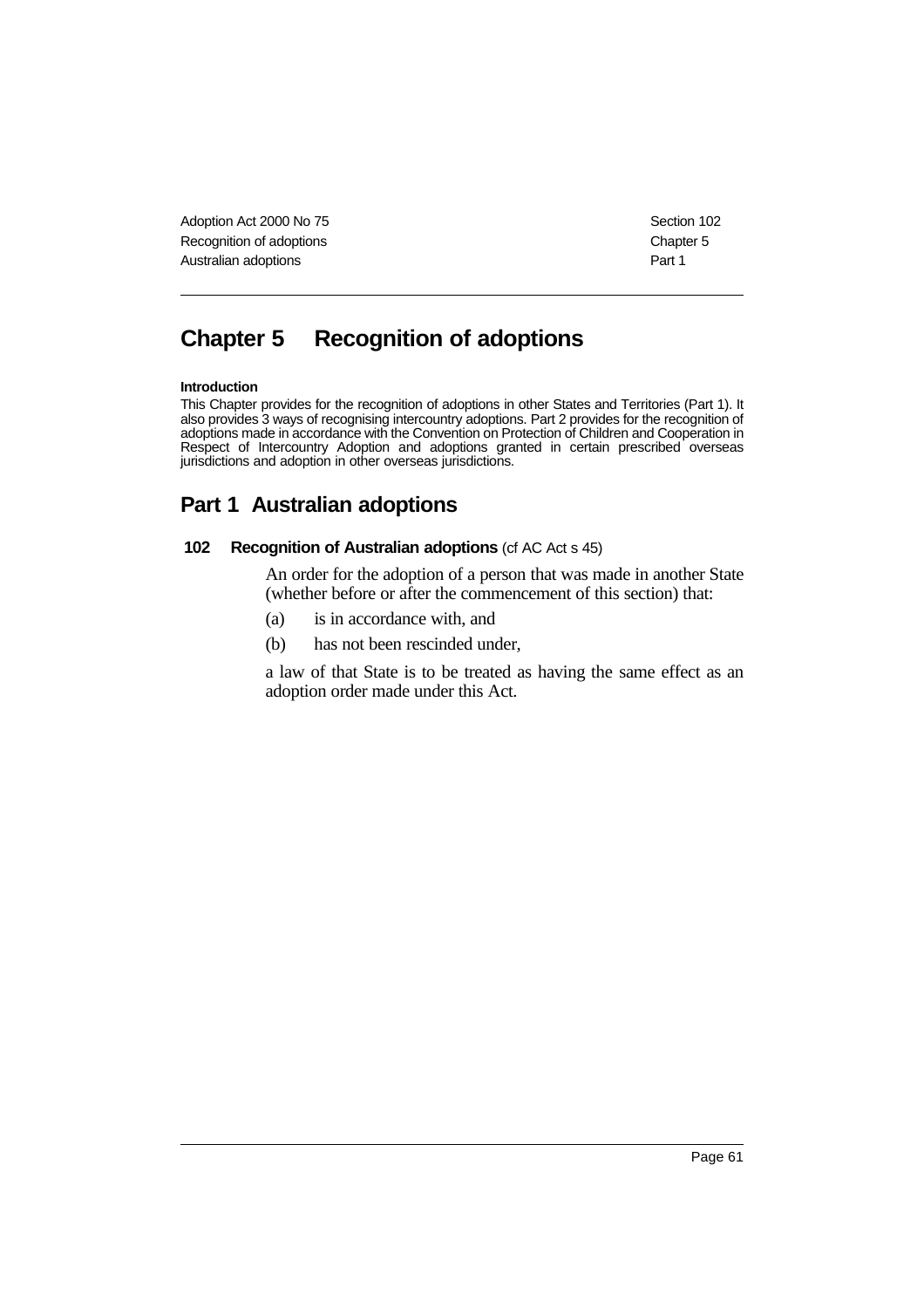| Section 103 | Adoption Act 2000 No 75             |
|-------------|-------------------------------------|
| Chapter 5   | Recognition of adoptions            |
| Part 2      | Intercountry and overseas adoptions |
| Division 1  | General                             |

## **Part 2 Intercountry and overseas adoptions**

## **Division 1 General**

## **103 Object of Part**

The object of Divisions 1–3 is to provide for the application of provisions of State law that have effect, or comparable effect, to certain provisions of Commonwealth law.

**Note.** For the effect of doing this, see regulation 34 of the Family Law (Hague Convention on Intercountry Adoption) Regulations 1998 and regulation 8 of the Family Law (Bilateral Arrangements—Intercountry Adoption) Regulations 1998, of the Commonwealth.

## **104 Meaning of child**

In this Part:

*child* means a person who is less than 18 years of age.

## **105 Application of Act**

Except as provided by this Act, the adoption of a person (whether before or after the commencement of this section) in a country outside Australia does not have effect for the purposes of the law of the State.

## **Division 2 Hague Convention on Intercountry Adoption**

## **106 Adoption in NSW of child from NSW by parents from Convention country**

- (1) The Court may, on application by the Director-General, make an order for the adoption of a child who is habitually resident in New South Wales by a prospective adoptive parent or parents who are habitually resident in a Convention country.
- (2) The Court may make the order only if satisfied that:
	- (a) the Central Authority of the Convention country has agreed to the adoption of the child, and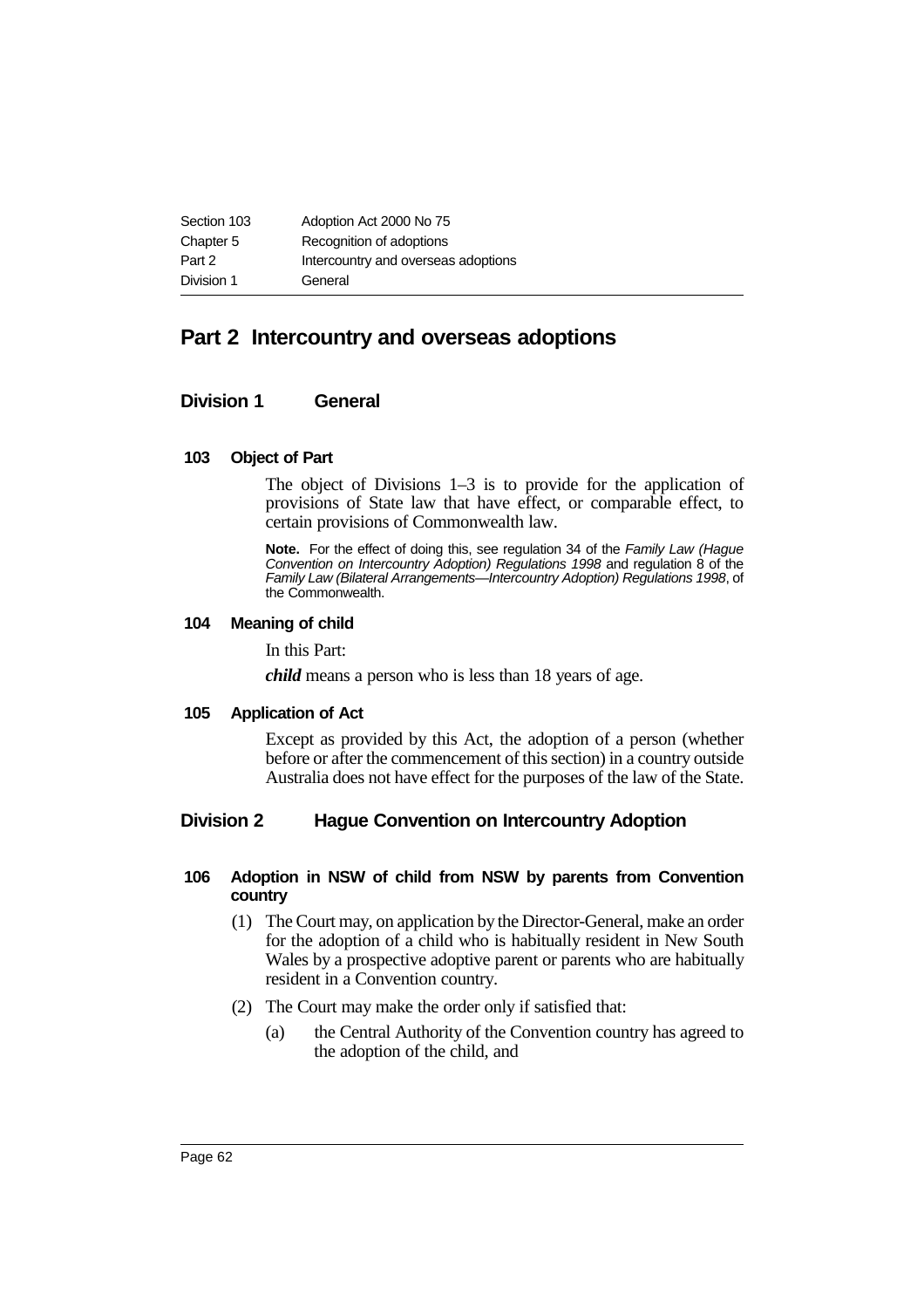| Adoption Act 2000 No 75                   | Section 106 |
|-------------------------------------------|-------------|
| Recognition of adoptions                  | Chapter 5   |
| Intercountry and overseas adoptions       | Part 2      |
| Haque Convention on Intercountry Adoption | Division 2  |

- (b) the Director-General or principal officer has considered the possibility of placing the child for adoption within Australia and any other action that could be taken by law to care for the child, and
- (c) the adoption is in the best interests of the child.
- (3) The Court must not make the order if the child is not allowed to leave Australia:
	- (a) under a law of the Commonwealth or a State, or
	- (b) because of an order of a court of the Commonwealth or a State.
- (4) The best interests of the child are to be determined in accordance with the adoption principles.

#### **107 Adoption in NSW of child from Convention country by parents from NSW**

(1) The Court may, on application by the Director-General or the principal officer of an accredited adoption agency that may provide intercountry adoption services, make an order for the adoption of a child who is habitually resident in a Convention country by a prospective adoptive parent or parents who are habitually resident in the State.

**Note.** Part 3 of Chapter 4 provides for assessment of the suitability, and selection, of persons to adopt by the Director-General or principal officer.

- (2) The Court may make the order only if satisfied that:
	- (a) the Central Authority of the Convention country has agreed to the adoption of the child, and
	- (b) the child is allowed to reside permanently in Australia.
- (3) The Court must not make the order if the child is not in Australia.
- (4) For the purposes of subsection (2) (b), a child is not allowed to reside permanently in Australia if the child is affected by a law of the Commonwealth or the State, or by an order of a Commonwealth or State court, the effect of which is to prevent the child so residing.

**Note.** If a child enters Australia before the order is made, the child may be subject to the Immigration (Guardianship of Children) Act 1946 of the Commonwealth. See section 77 of this Act.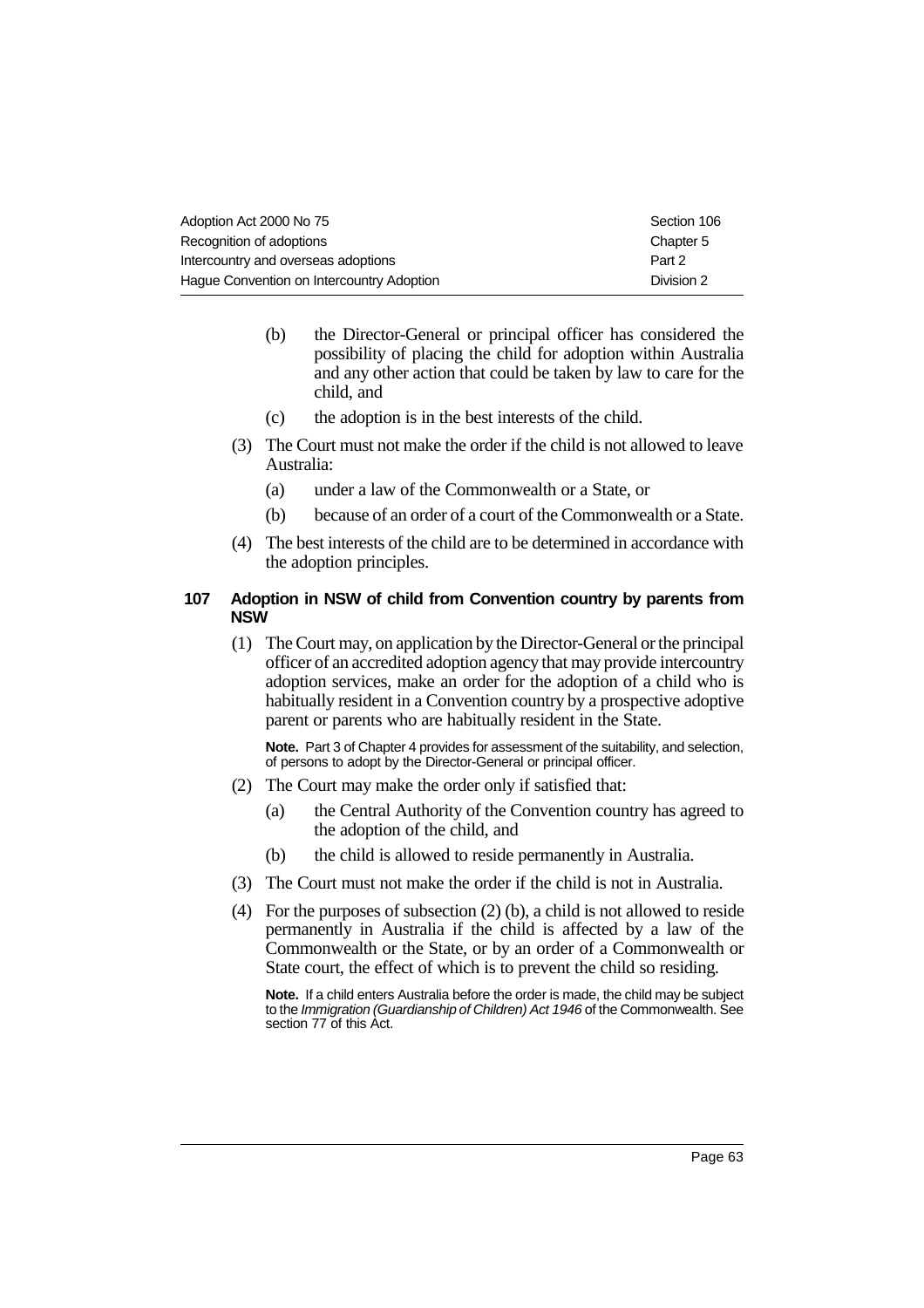| Section 108 | Adoption Act 2000 No 75                   |
|-------------|-------------------------------------------|
| Chapter 5   | Recognition of adoptions                  |
| Part 2      | Intercountry and overseas adoptions       |
| Division 2  | Haque Convention on Intercountry Adoption |

## **108 Recognition of adoption of a child from a Convention country in that country**

- (1) This section applies if:
	- (a) an adoption (whether before or after the commencement of this section) by a person who is habitually resident in the State, of a child who is habitually resident in a Convention country, is granted in that country, and
	- (b) an adoption compliance certificate issued (whether before or after the commencement of this section) in the Convention country in which the adoption is granted is in force for the adoption.
- (2) Subject to section 110, the adoption is recognised and effective, for the law of the State, on and from the day the certificate becomes effective.

## **109 Effect of recognition**

For the purposes of the law of the State, an adoption of a child that is recognised and effective under section 108:

(a) is to be treated as having the same effect as an adoption order made under this Act, and

**Note.** See Part 11 of Chapter 4, especially section 95 (General effect of adoption orders) and cf Articles 26 and 27 of the Convention.

(b) if the law of the Convention country where the adoption was granted provide that the adoption of the child terminates the legal relationship between the child and the individuals who were immediately before the adoption, the child's parents—the relationship is terminated.

## **110 Refusal to recognise an adoption**

- (1) The Director-General may apply to the Court for a declaration that an adoption or decision made in accordance with article 27 of the Convention is not recognised.
- (2) The Court may make such a declaration if the Court is satisfied that the adoption or decision is manifestly contrary to public policy, taking into account the best interests of the child concerned.
- (3) If the Court declares that it does not recognise the adoption or decision, the adoption or decision (as the case requires) has no effect for the law of the State.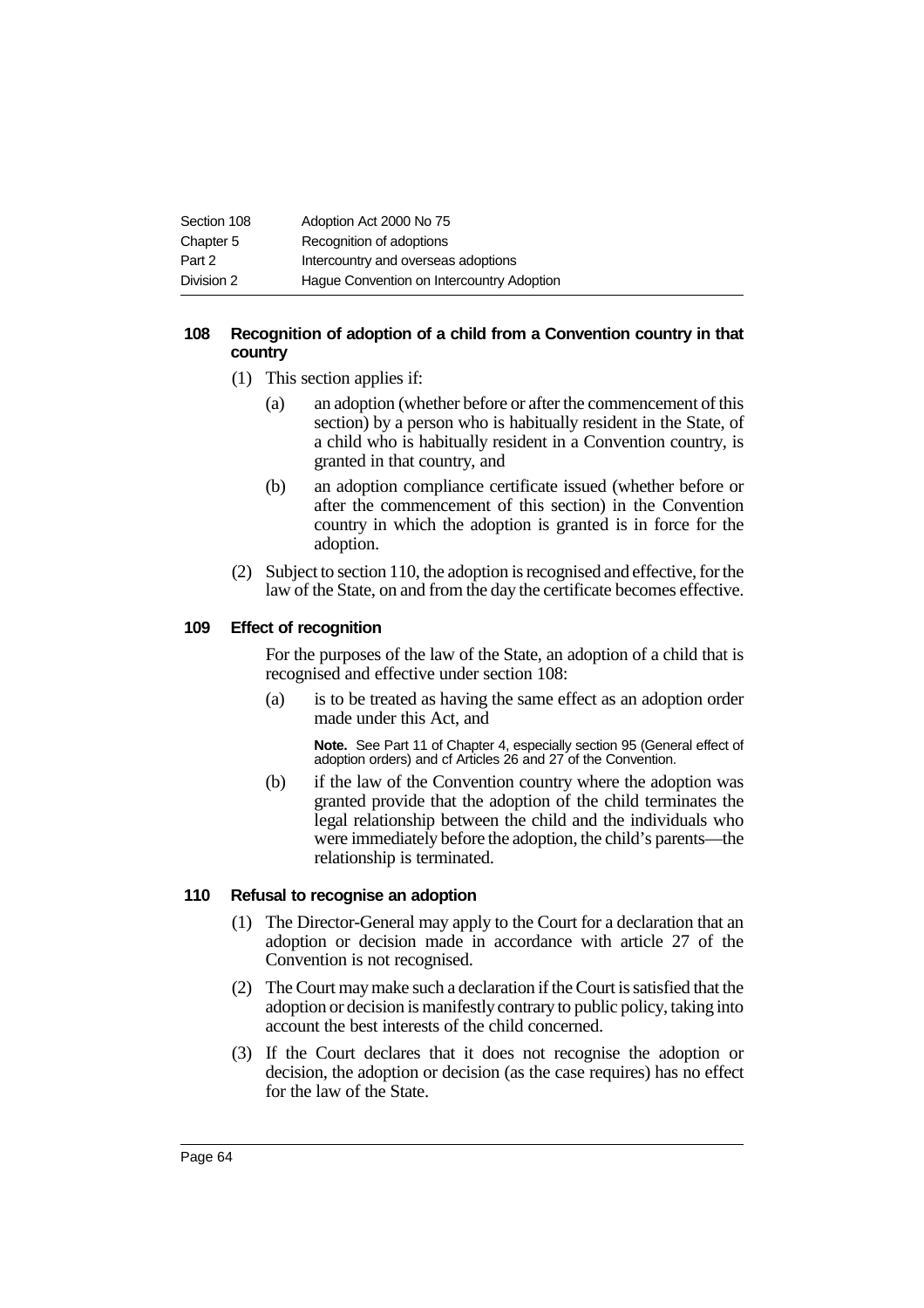| Adoption Act 2000 No 75                   | Section 111 |
|-------------------------------------------|-------------|
| Recognition of adoptions                  | Chapter 5   |
| Intercountry and overseas adoptions       | Part 2      |
| Haque Convention on Intercountry Adoption | Division 2  |

## **111 Order terminating legal relationship between child and parents**

- (1) This section applies if:
	- (a) an adoption, by an adoptive parent who is habitually resident in the State, of a child who is habitually resident in a Convention country is granted in that country, and
	- (b) the law of the Convention country does not provide that the adoption of the child terminates the legal relationship between the child and the individual or individuals who were, immediately before the adoption, the child's parent or parents (the *pre-adoption parents*).
- (2) The Director-General may, on behalf of an adoptive parent, apply to the Court for an order that the adoption of the child terminates the legal relationship between the child and the pre-adoption parents.

**Note.** See articles 26 and 27 of the Convention.

- (3) The Director-General must give written notice of the application to the Central Authority of the Convention country concerned.
- (4) The Court may make the order only if satisfied that:
	- (a) an adoption compliance certificate issued in the Convention country is in force for the adoption, and
	- (b) the law of the Convention country does not provide that the adoption of the child terminates the legal relationship between the child and the pre-adoption parents, and
	- (c) the child is allowed:
		- (i) to enter Australia, and
		- (ii) to reside permanently in Australia, and
	- (d) notice has been given as required by subsection (3).
- (5) For the purposes of subsection (4) (c), a child is not allowed to enter, or reside permanently in Australia if the child is affected by a law of the Commonwealth, or of a State, or by an order of a Commonwealth or State court, the effect of which is to prevent the child from so entering or residing.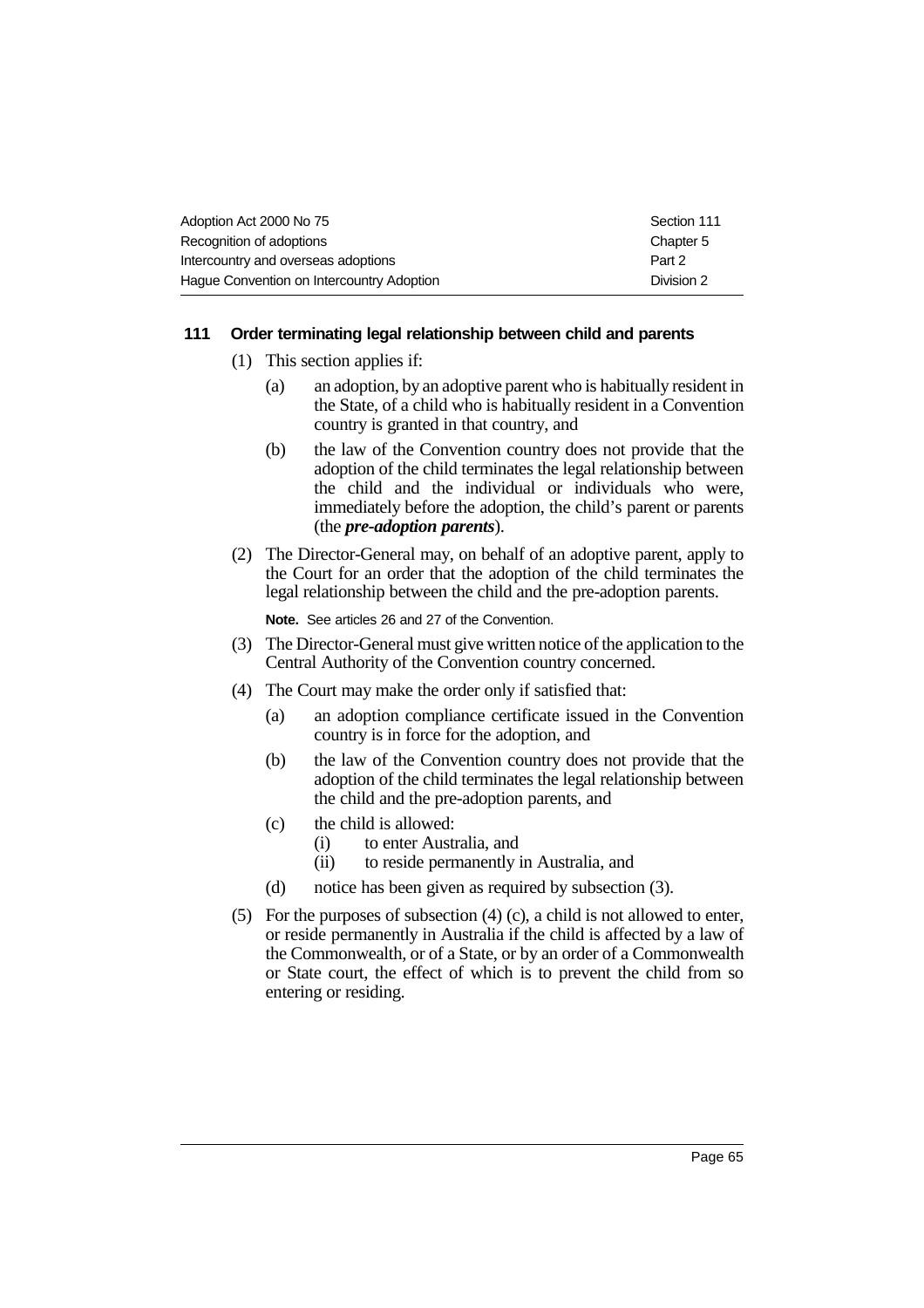| Section 112 | Adoption Act 2000 No 75                   |
|-------------|-------------------------------------------|
| Chapter 5   | Recognition of adoptions                  |
| Part 2      | Intercountry and overseas adoptions       |
| Division 2  | Haque Convention on Intercountry Adoption |

#### **112 Evidential value of adoption compliance certificate and Convention country adoption order**

Subject to section 110, an adoption compliance certificate issued in a Convention country, or adoption order certified by the Central Authority of a Convention country as having been made in accordance with the law of that country, is evidence for the law of the State, that the adoption to which the certificate or order relates:

- (a) was agreed to by the Central Authorities of the countries mentioned in the certificate, and
- (b) was carried out in accordance with the Convention and the law of that country.

**Note. Adoption compliance certificate** is defined in the Dictionary.

## **Division 3 Bilateral arrangements**

## **113 Adoption by NSW parent in prescribed overseas jurisdiction of a child from that overseas jurisdiction**

- (1) This section applies if:
	- (a) an adoption, by a person who is habitually resident in the State, of a child who is habitually resident in a prescribed overseas jurisdiction, is granted under the law of that overseas iurisdiction, and
	- (b) an adoption compliance certificate issued by a competent authority of that overseas jurisdiction is in force in relation to the adoption.
- (2) The adoption is recognised and effective, for the law of the State, on and after the adoption takes effect in the overseas jurisdiction.

## **114 Effect of recognition**

For the purposes of the law of the State, an adoption of a child that is recognised and effective under section 113 is to be treated as having the same effect as an adoption order made under this Act.

**Note.** See Part 11 of Chapter 4, especially section 95 (General effect of adoption orders) and regulation 6 of the Commonwealth Bilateral Arrangements Regulations.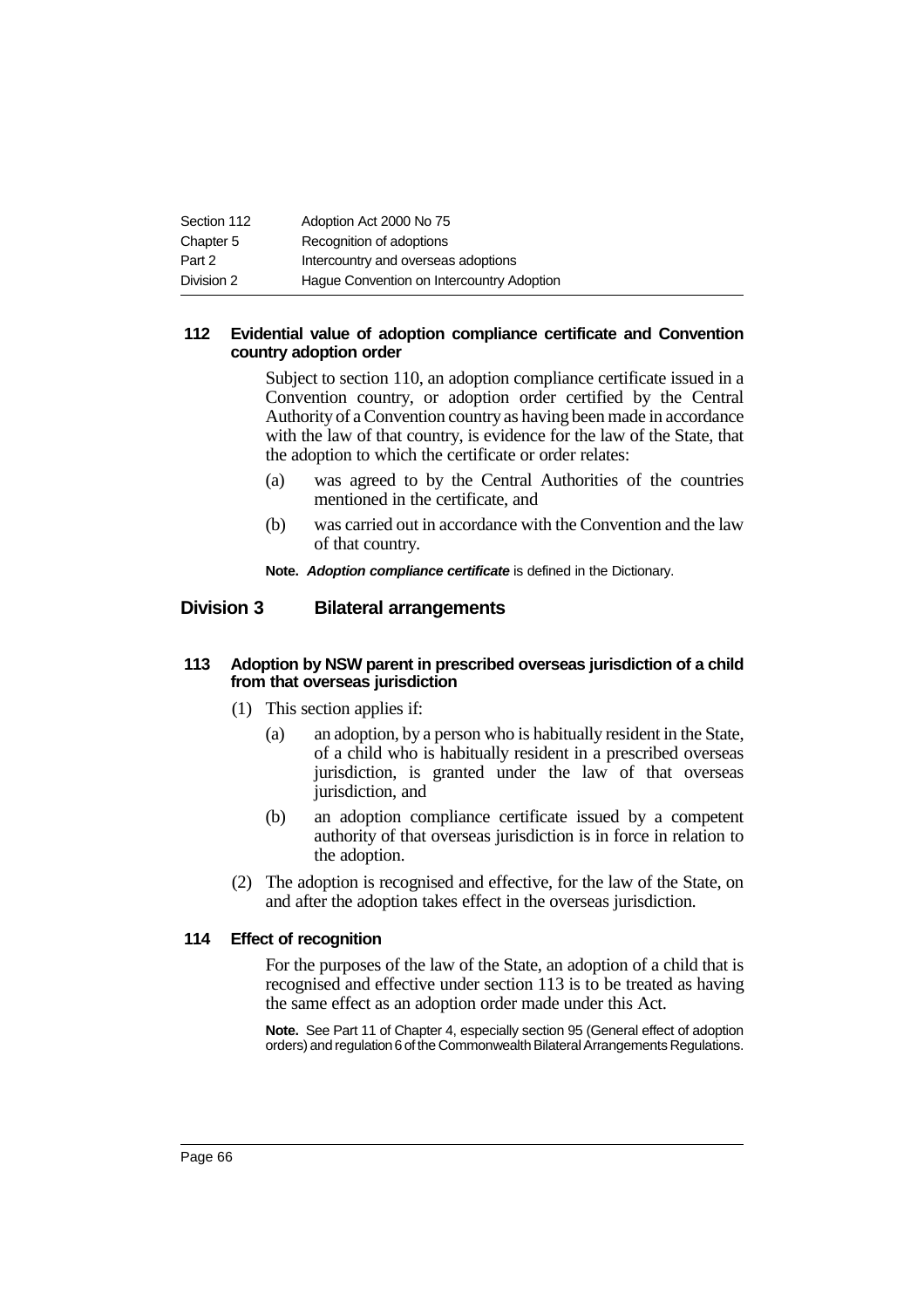| Adoption Act 2000 No 75             | Section 115 |
|-------------------------------------|-------------|
| Recognition of adoptions            | Chapter 5   |
| Intercountry and overseas adoptions | Part 2      |
| Bilateral arrangements              | Division 3  |

## **115 Evidential value of adoption compliance certificate**

An adoption compliance certificate issued in a prescribed overseas jurisdiction, or adoption order certified by the competent authority of such a country as having been made in accordance with the law of that country, is evidence, for the purposes of the law of the State, that the adoption to which the certificate or order relates was carried out under the law of the overseas jurisdiction whose competent authority issued the certificate or certified the order.

**Note. Adoption compliance certificate** is defined in the Dictionary.

## **Division 4 Recognition of other overseas adoptions**

## **116 Recognition of foreign adoptions in countries other than Convention countries and prescribed overseas jurisdictions** (cf AC Act s 46)

- (1) This section applies to an order for the adoption of a person:
	- (a) that was made (whether before or after the commencement of this section) in a country other than Australia that is not a Convention country or a prescribed overseas jurisdiction, and
	- (b) if, at the time at which the legal steps that resulted in the adoption were commenced, the adoptive parent or parents:
		- (i) had been resident in that country for 12 months or more, or
		- (ii) were domiciled in that country.
- (2) An order for the adoption of a person to which this section applies is to have the same effect as an adoption order made under this Act if:
	- (a) the adoption is in accordance with and has not been rescinded under the law of that country, and
	- (b) in consequence of the adoption, the adoptive parent or parents, under the law of that country, have a right superior to that of the adopted person's birth parents in relation to the custody of the adopted person, and
	- (c) under the law of that country the adoptive parent or parents were, because of the adoption, placed generally in relation to the adopted person in the position of a parent or parents.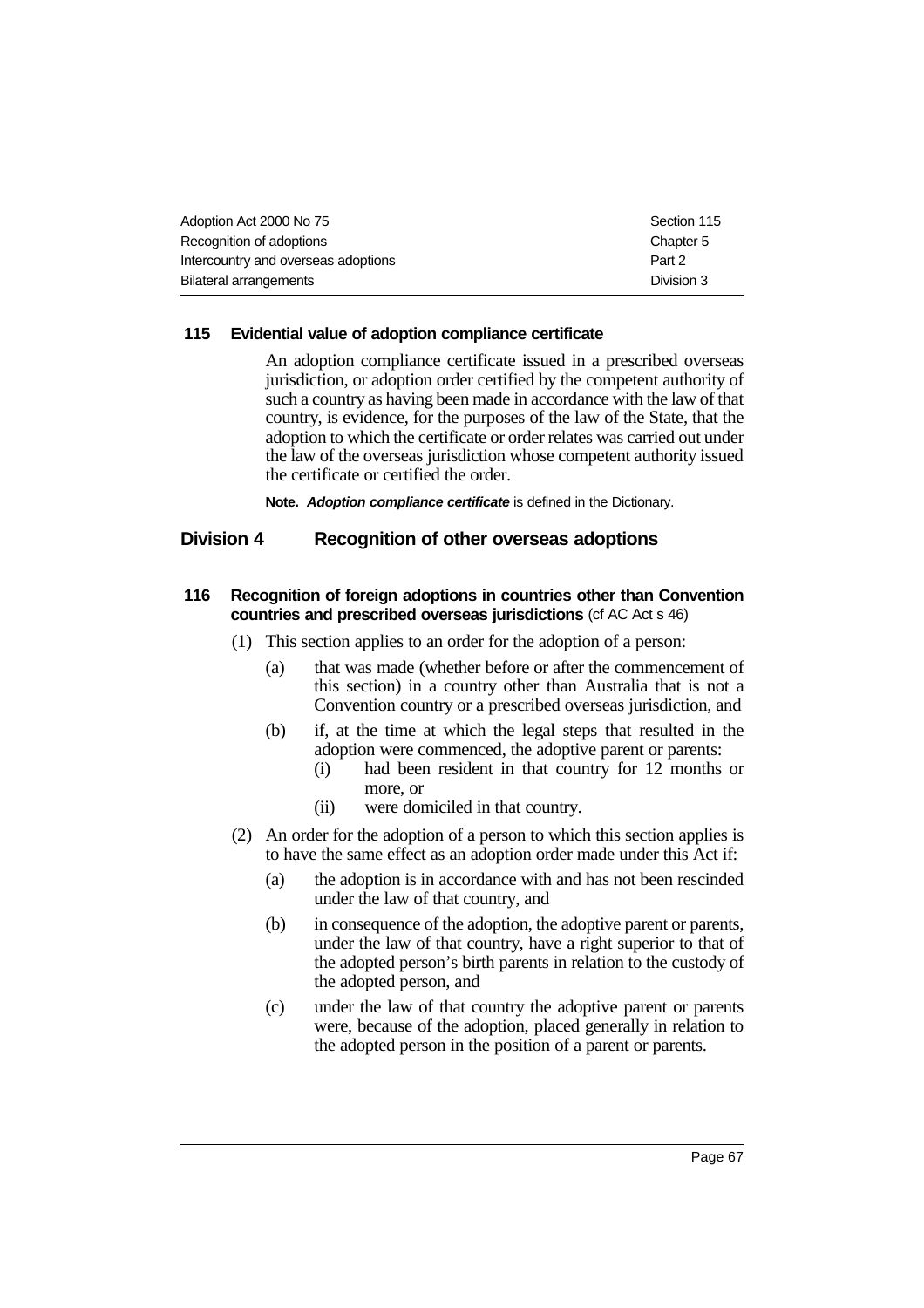| Section 116 | Adoption Act 2000 No 75                 |
|-------------|-----------------------------------------|
| Chapter 5   | Recognition of adoptions                |
| Part 2      | Intercountry and overseas adoptions     |
| Division 4  | Recognition of other overseas adoptions |

- (3) Despite subsection (2), a court (including a court dealing with an application under section 117) may refuse to recognise an adoption under this section if it appears to the court that the procedure followed, or the law applied, in connection with the adoption involved a denial of natural justice or did not comply with the requirements of substantial justice.
- (4) A court that refuses to recognise an adoption may, at the time of refusing or at a later time, give leave to the applicant to seek an order for the adoption of the child concerned.

**Note.** See section 31.

- (5) In any proceedings before a court (including proceedings under section 117), it is to be presumed unless the contrary appears from the evidence, that an order for the adoption of a person that was made in a country outside Australia that is not a Convention country or a prescribed overseas jurisdiction complies with subsection (1).
- (6) Nothing in this section affects any right that was acquired by, or became vested in, a person before the commencement of this section.

## **117 Declarations of validity of foreign adoptions** (cf AC Act s 47)

- (1) Any of the parties to an adoption under an order made outside Australia may apply to the Court for a declaration that the order complies with section 116.
- (2) On an application under this section, the Court may:
	- (a) direct that notice of the application be given to such persons (including the Attorney General) as the Court thinks fit, or
	- (b) direct that a person be made a party to the application, or
	- (c) permit a person having an interest in the matter to intervene in, and become a party to, the proceedings.
- (3) If the Court makes a declaration under this section, it may include in the declaration such particulars in relation to the adoption, the adopted child and the adoptive parent or parents as the Court finds to be established.
- (4) For the purposes of the law of New South Wales, a declaration under this section binds the Crown in right of New South Wales, whether or not notice was given to the Attorney General, and any person who was: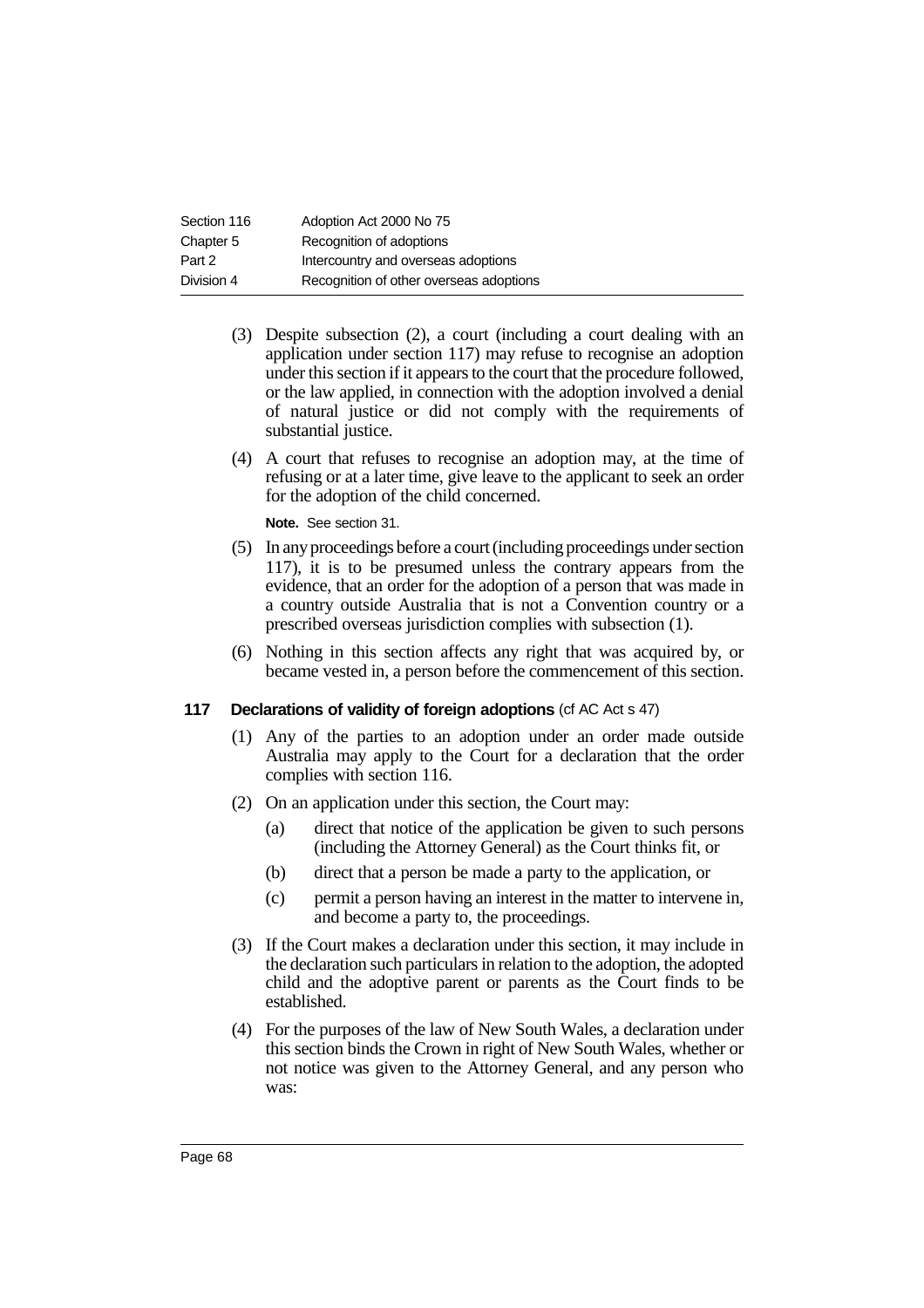| Adoption Act 2000 No 75                 | Section 117 |
|-----------------------------------------|-------------|
| Recognition of adoptions                | Chapter 5   |
| Intercountry and overseas adoptions     | Part 2      |
| Recognition of other overseas adoptions | Division 4  |

- (a) a party to the proceedings for the declaration or a person claiming through such a party, or
- (b) a person to whom notice of the application for the declaration was given or a person claiming through such a person,

but does not affect:

- (c) the rights of any other person, or
- (d) an earlier judgment, order or decree of a court or other body of competent jurisdiction.
- (5) In proceedings in a court of New South Wales, the production of a copy of a declaration under this section, certified by the nominated officer to be a true copy:
	- (a) if the proceedings relate to a person referred to in paragraph (a) or (b) of subsection (4), is conclusive evidence, and
	- (b) if the proceedings relate to the rights of any other person, is evidence,

that an adoption was effected in accordance with the particulars contained in the declaration and that it complies with section 116.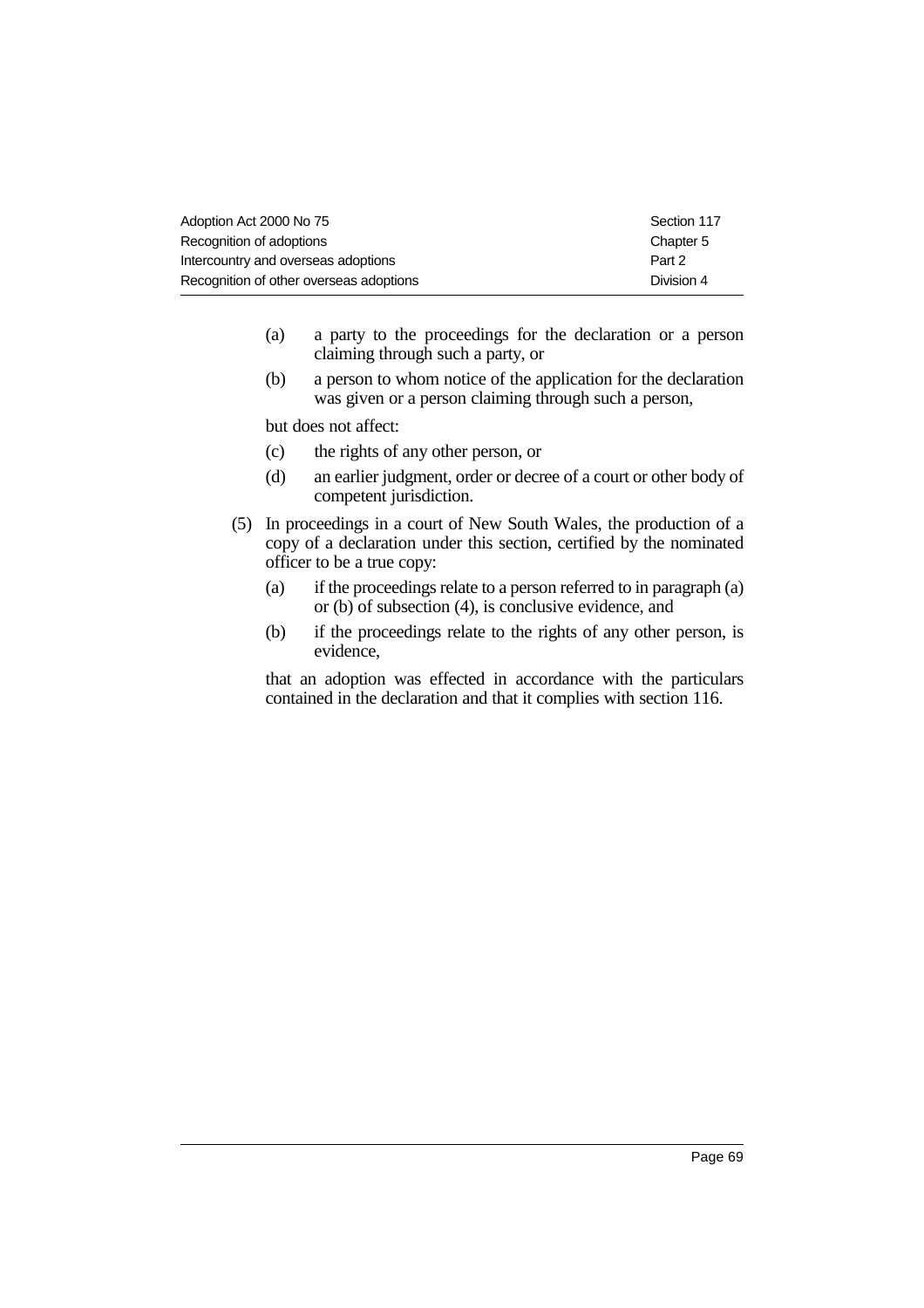| Section 118 | Adoption Act 2000 No 75 |
|-------------|-------------------------|
| Chapter 6   | Proceedings             |

# **Chapter 6 Proceedings**

#### **Introduction**

This Chapter specifies the procedures that are to be followed in proceedings before the Supreme Court under the Act.

- **118 Parties** (cf AC Act s 23)
	- (1) The Court may permit such persons as the Court thinks fit to appear in or be joined as parties to the proceedings for an adoption order.
	- (2) The Court must, on application by a person who is the father of a child who has not:
		- (a) given his consent to the adoption of the child, and
		- (b) been given a notice referred to in section 56 (Birth father to be given opportunity to consent),

permit the person to appear in, or join the person as a party to, the proceedings for an adoption order in relation to the child for the purpose of opposing the application for the order.

**Note.** The Court may require the attendance of any party. See section 121.

#### **119 Hearings to be in camera** (cf AC Act s 64)

- (1) Any proceedings heard by the Court under this Act or the regulations must be heard in closed court.
- (2) Despite subsection (1), the Court may, if it considers it to be appropriate, permit persons who are not parties to the proceedings or their barristers, solicitors or representatives to be present during the hearing of the proceedings.

## **120 Director-General may appear at hearings** (cf AC Act s 68)

The Director-General may appear at the hearing of any application under this Act, and may address the Court, and call, examine and cross-examine witnesses.

## **121 Court may require attendance**

- (1) The Court may require any party to the proceedings for an adoption order to attend personally before the Court.
- (2) The Court may require the party to attend at such time during the hearing of the application as the Court directs.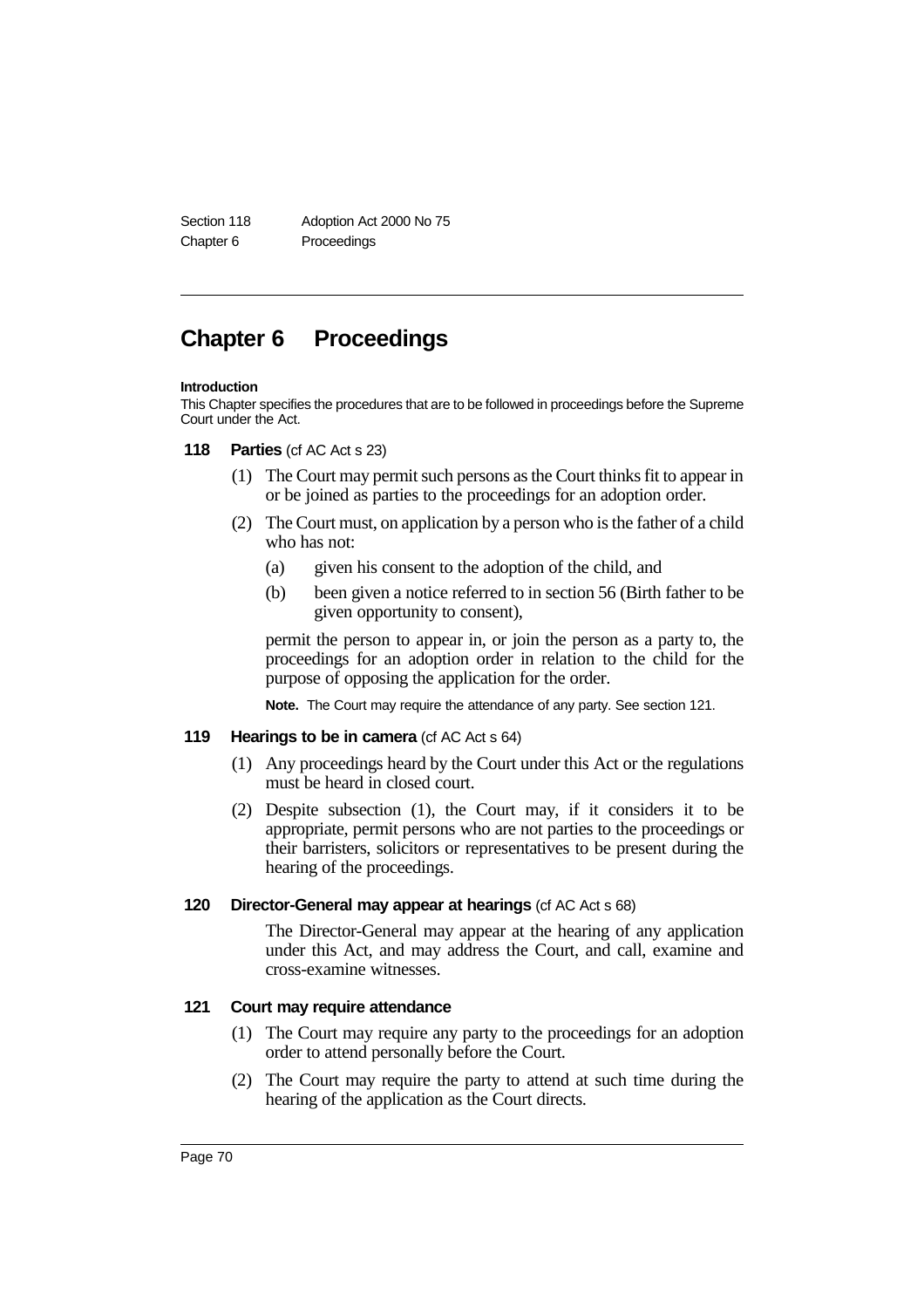## **122 Legal representation**

(1) In this section:

*child* means a person (including a birth parent) who is less than 18 years of age.

- (2) The Court:
	- (a) must appoint a lawyer to represent a child if a guardian ad litem is appointed for the child, and
	- (b) may (whether or not a guardian ad litem is appointed) appoint a lawyer to represent a child if it appears to the Court that the child needs to be represented in any proceedings before it under this Act.
- (3) Without limiting the role of a lawyer representing a child, the role of the lawyer representing a child in proceedings includes:
	- (a) ensuring that the views of the child are placed before the Court, and
	- (b) ensuring that all relevant evidence is adduced and, where necessary, tested, and
	- (c) acting on the instructions of the child or, if the child is incapable of giving instructions:
		- (i) acting as a separate representative for the child, or
		- (ii) acting on the instructions of the guardian ad litem.
- (4) There is a rebuttable presumption that a child who is not less than 10 years of age is capable of giving proper instructions to a lawyer representing the child. This presumption is not rebutted only because a child has a disability.
- (5) The Court may, on the application of a lawyer representing a child, make a declaration:
	- (a) that a child who is less than 10 years of age is capable of giving instructions, or
	- (b) that a child who is not less than 10 years of age is not capable of giving instructions and that the legal representative is to act as a separate representative of the child.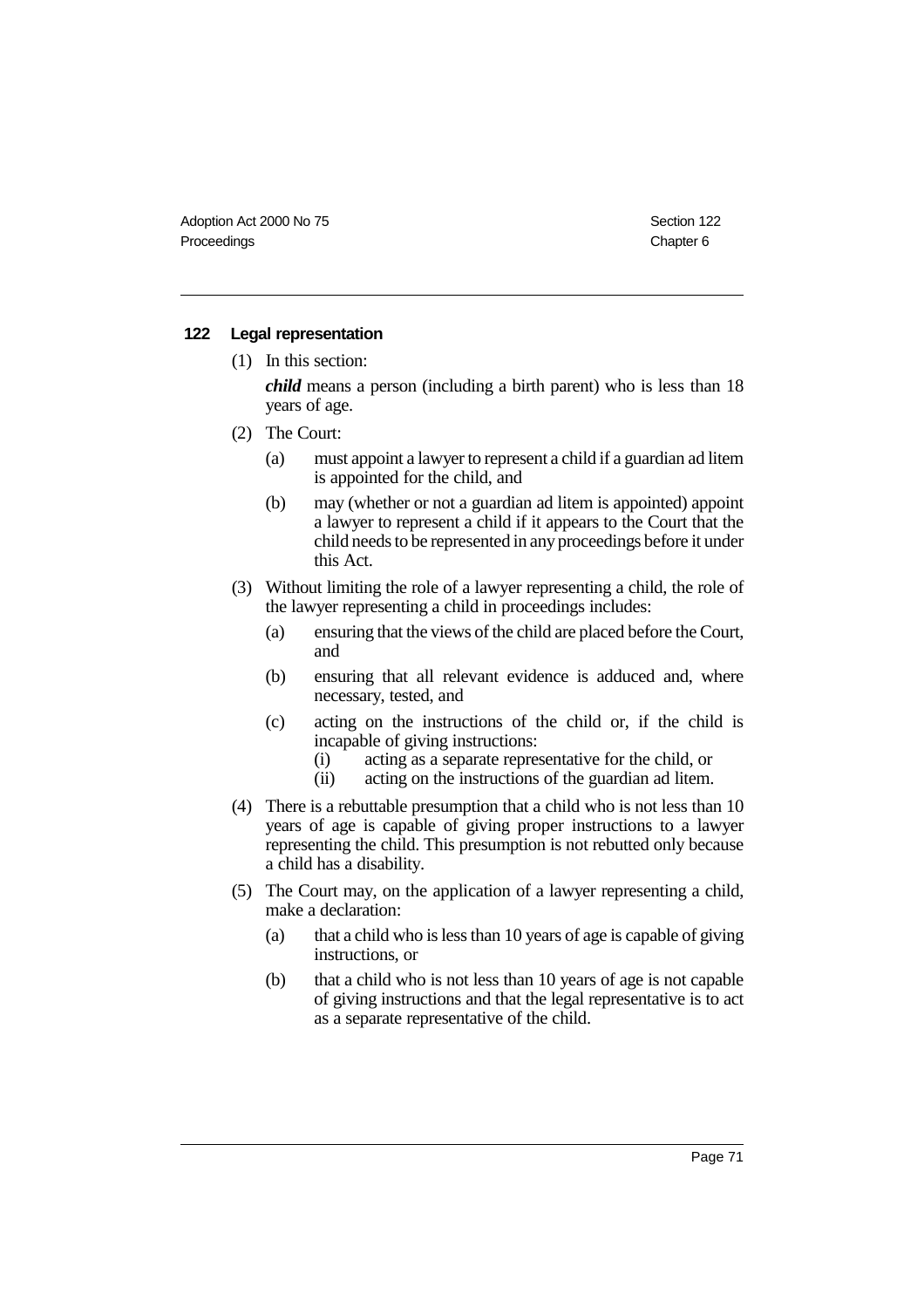Section 122 Adoption Act 2000 No 75 Chapter 6 Proceedings

- (6) If:
	- (a) a child is less than 10 years of age, or
	- (b) a child who is not less than 10 years of age is incapable of giving proper instructions to the lawyer representing the child,

the lawyer representing the child is to act as a separate representative.

- (7) The role of a separate representative includes the following:
	- (a) to interview the child after becoming the separate representative,
	- (b) to explain to the child the role of a separate representative,
	- (c) to present direct evidence to the Court about the child and matters relevant to his or her safety, welfare and well-being,
	- (d) to present evidence of the child's wishes (and in doing so the separate representative is not bound by the child's wishes),
	- (e) to cross-examine the parties and their witnesses,
	- (f) to make applications and submissions to the Court for orders (whether final or interim) considered appropriate in the interests of the child,
	- (g) to lodge an appeal against an order of the Court if considered appropriate.
- (8) A lawyer representing, or acting as separate representative of, a child who has not been appointed by the Court may appear only with its leave.
- (9) The Court may withdraw its leave at any time if the child informs the Court that he or she does not wish to be represented by the lawyer.

## **123 Guardian ad litem—child**

- (1) The Court may appoint a guardian ad litem for a child if it is of the opinion that:
	- (a) there are special circumstances that warrant the appointment, and
	- (b) the child will benefit from the appointment.
- (2) Special circumstances that warrant the appointment of a guardian ad litem may include that the child has special needs because of age, disability or illness.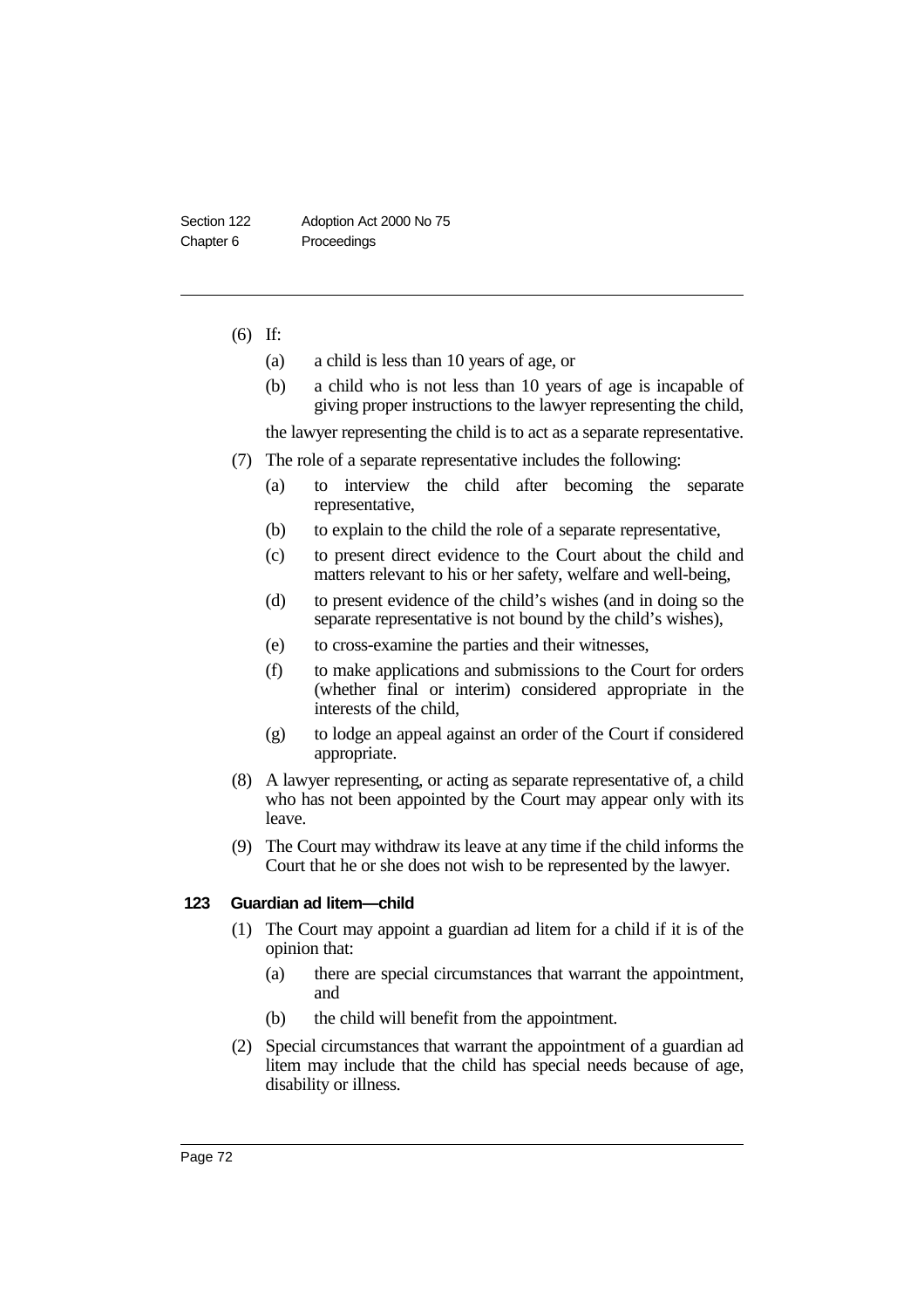- (3) The functions of a guardian ad litem of a child are:
	- (a) to safeguard and represent the interests of the child, and
	- (b) to instruct the lawyer representing the child.
- (4) A lawyer representing a child for whom a guardian ad litem has been appointed is to act on the instructions of the guardian ad litem.

#### **124 Guardian ad litem and amicus curiae—birth parents of child**

- (1) The Court may:
	- (a) appoint a guardian ad litem for either or both of the birth parents or adoptive parents of a child, or
	- (b) request the lawyer representing a parent or the parents of a child to act as amicus curiae,

if it is of the opinion that the parent is, or the parents are, incapable of giving proper instructions to his or her, or their, lawyer.

- (2) Circumstances that warrant the appointment of a guardian ad litem or a request for a lawyer to act as amicus curiae may include that the parent of a child has an intellectual disability or is mentally ill.
- (3) If the Court requires the attendance of a birth mother under section 121, the Court must appoint a guardian ad litem for the birth mother if she is less than 18 years of age.
- (4) The functions of a guardian ad litem of a parent of a child are:
	- (a) to safeguard and represent the interests of the parent, and
	- (b) to instruct the lawyer representing the parent.
- (5) A lawyer representing a parent for whom a guardian ad litem has been appointed is to act on the instructions of the guardian ad litem.

**Note. Amicus curiae** is defined in the Macquarie Dictionary (3rd ed) as a person not a party to the litigation who volunteers or is invited by the court to give advice to the court upon some matter before it.

## **125 Support persons**

- (1) A participant in proceedings under this Act before the Court may, with the leave of the Court, be accompanied by a support person.
- (2) The leave of the Court must be granted unless:
	- (a) the support person is a witness in the proceedings, or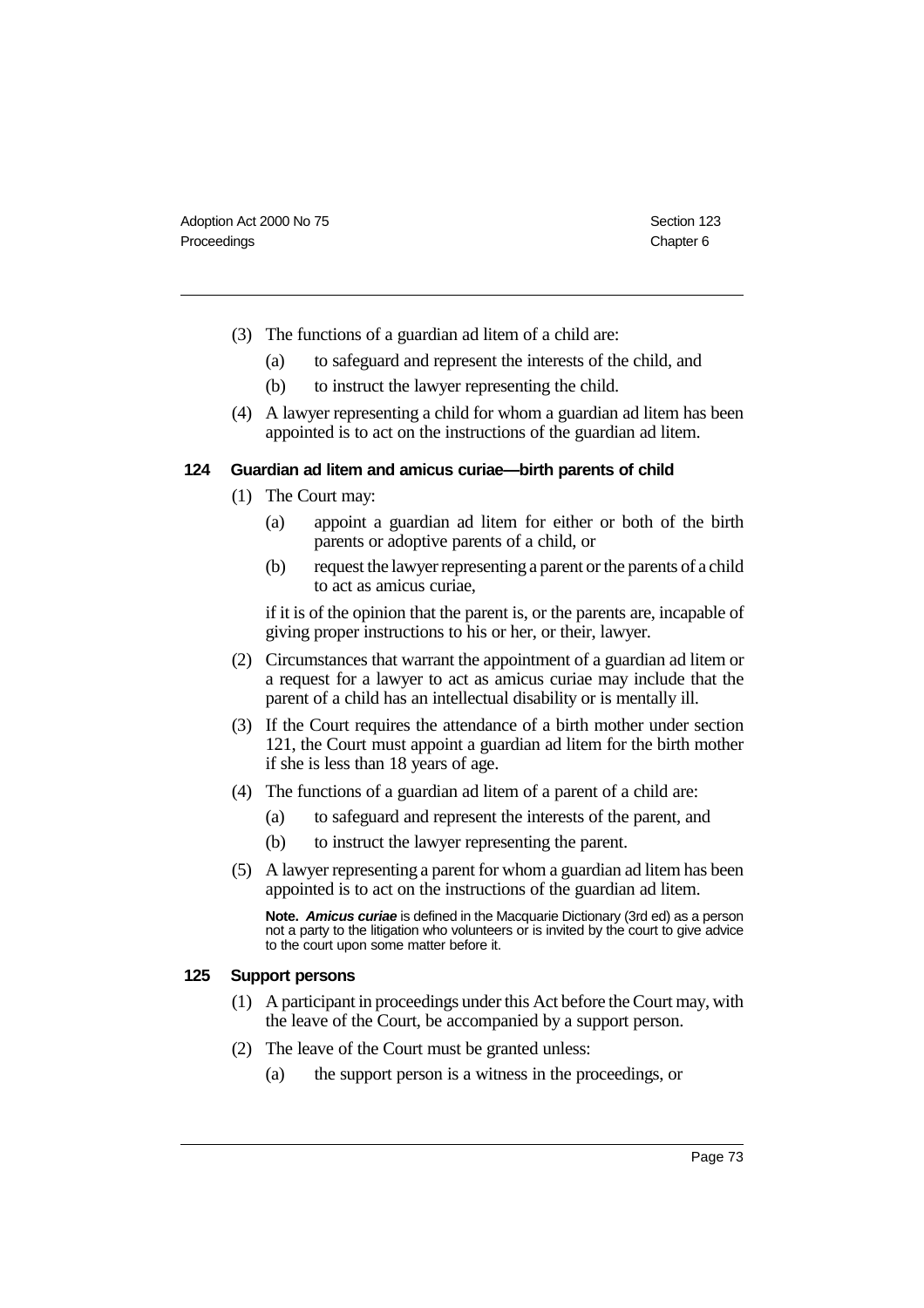Section 125 Adoption Act 2000 No 75 Chapter 6 Proceedings

- (b) the Court, having regard to the wishes of the child with respect to whom the proceedings are brought, is of the opinion that leave should not be granted, or
- (c) there is some other substantial reason to deny the application.
- (3) The Court may withdraw its leave at any time if a support person does not comply with any directions given to the support person by the Court.
- (4) A support person cannot give instructions on behalf of the participant or act as an interpreter for the participant in the proceedings.

## **126 Matters admissible in evidence** (cf AC Act s 65)

Except as otherwise provided by this Act or the regulations, the Court, in the hearing of any proceedings or in determining any application or matter under this Act or the regulations, may act on any statement, document, information, or matter that may, in its opinion, assist it to deal with the matter of the proceedings or before it for determination whether or not the statement, document, information or matter would be admissible in evidence.

## **127 Wishes of child** (cf AC Act ss 33, 38, AC Reg cl 28)

(1) In proceedings before it, the Court is to take into account any wishes and feelings of the child (considered in the light of the child's age and understanding) that are expressed by the child.

**Note.** On participation generally of the child in decisions about his or her adoption see section 9.

(2) The Court may direct that a child be provided with such counselling as the Court considers appropriate.

#### **128 How wishes of a child are expressed**

The Court may inform itself of wishes expressed by the child:

- (a) by having regard to anything contained in a report made to the Court by the Director-General or the appropriate principal officer, or
- (b) subject to rules of court, by such other means as the Court considers appropriate.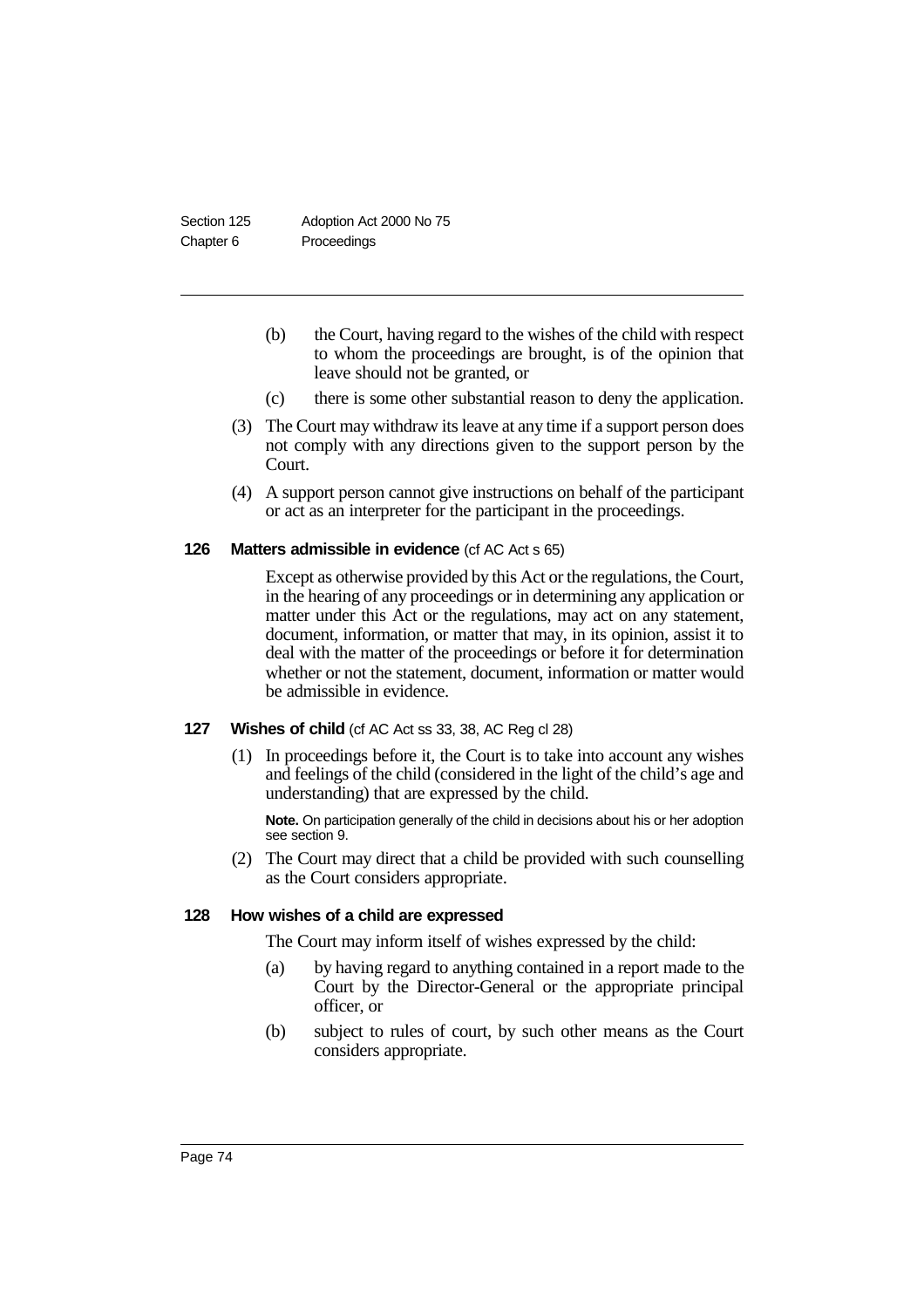Adoption Act 2000 No 75 Section 129 Proceedings **Chapter 6** 

## **129 Children not to be required to express wishes**

Nothing in this Act requires the Court or any person to require a child to express his or her wishes in relation to any matter.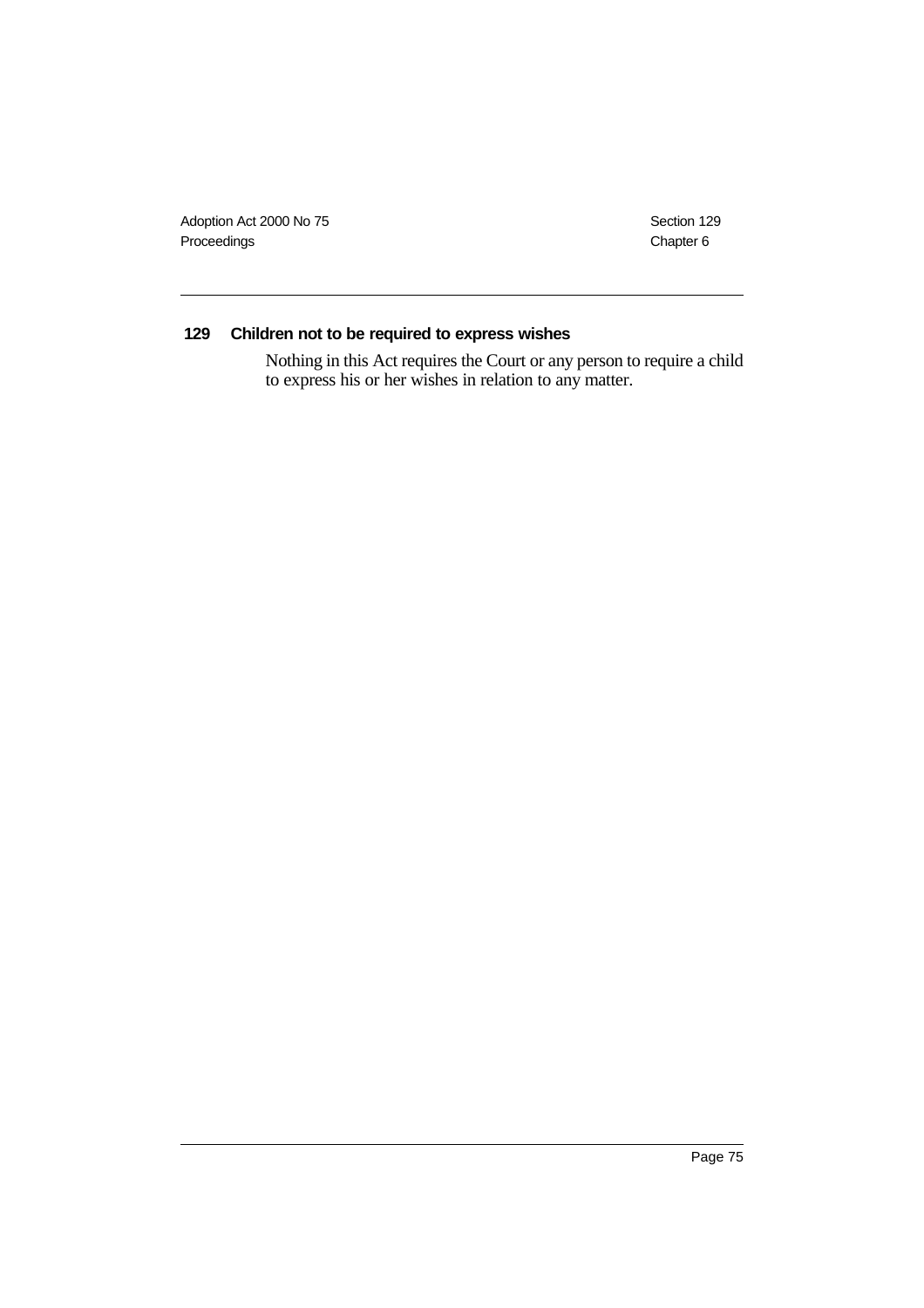| Section 130 | Adoption Act 2000 No 75 |
|-------------|-------------------------|
| Chapter 7   | Records of adoptions    |

# **Chapter 7 Records of adoptions**

#### **Introduction**

Documents referred to in this Chapter may be produced and recorded and transmitted electronically. The Electronic Transactions Act 2000 contains provisions that state that a requirement or permission under law for a person to provide information in writing, to sign a document, to produce a document or to retain information or a document may be satisfied by an electronic communication, subject to certain minimum criteria.

#### **130 Functions of nominated officer in relation to orders under this Act** (cf AC Act s 61)

The nominated officer must:

- (a) give a record, containing the information prescribed by the regulations, of every adoption order, declaration under section 117 (Declaration of validity of foreign adoptions), order under Part 2 of Chapter 5 and discharge order, to the Registrar, and
- (b) give a copy of that record to the Director-General.

**Note. Nominated officer** and **record** are defined in the Dictionary.

#### **131 Sending of records of orders to other States and countries (cf AC Act** s 62)

- (1) The nominated officer must give a certified record of an adoption order, or a discharge order, made by the Court in relation to a child (whose birth or previous adoption the nominated officer has reason to believe is registered in another State) to the appropriate authority of the other State.
- (2) The nominated officer must give a certified record of an adoption order, or a declaration, made by the Court under Chapter 5 in relation to a child from a country outside Australia to the appropriate authority of the country.
- (3) The record is to be sent as soon as practicable after the order or declaration concerned is made.
- (4) A record required to be sent by this section is to contain such information as is prescribed by the regulations.
- (5) In this section:

*appropriate authority* means the person or body in another State or a country outside Australia having the functions prescribed by the regulations.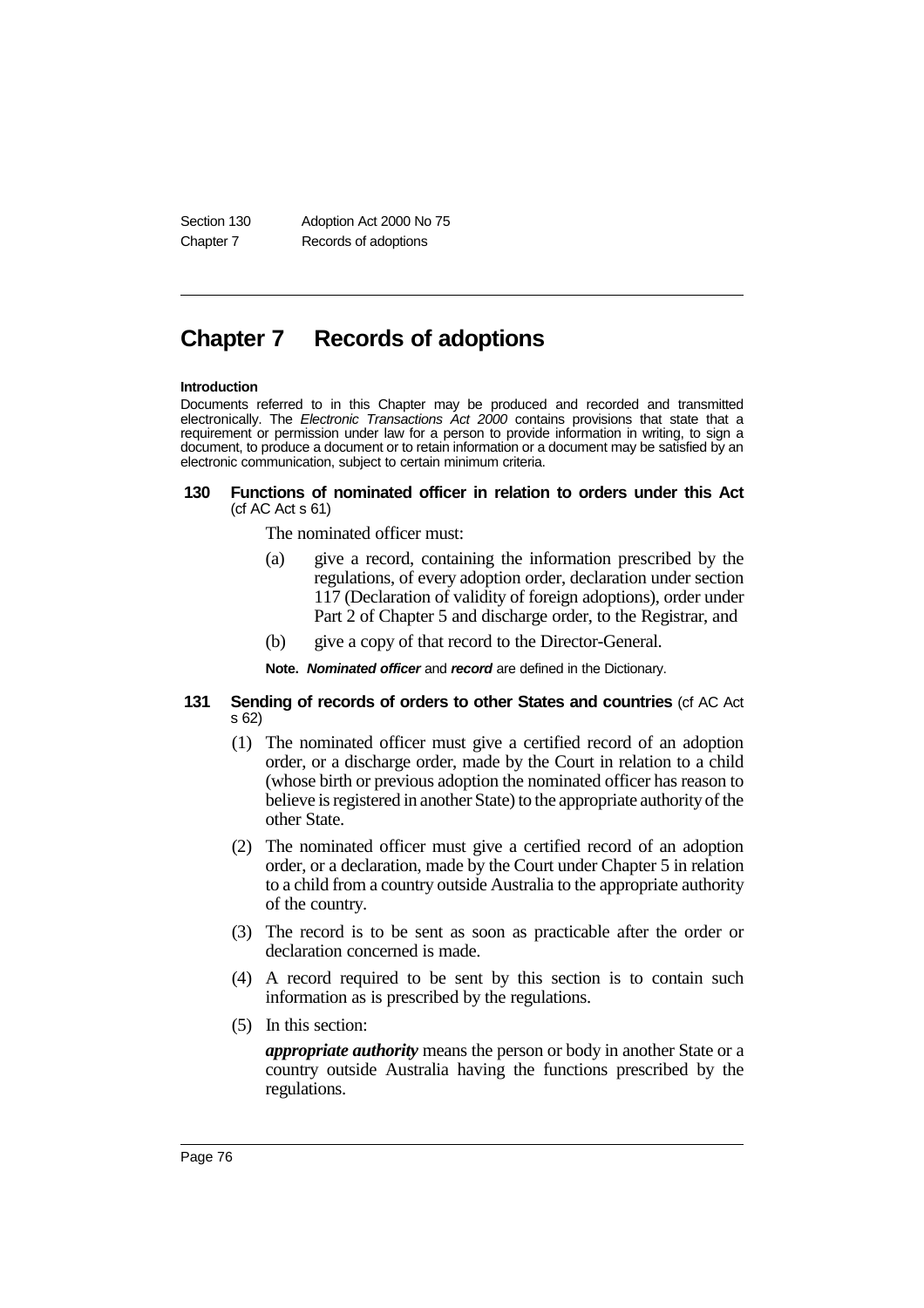*certified record* means a record certified by a nominated officer in writing, or in any other manner permitted by law, to be a true record.

## **132 Particulars of orders received from other States** (cf AC Act s 63)

- (1) The nominated officer must give the Registrar a summary of any certified record of an adoption order or discharge order made (whether by a court or not) under the law in force in another State received by the officer and that relates to a child whose birth or previous adoption is registered in New South Wales.
- (2) The summary is to contain such information as is prescribed by the regulations.
- (3) In this section:

*certified record* means a record certified in writing to be a true record by a person authorised so to certify under the law of another State.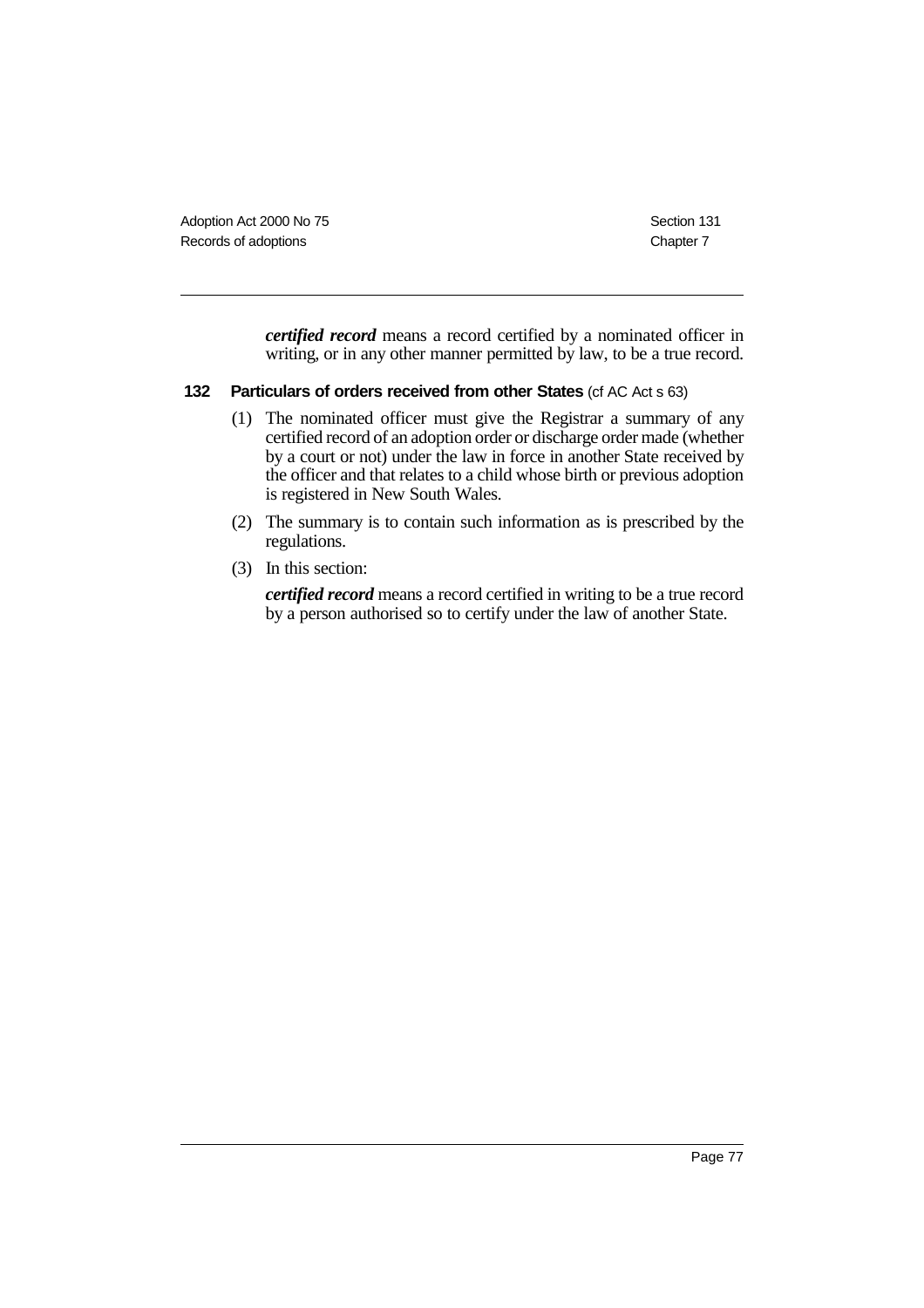| Section 133 | Adoption Act 2000 No 75 |
|-------------|-------------------------|
| Chapter 8   | Adoption information    |
| Part 1      | Preliminary             |

# **Chapter 8 Adoption information**

# **Part 1 Preliminary**

## **133 Prescribed information** (cf AI Act s 5)

- (1) For the purposes of this Act, *prescribed information* is information of a kind prescribed by the regulations.
- (2) Different kinds of information may be prescribed:
	- (a) for different classes of persons to whom the information relates, or
	- (b) for different classes of persons to whom the information is supplied under this Act.
- (3) Subsection (2) does not limit the different kinds of information that may be prescribed.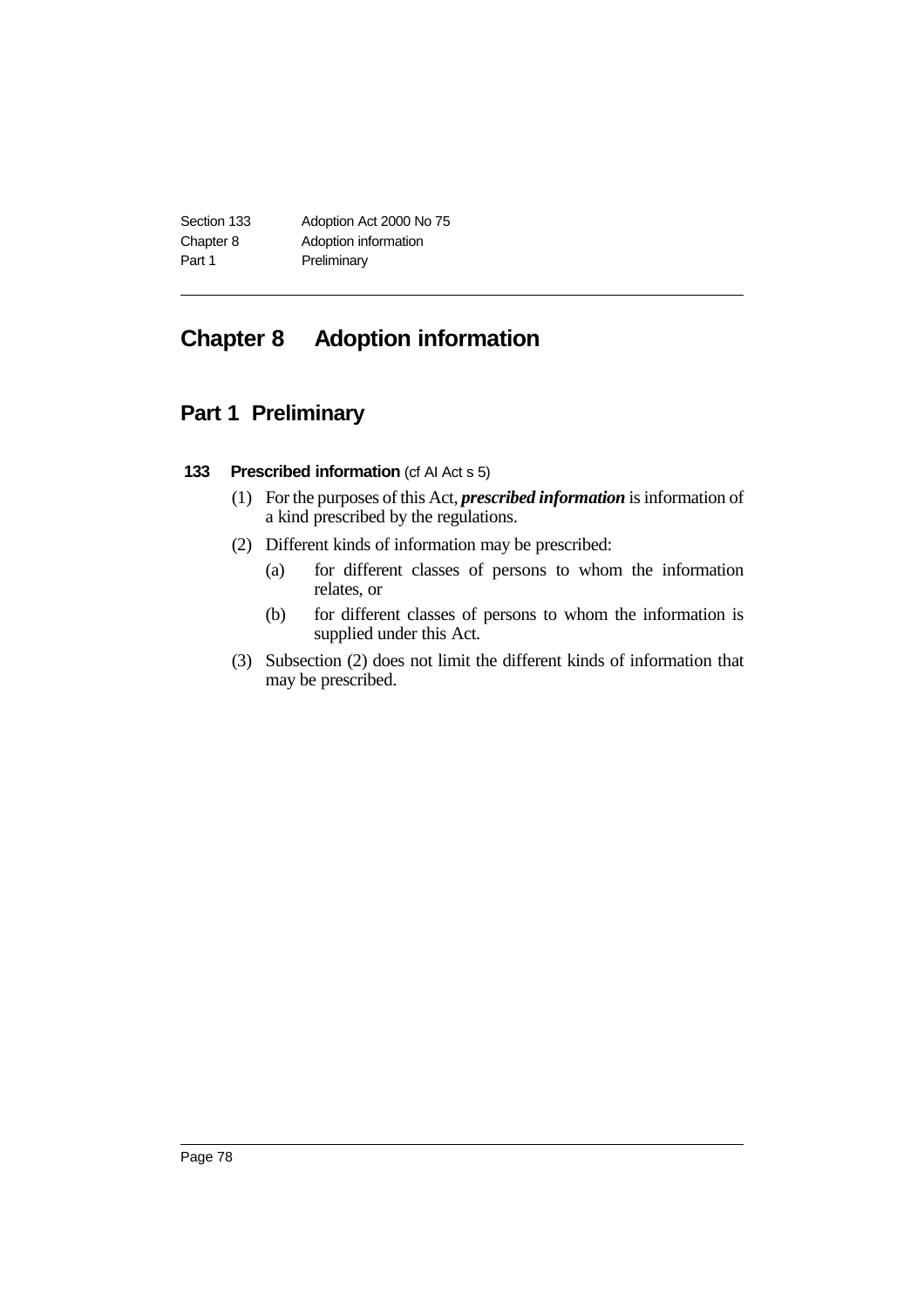| Adoption Act 2000 No 75                            | Sectio |
|----------------------------------------------------|--------|
| Adoption information                               | Chapt  |
| Access to birth certificates and other information | Part 2 |

Section 134 Chapter 8

# **Part 2 Access to birth certificates and other information**

## **134 Adopted person's rights** (cf AI Act s 6)

- (1) An adopted person is entitled to receive (subject to this Act):
	- (a) the person's original birth certificate, and
	- (b) the person's adopted person's birth record, and
	- (c) any prescribed information relating to the person's birth parents held by an information source, and
	- (d) any prescribed information relating to a sibling or an adopted brother or sister of the person held by an information source.
- (2) Despite subsection (1) (a), an intercountry adopted person is entitled to receive his or her original birth certificate only if such a certificate is held by an information source.
- (3) An adopted person who is less than 18 years of age is not entitled to receive his or her original birth certificate, adopted person's birth record or prescribed information except with the consent of:
	- (a) his or her surviving adoptive parents and surviving birth parents (as shown on the original birth certificate or adopted person's birth record), or
	- (b) the Director-General if there are no surviving adoptive parents or birth parents (as so shown) or if they cannot be found or if there is, in the opinion of the Director-General, any other sufficient reason to dispense with their consent.
- (4) An adopted person is not entitled to receive any prescribed information held by an information source unless the adopted person produces to the information source an authority authorising the information source to supply the prescribed information issued by the Director-General.

## **135 Adoptive parent's rights** (cf AI Act s 7)

- (1) An adoptive parent of an adopted person is entitled to receive (subject to this Act):
	- (a) the adopted person's original birth certificate, and
	- (b) the adopted person's adopted person's birth record, and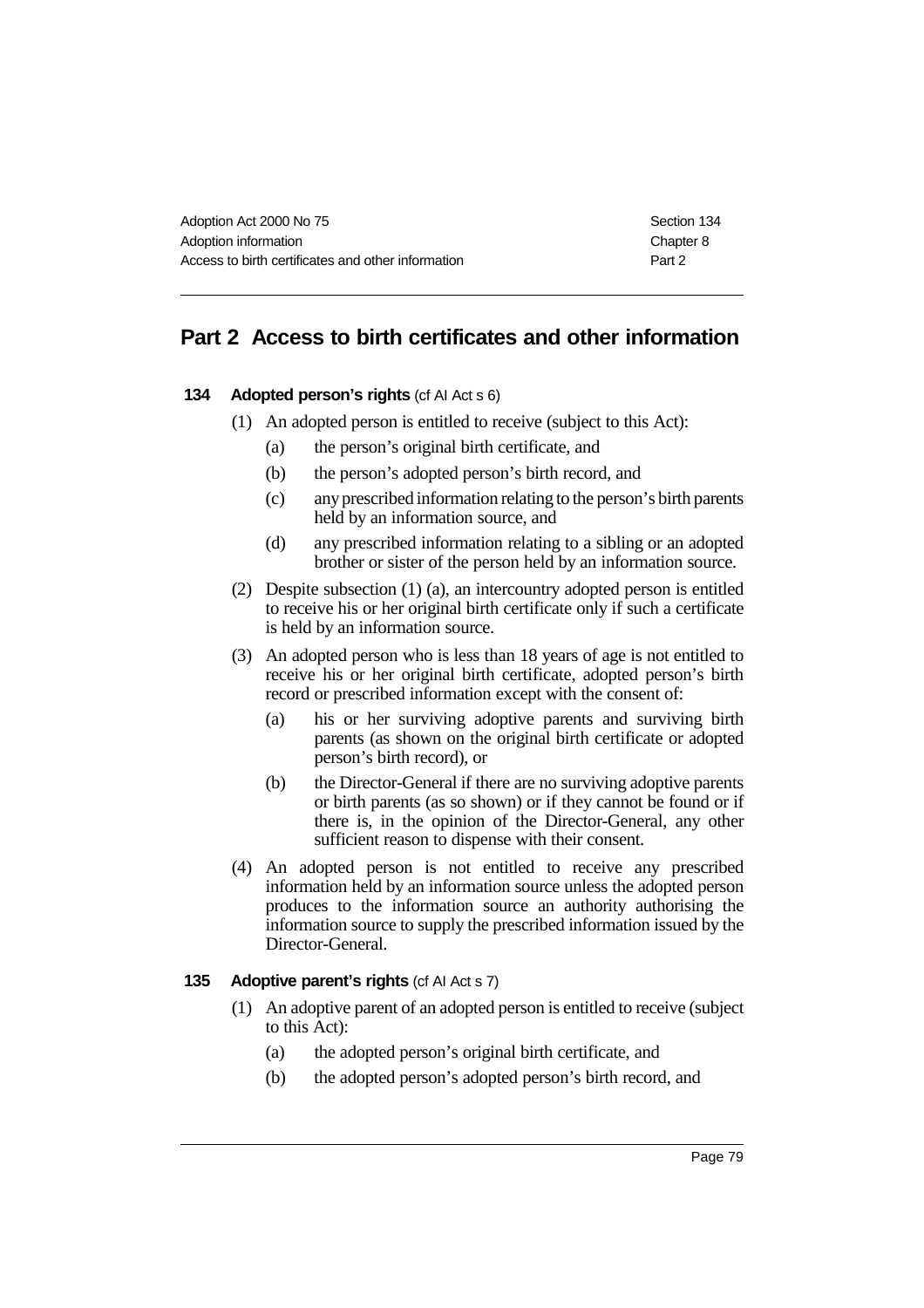| Section 135 | Adoption Act 2000 No 75                            |
|-------------|----------------------------------------------------|
| Chapter 8   | Adoption information                               |
| Part 2      | Access to birth certificates and other information |

- (c) any prescribed information relating to the adopted person held by an information source.
- (2) Despite subsection (1) (a), the adoptive parents of an intercountry adopted person are entitled to receive the adopted person's original birth certificate only if such a certificate is held by an information source.
- (3) The adoptive parent is not entitled to receive the original birth certificate or adopted person's birth record unless the adopted person is 18 or more years old and consents to the adoptive parent receiving it.

## **136 Birth parent's rights** (cf AI Act s 8)

- (1) A birth parent of an adopted person who is 18 or more years of age is entitled to receive (subject to this Act):
	- (a) the amended birth certificate of the adopted person if a record of the adoption of the person is registered under the *Births, Deaths and Marriages Registration Act 1995*, and
	- (b) the adopted person's birth record, and
	- (c) any prescribed information relating to the adopted person or the adoptive parents held by an information source.
- (2) A man who claims to be the birth parent of an adopted person is entitled to receive an amended birth certificate, the adopted person's birth record or prescribed information if:
	- (a) he is shown on the adopted person's original birth certificate as the person's father, or
	- (b) he is a person whom the Director-General, Registrar or other information source is entitled to presume, under any law (including a law of another State, the Commonwealth or of a country outside Australia), to be the person's father.
- (3) A birth parent is not entitled to receive any prescribed information held by an information source unless the birth parent produces to the information source an authority authorising the information source to supply the prescribed information issued by the Director-General, except as provided by subsection (6).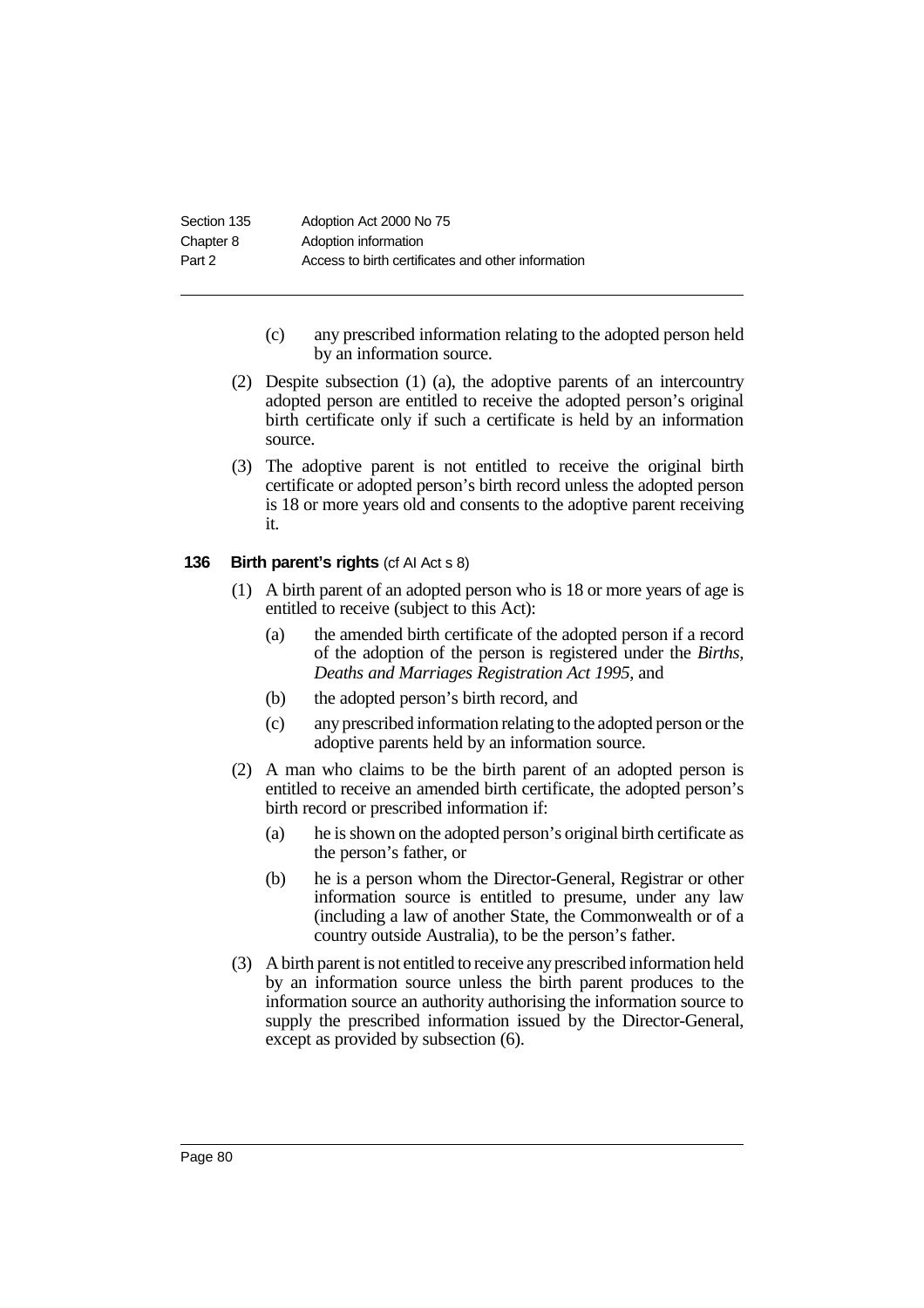| Adoption Act 2000 No 75                            | Section 136 |
|----------------------------------------------------|-------------|
| Adoption information                               | Chapter 8   |
| Access to birth certificates and other information | Part 2      |

- (4) A designated person may supply a birth parent with prescribed information held by an information source about an adopted child who is less than 18 years of age without production of the amended birth certificate of the adopted person or authority to supply the adoption information if, in the opinion of the designated person, the information could not be used to identify the adopted person or his or her adoptive parents.
- (5) A birth parent of an adopted person may request the Director-General or a principal officer to take such action as is reasonable in the circumstances to ascertain from the child's adoptive parents information of a kind prescribed by the regulations as to the current physical and emotional well-being of the child.
- (6) A birth parent of an adopted person is entitled to receive from the Director-General (or from an information source authorised to supply the information) any information obtained in response to a request made under subsection (5):
	- (a) that the Director-General considers does not identify, or could not be used to identify, the adoptive parents, and
	- (b) if, in the opinion of the Director-General, it would promote the welfare and best interests of either or both of the parties concerned.

**Note. Designated person** is defined in the Dictionary.

## **137 Access to adoption information by relatives and others after death of adopted person or birth parent** (cf AI Act s 9)

- (1) The Director-General may:
	- (a) supply (or authorise an information source to supply) to a relative or spouse of a deceased adopted person or of a deceased birth parent, or to another person, the original or amended birth certificate or adopted person's birth record of the adopted person or birth parent, or
	- (b) supply to a relative or spouse of a deceased adopted person or of a deceased birth parent, or to another person, prescribed information relating to the adopted person or birth parent, or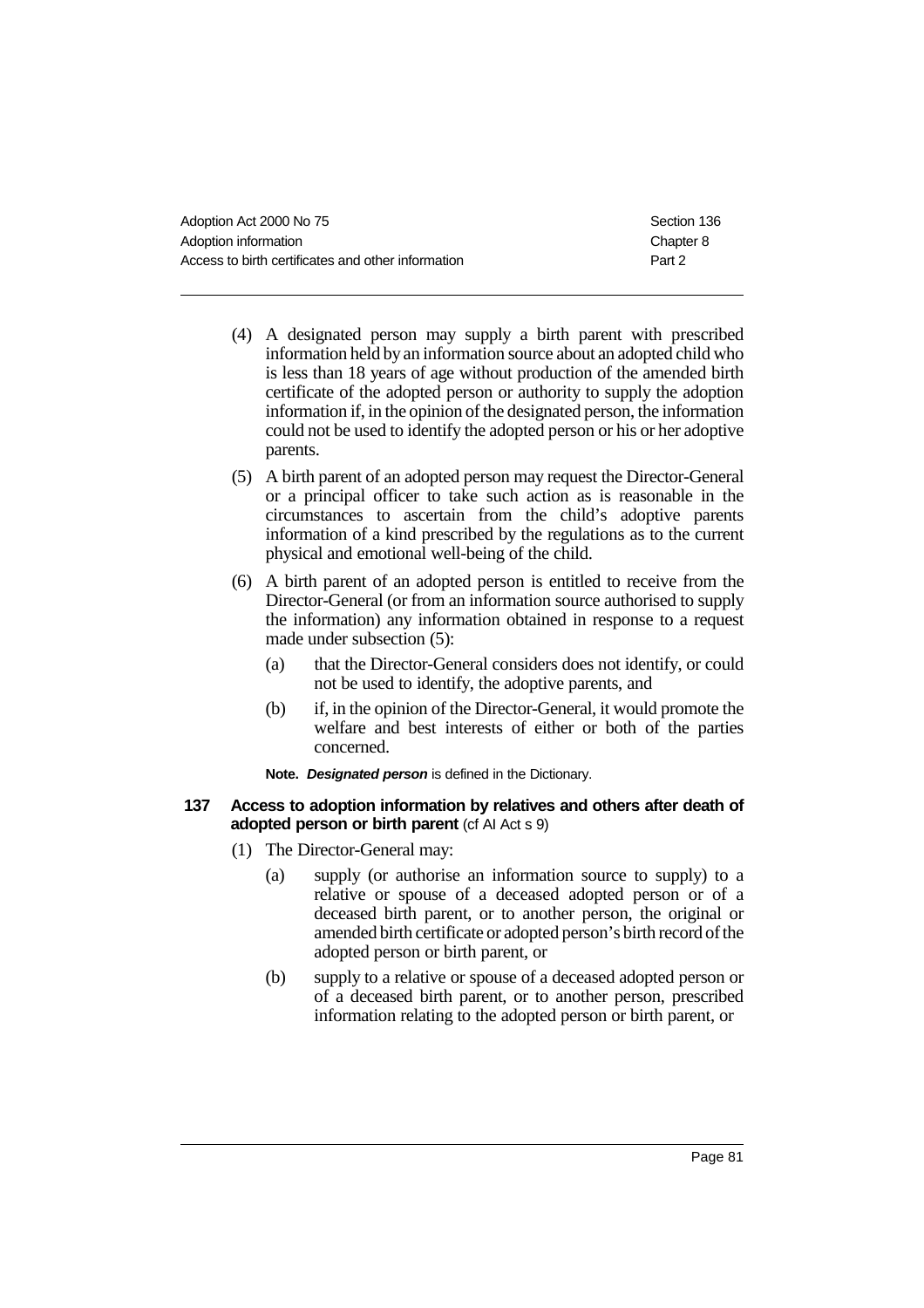| Section 137 | Adoption Act 2000 No 75                            |
|-------------|----------------------------------------------------|
| Chapter 8   | Adoption information                               |
| Part 2      | Access to birth certificates and other information |

(c) after such consultation with the Registrar or other information source concerned as the Director-General considers necessary, authorise the Registrar or other information source to supply such a birth certificate or record or such information to a person nominated by the Director-General.

**Note. Spouse** is defined in the Dictionary.

- (2) The Director-General must not supply adoption information to a person other than a relative or spouse (or authorise such action to be taken by an information source) unless the person had a de facto or other close personal relationship with the deceased person.
- (3) The Director-General must not supply adoption information to any person (or authorise such action to be taken by an information source) unless the Director-General has taken into account any likely detriment to the welfare and best interests of any adopted person, birth parent, relative or spouse of the deceased person or the other person if the adoption information is supplied.
- (4) An information source so authorised by the Director-General to supply adoption information must supply that adoption information to the person nominated by the Director-General.
- (5) This section does not apply to prescribed information held by the Court.

## **138 Application for supply of adoption information** (cf AI Act s 10)

- (1) An application for authority to supply adoption information under this Part is to be made in writing to the Director-General, except as provided by this section.
- (2) An application for the supply of an original birth certificate under this Part may be made in writing:
	- (a) if the person's birth is registered under the *Births, Deaths and Marriages Registration Act 1995*—to the Registrar, or
	- (b) if the person's birth is not so registered but his or her original birth certificate is held by an information source—to that information source,

if the certificate is held by the Registrar or the information source.

(3) An application for the supply of an adopted person's birth record or an amended birth certificate under this Part may be made to the Registrar if the birth record or certificate is held by the Registrar.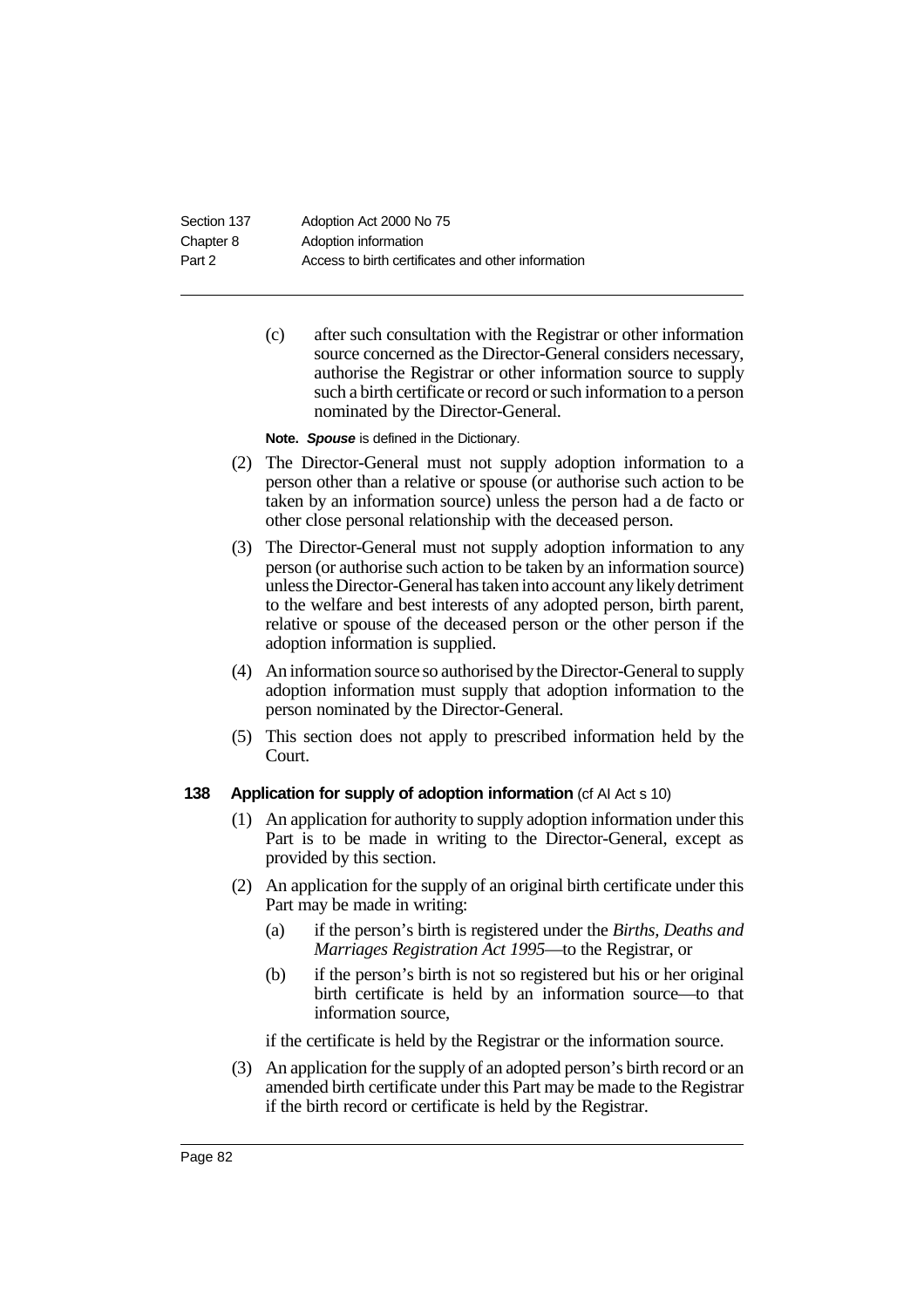| Adoption Act 2000 No 75                            | Section 138 |
|----------------------------------------------------|-------------|
| Adoption information                               | Chapter 8   |
| Access to birth certificates and other information | Part 2      |

- (4) An application for the supply of prescribed information held by an information source is to be made in writing to the information source.
- (5) The regulations may make provision for or with respect to the making of applications under this Part.

#### **139 Persons designated to deal with applications** (cf AI Act s 11)

- (1) An application for the supply of adoption information under this Part is to be dealt with by the designated person.
- (2) The designated person is required to supply the adoption information if satisfied that the applicant is entitled under this Act to receive it.
- (3) This section does not apply to the Court.

**Note. Designated person** is defined in the Dictionary.

#### **140 Discretion to supply adoption information** (cf AI Act s 12)

- (1) The Director-General may supply (or authorise an information source to supply) adoption information before an entitlement to it arises under this Part if, in the opinion of the Director-General, it would promote the welfare and best interests of either or both of the parties concerned.
- (2) The Director-General may act under subsection (1) in any case in which an entitlement to prescribed information has not arisen because of the failure to obtain a birth certificate, adopted person's birth record or authority to supply adoption information under this Part.
- (3) The Director-General may supply (or authorise an information source to supply) adoption information or other information to a sibling of an adopted person or any other person who is not entitled under this Part to receive the adoption information or other information under this Part if, in the opinion of the Director-General, it is appropriate to do so because of exceptional circumstances affecting the interests or welfare of any person.

#### **141 Discretion to withhold supply (or authorise the withholding of supply) of information or to supply it subject to conditions** (cf AI Act s 12A)

- (1) The following persons may request the Director-General to act under this section:
	- (a) an adopted person who is 18 or more years old,
	- (b) a birth parent,
	- (c) an adoptive parent of a person who is less than 18 years of age,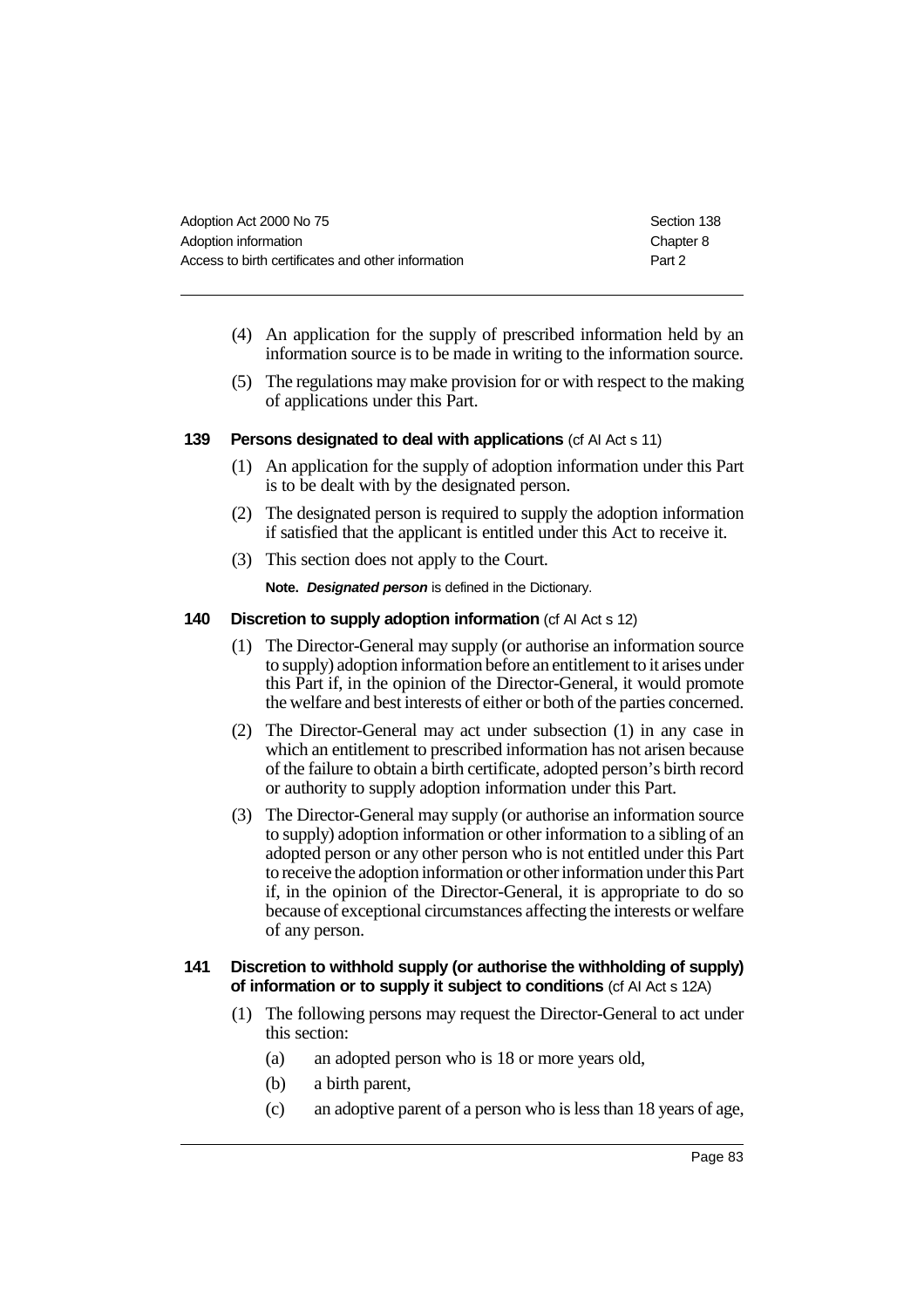| Section 141 | Adoption Act 2000 No 75                            |
|-------------|----------------------------------------------------|
| Chapter 8   | Adoption information                               |
| Part 2      | Access to birth certificates and other information |

- (d) an adoptive parent of a person who is 18 or more years of age and who has consented to the request being made.
- (2) The Director-General may, at the request of a person referred to in subsection (1):
	- (a) refuse to issue an authority authorising an information source to supply adoption information to which an entitlement arises under this Part, or
	- (b) supply such information subject to conditions specified in writing by the Director-General.
- (3) The Director-General may refuse to issue an authority to supply adoption information under this section only if, in the opinion of the Director-General, exceptional circumstances exist that make it necessary to do so to prevent serious harm to a party concerned.
- (4) Conditions that may be imposed by the Director-General under this section include conditions requiring the person entitled to the adoption information to undergo counselling by a person specified by the Director-General before the adoption information is supplied.
- (5) The Director-General must deal with a request under this section in accordance with any guidelines prescribed by the regulations.
- (6) An information source must not supply any adoption information that is the subject of an authority to supply adoption information imposing conditions on its supply unless the conditions are complied with.
- (7) The Director-General may not (despite section 206) delegate to another person the exercise of any function of the Director-General under this section.

## **142 Guidelines for release of prescribed information etc** (cf AI Act s 13)

An information source that supplies any adoption information pursuant to an application under this Act is required to comply with any relevant guidelines prescribed by the regulations.

## **143 Access to court records** (cf AI Act s 14)

- (1) A person is not entitled to receive prescribed information under this Act from records of proceedings in the Court relating to the adoption of a person, except as provided by this section.
- (2) A person may apply to the Court for the supply of the information.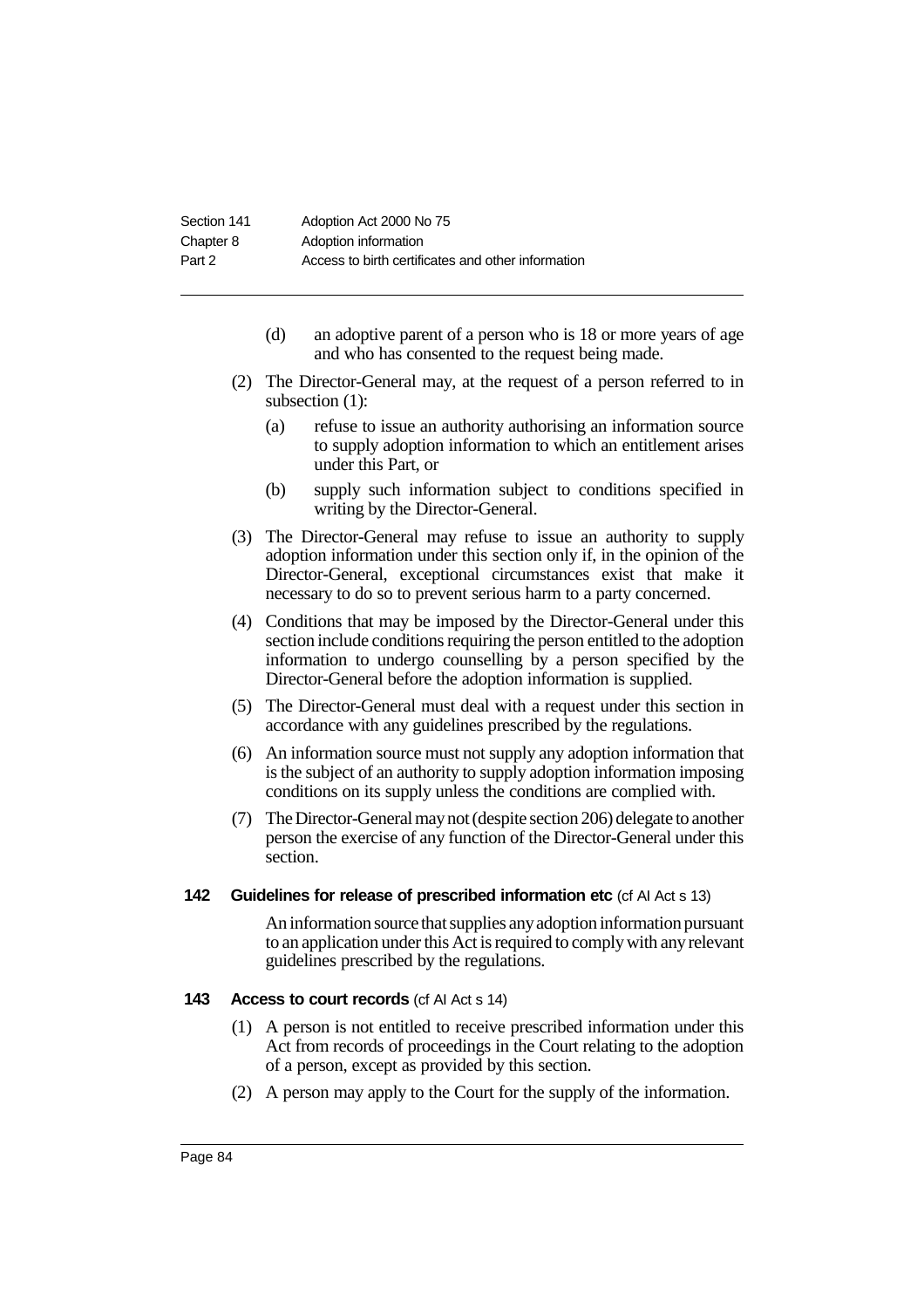| Adoption Act 2000 No 75                            | Section 143 |
|----------------------------------------------------|-------------|
| Adoption information                               | Chapter 8   |
| Access to birth certificates and other information | Part 2      |

- (3) The Court or a proper officer of the Court may supply the information to the person.
- (4) Rules of court may be made for or with respect to orders under this section.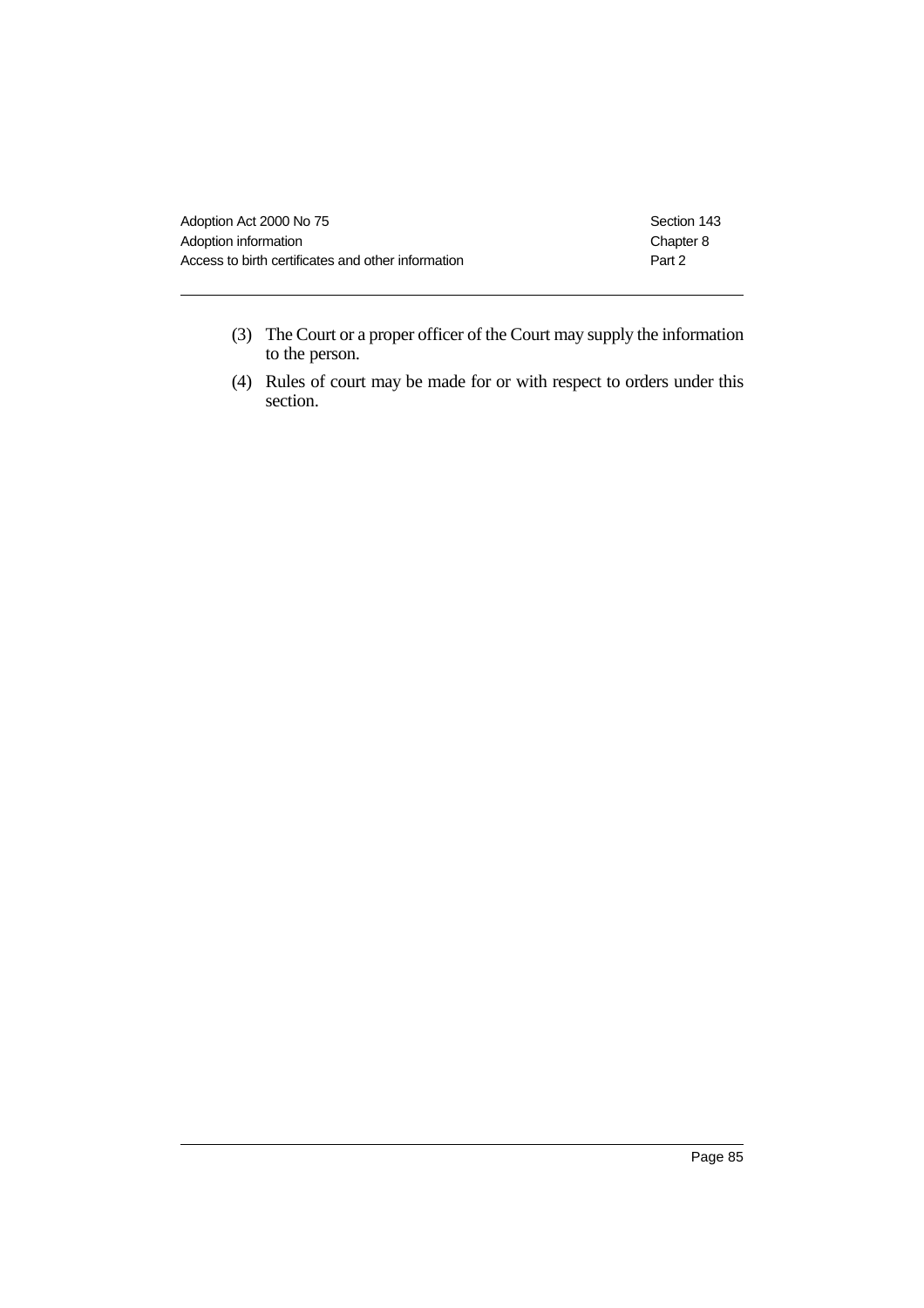Section 144 Adoption Act 2000 No 75 Chapter 8 Adoption information Part 3 Advance notice

## **Part 3 Advance notice**

## **144 Object of Part** (cf AI Act s 15A)

The object of this Part is to provide for an advance notice system that enables the release of personal information under this Chapter to be delayed for a fixed period to give the person requesting the delay the opportunity to prepare for the release and any impact this might have on the person or the person's family or associates.

#### **145 Definitions** (cf AI Act s 15B)

In this Part:

#### *advance notice period* means:

- (a) the period after an application for personal information relating to a person is made (not being greater than 3 months) prescribed by the regulations for the purposes of this paragraph, or
- (b) if the Director-General so directs in relation to a particular advance notice request, such longer period (not being greater than the period (if any) prescribed by the regulations for the purposes of this paragraph) after an application for personal information relating to a person is made as is specified by the Director-General.

*nominated contact address* means the address entered on the Advance Notice Register under section 148 (2) (b).

*personal information* relating to a person means:

- (a) the person's original birth certificate, amended birth certificate or adopted person's birth record, or
- (b) prescribed information relating to the person, or
- (c) if the regulations authorise supply of adoption information relating to the person on issue of authority to supply the adoption information—the authority.

#### **146 Who may lodge an advance notice request?** (cf AI Act s 15C)

A person is entitled to lodge a request to be given advance notice before personal information relating to the person is given to another person if the person seeking to lodge the request is: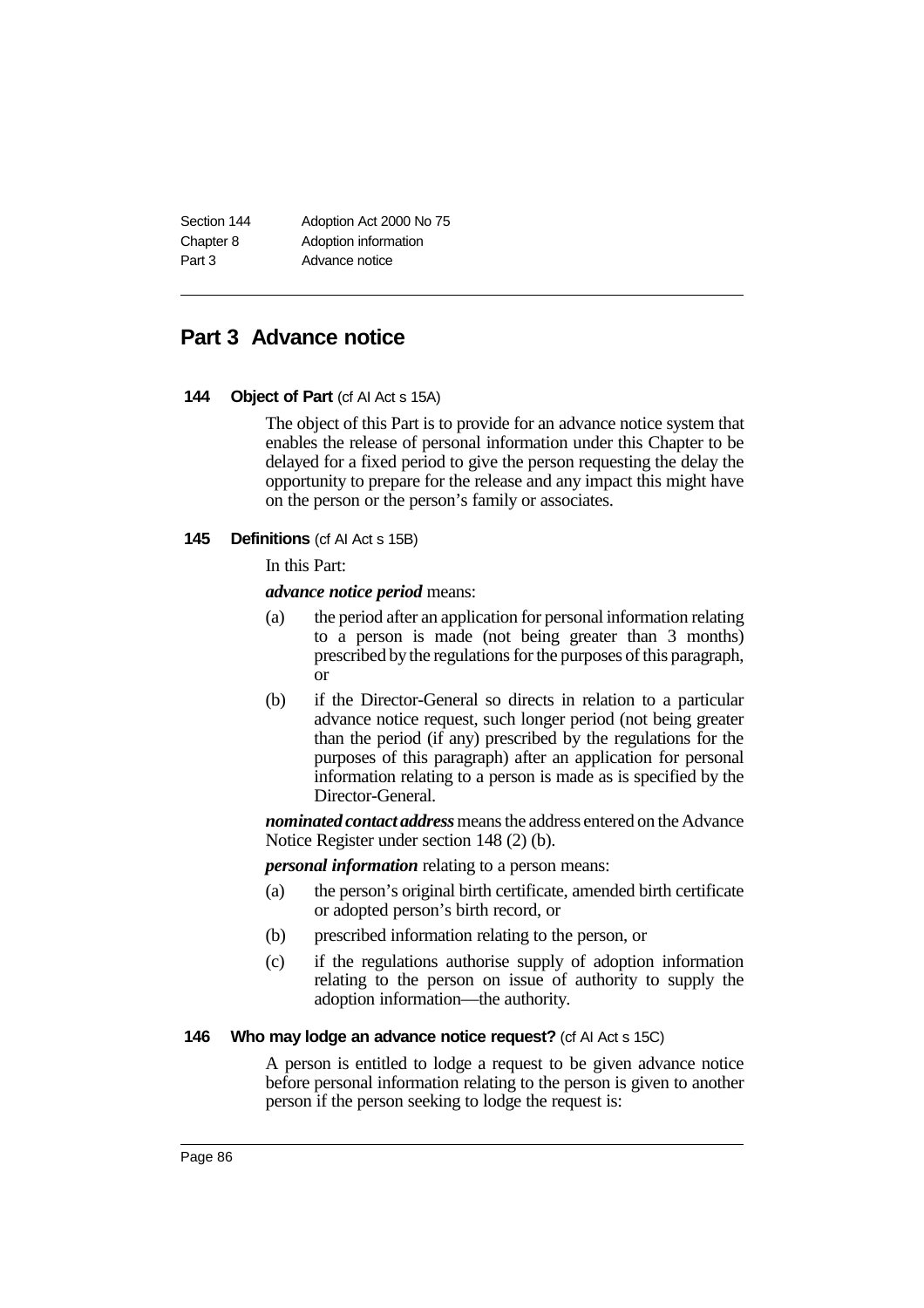| Adoption Act 2000 No 75 | Sectic |
|-------------------------|--------|
| Adoption information    | Chapt  |
| Advance notice          | Part 3 |

Section 146 Chapter 8

- (a) an adopted person who has reached the age of 17 years and 6 months, or
- (b) a birth parent, or
- (c) an adoptive parent.

#### **147 How advance notice request is lodged** (cf AI Act s 15D)

- (1) A person entitled to lodge an advance notice request may do so by advising the Director-General in writing that he or she wishes to be notified if a particular person, or a person within a class of persons, entitled to receive the personal information concerned specified in the advice makes an application for personal information relating to the person lodging the advance notice request.
- (2) The advice is to be in a form approved by the Director-General.
- (3) An advance notice request is not duly lodged unless the person provides the Director-General with proof (to the satisfaction of the Director-General) of his or her identity.
- (4) A person lodging an advance notice request may also leave a message for a person concerned in or affected by an adoption with the Director-General.

#### **148 Advance Notice Register** (cf AI Act s 15E)

- (1) The Director-General is to establish and maintain an Advance Notice Register.
- (2) There is to be entered in the Advance Notice Register:
	- (a) the name of each person who has duly lodged an advance notice request, and
	- (b) the address nominated by the person as the address at which any personal or postal contact by the Director-General with the person should be made, and
	- (c) the date and place of birth of the person, and
	- (d) the persons or class of persons affected by the request, and
	- (e) the advance notice period.
- (3) The Director-General is to advise the relevant information source of each entry made in the Advance Notice Register.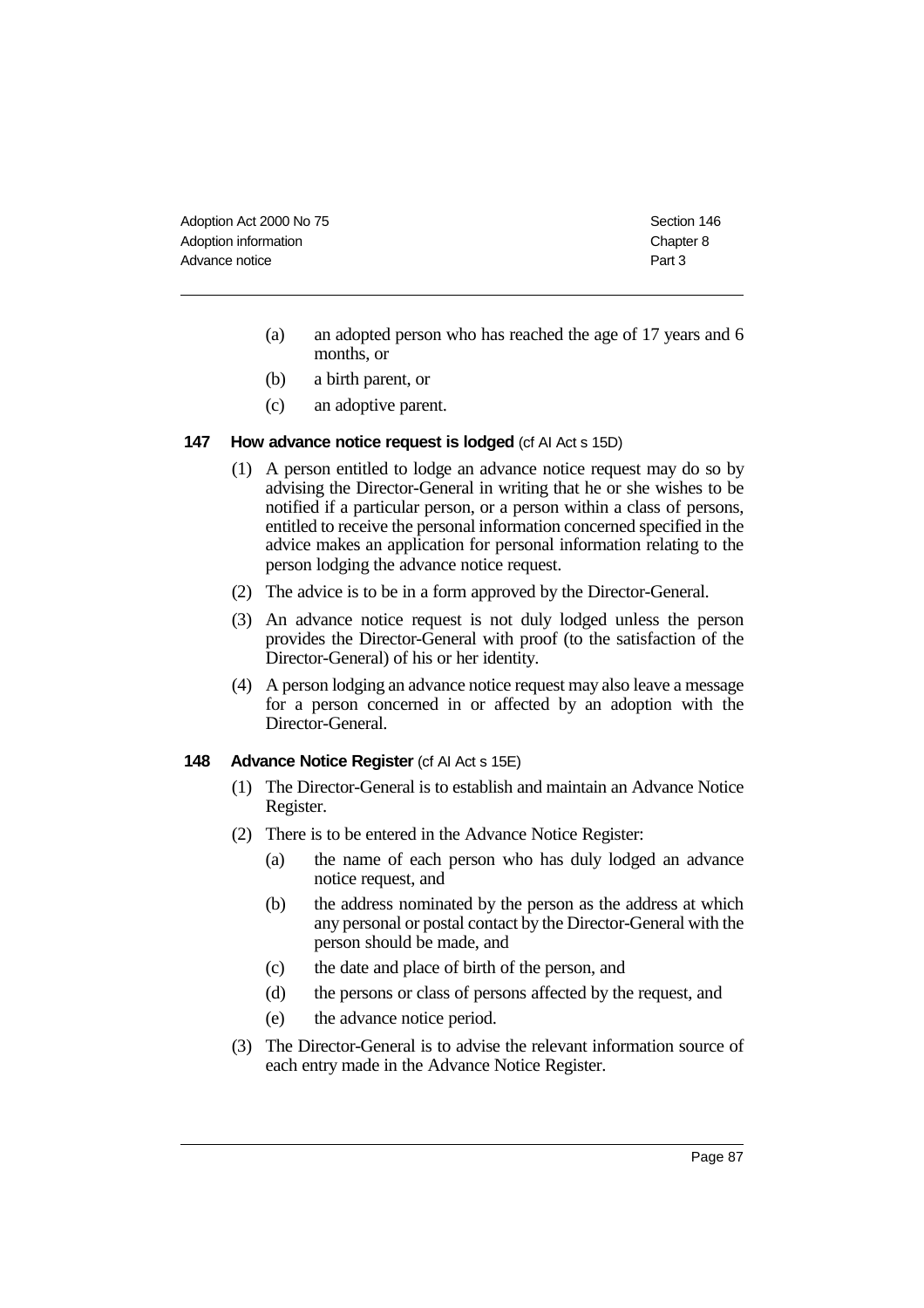| Section 148 | Adoption Act 2000 No 75 |
|-------------|-------------------------|
| Chapter 8   | Adoption information    |
| Part 3      | Advance notice          |

(4) A person whose name is entered in the Advance Notice Register must advise the Director-General of any change in his or her nominated contact address.

## **149 Director-General to delay issue of supply authority or prescribed information** (cf AI Act s 15F)

The Director-General is to delay the supply of personal information affected by an advance notice registration until the expiration of the advance notice period unless the registration is waived or cancelled under section 152.

## **150 Endorsement of details of advance notice request** (cf AI Act s 15G)

The Director-General is to advise the applicant for the supply of the personal information that it will not be supplied until the expiration of the advance notice period and of the reasons for the delay.

## **151 Expiration of advance notice registration** (cf AI Act s 15H)

An advance notice registration expires:

- (a) on expiration of the advance notice period, or
- (b) if the person who lodged the request for registration cancels it by notification in writing to the Director-General, or
- (c) if the person who lodged the request dies, or
- (d) if a contact veto is lodged by the person who lodged the request, or
- (e) if the person who lodged the request fails to notify the Director-General in writing of any change in his or her nominated contact address,

whichever first occurs.

## **152 Arrangements to waive advance notice period** (cf AI Act s 15I)

(1) The Director-General may, at the request of a person seeking supply of personal information that is affected by an advance notice registration, ask the person who lodged the advance notice request whether he or she wishes to waive or cancel the registration.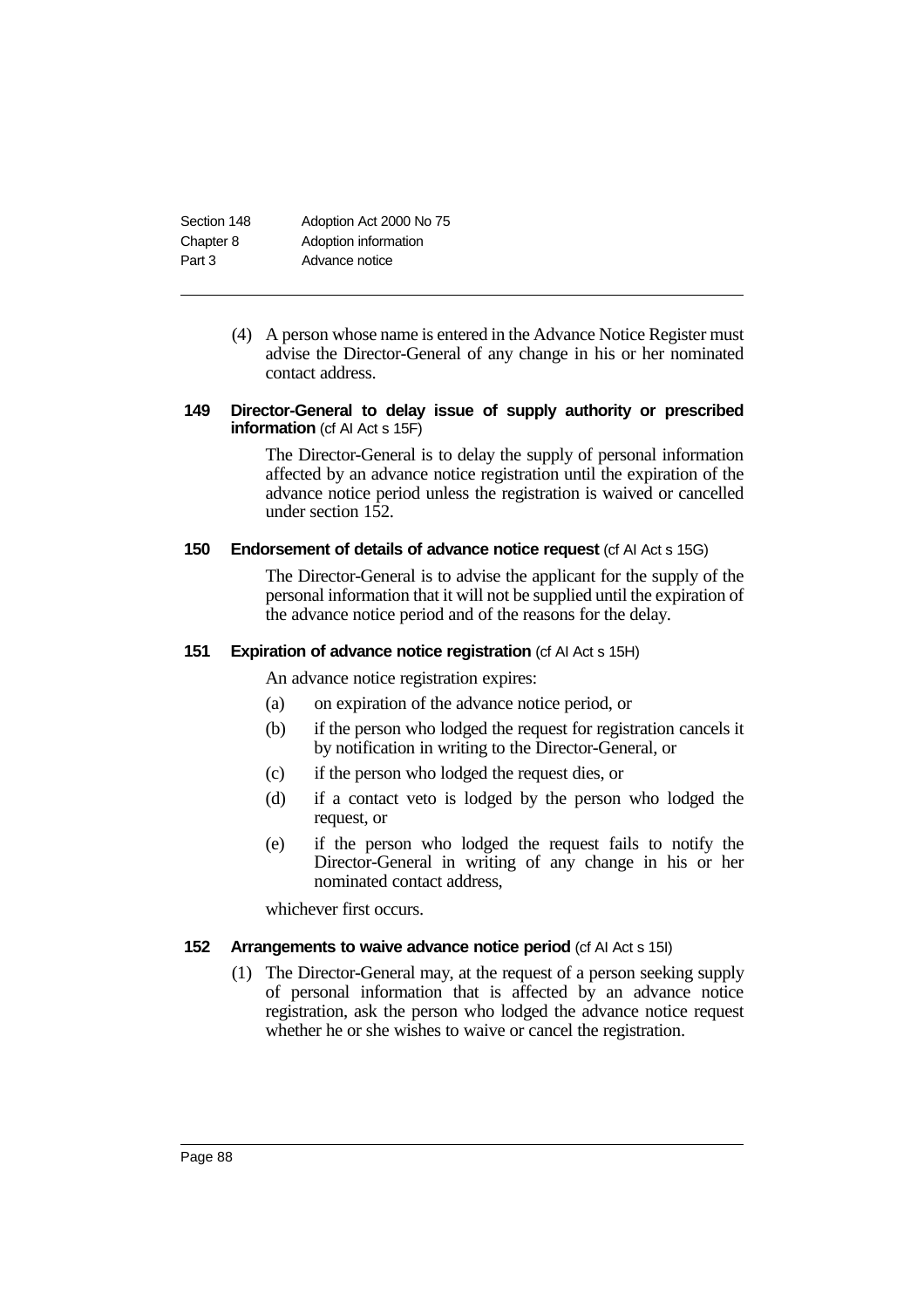| Adoption Act 2000 No 75 | Section 152 |
|-------------------------|-------------|
| Adoption information    | Chapter 8   |
| Advance notice          | Part 3      |

- (2) The Director-General is not to do so unless the Director-General:
	- (a) is of the opinion that the personal information is required urgently and that circumstances exist that justify asking the person to waive or cancel the registration in order to promote the welfare and best interests of either or both of the parties concerned, and
	- (b) has consulted any person or body that the Director-General believes may be of assistance in assessing the merits of the request.
- (3) The Director-General may arrange for either or both of the parties concerned in a request under this section to be provided with such counselling as the Director-General believes is necessary to assist them and the Director-General in the matter.
- (4) The Director-General must deal with a request under this section in accordance with any guidelines prescribed by the regulations.

## **153 Notification to person who lodged advance notice request** (cf AI Act s 15J)

- (1) The Director-General is to notify a person who has lodged an advance notice request at the person's nominated contact address of an application under this Part for the supply of personal information affected by the registration, unless it is not reasonably practicable to notify the person.
- (2) The Director-General is entitled to rely on the address shown in the Advance Notice Register for this purpose and is not subject to any action, liability, claim or demand in relation to any notification given in good faith at that address.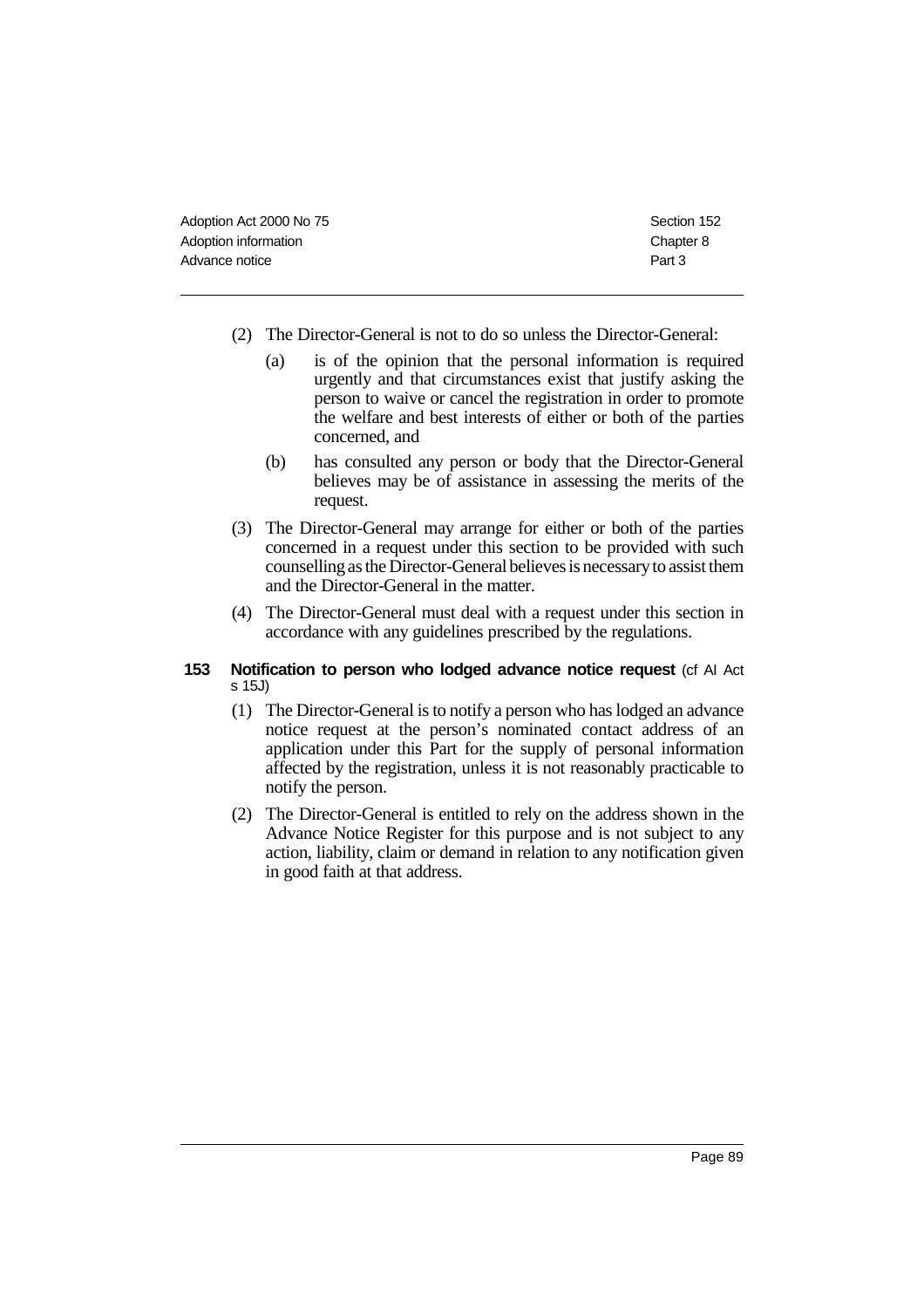| Section 154 | Adoption Act 2000 No 75 |
|-------------|-------------------------|
| Chapter 8   | Adoption information    |
| Part 4      | Contact vetoes          |

# **Part 4 Contact vetoes**

**154 Adopted person or birth parent may lodge contact veto** (cf AI Act s 16)

The following persons may lodge a contact veto:

- (a) an adopted person who has reached the age of 17 years and 6 months,
- (b) a birth parent.

#### **155 Contact veto may be lodged only for adoptions before Adoption Information Act 1990** (cf AI Act s 17)

A person may lodge a contact veto only if:

- (a) the order for adoption of the adopted person was made under the *Adoption of Children Act 1965* (or a former Act within the meaning of that Act) before the date of assent to the *Adoption Information Act 1990*, or
- (b) the adoption of the adopted person in another State or in a country outside Australia was recognised under the *Adoption of Children Act 1965* as having been effected before the date of assent to the *Adoption Information Act 1990*.

**Note.** The date of assent to the Adoption Information Act 1990 was 26 October 1990.

## **156 How contact veto is lodged** (cf AI Act s 18)

- (1) A person entitled to lodge a contact veto may do so by notifying the Director-General in writing that he or she objects to contact being made with him or her by a person or any class of persons referred to in the notification.
- (2) The notification is to be in a form approved by the Director-General.
- (3) A contact veto is not duly lodged unless the person provides the Director-General with proof (to the satisfaction of the Director-General) of his or her identity.
- (4) A person lodging a contact veto may also leave a message for a person concerned in or affected by an adoption with the Director-General.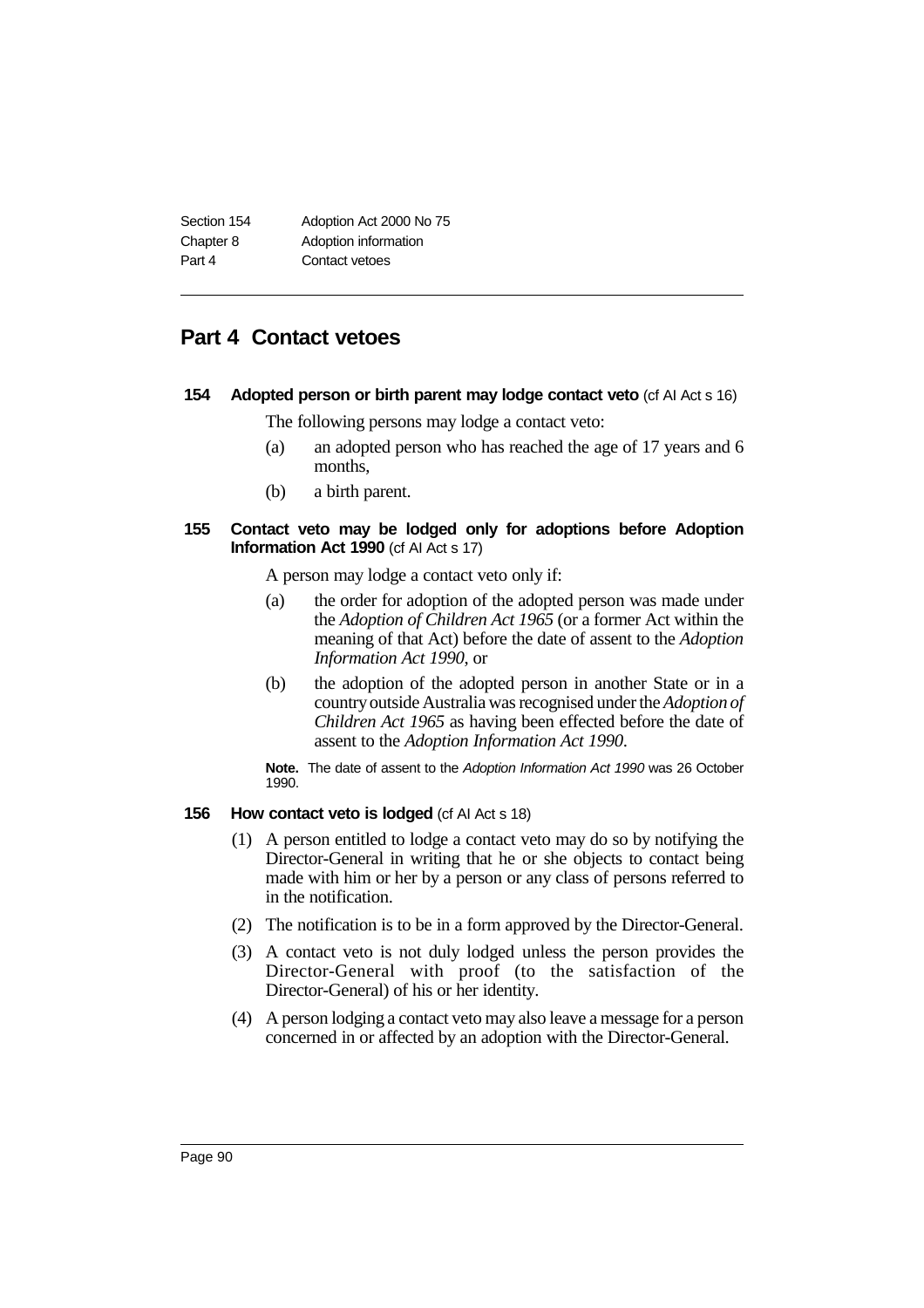| Adoption Act 2000 No 75 | Section 157 |
|-------------------------|-------------|
| Adoption information    | Chapter 8   |
| Contact vetoes          | Part 4      |

## **157 Contact Veto Register** (cf AI Act s 19)

- (1) The Director-General is to establish and maintain a Contact Veto Register.
- (2) There is to be entered in the Contact Veto Register:
	- (a) the name of each person who has duly lodged a contact veto, and
	- (b) the address nominated by the person as the address at which any personal or postal contact by the Director-General with the person should be made, and
	- (c) the date and place of birth of the person, and
	- (d) the persons or class of persons with whom the person objects to contact, and
	- (e) the name and address for notification of each person who has duly requested under this Act that he or she be notified of the cancellation or variation of a contact veto.

#### **158 Director-General to endorse details of contact veto on authority to supply adoption information** (cf AI Act s 21)

- (1) The Director-General must endorse details of any relevant contact veto on any authority to supply adoption information issued by the Director-General under this Act.
- (2) An information source (other than the Director-General) that is requested to supply an original birth certificate under this Act is required:
	- (a) to ascertain from the Director-General whether there is a contact veto relating to the adopted person concerned, and
	- (b) if so, to endorse details of the contact veto on the original birth certificate before it is supplied under this Act.
- (3) The regulations may require the Director-General to endorse details of each contact veto on any record of adoption of a person or other document concerning an adopted person to whom the contact veto relates that is supplied by the Director-General.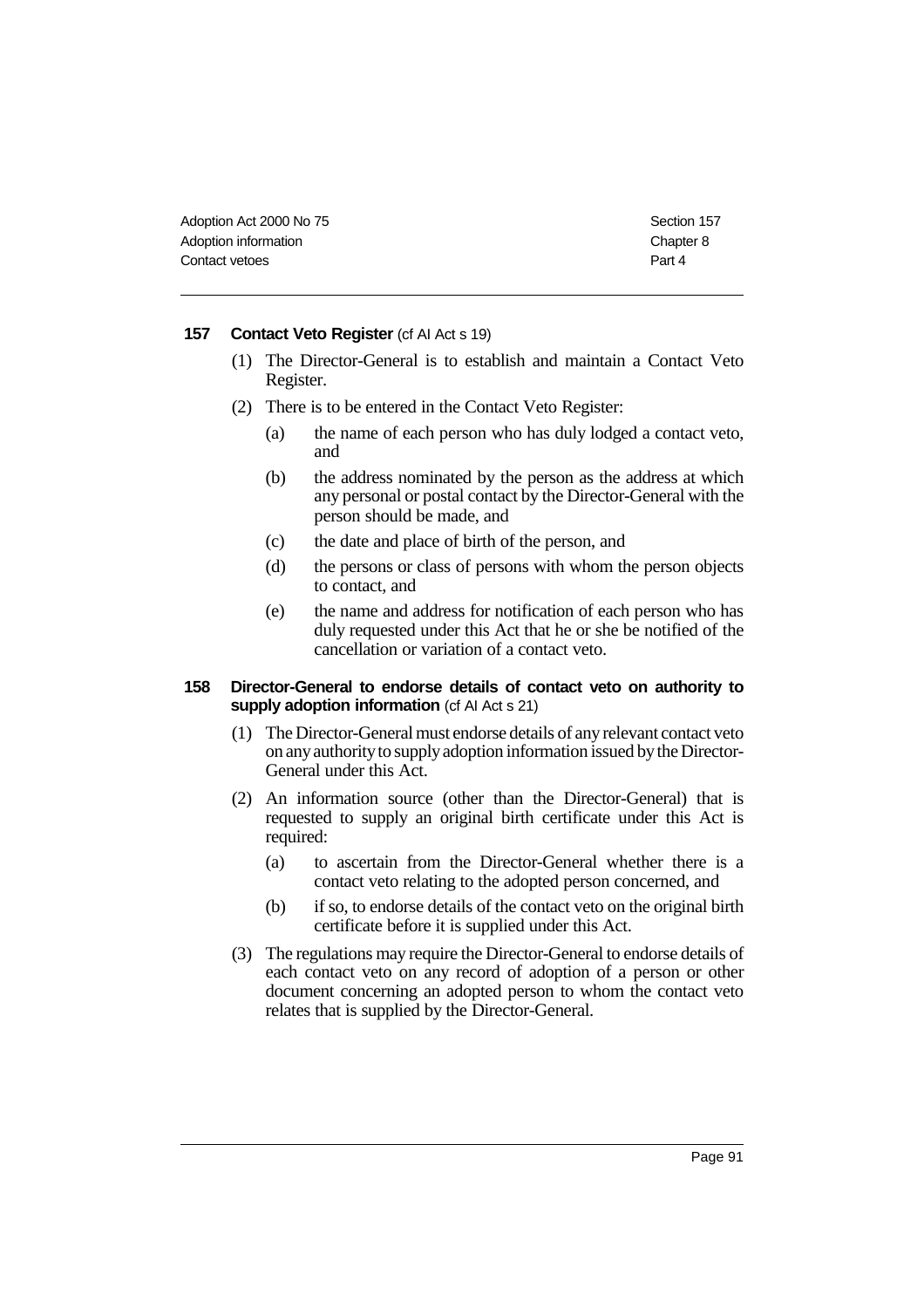| Section 159 | Adoption Act 2000 No 75 |
|-------------|-------------------------|
| Chapter 8   | Adoption information    |
| Part 4      | Contact vetoes          |

#### **159 When contact veto takes effect** (cf AI Act s 22)

- (1) In this section, *relevant period* means the period of 5 working days or, if a different period is prescribed by the regulations, that period.
- (2) A contact veto takes effect on the expiration of the relevant period or after details of the contact veto are endorsed on the original birth certificate, amended birth certificate or authority to supply adoption information concerned, whichever occurs sooner.

#### **160 Expiration of contact veto** (cf AI Act s 23)

A contact veto expires if:

- (a) the person who lodged the contact veto cancels it by notification in writing to the Director-General, or
- (b) the person who lodged the contact veto dies.

#### **161 Arrangements to confirm, cancel or vary contact veto at request of person seeking contact** (cf AI Act s 24)

- (1) The Director-General may, on the Director-General's own initiative or at the request of a person who has been refused contact under a contact veto, approach the person who lodged the contact veto and ask the person whether he or she:
	- (a) wishes to confirm the contact veto, or
	- (b) wishes to cancel the contact veto, or
	- (c) wishes to vary the contact veto in so far as it relates to contact with the person who has made the request.
- (2) The Director-General is not to approach the person who lodged the contact veto unless the Director-General is of the opinion that circumstances exist that justify the approach in order to promote the welfare and best interests of either or both of the parties concerned.
- (3) The Director-General may consult any person or body that the Director-General believes may be of assistance in assessing the merits of the request.
- (4) The Director-General may arrange for either or both of the parties concerned in a request under this section to be provided with such counselling as the Director-General believes is necessary to assist them and the Director-General in the matter.
- (5) The Director-General must deal with a request under this section in accordance with any guidelines prescribed by the regulations.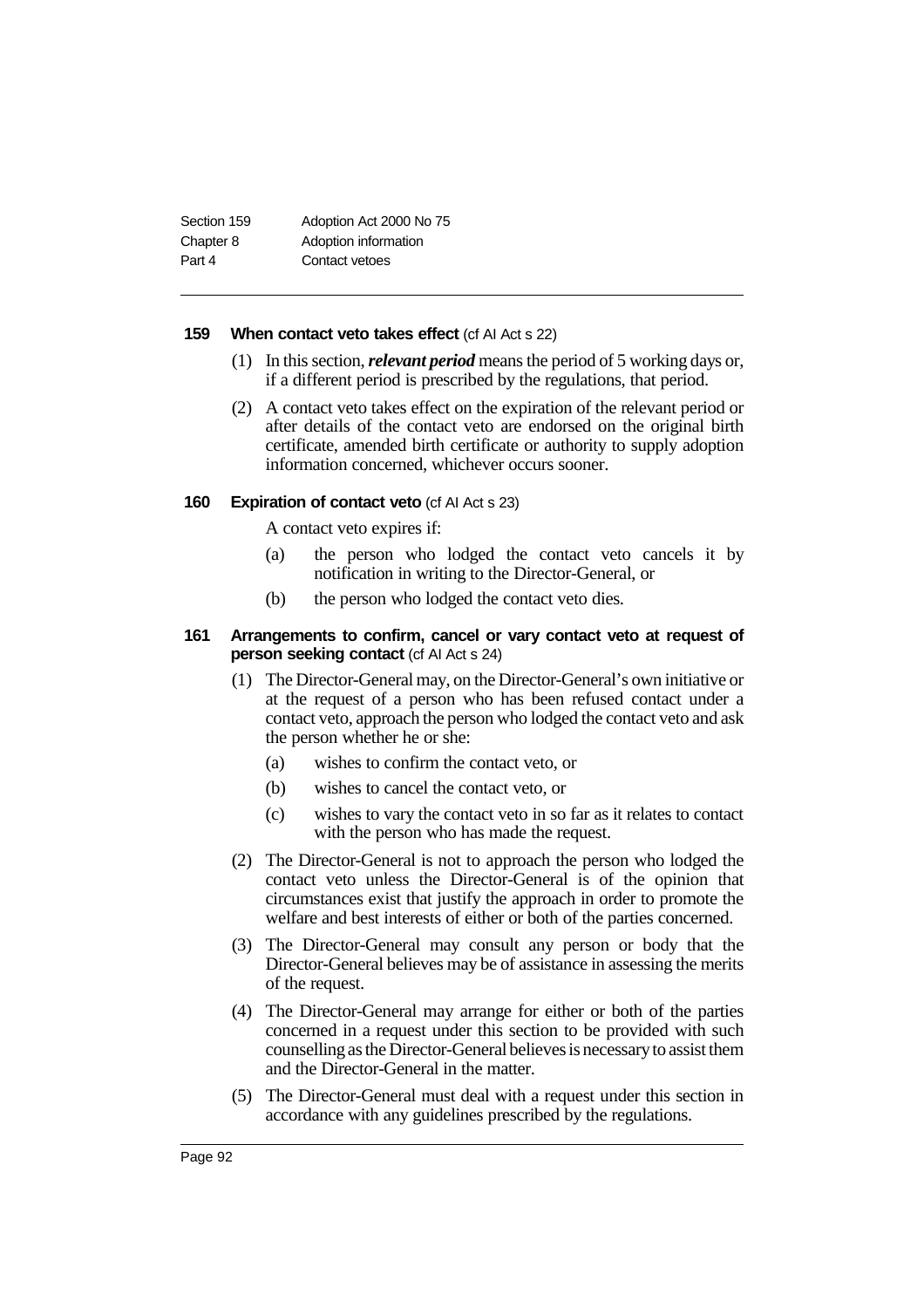| Section 162 |
|-------------|
| Chapter 8   |
| Part 4      |
|             |

#### **162 Notification to person who lodged contact veto of request for information** (cf AI Act s 25)

- (1) The Director-General is required to notify a person who has lodged a contact veto of an application under this Act for the supply of adoption information made by any person with whom contact is refused, unless the Director-General is unaware of the application or it is not reasonably practicable to notify the person.
- (2) This subsection applies where a person is directed by the Guardianship Tribunal under Part 4A of the *Guardianship Act 1987* to make an application for supply of adoption information on behalf of a person with a disability with whom contact is refused. The Director-General is required to notify the person who lodged the contact veto if such an application is made.

## **163 Notification to person affected by contact veto of cancellation or variation** (cf AI Act s 26)

The Director-General is required to notify a person of any cancellation or variation of a contact veto that affects the person if the person requests the Director-General to do so at the time the person receives adoption information subject to the contact veto.

## **164 Undertakings not to contact person who has lodged contact veto** (cf AI Act s 27)

- (1) The Director-General or other information source is not to supply an original birth certificate or amended birth certificate endorsed with a contact veto against contact by the applicant unless the applicant has signed an undertaking that the applicant will not (while the contact veto remains in force):
	- (a) contact or attempt to contact the person who has lodged the contact veto, or
	- (b) procure another person to contact or attempt to contact the person.
- (2) An information source is not to supply any prescribed information to an adopted person relating to an adopted brother or sister unless the Director-General is notified of the application for the information and is given an opportunity to ascertain whether a contact veto has been lodged in relation to contact with the adopted person.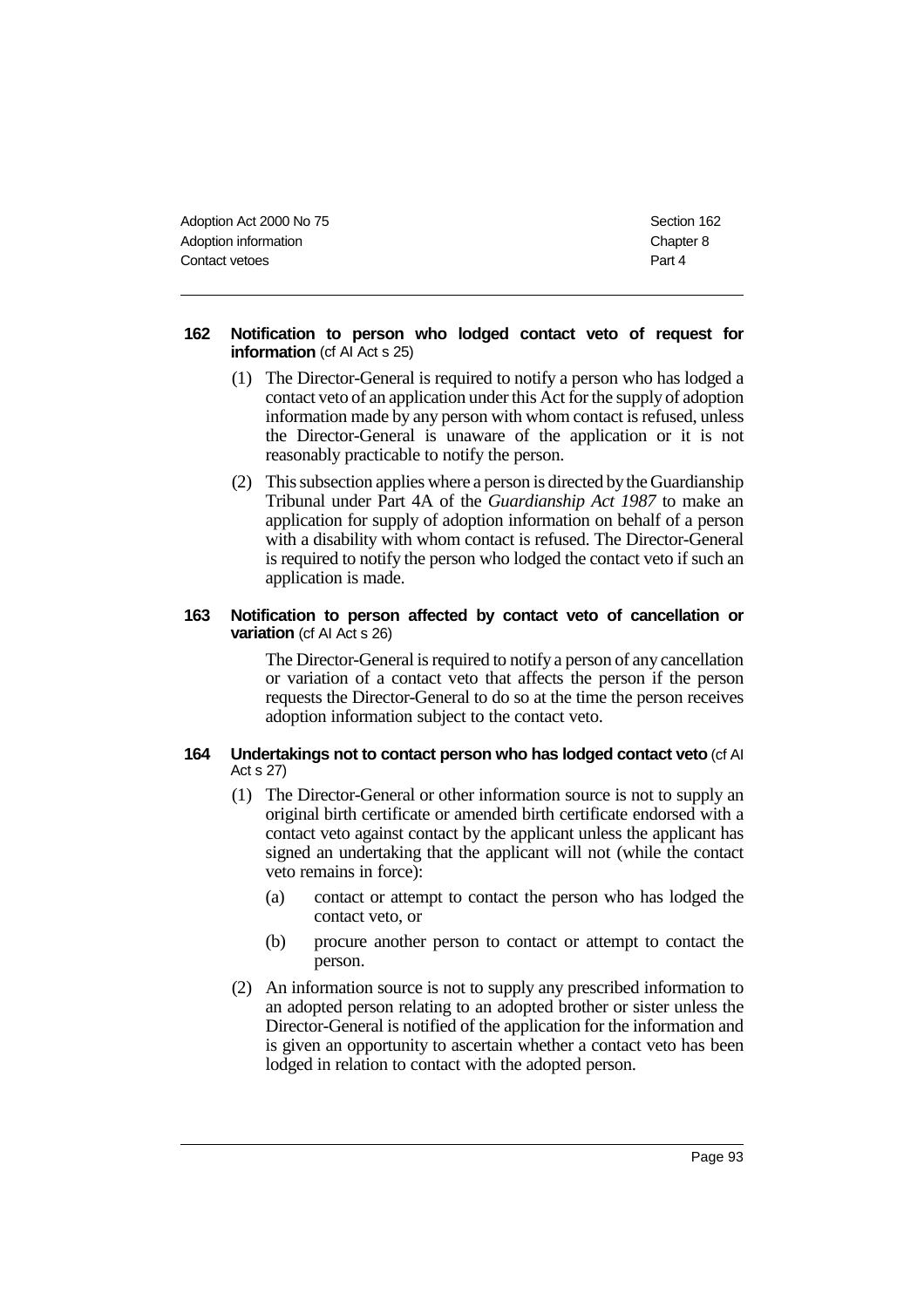| Section 164 | Adoption Act 2000 No 75 |
|-------------|-------------------------|
| Chapter 8   | Adoption information    |
| Part 4      | Contact vetoes          |

- (3) If such a contact veto has been lodged, an information source is not to supply the information unless the applicant has signed an undertaking of the kind referred to in subsection (1).
- (4) The Director-General may, as a condition of the supply to a person of any adoption information under section 140 (Discretion to supply adoption information) which is subject to a contact veto, require the person to sign an undertaking of the kind referred to in subsection (1).
- (5) This section does not apply to an applicant who has been directed by the Guardianship Tribunal under Part 4A of the *Guardianship Act 1987* to make the application on behalf of a person with a disability.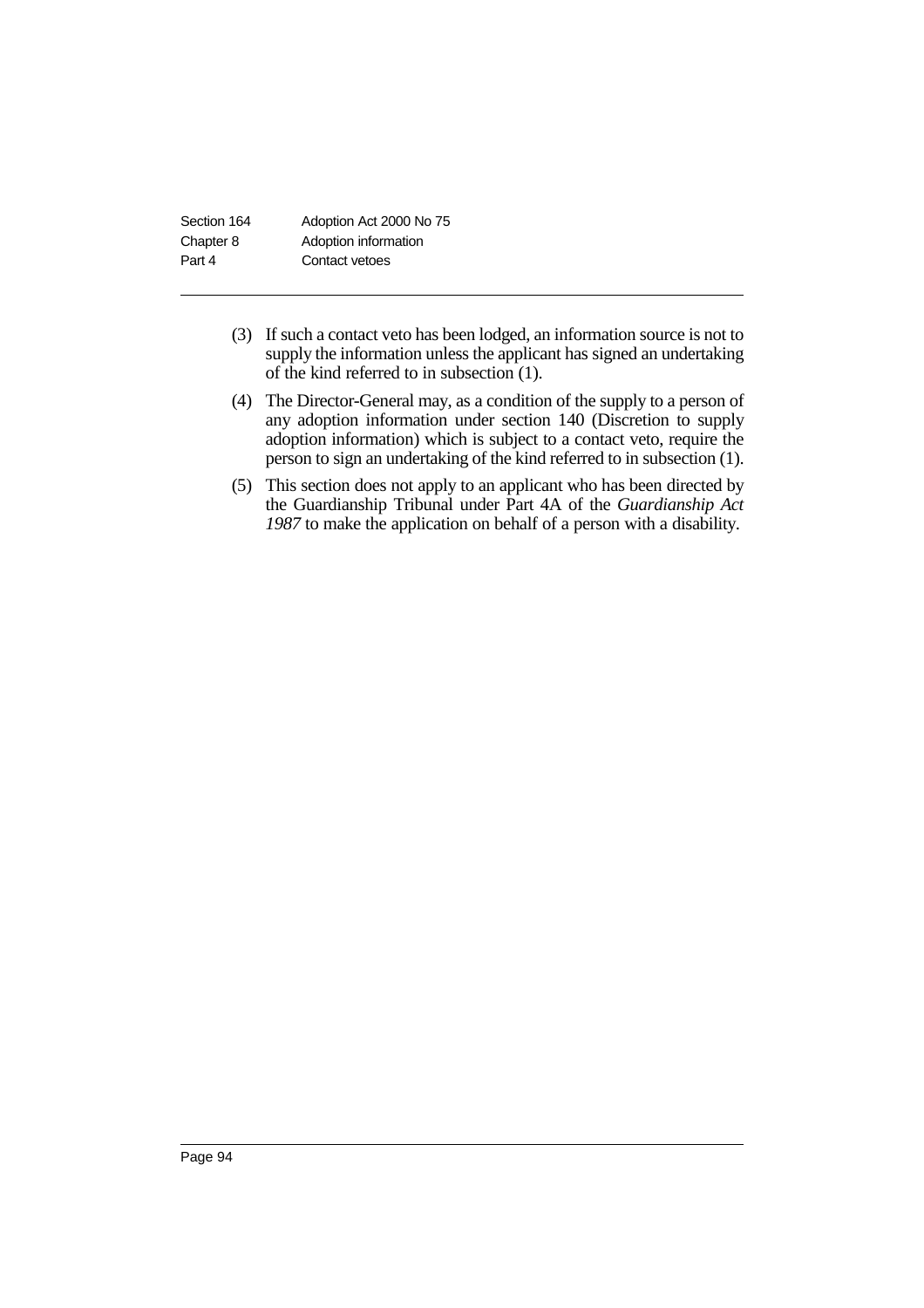| Adoption Act 2000 No 75          | Sectic |
|----------------------------------|--------|
| Adoption information             | Chapt  |
| Reunion and Information Register | Part 5 |

Section 165 Chapter 8

## **Part 5 Reunion and Information Register**

**165 Definition** (cf AI Act s 30)

In this Part:

*register* means the Reunion and Information Register established under this Part.

## **166 Reunion and Information Register** (cf AI Act s 31)

- (1) The Director-General is to establish and maintain a Reunion and Information Register.
- (2) There is to be entered in the register the name of every person who is eligible to have his or her name entered in the register and who:
	- (a) has duly applied for entry of his or her name with a view to a reunion with a person from whom he or she has been separated as a consequence of an adoption, and
	- (b) has duly applied for entry of his or her name with a view to leaving a message for a person concerned in or affected by an adoption, and
	- (c) has duly applied for entry of his or her name with a view to obtaining information about the health and welfare of a person from whom he or she has been separated as a consequence of an adoption.
- (3) Application for entry in the register is to be made in a form approved by the Director-General.

#### **167 Persons eligible to have their names entered in the register** (cf AI Act s 32)

- (1) The following persons are eligible to have their names entered in the register:
	- (a) an adopted person,
	- (b) a birth parent,
	- (c) an adoptive parent,
	- (d) any other person having an interest in an adopted person or birth parent (including a relative) who, in the opinion of the Director-General, ought to have his or her name entered in the register.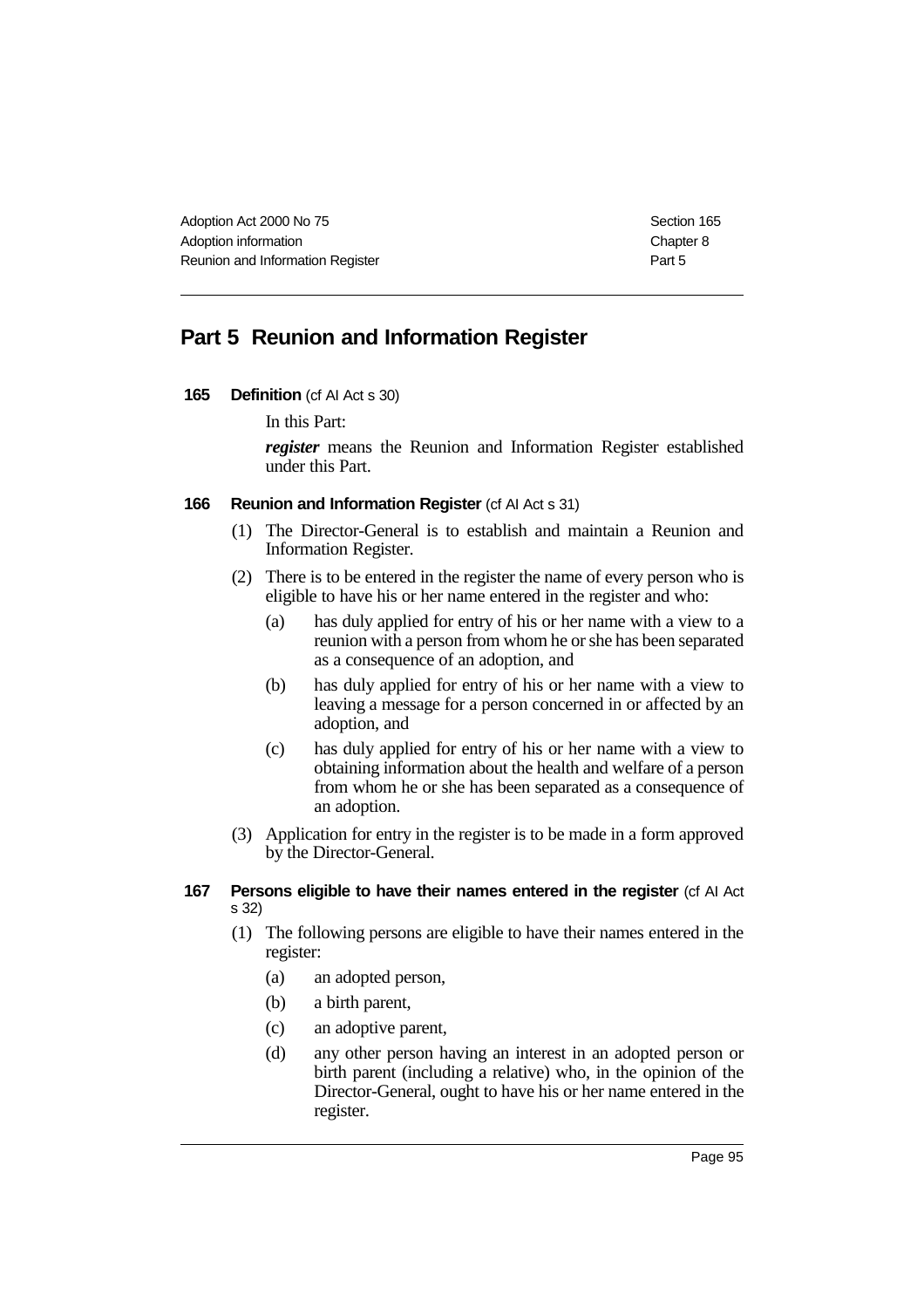| Section 167 | Adoption Act 2000 No 75                 |
|-------------|-----------------------------------------|
| Chapter 8   | Adoption information                    |
| Part 5      | <b>Reunion and Information Register</b> |

- (2) A person who is less than 18 years of age is not eligible to have his or her name entered in the register, except as provided by this section.
- (3) An adopted person who is less than 18 years of age is eligible to have his or her name entered in the register if:
	- (a) the adopted person is 12 or more years of age and the person's adoptive parents have consented in writing to his or her name being entered in the register, or
	- (b) the adopted person is 16 or more years of age and is living separately and apart from his or her adoptive parents, or
	- (c) the adopted person is 12 or more years of age and, in the opinion of the Director-General, special circumstances exist which make it desirable that his or her name should be entered in the register.
- (4) However, the Director-General is not to enter in the register the name of an adopted person who is less than 18 years of age unless the Director-General is of the opinion that to do so will promote the welfare and best interests of the adopted person.
- (5) The consent of an adoptive parent is not required under subsection (3) (a) for the entry in the register of the name of an adopted person who is less than 18 years of age if the adoptive parent:
	- (a) is dead, or
	- (b) cannot, after due search and inquiry, be found, or
	- (c) is, in the opinion of the Director-General, incapable of giving consent.
- (6) The name of a person may not be entered in the register by another person on his or her behalf.

## **168 Message may be left** (cf AI Act s 31A)

Any person whose name is entered on the register may leave a message for any other person entitled (subject to this Act) to have his or her name entered in the register.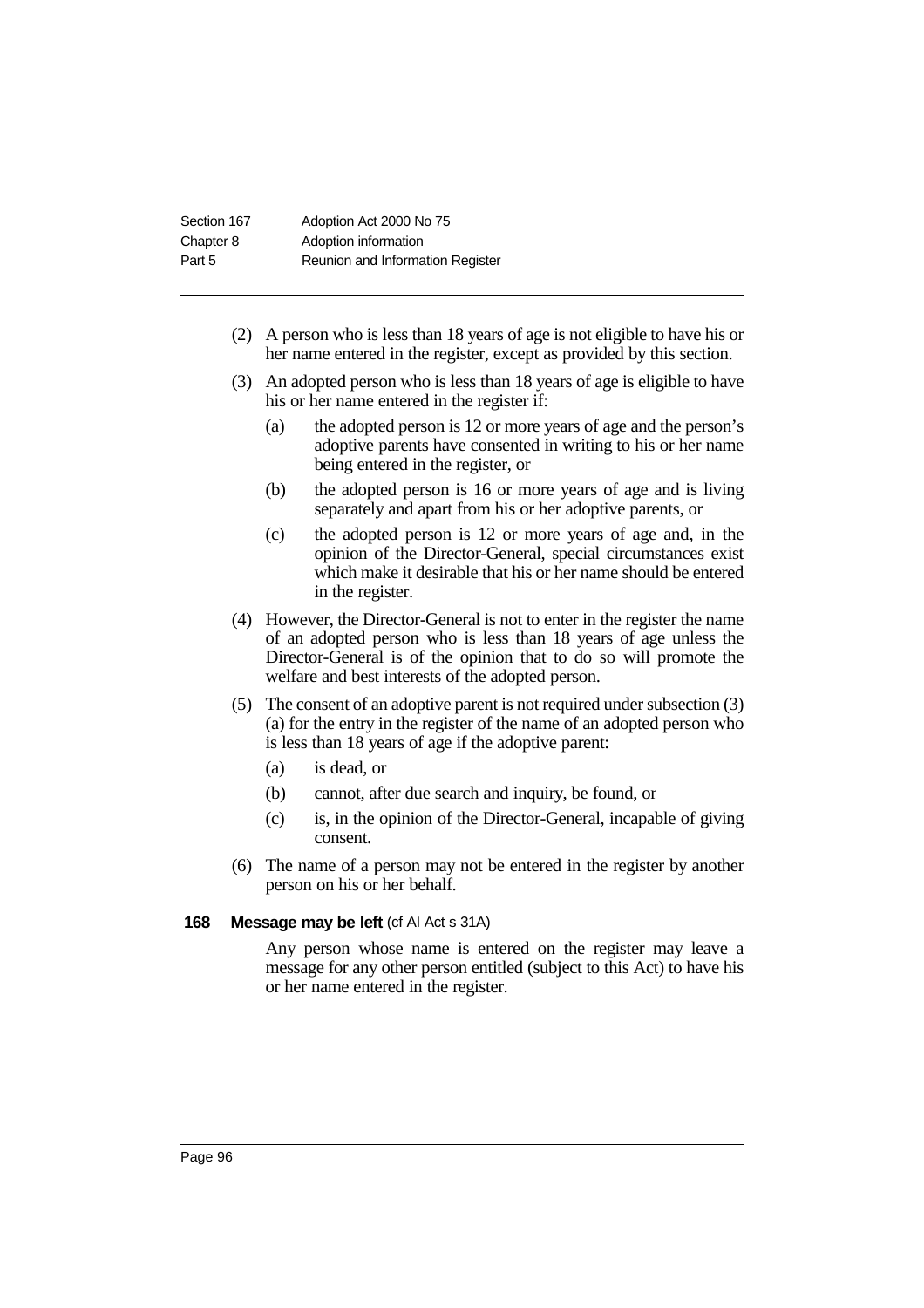| Adoption Act 2000 No 75          | Section 169 |
|----------------------------------|-------------|
| Adoption information             | Chapter 8   |
| Reunion and Information Register | Part 5      |

#### **169 Director-General may refuse to enter name or take message** (cf AI Act s 31B)

The Director-General may refuse to enter the name of a person in the register or to accept a message from any person if, in the opinion of the Director-General, the person is not eligible to have the person's name entered in the register or has not duly applied for entry of his or her name in the register.

#### **170 Circumstances in which Director-General may open, inspect and copy message** (cf AI Act s 31C)

- (1) The Director-General may open, inspect and copy any message left under this Part for an adopted person who is less than 18 years of age.
- (2) The Director-General may, at the request of a person whose name is entered in the register or of the person for whom a message has been left under this Part, open and inspect the message.

## **171 Director-General may delay delivery of message** (cf AI Act s 31D)

The Director-General may delay giving a person a message that the Director-General has been requested to open and inspect if the Director-General is of the opinion that the content of the message is likely to be so distressing for the person that it should be made available to the person only in the presence of appropriate counsellors or other persons able to assist the person.

## **172 Regulations** (cf AI Act s 31E)

The regulations may make provision for or with respect to the leaving and delivery of messages under this Part.

## **173 Arrangements for reunion of registered persons** (cf AI Act s 33)

- (1) If the names of an adopted person and of a birth parent have been entered in the register under section 166 (2) (a), the Director-General may make arrangements for a reunion between the persons so registered.
- (2) If the names of an adopted person or birth parent and of a relative or other person having an interest in the adopted person or birth parent have been entered in the register under section 166 (2) (a), the Director-General may make arrangements for a reunion between the persons so registered.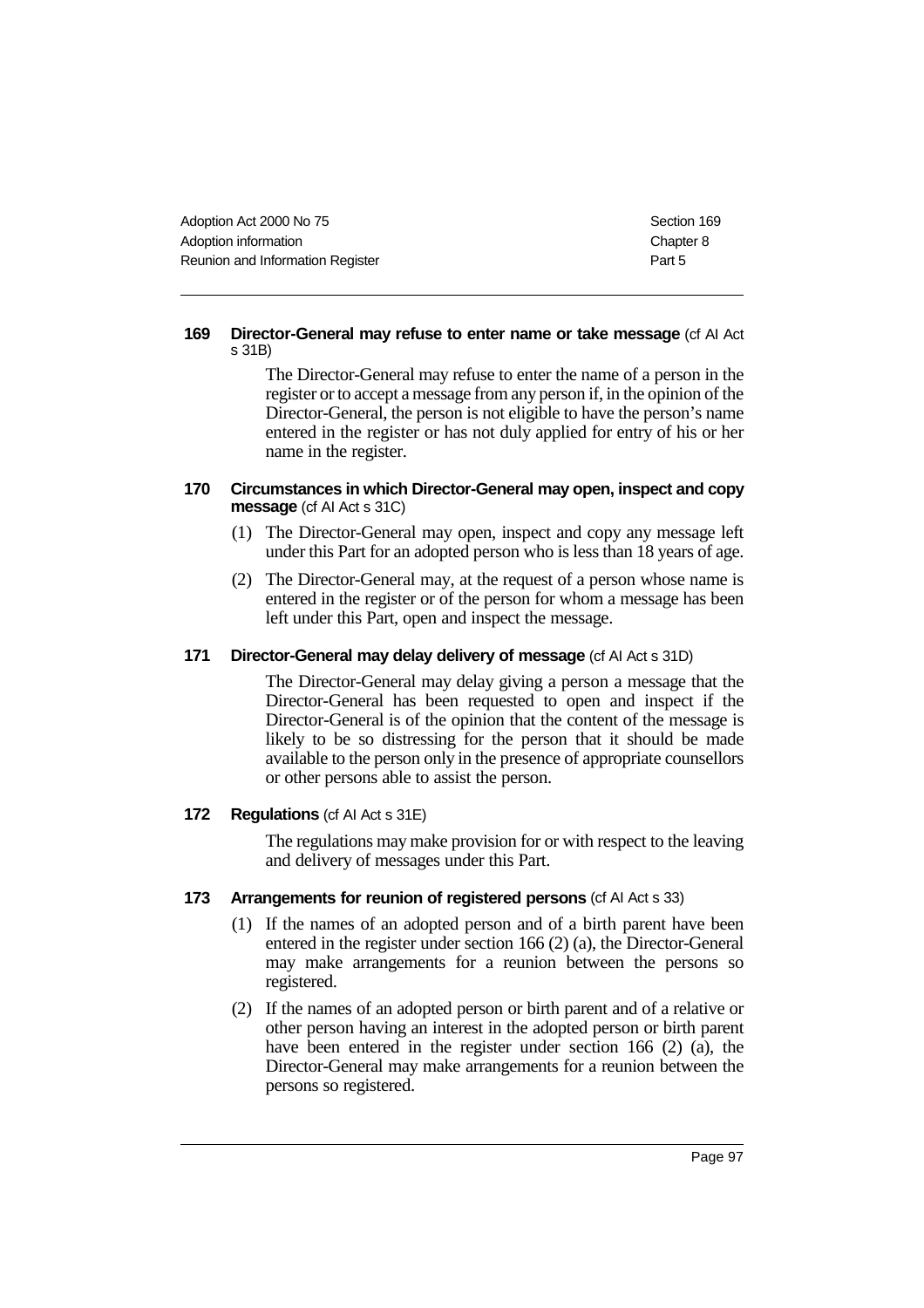| Section 173 | Adoption Act 2000 No 75          |
|-------------|----------------------------------|
| Chapter 8   | Adoption information             |
| Part 5      | Reunion and Information Register |

- (3) The Director-General is not to arrange a reunion involving an adopted person who is less than 18 years of age if an adoptive parent refused to consent to the entry of the name of the adopted person in the register under section 166 (2) (a), unless:
	- (a) the adoptive parent consents in writing to the reunion, or
	- (b) the Director-General gives the adoptive parent not less than 90 days notice of the intention to arrange the reunion.
- (4) The Director-General must notify any person whose name is entered in the register under section 166 (2) (a) of the entry in the register of the name of any other person from whom that person has been separated as a consequence of adoption.

# **174 Location of persons not registered** (cf AI Act s 34)

- (1) If the name of an adopted person has been entered in the register under section 166 (2) (a), the Director-General may take such action as is reasonable in the circumstances to locate, or authorise an information source to locate, a birth parent or relative of the adopted person or any other person:
	- (a) with whom the adopted person wishes to be reunited, or
	- (b) whom the adopted person wishes to have contacted so that information may be obtained about his or her health and welfare,

so as to ascertain whether the person wishes to be reunited with the adopted person or to be so contacted.

- (2) If the name of a birth parent has been entered in the register under section 166 (2) (a), the Director-General may take such action as is reasonable in the circumstances to locate the adopted person, so as to ascertain whether the adopted person wishes to be reunited with the birth parent or to be contacted so information may be obtained about his or her health and welfare.
- (3) If the name of a relative or other person having an interest in an adopted person or birth parent has been entered in the register under section 166 (2) (a), the Director-General may take such action as is reasonable in the circumstances to locate the adopted person or birth parent, so as to ascertain whether the adopted person or birth parent wishes to be reunited with the relative or other person or to be contacted so information may be obtained about his or her health and welfare.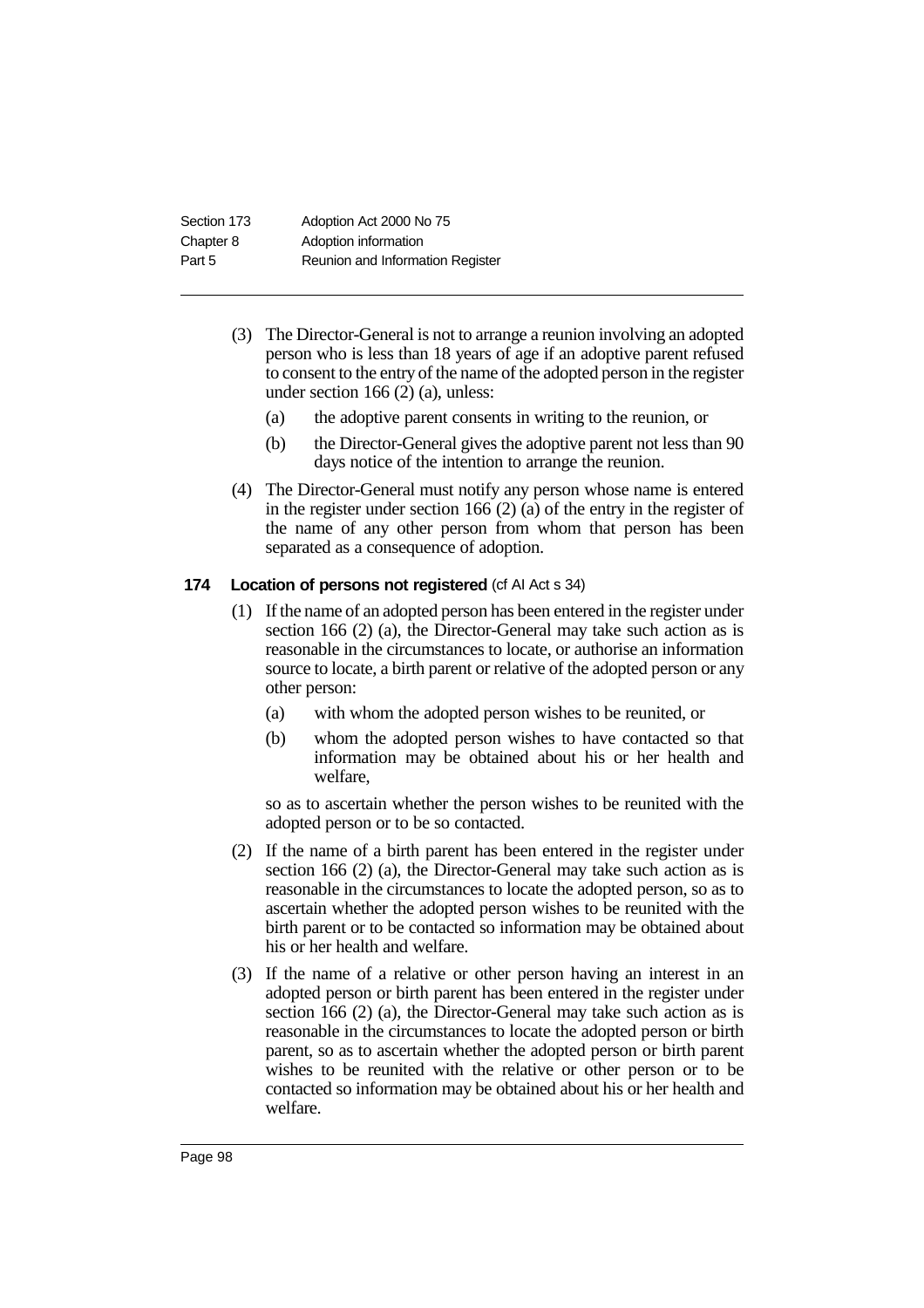| Adoption Act 2000 No 75          | Section 174 |
|----------------------------------|-------------|
| Adoption information             | Chapter 8   |
| Reunion and Information Register | Part 5      |

- (4) The Director-General may take action to locate a person under this section only if the Director-General is satisfied that it will promote the welfare and best interests of the parties concerned and it is appropriate to do so.
- (5) The Director-General may take action to locate a person under this section even though the person has not, by entering his or her name in the register, expressed a desire to be reunited with the person whose name is entered in the register or to be contacted so that information may be obtained about his or her health and welfare.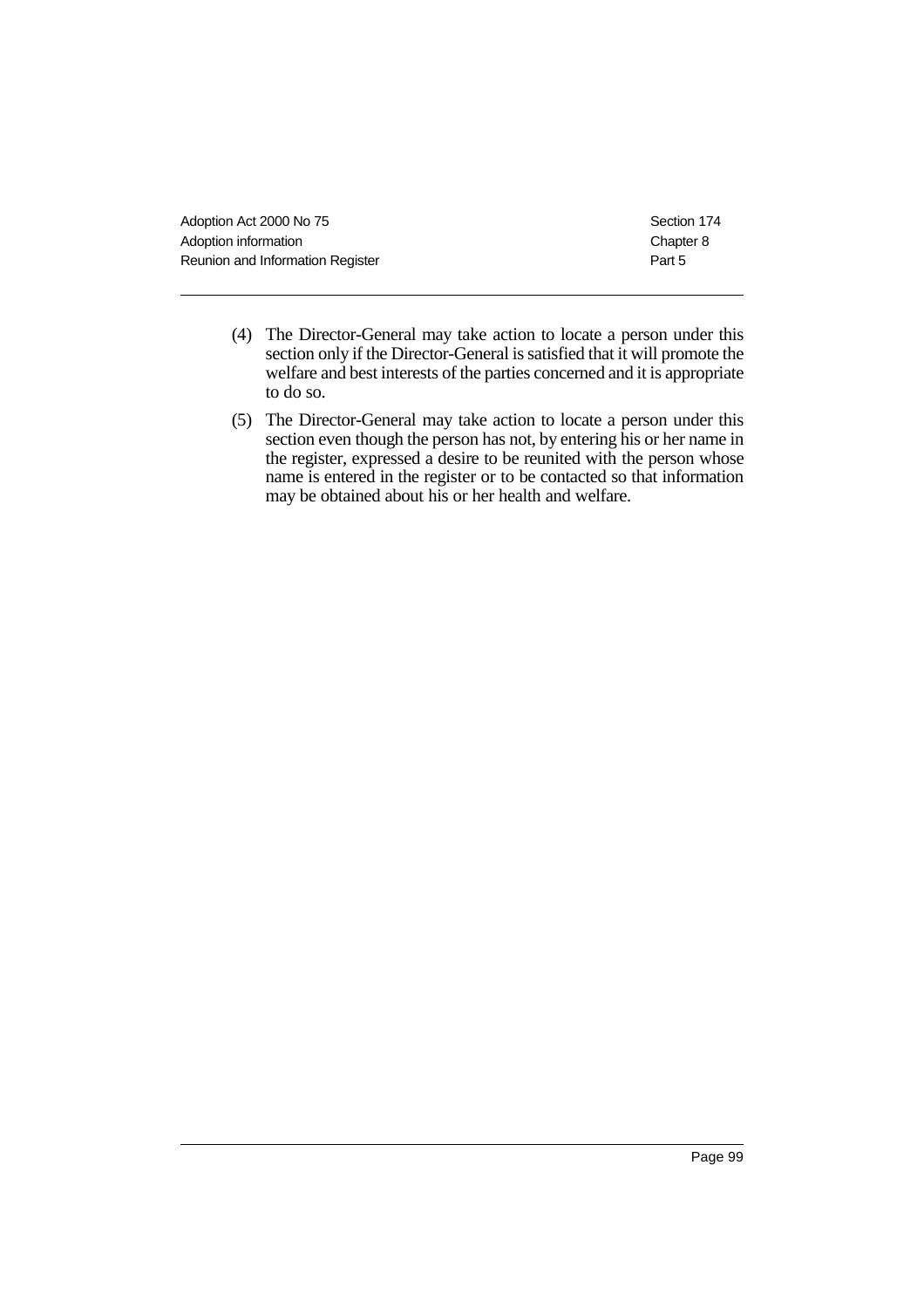Section 175 Adoption Act 2000 No 75 Chapter 8 Adoption information Part 6 Miscellaneous

# **Part 6 Miscellaneous**

# **175 Duties of Director-General and accredited adoption agencies**

The Director-General, or an accredited adoption agency, must ensure that information held by the Director-General or it, concerning a child's origin, identity of birth parent and medical history is preserved and that access to such information is given to a person only in accordance with this Chapter.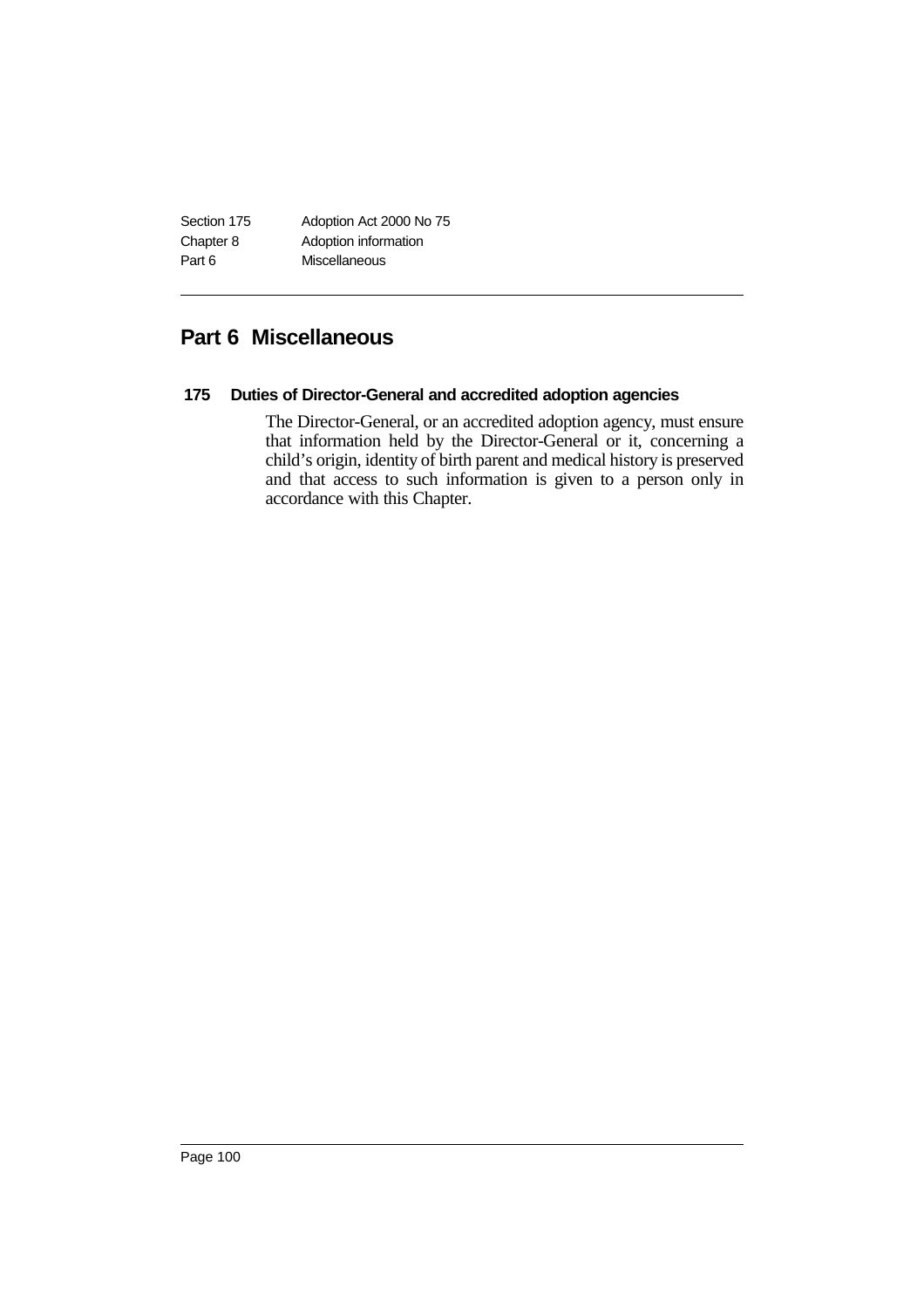Adoption Act 2000 No 75 Section 176 Offences Chapter 9

# **Chapter 9 Offences**

#### **176 Definitions**

In this Chapter:

*prohibited adoption advertising* means an advertisement, news item or other matter indicating (whether or not in relation to a particular child, born or unborn, and whether the child is from Australia or a country outside Australia) that:

- (a) a parent or guardian of a child wishes to have the child adopted, or
- (b) a person wishes to adopt a child, or
- (c) a person is willing to make arrangements with a view to the adoption of a child, or
- (d) a child or children are available for adoption.

*publish* means disseminate, exhibit, provide or communicate by oral, visual, written, electronic or other means (for example, by way of newspaper, radio, television or through the use of the Internet, subscription TV or other on-line communications system), and includes cause to be published.

#### **177 Payments for NSW adoptions or intercountry adoptions and adoption services** (cf AC Act s 50)

- (1) A person who (whether before or after the birth of the child concerned) makes, gives or receives, or agrees to make, give or receive, a payment or reward for or in consideration of or in relation to:
	- (a) the adoption or proposed adoption of a child, or
	- (b) the giving of consent, or the signing of an instrument of consent, to the adoption of a child, or
	- (c) conducting an adoption service in relation to a child,

is guilty of an offence against this Act.

Maximum penalty: 25 penalty units or imprisonment for 12 months, or both.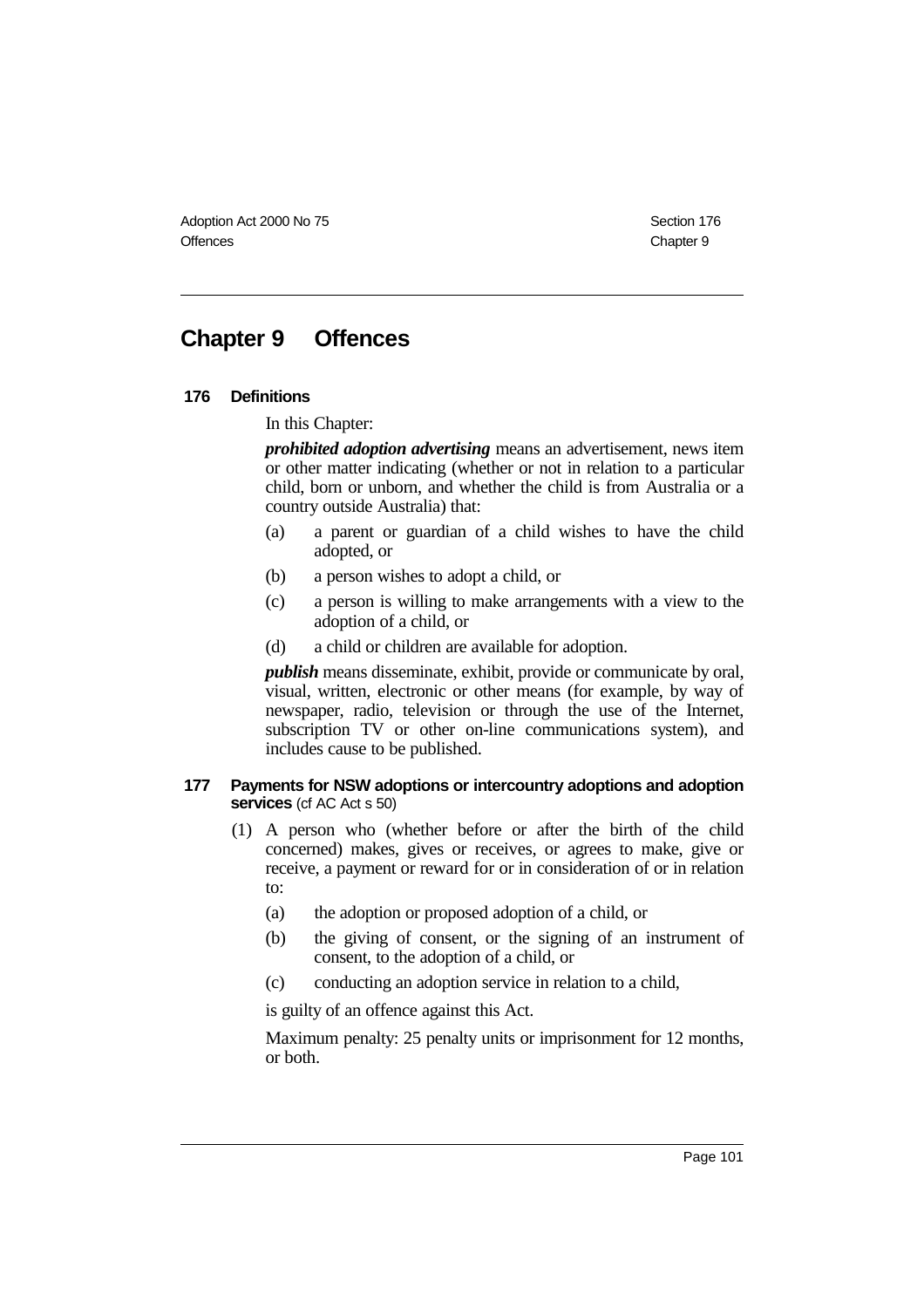Section 177 Adoption Act 2000 No 75 Chapter 9 Offences

- (2) A person who is resident or domiciled in this State who:
	- (a) makes any payment or gives any reward of any kind to a birth parent for relinquishing a child adopted from outside Australia or for consenting to an adoption under this Act, or
	- (b) gives or takes any improper financial gain in relation to an adoption,

is guilty of an offence.

Maximum penalty: 25 penalty units or imprisonment for 12 months, or both.

- (3) This section does not apply to or in relation to:
	- (a) any charge made by the Director-General or an accredited adoption agency for providing adoption services under this Act, or
	- (b) a payment or reward in connection with an adoption or proposed adoption under the law of another State if the making of the payment or the giving of the reward, or the agreeing to make the payment or give the reward, would have been lawful if it had taken place in that other State, or
	- (c) any payment or reward, or class of payment or reward, prescribed by the regulations.
- (4) For the purposes of this section, the giving or taking of any thing in relation to an adoption is not for improper financial gain if the transactions concerned relate to expenses (including legal expenses) reasonably incurred or for reasonable remuneration for work done or for care of the child in the period between the appropriate authorities agreeing that the adoption should proceed and adoption of the child.

#### **178 Unauthorised advertising** (cf AC Act s 52)

(1) A person must not publish any prohibited adoption advertising.

Maximum penalty: 25 penalty units or imprisonment for 12 months, or both.

**Note. Prohibited adoption advertising** is defined in section 176.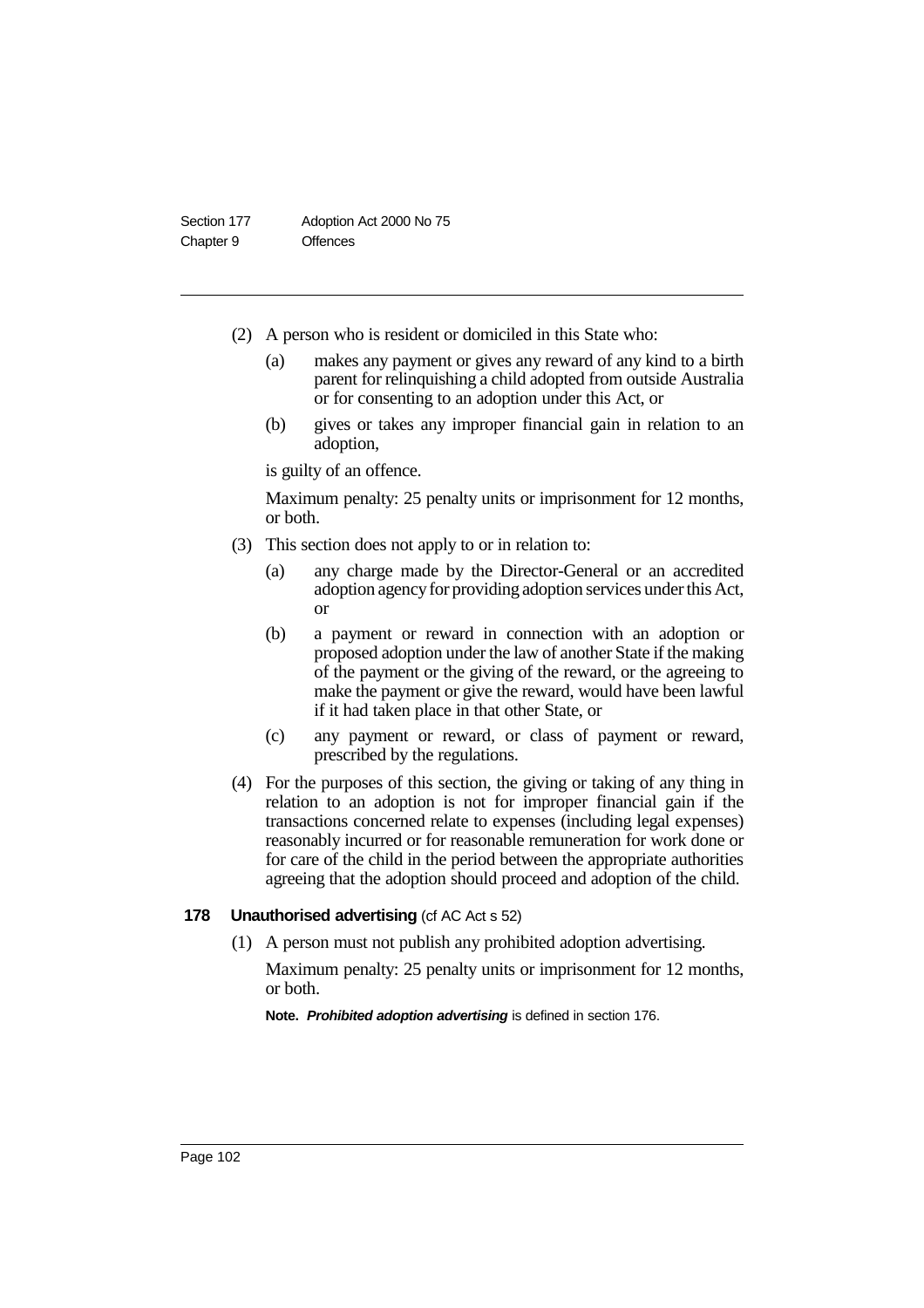(2) A person must not publish any photograph of a child (whether from Australia or a country outside Australia) together with any prohibited adoption advertising relating to the child.

Maximum penalty: 25 penalty units or imprisonment for 12 months, or both.

- (3) This section extends to the publication of matter in a country outside Australia, by a person resident or domiciled in the State, of the person's wish to adopt, or willingness to make arrangements for the adoption, of a child from that country in the State.
- (4) This section does not apply in relation to publication of any advertisement, news item or other matter approved by the Director-General.

## **179 Making available or supplying prohibited adoption advertising on on-line service**

(1) In this section:

*access* has the same meaning as it has in the Commonwealth Act.

*Commonwealth Act* means the *Broadcasting Services Act 1992* of the Commonwealth.

*Internet content* has the same meaning as it has in the Commonwealth Act.

*on-line service* means an Internet carriage service within the meaning of the Commonwealth Act and includes a bulletin board.

- (2) A person must not, by means of an on-line service, make available, or supply, to another person prohibited adoption advertising:
	- (a) knowing that it is prohibited adoption advertising, or
	- (b) being reckless as to whether or not it is prohibited adoption advertising.

Maximum penalty: 25 penalty units or imprisonment for 12 months, or both.

**Note. Prohibited adoption advertising** is defined in section 176.

- (3) This section applies to an on-line service other than an on-line service, or on-line service of a class, prescribed by the regulations.
- (4) Nothing in this section makes it an offence to supply prohibited adoption advertising by means of an on-line service to any person, or class of persons, prescribed by the regulations.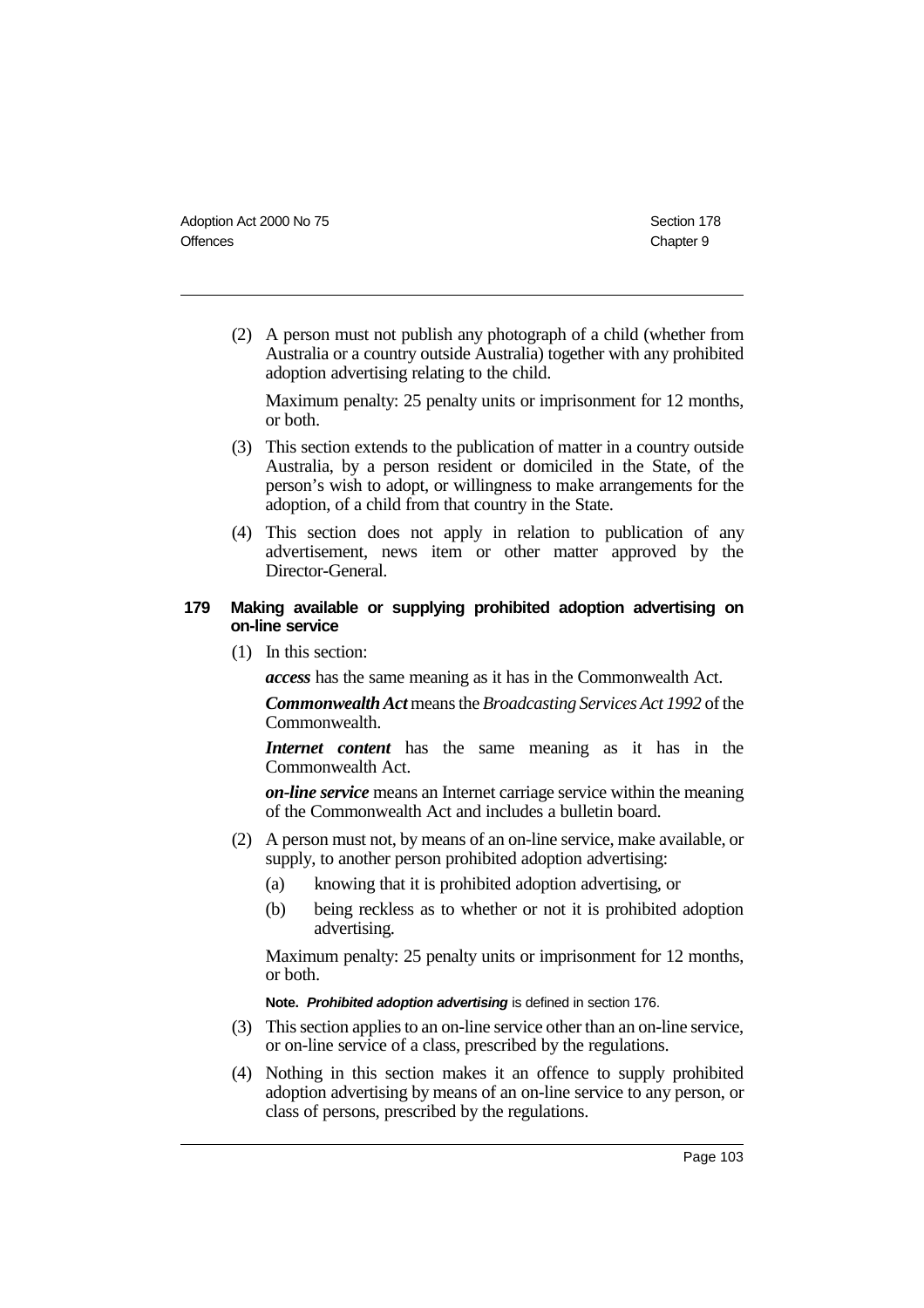| Section 179 | Adoption Act 2000 No 75 |
|-------------|-------------------------|
| Chapter 9   | Offences                |

- (5) A person is not guilty of an offence under this section by reason only of the person:
	- (a) owning, or having the control and management of the operation of, an on-line service, or
	- (b) facilitating access to or from an on-line service by means of transmission, down loading, intermediate storage, access software or similar capabilities.
- (6) A person is reckless as to whether matter is prohibited adoption advertising:
	- (a) if the person is aware of a substantial risk that the matter is prohibited adoption advertising, and
	- (b) that having regard to the circumstances known to the person, it is unjustifiable to take the risk.
- (7) The question of whether taking a risk is unjustifiable is one of fact.

### **180 Restriction on publication of identity of parties** (cf AC Act s 53)

- (1) A person must not publish in relation to an application under this Act or under a law of another State for the adoption of a child or in relation to the proceedings on such an application:
	- (a) the name of an applicant, the child, or the father or mother or a guardian of the child, or
	- (b) any matter reasonably likely to enable any of those persons to be identified.

Maximum penalty: 25 penalty units or imprisonment for 12 months, or both.

(2) This section does not apply in relation to the publication of any matter with the authority of the Court to which the application was made.

**Note. Publish** is defined in section 176.

#### **181 False statements** (cf AC Act s 54, AI Act s 38)

A person who makes any statement (whether orally or in writing) that the person knows to be false for the purposes of or in connection with:

- (a) a proposed adoption or any other matter under this Act, or
- (b) an application for the supply of adoption information or an authority to supply adoption information under Chapter 8, or
- (c) the lodging of a contact veto under Chapter 8, or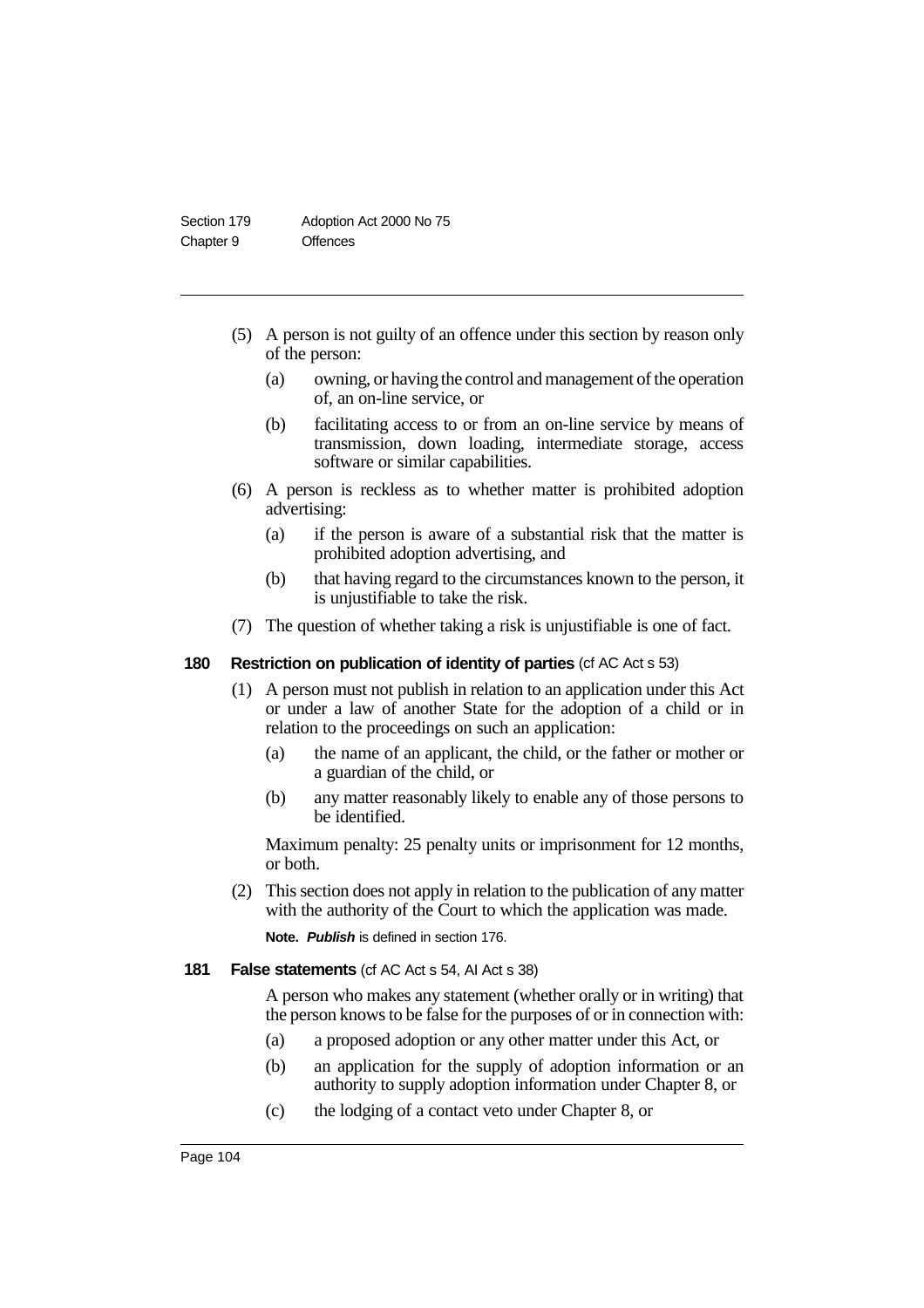- (d) an application for entry of the person's name in the Reunion and Information Register under Chapter 8, or
- (e) any other request under this Act,

is guilty of an offence.

Maximum penalty: 25 penalty units or imprisonment for 12 months, or both.

## **182 Impersonation** (cf AC Act s 55, AI Act s 39)

- (1) A person who impersonates an adopted person, birth parent, adoptive parent, relative or other person having an interest in an adopted person in connection with any matter under this Act is guilty of an offence.
- (2) Without limiting subsection (1), a person who impersonates or falsely represents himself or herself to be a person whose consent to the adoption of a child is required by this Act or by the law of another State is guilty of an offence.
- (3) A person who impersonates a person engaged in the administration or execution of this Act is guilty of an offence.

Maximum penalty: 25 penalty units or imprisonment for 12 months, or both.

# **183 Presenting forged consent or other document** (cf AC Act s 56)

- (1) A person is guilty of an offence if he or she presents, or causes to be presented, to the Court in connection with an application for an order for the adoption, or recognition of the adoption, of a child under this Act a document:
	- (a) purporting to be an adoption document that the person knows is forged, or
	- (b) that bears any signature or certification that was obtained by fraud or duress.

Maximum penalty: 25 penalty units or imprisonment for 12 months, or both.

(2) In this section:

# *adoption document* means:

(a) an instrument of consent, or revocation of consent, to an adoption, or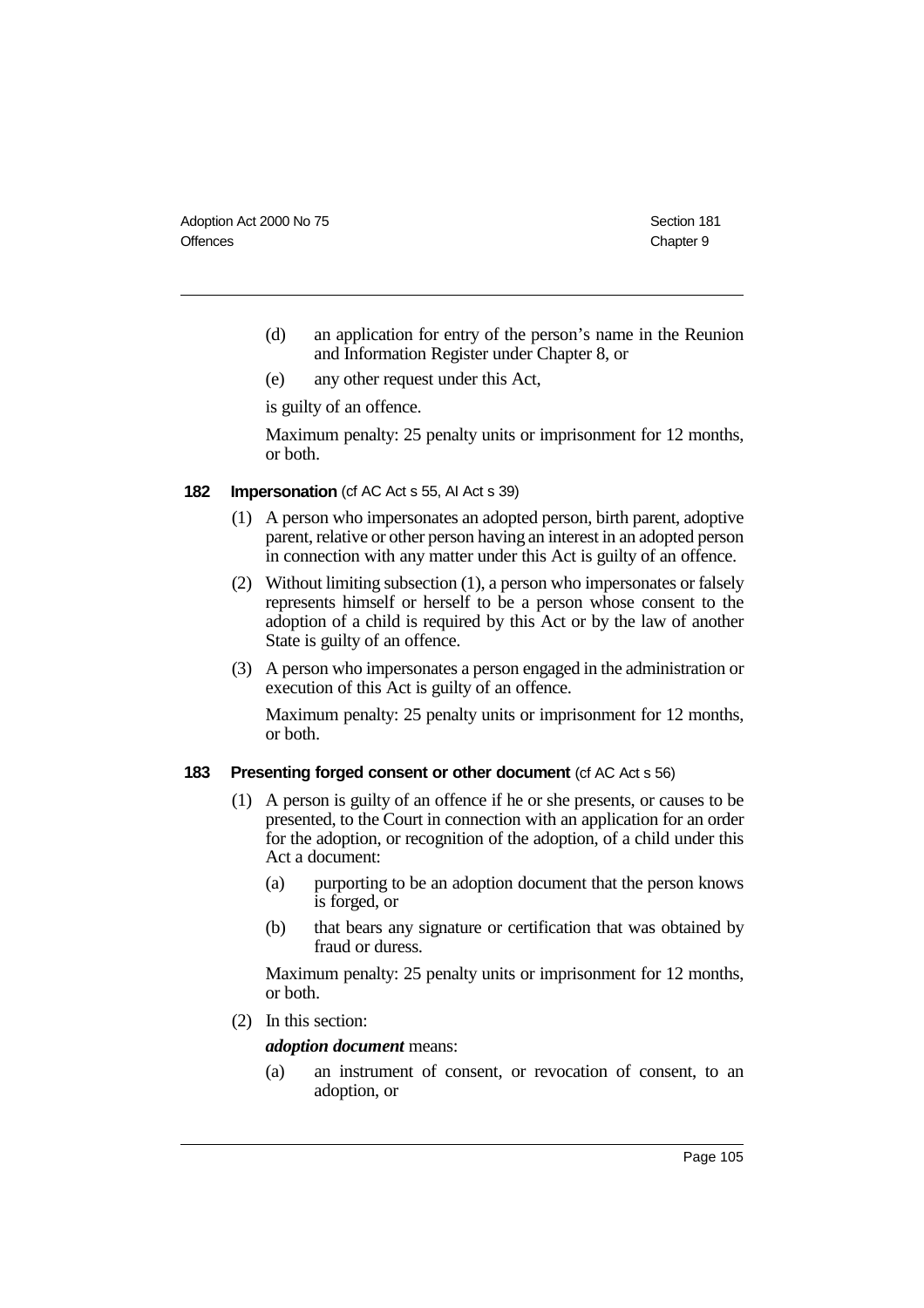Section 183 Adoption Act 2000 No 75 Chapter 9 Offences

- (b) an adoption compliance certificate, or
- (c) an order for the adoption of a child made outside Australia.

#### **184 Undue influence** (cf AC Act s 57)

- (1) A person who uses or threatens to use any force or restraint or does or threatens to do any injury, or causes or threatens to cause any detriment of any kind to, or exerts any other undue influence on, a parent or guardian of a child with a view:
	- (a) to inducing that parent or guardian to offer or refrain from offering the child for adoption under this Act, or
	- (b) to influencing the parent or guardian in the expression of any wishes contained in an instrument of consent to the adoption of a child, or
	- (c) to inducing the parent or guardian to revoke a consent to the adoption of the child given by that parent or guardian,

is guilty of an offence.

Maximum penalty: 25 penalty units or imprisonment for 12 months, or both.

- (2) A person who uses or threatens to use any force or restraint or does or threatens to do any injury, or causes or threatens to cause any detriment of any kind to a child with a view:
	- (a) to influencing the child in the expression of any wishes concerning his or her adoption, or
	- (b) to inducing the child to consent to his or her adoption, or
	- (c) to inducing the child to revoke consent to his or her adoption,

is guilty of an offence.

Maximum penalty: 25 penalty units or imprisonment for 12 months, or both.

#### **185 Improper witnessing of consent** (cf AC Act s 58)

A person who subscribes his or her name as a witness to the signature of a person to an instrument of consent to the adoption of a child without:

(a) being satisfied that the person signing the instrument is a parent or guardian of the child, and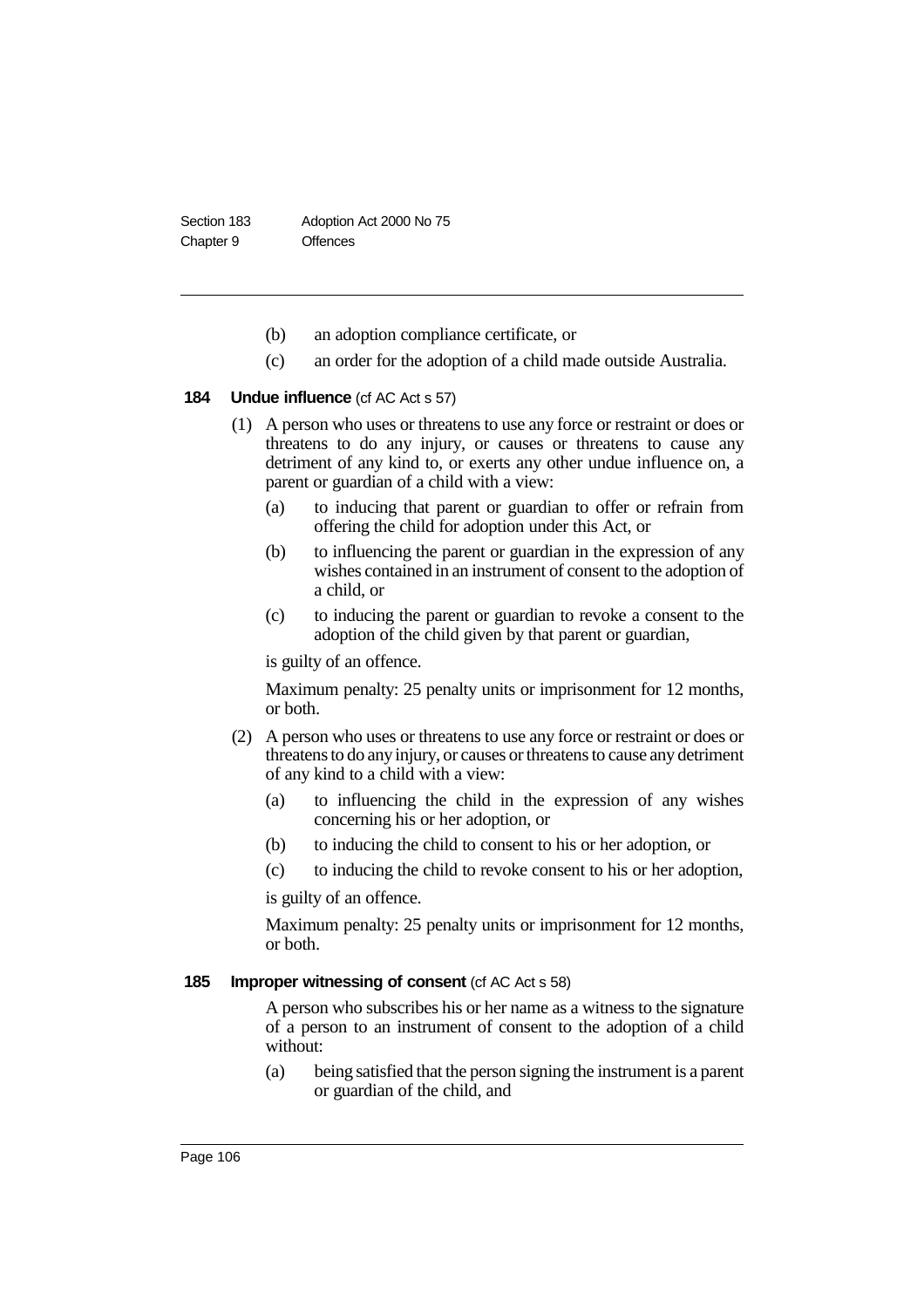- (b) being satisfied that the person signing the instrument is doing so free from any threat, inducement or influence of a kind referred to in section 184, and
- (c) taking such steps as are prescribed by the regulations to satisfy himself or herself that the person signing the instrument understands the effect of the consent, and
- (d) being satisfied that the instrument bears the date on which it is signed by the person giving the consent,

is guilty of an offence.

Maximum penalty: 25 penalty units or imprisonment for 12 months, or both.

## **186 Unauthorised disclosure of information** (cf AI Act s 15)

- (1) A person must not disclose any information relating to an adopted person, birth parent or adoptive parent obtained in connection with the administration or execution of Chapter 8, except:
	- (a) in connection with the administration or execution of Chapter 8, or
	- (b) as authorised or required by law.
- (2) In any proceedings concerning Chapter 8 before any court or tribunal, the court or tribunal may make an order forbidding publication of all or any of the information mentioned in the proceedings relating to an adopted person, birth parent, adoptive parent, relative or other person.
- (3) A person must not publish information in breach of an order made under this section.

Maximum penalty: 25 penalty units or imprisonment for 12 months, or both.

# **187 Prohibition on contact with birth parents of child**

- (1) A prospective adoptive parent of a child must not:
	- (a) contact or attempt to contact a birth parent of the child, or
	- (b) procure another person to contact or attempt to contact a birth parent,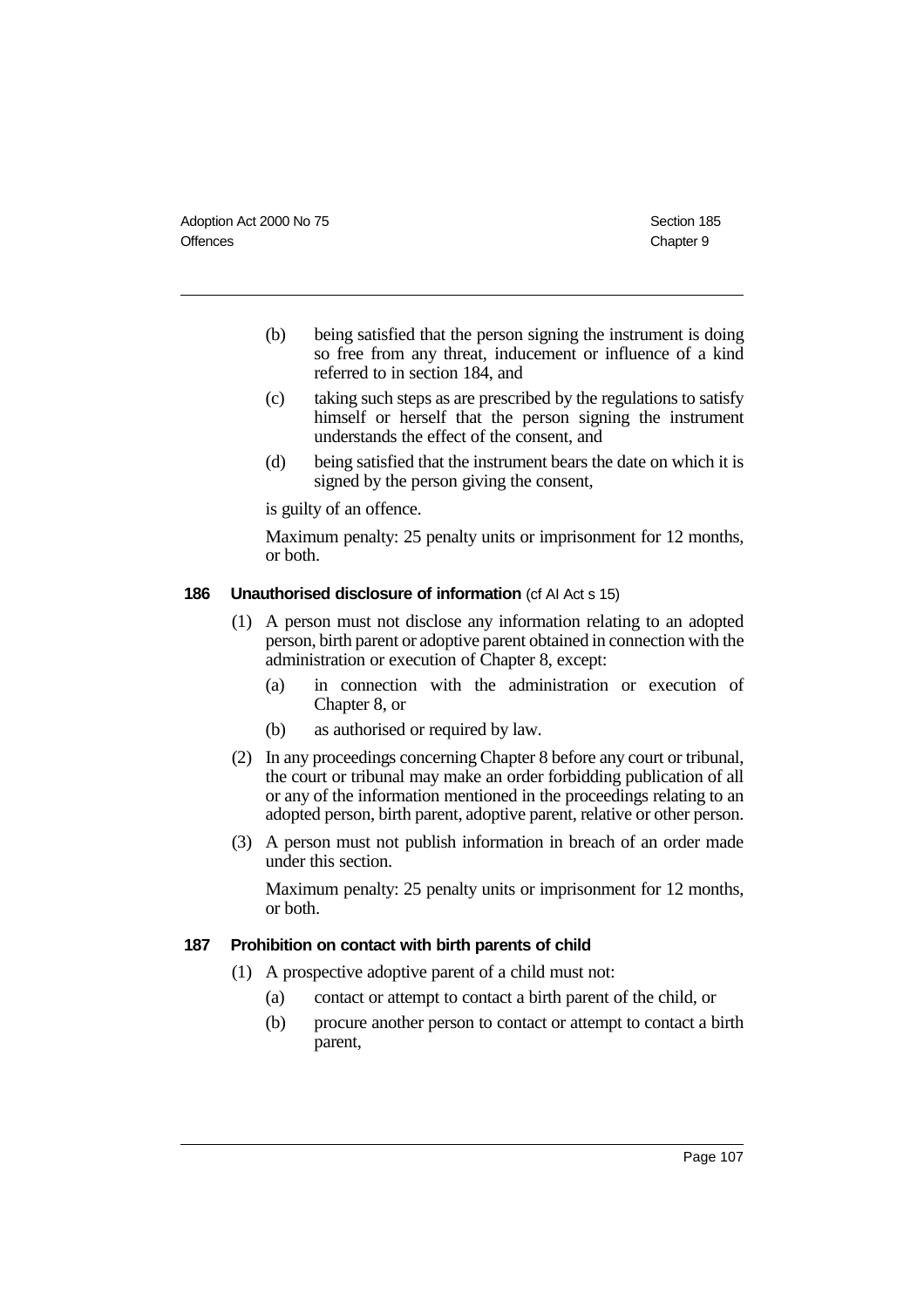Section 187 Adoption Act 2000 No 75 Chapter 9 Offences

> (whether in or outside New South Wales) before the child has been allocated to the adoptive parent in accordance with this Act and the allocation has been accepted.

> Maximum penalty: 25 penalty units or imprisonment for 12 months, or both.

- (2) It is not an offence to contact or attempt to contact a birth parent or procure another person to contact or attempt to contact a birth parent  $\overline{\textbf{i}}$  f :
	- (a) the prospective adoptive parent is a relative or a step parent, or
	- (b) the contact has been approved by the Director-General.

#### **188 Veto on contact—offences** (cf AI Act s 28)

- (1) An information recipient must not:
	- (a) contact or attempt to contact the person who lodged a contact veto against contact by the information recipient, or
	- (b) procure another person to contact or attempt to contact that person.
- (2) An information recipient must not:
	- (a) use information obtained under this Act after the lodgement of a contact veto to intimidate or harass the person who lodged the contact veto against contact by the information recipient, or
	- (b) procure any other person to intimidate or harass that person by the use of that information.
- (3) A person is not to claim to act on behalf of or hold himself or herself out as being willing to act on behalf of another person with a view to contravening this section.
- (4) In this section:

*information recipient* means an adopted person, adoptive parent, birth parent, relative or other person:

- (a) who has received an authority to supply adoption information, original birth certificate or amended birth certificate endorsed with a contact veto against contact by him or her (being a contact veto that remains in force), or
- (b) who has had disclosed to him or her prescribed information under this Act and who has knowledge that a contact veto against contact by him or her is then in force.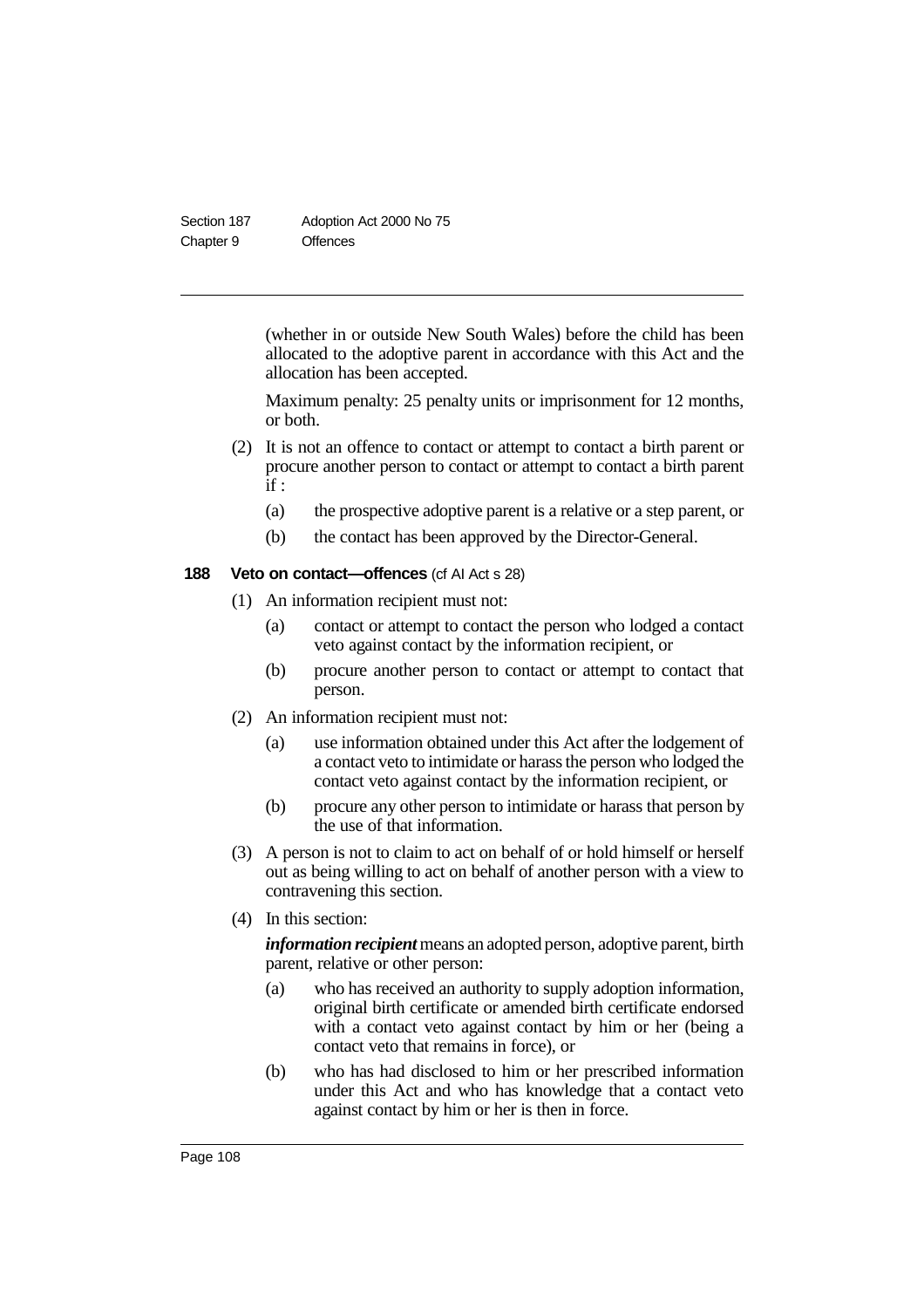Adoption Act 2000 No 75 Section 188 Offences Chapter 9

(5) This section extends to an act contravening this section done outside Australia by a person resident or domiciled in the State.

Maximum penalty: 25 penalty units or imprisonment for 12 months, or both.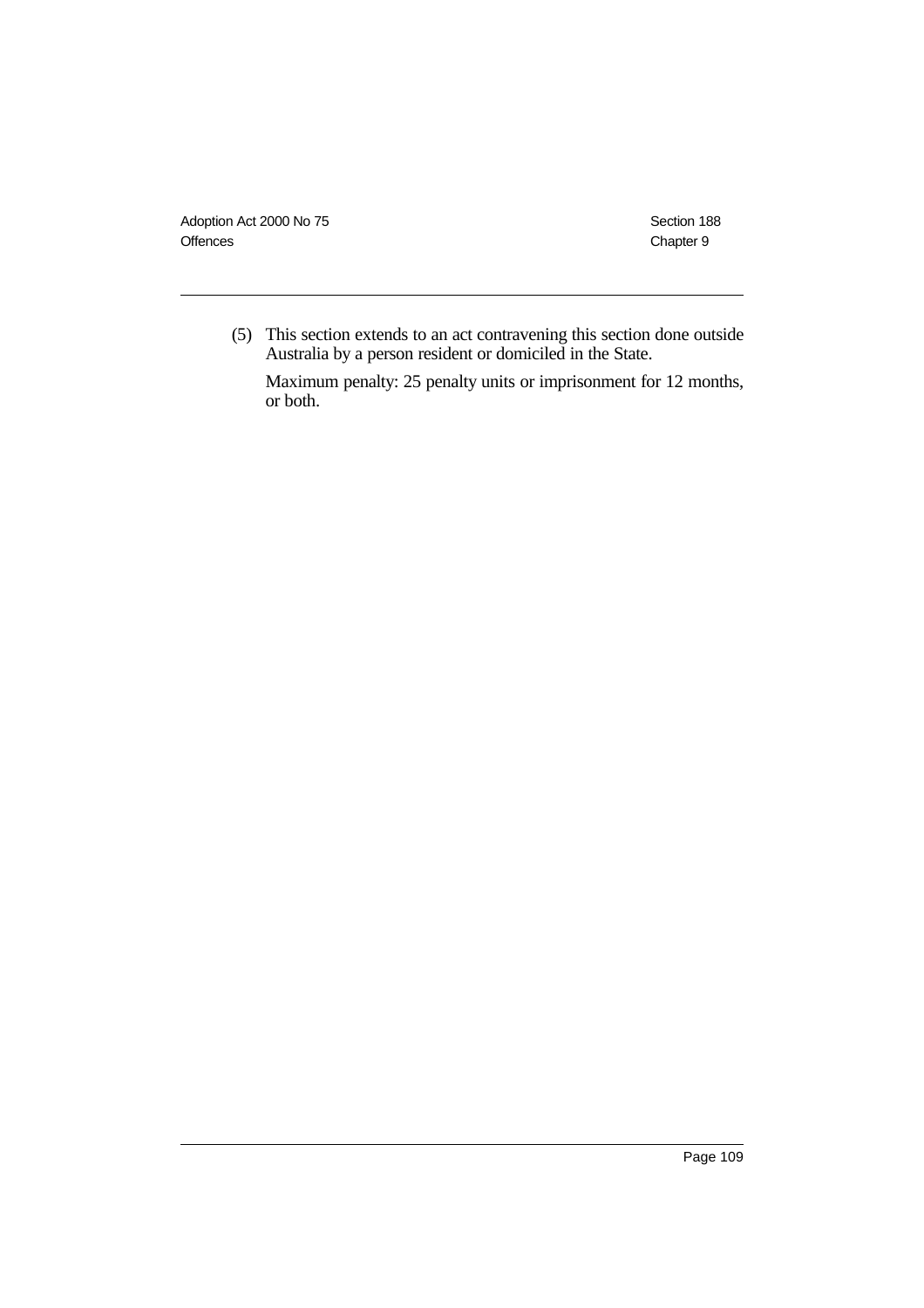Section 189 Adoption Act 2000 No 75 Chapter 10 Review of decisions

# **Chapter 10 Review of decisions**

#### **Introduction**

This Chapter contains various provisions relating to the internal review of certain decisions of the Director-General and other relevant decision makers under the Act. The Chapter also enables the Administrative Decisions Tribunal to review some of those decisions following such an internal review.

#### **189 Reviewable decisions**

In this Chapter:

*interested person* means a person entitled under this Chapter to apply to the relevant decision maker or Tribunal for a review of a decision.

*relevant decision maker* means:

- (a) the Director-General, or
- (b) in the case of a decision made under or for the purposes of this Act by another person—that person.

#### *reviewable decision* means:

(a) a decision of the relevant decision maker that may be the subject of an application to the Administrative Decisions Tribunal for a review of the decision under section 40 of the *Community Services (Complaints, Reviews and Monitoring) Act 1993*, or

> **Note.** Section 193 sets out the decisions of the Director-General and other relevant decision makers under this Act that are reviewable by the Administrative Decisions Tribunal under section 40 of the Community Services (Complaints, Reviews and Monitoring) Act 1993.

(b) any decision made under or for the purposes of this Act by the relevant decision maker that is a decision within a class of decisions prescribed by the regulations for the purposes of this definition.

#### **190 Duty of relevant decision maker to give reasons in request**

- (1) If the relevant decision maker makes a reviewable decision, an interested person may make a written request to the relevant decision maker for the reasons for the decision.
- (2) As soon as practicable (and in any event within 28 days) after receiving such a request, the relevant decision maker is to prepare a written statement of the reasons for the decision and provide it to the person who requested the reasons.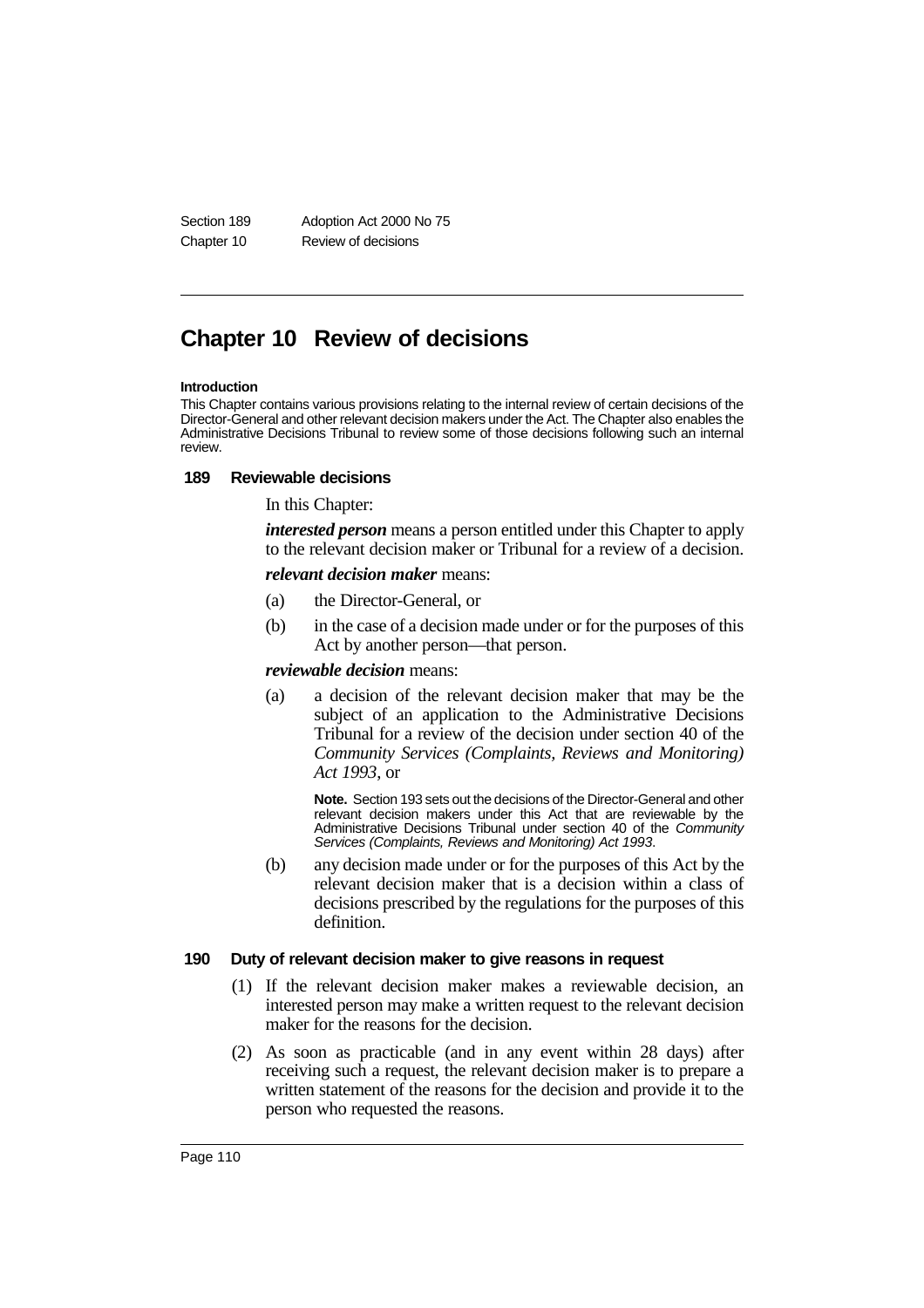- (3) The statement of reasons is to set out the following:
	- (a) the findings on material questions of fact, referring to the evidence or other material on which those findings were based,
	- (b) the relevant decision maker's understanding of the applicable law,
	- (c) the reasoning processes that led the relevant decision maker to the conclusions the relevant decision maker made.
- (4) Unless the regulations otherwise provide, this section applies to the exclusion of the provisions of Division 2 of Part 2 of Chapter 5 of the *Administrative Decisions Tribunal Act 1997*.
- (5) The regulations may:
	- (a) exclude any class of reviewable decisions from the application of this section, or
	- (b) alter the period within which a statement of reasons under this section must be given.

# **191 Relevant decision maker may refuse reasons in certain cases**

- (1) The relevant decision maker may refuse to prepare and provide a statement of reasons requested by a person under section 190:
	- (a) if the relevant decision maker is of the opinion that the person is not entitled to be given the statement, or
	- (b) in the case of a decision the terms of which were recorded in writing and set out in a document that was provided to the person—if the request was not made within 28 days after the person was provided with the document, or
	- (c) in any other case—if the request was not made within a reasonable time after the decision was made.
- (2) If the relevant decision maker refuses to prepare and provide a statement of reasons the relevant decision maker must notify the person requesting the statement, in writing, of the refusal and the reasons for the refusal as soon as practicable (and in any event within 28 days) after the request.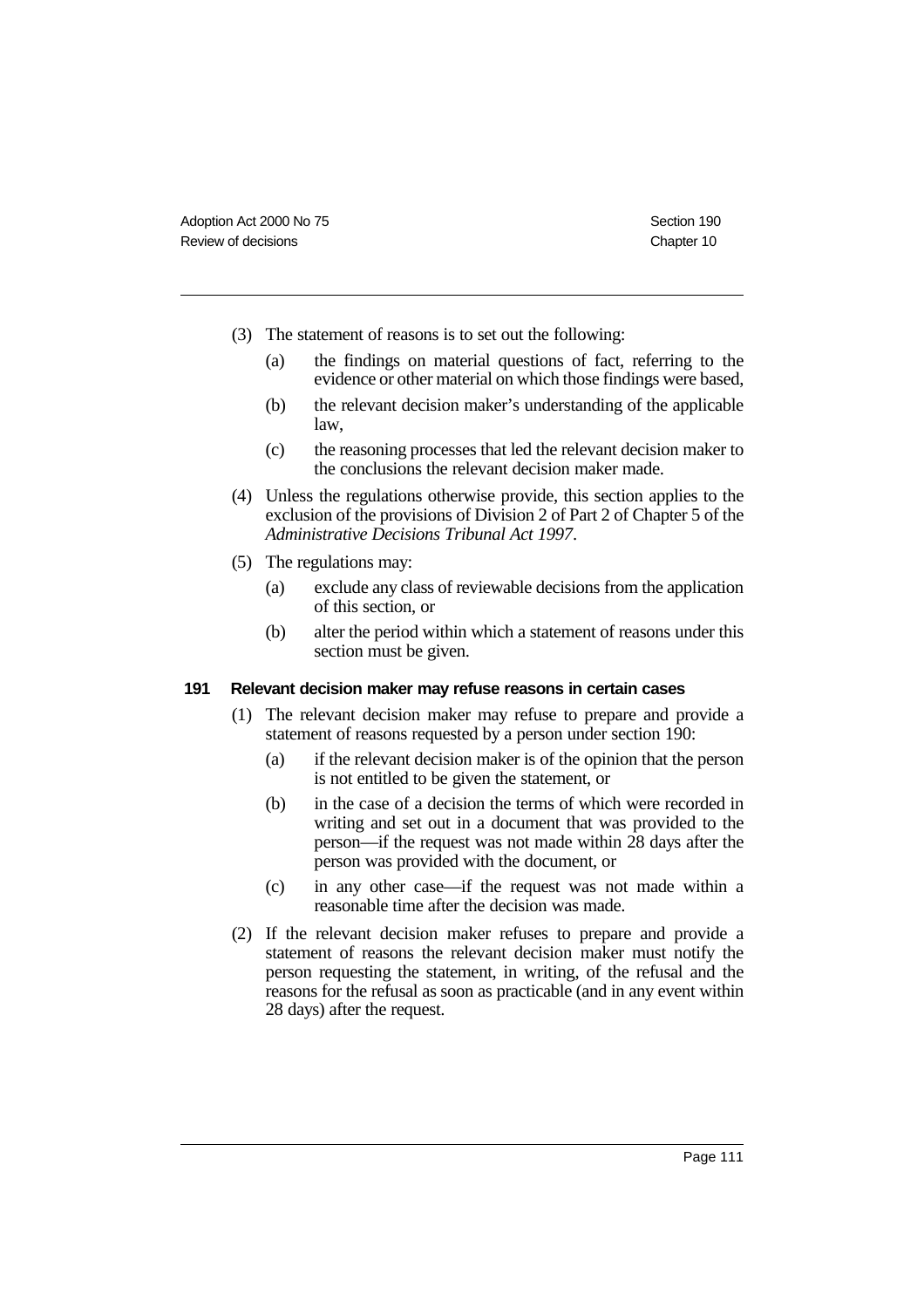Section 192 Adoption Act 2000 No 75 Chapter 10 Review of decisions

#### **192 Internal review** (cf AI Act s 35A)

#### (1) **Who may apply for an internal review?**

If the relevant decision maker makes a reviewable decision, an interested person may apply for an internal review of that decision under this section.

#### (2) **Requirements for an application**

An application for an internal review is:

- (a) to be in writing, and
- (b) to be addressed to the relevant decision maker, and
- (c) to specify an address in Australia to which a notice under subsection (8) may be sent, and
- (d) to be lodged at the office (or an office) of the relevant decision maker within 28 days (or such later date as the relevant decision maker may allow) after the person:
	- (i) if the person has requested reasons under section 190—was provided with a statement of reasons under section 190 or notified under section 191 of a refusal to provide reasons, or
	- (ii) if the person has not requested reasons under section 190—was notified of the making of the reviewable decision, and
- (e) to comply with such other requirements as may be prescribed by the regulations in relation to the making of applications for internal reviews.

#### (3) **Who is to deal with an application?**

An application for an internal review of a decision is to be dealt with by an individual (other than the relevant decision maker) who is directed to do so by the relevant decision maker (the *internal reviewer*). The internal reviewer directed to deal with an application must be, as far as is practicable, an individual:

- (a) who was not substantially involved in the process of making the decision under review, and
- (b) who is an officer or employee of the Department or of another body (if any) prescribed by the regulations, and
- (c) who is otherwise suitably qualified to deal with the issues raised by the application.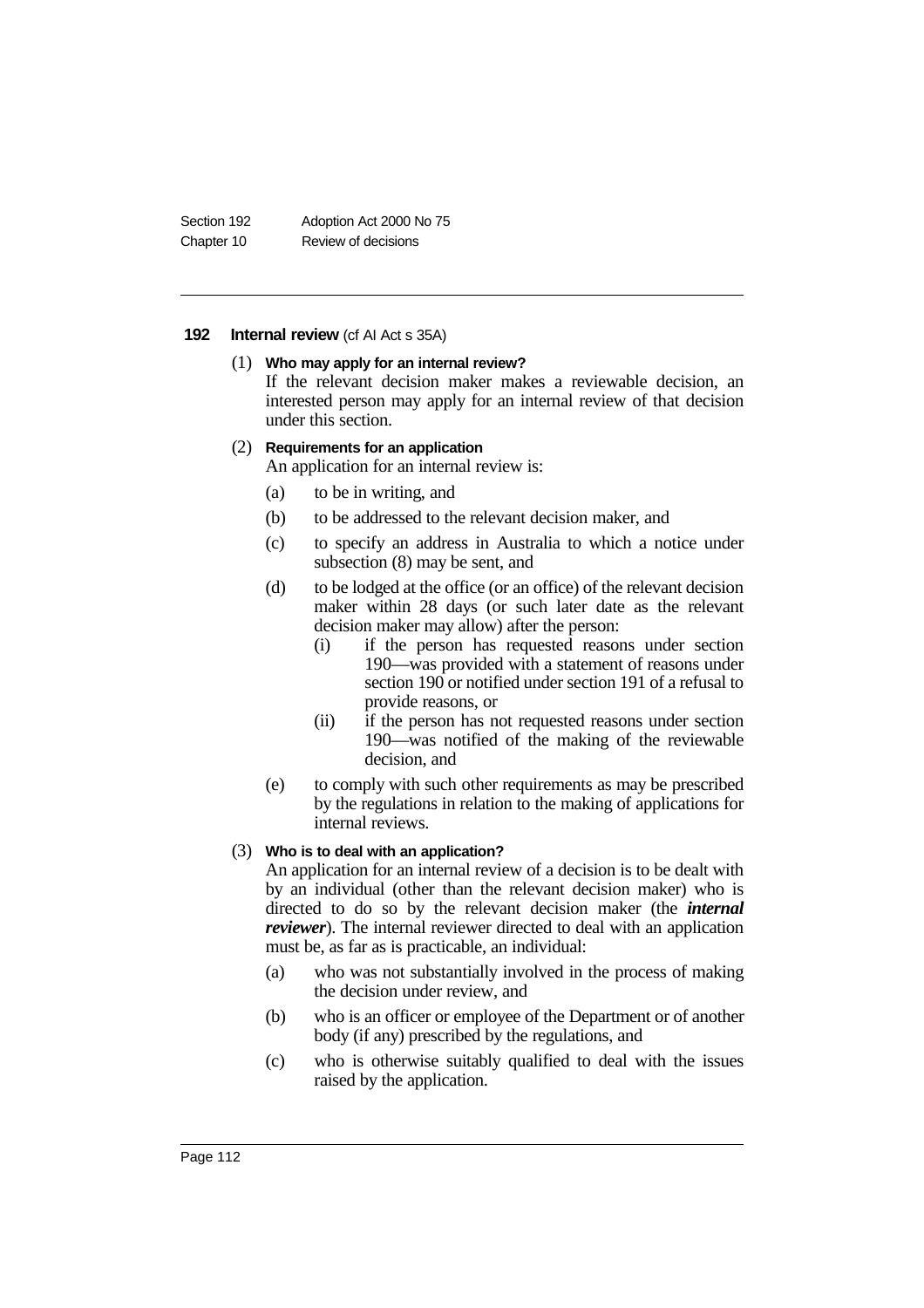Adoption Act 2000 No 75 Section 192 Review of decisions **Chapter 10** 

#### (4) **Material to be considered**

In reviewing a decision, the internal reviewer dealing with the application is to consider any relevant material submitted by the applicant.

#### (5) **Review of the application**

Following the internal review of the decision, the internal reviewer may:

- (a) affirm the decision, or
- (b) vary the decision, or
- (c) set aside the decision and make a decision in substitution for the decision that is set aside.

#### (6) **Reviewer has functions of relevant decision maker**

In exercising a function under subsection (5), an internal reviewer is taken for all purposes to have the right to exercise the same functions in law that the relevant decision maker had in making the decision being reviewed.

#### (7) **Reviewer to notify relevant decision maker of decision**

An internal reviewer must notify the relevant decision maker of the result of, and the reasons for, his or her decision under subsection (5) as soon as is practicable after making the decision.

#### (8) **Notice of result of review and appeal rights**

As soon as practicable (or in any event within 21 days) after the completion of an internal review of a decision, the relevant decision maker must notify the applicant in writing of:

- (a) the outcome of the internal review, and the reasons for the decision in the internal review, and
- (b) the right (if any) of the person to have the decision reviewed by the Administrative Decisions Tribunal as referred to in section 193.

#### (9) **Statement of reasons**

For the purposes of subsection (8), an applicant is notified of the reasons for a decision in an internal review only if the applicant is given a statement of reasons setting out the following:

- (a) the findings on material questions of fact, referring to the evidence or other material on which those findings were based,
- (b) the understanding of the internal reviewer of the applicable law,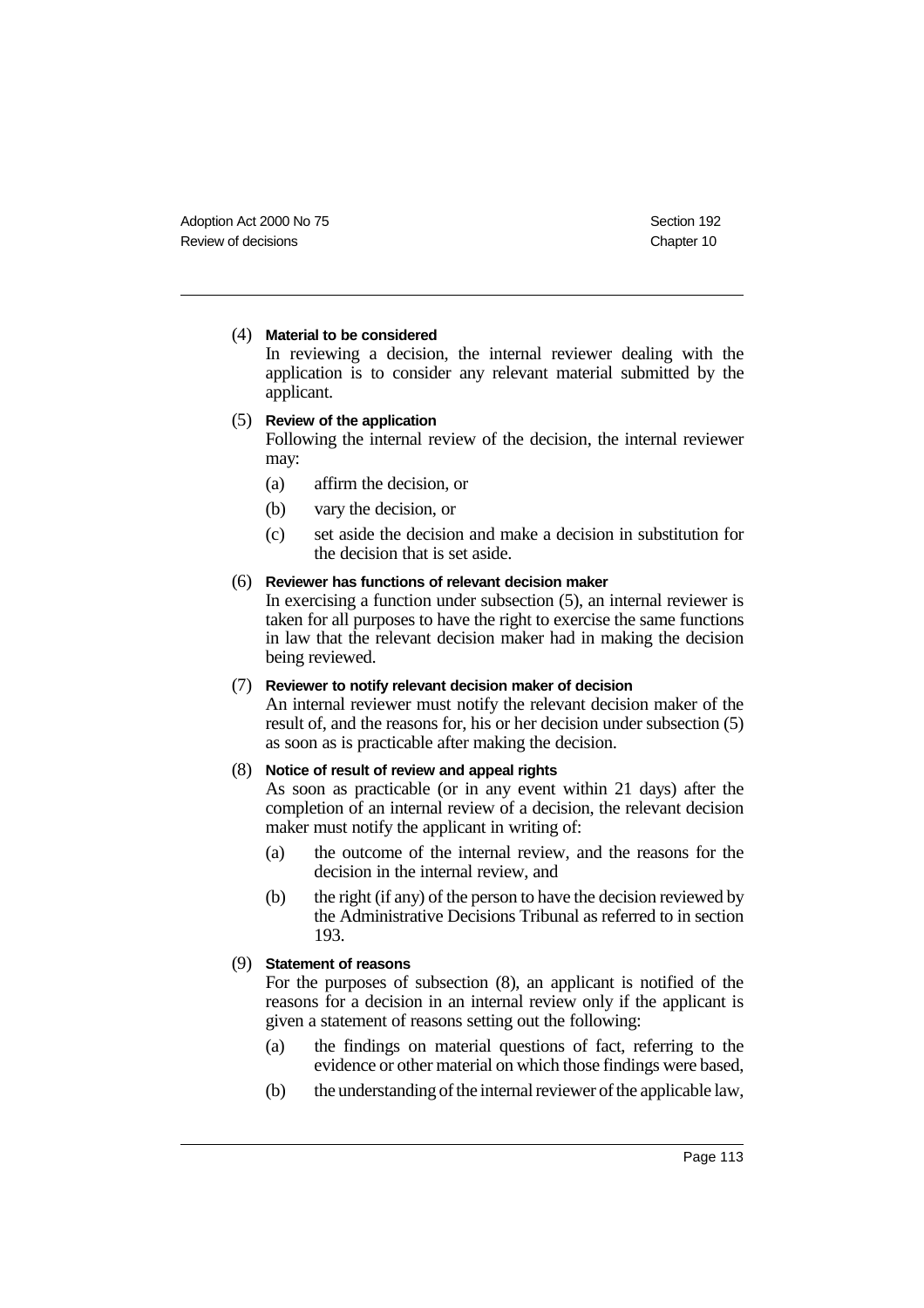Section 192 Adoption Act 2000 No 75 Chapter 10 Review of decisions

> (c) the reasoning processes that led the internal reviewer to the conclusions the reviewer made.

### (10) **Status of decisions made on internal review** For the purposes of this Act, a reviewable decision that is affirmed, varied or set aside and substituted under subsection (5) is:

- (a) taken to have been made by the relevant decision maker (as affirmed, varied or substituted by the internal reviewer), and
- (b) taken to have been made on the date under which the applicant is given a notice under subsection (8).

## (11) **When an internal review is finalised**

An internal review is taken to be finalised if:

- (a) the applicant is notified of the outcome of the review under subsection (8), or
- (b) the applicant is not notified of the outcome of the review within 28 days after the application for the review is lodged (or such other period as the relevant decision maker and person agree on).
- (12) **No internal reviews of decisions previously reviewed under this section** A person is not entitled to a review under this section of any decision previously reviewed under this section or a decision made under subsection (5).
- (13) This section applies to the exclusion of section 53 (Internal reviews) of the *Administrative Decisions Tribunal Act 1997*. For the purposes of the application of that Act to the review of any decisions made under this section, any reference to an internal review of the decision under that Act is taken to be a reference to an internal review under this section.

# (14) **Regulation-making powers**

The regulations may:

- (a) prescribe requirements to be observed in relation to the conduct of an internal review under this section, or
- (b) exclude any class of reviewable decisions from the application of this section, or
- (c) alter the period within which an internal review must be conducted or a notice given under this section.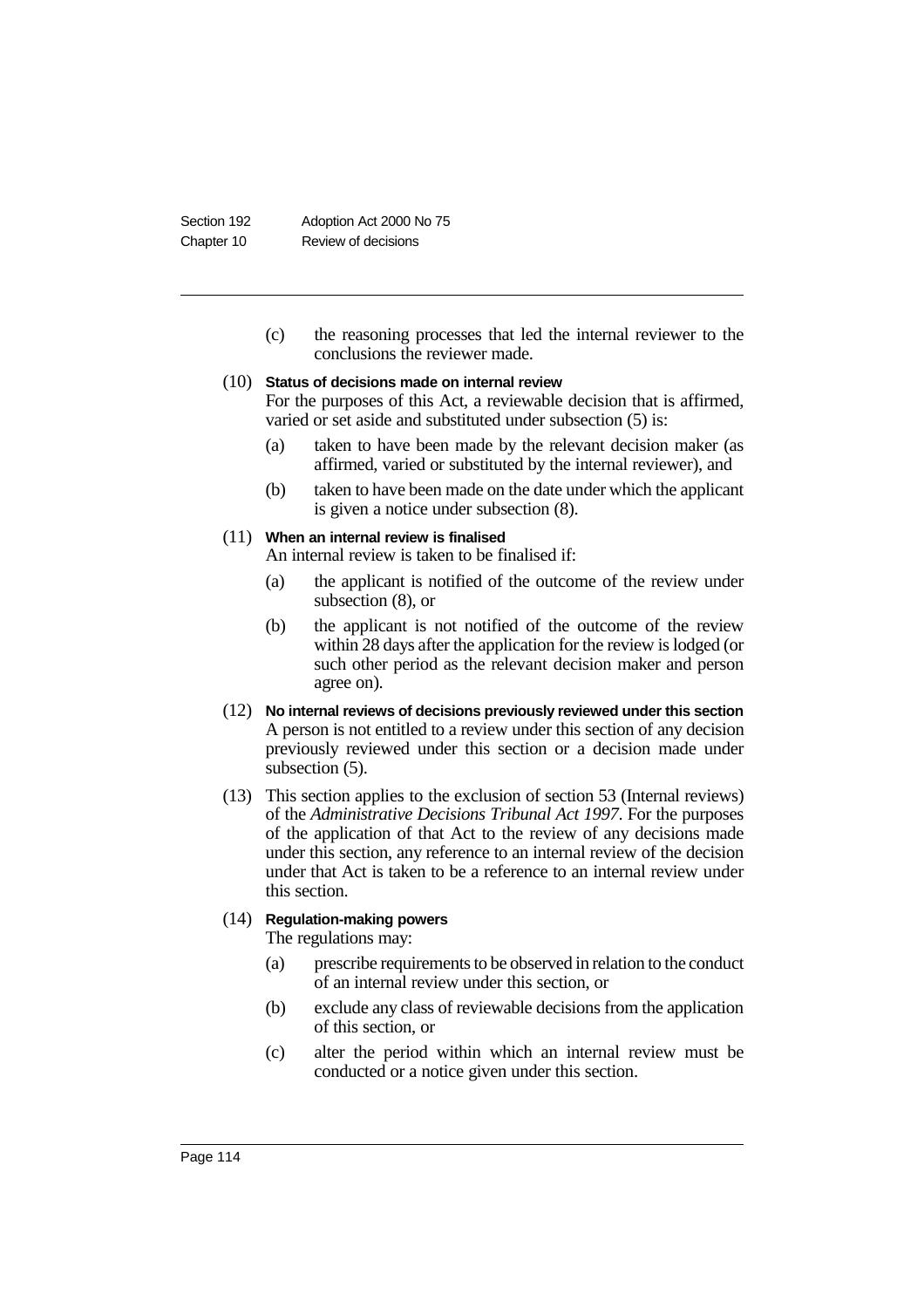#### **193 Decisions that are reviewable by Administrative Decisions Tribunal** (cf AC Act ss 14, 67A, AI Act s 36)

- (1) For the purposes of section 40 (1) (a) of the *Community Services (Complaints, Reviews and Monitoring) Act 1993*, any of the following decisions made by the relevant decision maker are reviewable by the Administrative Decisions Tribunal:
	- (a) a decision to refuse an application for accreditation under section 13,
	- (b) a decision in relation to the adoption services that may be provided by an adoption agency accredited under section 13,
	- (c) a decision to impose a condition on the accreditation of an adoption agency under section 17,
	- (d) a decision to revoke or suspend the accreditation of an adoption agency, other than a decision to revoke or suspend requested by the agency,
	- (e) a failure or refusal to supply any adoption information to a person, or to authorise the Registrar or another information source to do so under Chapter 8,
	- (f) a failure or refusal to enter the name of any person in a register under Chapter 8,
	- (g) a failure or refusal to arrange a reunion or to take any action to locate a person under Part 5 of Chapter 8,
	- (h) a failure or refusal to approach a person who has lodged a contact veto in accordance with a request made under section 161,
	- (i) a decision made under or for the purposes of this Act by the relevant decision maker that is a decision within a class of decisions prescribed by the regulations for the purposes of this section.
- (2) Despite section 40 of the *Community Services (Complaints, Reviews and Monitoring) Act 1993*, an application cannot be made to the Tribunal under that section until the decision concerned has been reviewed under section 192 (Internal review) of this Act.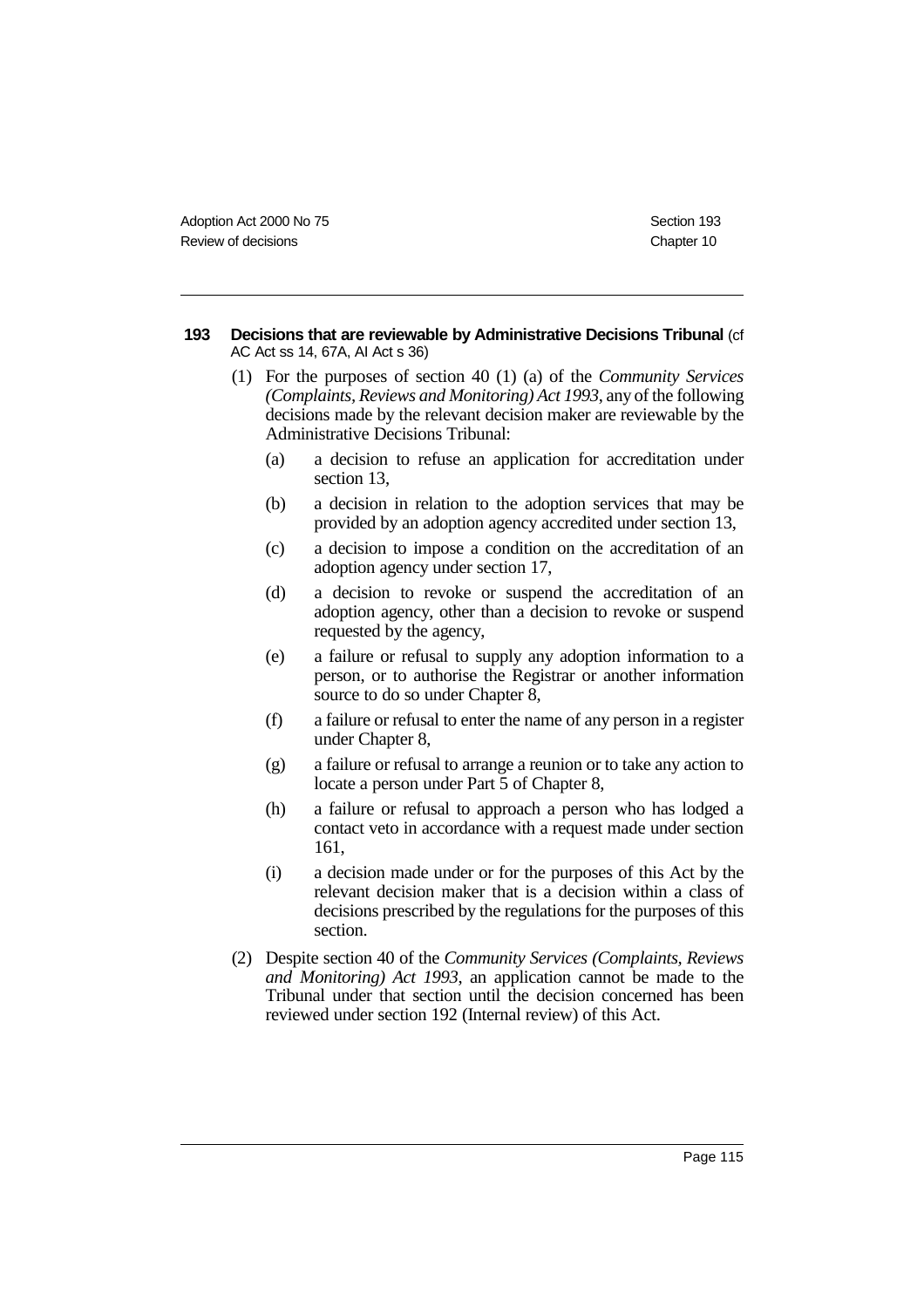Section 194 Adoption Act 2000 No 75 Chapter 11 Miscellaneous

# **Chapter 11 Miscellaneous**

#### **Introduction**

This Chapter contains various provisions relating to the general operation of the Act. The Chapter also repeals the Adoption of Children Act 1965 and the Adoption Information Act 1990 and the regulations made under those Acts.

#### **194 Restriction on inspection of records** (cf AC Act ss 66, 67)

- (1) Except as provided by this Act (in particular Chapter 8) or the regulations, the following records are not to be open to inspection by, or made available to, any person, including any party to proceedings before the Court under this Act:
	- (a) records made in connection with the administration or execution of this Act or the former Acts,
	- (b) without limiting paragraph (a):
		- (i) records of any proceedings under this Act or the former Acts, and
		- (ii) any reports made under section 40, 78 or 91 of this Act or comparable provisions of the former Acts.
- (2) Subsection (1) (b) does not apply to any record or report if so ordered by the Court.

#### **195 Aboriginal adoption consultative organisation**

- (1) The Director-General may approve an organisation as an organisation that may provide advice and assistance to Aboriginal families or kinship groups in relation to care options for Aboriginal children for the purposes of this Act.
- (2) The Director-General must not approve an organisation under this section unless the Director-General is satisfied that:
	- (a) the organisation is managed solely or partly by Aboriginals, and
	- (b) its activities are carried on for the benefit of Aboriginals, and
	- (c) it has experience in child and family welfare matters.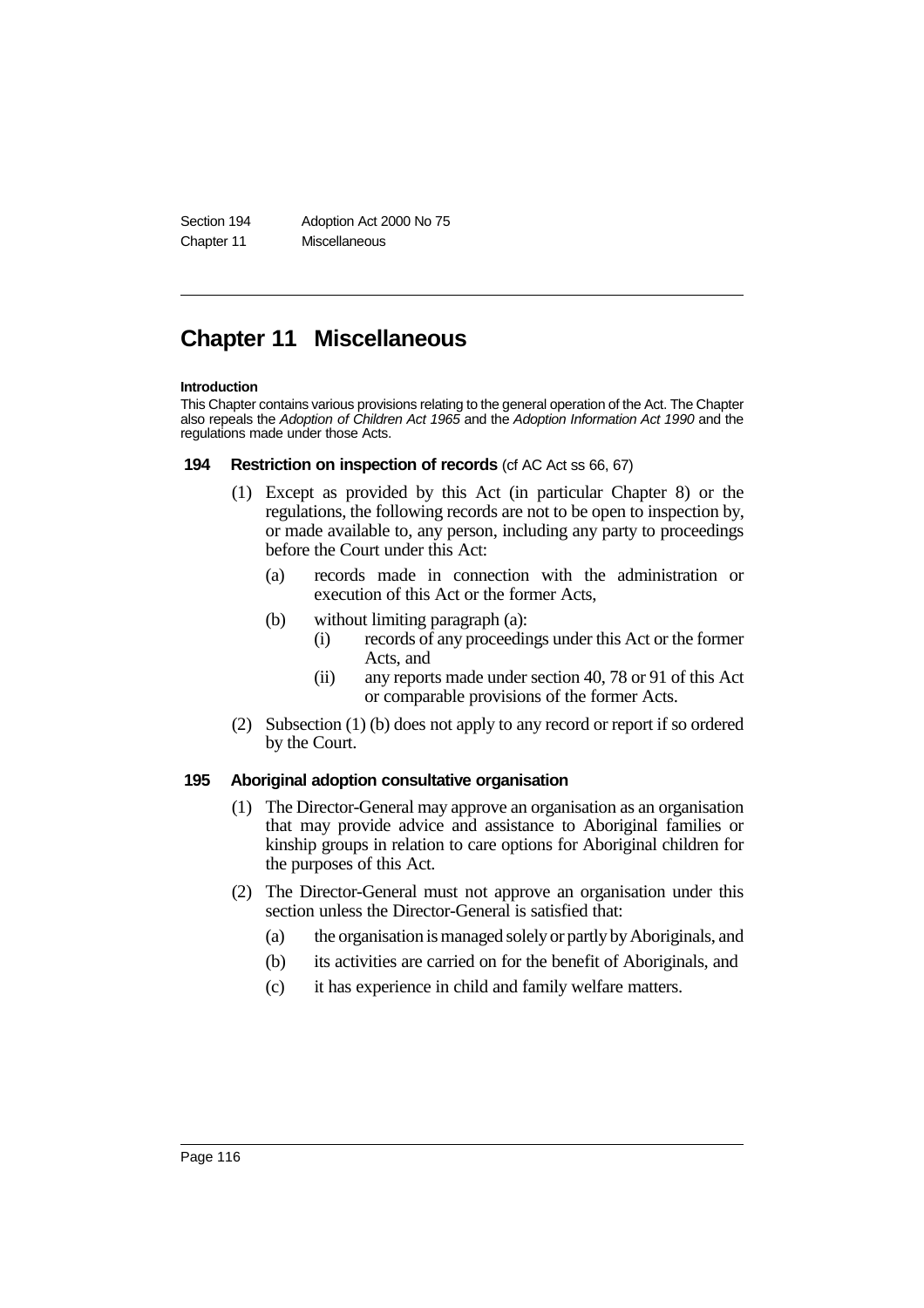## **196 Torres Strait Islander adoption consultative organisation**

- (1) The Director-General may approve an organisation as an organisation that may provide advice and assistance to Torres Strait Islander families in relation to care options for Torres Strait Islander children for the purposes of this Act.
- (2) The Director-General is not to approve an organisation under this section unless the Director-General is satisfied that:
	- (a) the organisation is managed solely or partly by Torres Strait Islanders, and
	- (b) its activities are carried on for the benefit of Torres Strait Islanders, and
	- (c) it has experience in child and family welfare matters.

# **197 Manner of giving notice** (cf AI Act s 37)

- (1) Any notice required to be given under this Act may be given personally or by post.
- (2) If a person required to be given notice has duly nominated an address at which the person is to be notified, the notice may be given to the person only at that address.
- (3) Despite subsection (2), the Director-General may give notice at another address known to the Director-General if after duly attempting to give the notice at the nominated address the Director-General has been unable to notify the person.

#### **198 Notices and other documents to be written in other languages**

- (1) If:
	- (a) the Director-General is required, by or under this Act, to cause a notice or other instrument to be given to a person, and
	- (b) it appears to the Director-General that the person is not literate in the English language but is literate in another language,

the Director-General must, in so far as it is reasonably practicable, cause the notice or other instrument to be written in the other language.

(2) The notice or other instrument must be written in such a form that there is a reasonable expectation that its contents will be understood by the person to whom it is given.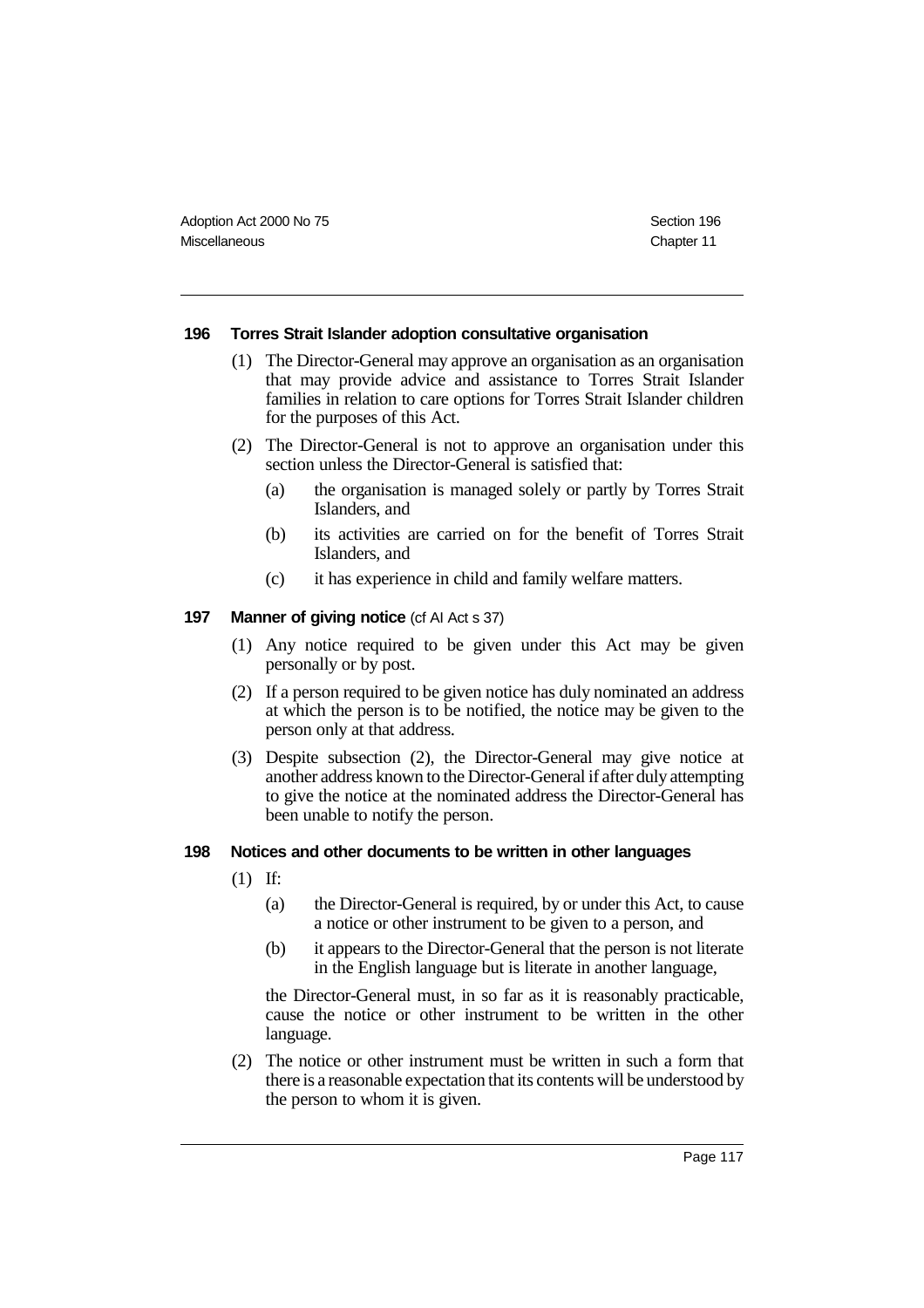Section 198 Adoption Act 2000 No 75 Chapter 11 Miscellaneous

> (3) Failure to comply with subsection (1) does not invalidate any thing done under any other provision of this Act.

#### **199 Entitlements of disabled persons** (cf AI Act s 36A)

- (1) In this section, a reference to a person with a disability is a reference to a person:
	- (a) who is intellectually, physically, psychologically or sensorily disabled, or
	- (b) who is of advanced age, or
	- (c) who is a mentally incapacitated person, or
	- (d) who is otherwise disabled,

and who, because of that fact, is restricted in one or more major life activities to such an extent that he or she requires supervision or social rehabilitation.

- (2) If a person with a disability:
	- (a) has an entitlement to receive adoption information, or may lodge a contact veto or advance notice request, under this Act, and
	- (b) is unable, because of the disability, to do anything required by this Act that must be done if the person is to receive the adoption information or lodge the contact veto or advance notice request,

another person may, if so directed by the Guardianship Tribunal under Part 4A of the *Guardianship Act 1987*, do any such act on behalf of the person with the disability.

- (3) The Director-General may:
	- (a) refuse to supply any birth certificate endorsed with a contact veto to a person acting on behalf of a person with a disability, or
	- (b) direct an information source not to supply any such birth certificate,

if the Director-General is of the opinion that the person will be unable to ensure that the person with the disability will not contact or attempt to contact the person who lodged the contact veto.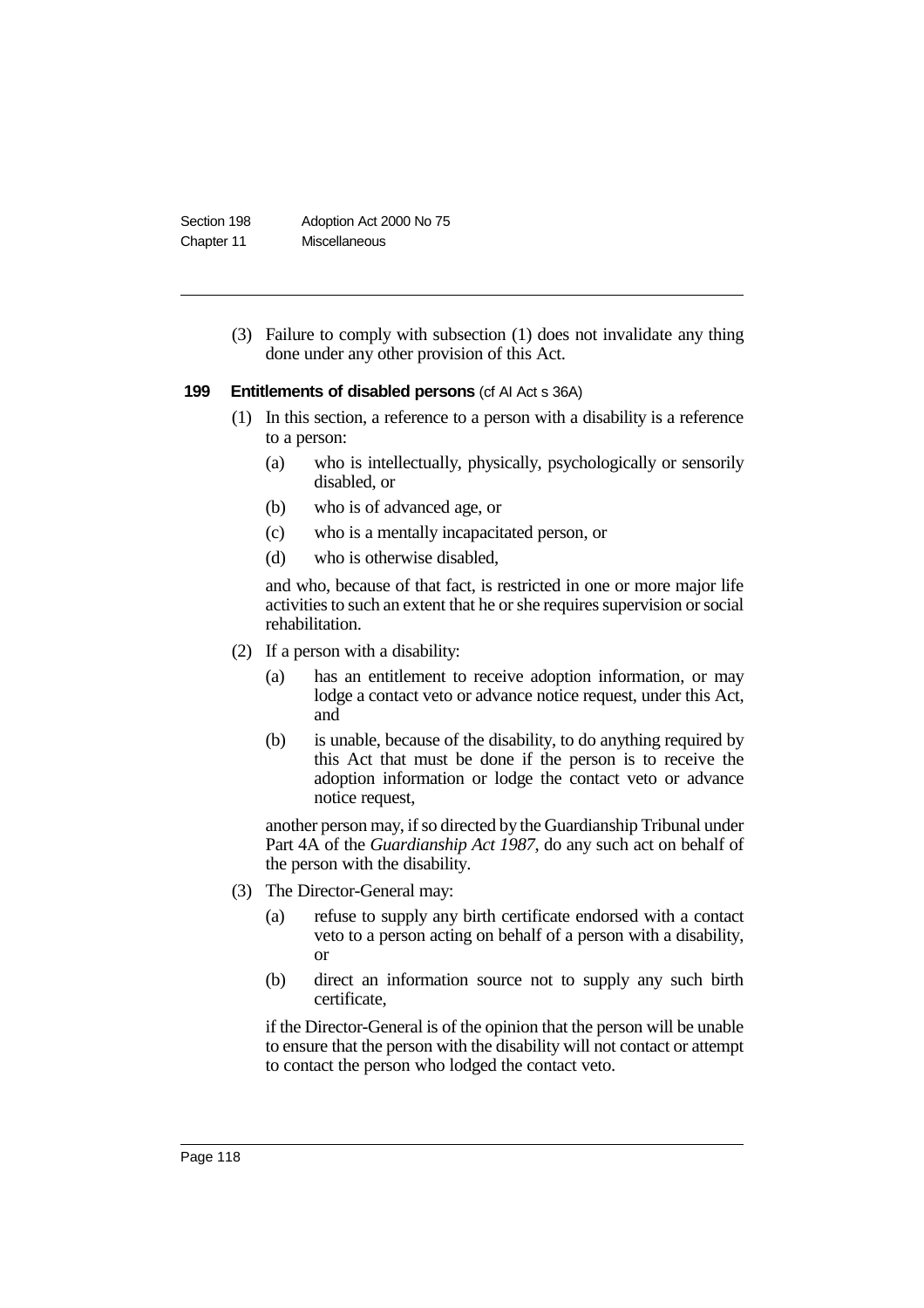#### **200 Fees and charges** (cf AI Act s 35)

- (1) The Director-General or other information source may demand fees or charges in relation to the supply of documents or information, or the provision of services, under this Act.
- (2) The Director-General is to notify, in the Gazette, the fees or charges payable under this Act to the Director-General and (if the Director-General has been so informed) to other information sources.
- (3) A notice under subsection (2) may specify the minimum fees or charges payable in relation to the supply of any documents or information, or provision of any service, under this Act.
- (4) The Director-General or other information source may waive or reduce any fees or charges (other than a minimum fee or charge referred to in subsection (3)) payable under this Act.
- (5) The regulations may make provision for or with respect to fees and charges payable under this Act.

#### **201 Provision of financial and other assistance to certain children and birth parents** (cf AC Act s 68A)

- (1) The Director-General may, with respect to a child of a class or description prescribed by the regulations, enter into an agreement with:
	- (a) a person or persons with whom the child has been placed for the purposes of adoption, or
	- (b) the applicant, or applicants, for an adoption order in relation to the child, or
	- (c) the adoptive parent, or adoptive parents, of the child,

for the provision of such financial or other assistance, on such terms and conditions as may be agreed, in order to assist or promote the best interests of the child.

- (2) The Director-General may agree to inclusion in an adoption plan of provision for financial and other assistance to be given to a birth parent or the birth parents of a child who has been placed for adoption, on such terms and conditions as are agreed.
- (3) Nothing in this section prevents the Director-General from entering into an agreement in relation to a child so as to provide financial or other assistance both before and after an adoption order in relation to the child is made.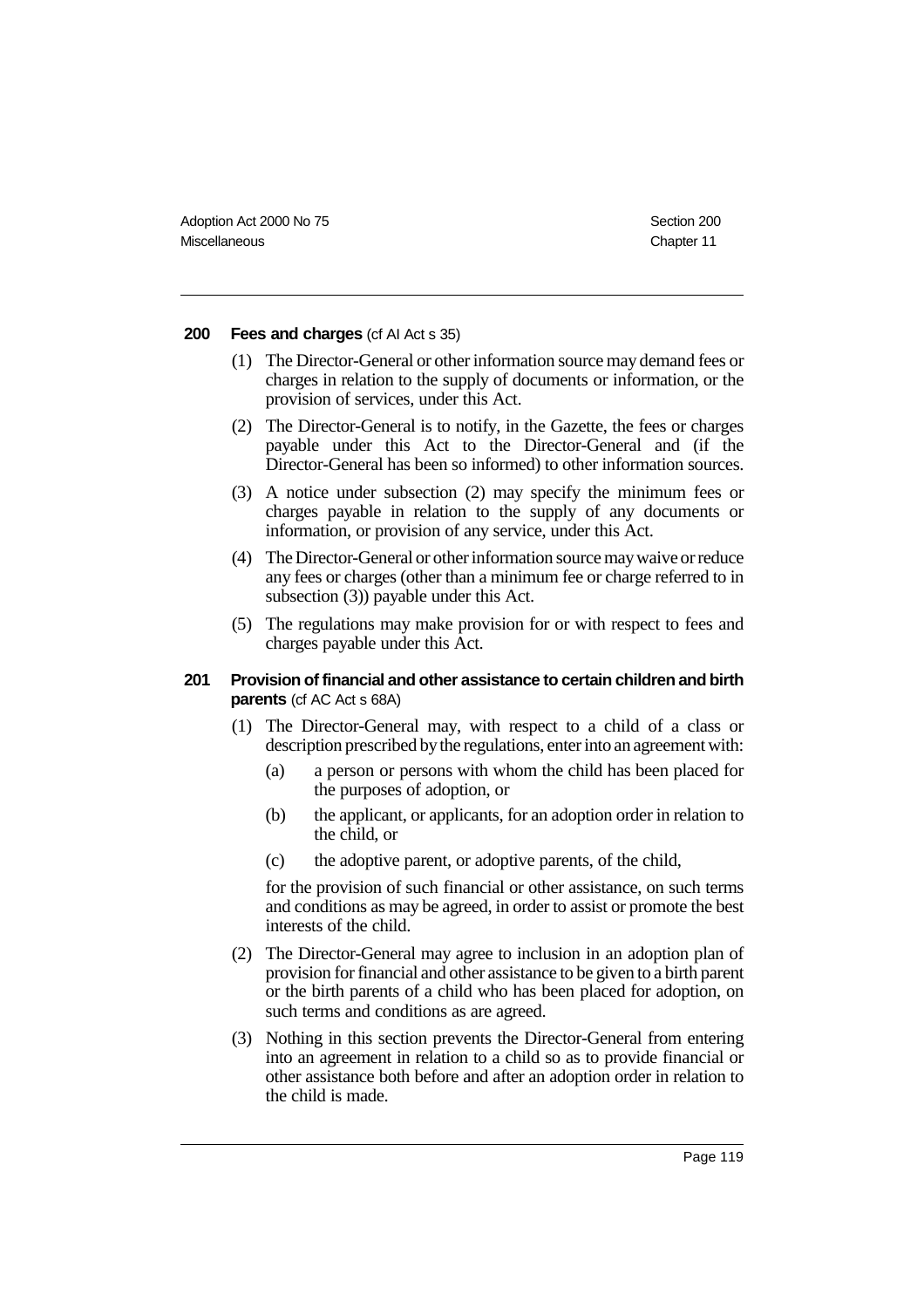Section 202 Adoption Act 2000 No 75 Chapter 11 Miscellaneous

#### **202 Administration of certain estates** (cf AC Act s 68B)

- (1) In this section, a reference to the executor or administrator of the estate of a deceased person includes a reference to a person who is a trustee of the whole or any part of the property comprised in the estate.
- (2) If:
	- (a) an adopted person is a beneficiary under the estate of a deceased person, and
	- (b) the executor or administrator of the estate does not know the name or whereabouts of the adopted person, and
	- (c) the Director-General certifies, in writing, to the executor or administrator that the Director-General knows the name and whereabouts of the adopted person and that the adopted person is alive,

the executor or administrator may, with the approval of the Public Trustee, transfer to the Public Trustee, on behalf of the adopted person, any property to which the adopted person may be entitled under the estate or which may be otherwise applied for the adopted person's benefit.

- (3) A transfer made under this section is valid against all persons and the executor or administrator is absolutely discharged from all liability in relation to a transfer so made by the executor or administrator.
- (4) The Public Trustee is to apply any property transferred to the Public Trustee under this section on behalf of the adopted person in relation to whom it was transferred in accordance with the trusts on which the property was held immediately before it was transferred as if the Public Trustee were the executor or administrator of the estate of the deceased person in relation to which the transfer was made.
- (5) Nothing in this section affects any right of a person to claim or recover any property transferred under this section from a person other than the executor or administrator who transferred the property.

#### **203 Authority to prosecute** (cf AC Act s 59, AI Act s 40)

Proceedings for an offence against this Act or the regulations must not be commenced except with the written consent of the Minister.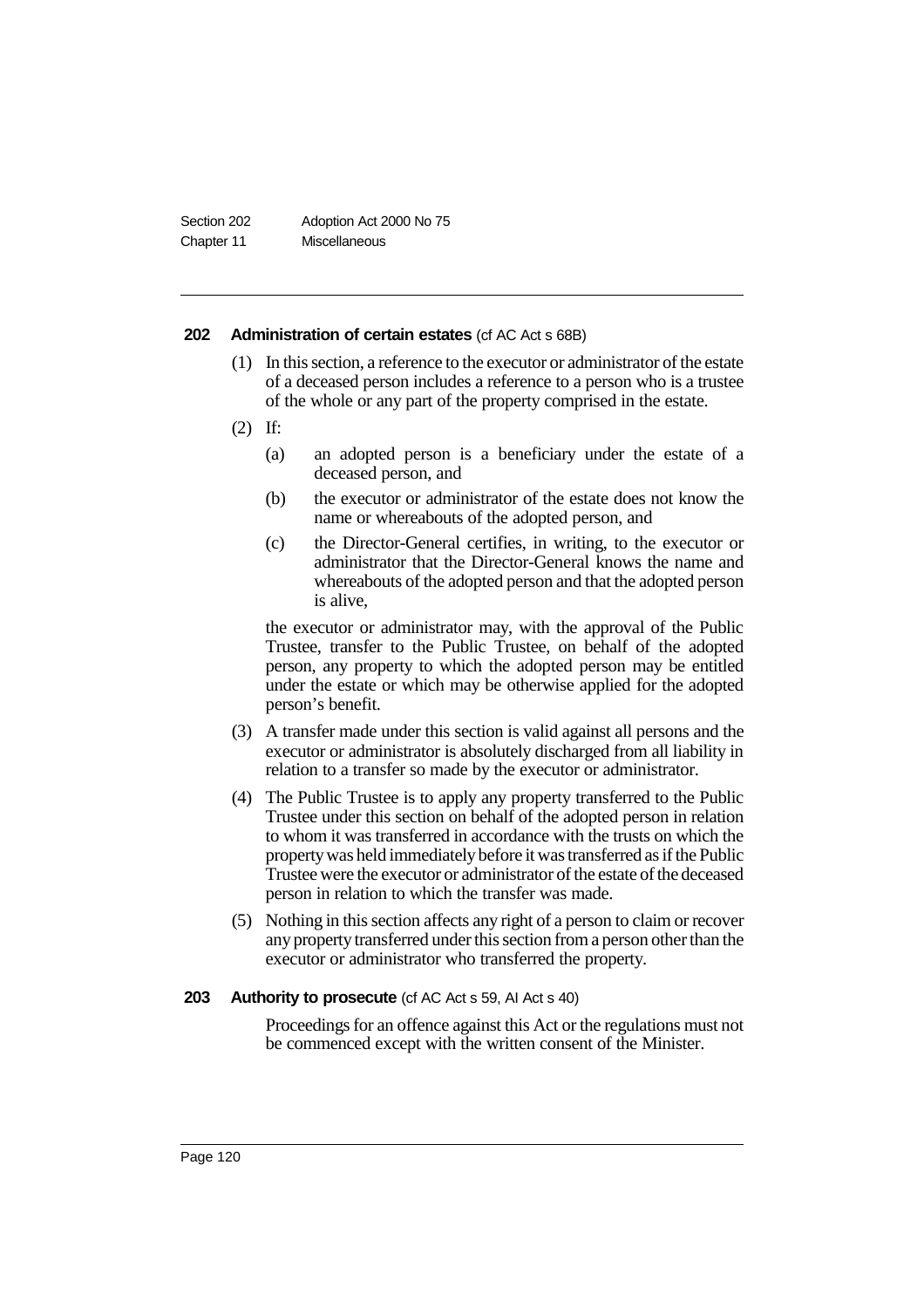## **204 Proceedings for offences** (cf AC Act s 60, AI Act s 40)

- (1) Proceedings for an offence against this Act or the regulations are to be dealt with summarily before a Local Court constituted by a Magistrate sitting alone.
- (2) Proceedings for an offence against this Act or the regulations may be commenced:
	- (a) within but not later than 12 months after the date on which the offence is alleged to have been committed, or
	- (b) within but not later than 6 months after the date on which evidence of the offence first came to the attention of any relevant authorised officer,

whichever is the later time.

- (3) If subsection (2) (b) is relied on for the purpose of commencing proceedings for an offence, the information or application must contain particulars of the date on which evidence of the offence first came to the attention of any relevant authorised officer and need not contain particulars of the date on which the offence was committed. The date on which evidence of the offence first came to the attention of any relevant authorised officer is the date specified in the information or application, unless the contrary is established.
- (4) This section applies despite anything in the *Justices Act 1902* or any other Act.
- (5) In this section:

*evidence* of an offence means evidence of any act or omission constituting the offence.

*relevant authorised officer* means a person prescribed by the regulations as an authorised officer for the purposes of this definition.

# **205 Exclusion from proceedings** (cf AC Act s 60)

(1) At the hearing of any proceedings in relation to an offence against this Act or the regulations, any person not directly interested in the proceedings is to be excluded from the court, unless the court otherwise directs.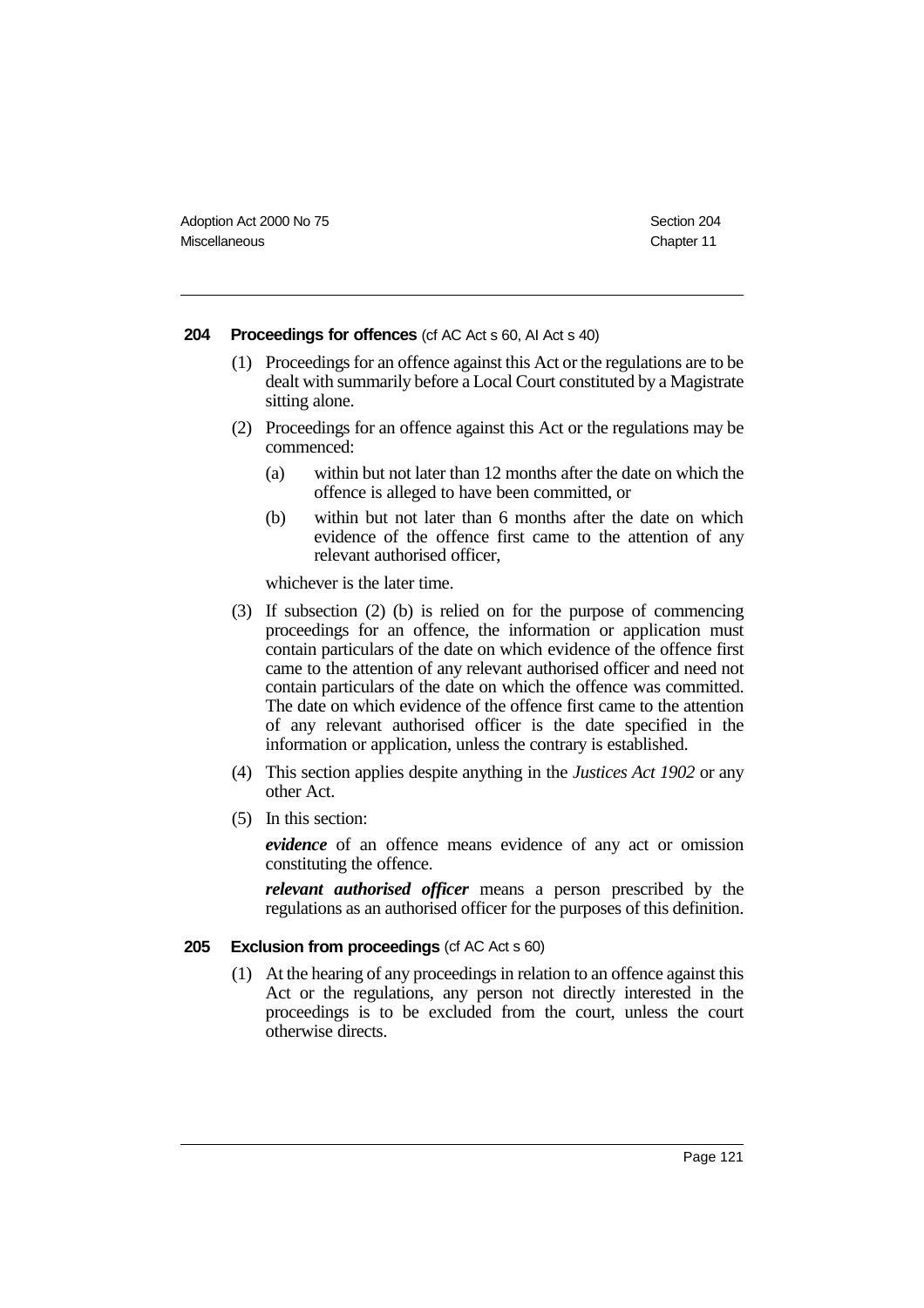Section 205 Adoption Act 2000 No 75 Chapter 11 Miscellaneous

- (2) A court may:
	- (a) direct a child to leave the court at any time during the hearing of any proceedings in relation to an offence against this Act or the regulations, or
	- (b) direct any person to leave the court during the examination of any witness in any such proceedings,

if the court is of the opinion that, in the interests of a child, such a direction should be given.

- (3) The powers of the court under subsection (2) may be exercised even though the child or person directed to leave the court may be directly interested in the proceedings.
- (4) This section applies to and in relation to the hearing of any appeal against the decision of a court in the same way as it applies to and in relation to the hearing of proceedings before the court.

## **206 Delegation**

- (1) The Minister may delegate to the Director-General, or to any other person, the exercise of any of the Minister's powers under this Act or the regulations, other than this power of delegation.
- (2) The Director-General may delegate to any person the exercise of:
	- (a) any of the functions delegated to the Director-General by the Minister, or
	- (b) any of the other functions of the Director-General under this Act or the regulations, other than this power of delegation.

#### 207 Rules of court (cf AC Act s 72)

- (1) Rules of court may be made under the *Supreme Court Act 1970* regulating practice and procedure in relation to proceedings under this Act.
- (2) Subsection (1) does not limit the rule-making powers conferred by the *Supreme Court Act 1970*.

# **208 Regulations** (cf AC Act s 73, AI Act s 41)

(1) The Governor may make regulations, not inconsistent with this Act, for or with respect to any matter that by this Act is required or permitted to be prescribed or that is necessary or convenient to be prescribed for carrying out or giving effect to this Act.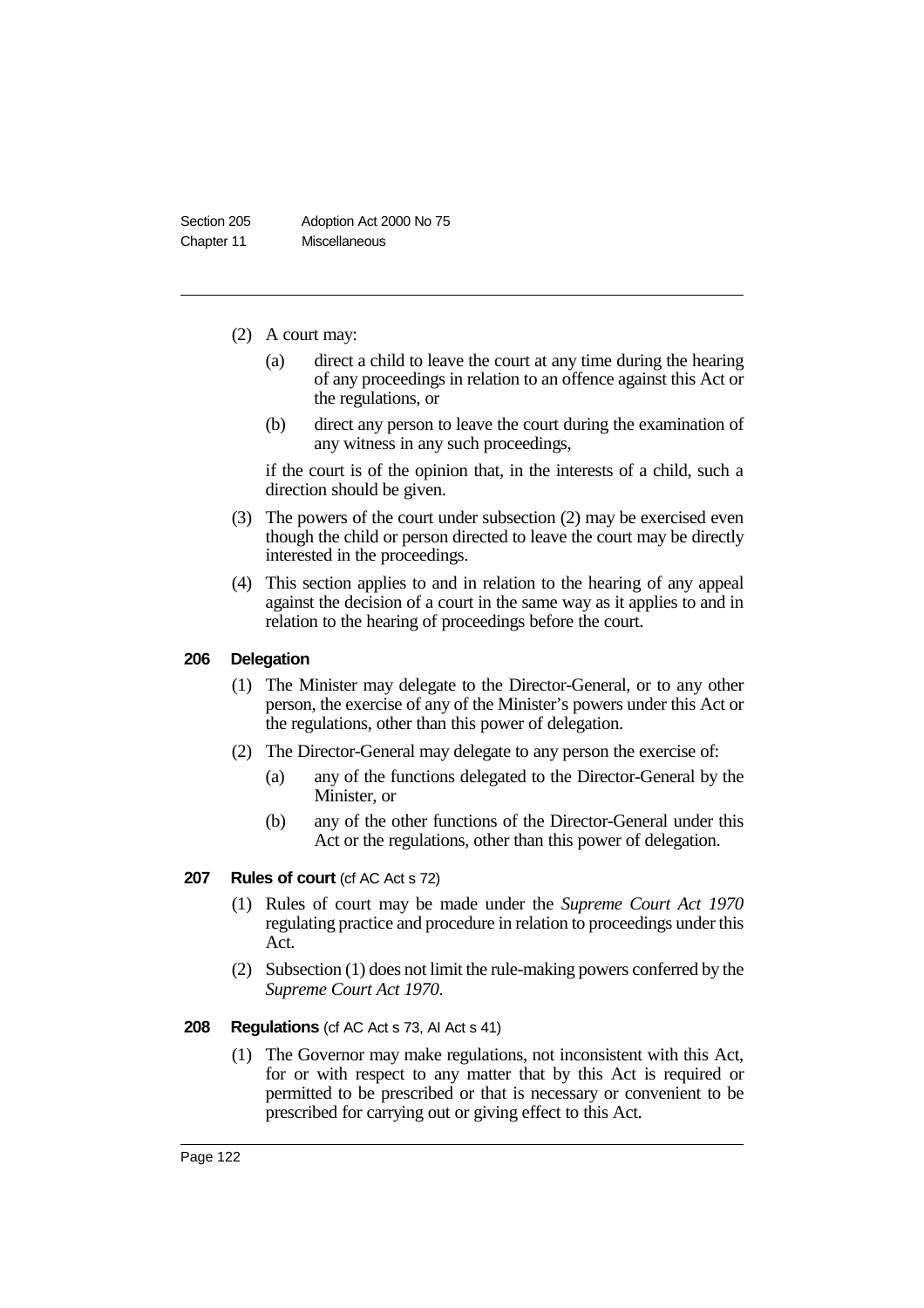- (2) In particular, regulations may be made for or with respect to the following:
	- (a) the exercise of any function conferred under Chapter 8 of this Act (including, but not limited to, the supply of adoption information and the issue of authorities to supply such information),
	- (b) internal review of decisions made by the Director-General under this Act,
	- (c) money paid in relation to adoption services provided by the Director-General or accredited intercountry adoption agencies in relation to intercountry adoptions and accounting for the expenditure of such money.
- (3) A regulation may create an offence punishable by a penalty not exceeding 50 penalty units.

## **209 Repeals**

- (1) The following are repealed:
	- (a) the *Adoption of Children Act 1965*,
	- (b) the *Adoption Information Act 1990*,
	- (c) the *Adoption of Children Regulation 1995*,
	- (d) the *Adoption Information Regulation 1996*.
- (2) Different days may be appointed for the commencement of the provisions of subsection (1) for the purpose of repealing, on different days, different provisions of the instruments referred to in the subsection.

#### **210 Convention on Protection of Children and Cooperation in Respect of Intercountry Adoption**

Schedule 1 has effect.

#### **211 Amendment of other laws**

Each law specified in Schedule 2 is amended as set out in that Schedule.

#### **212 Savings and transitional provisions**

Schedule 3 has effect.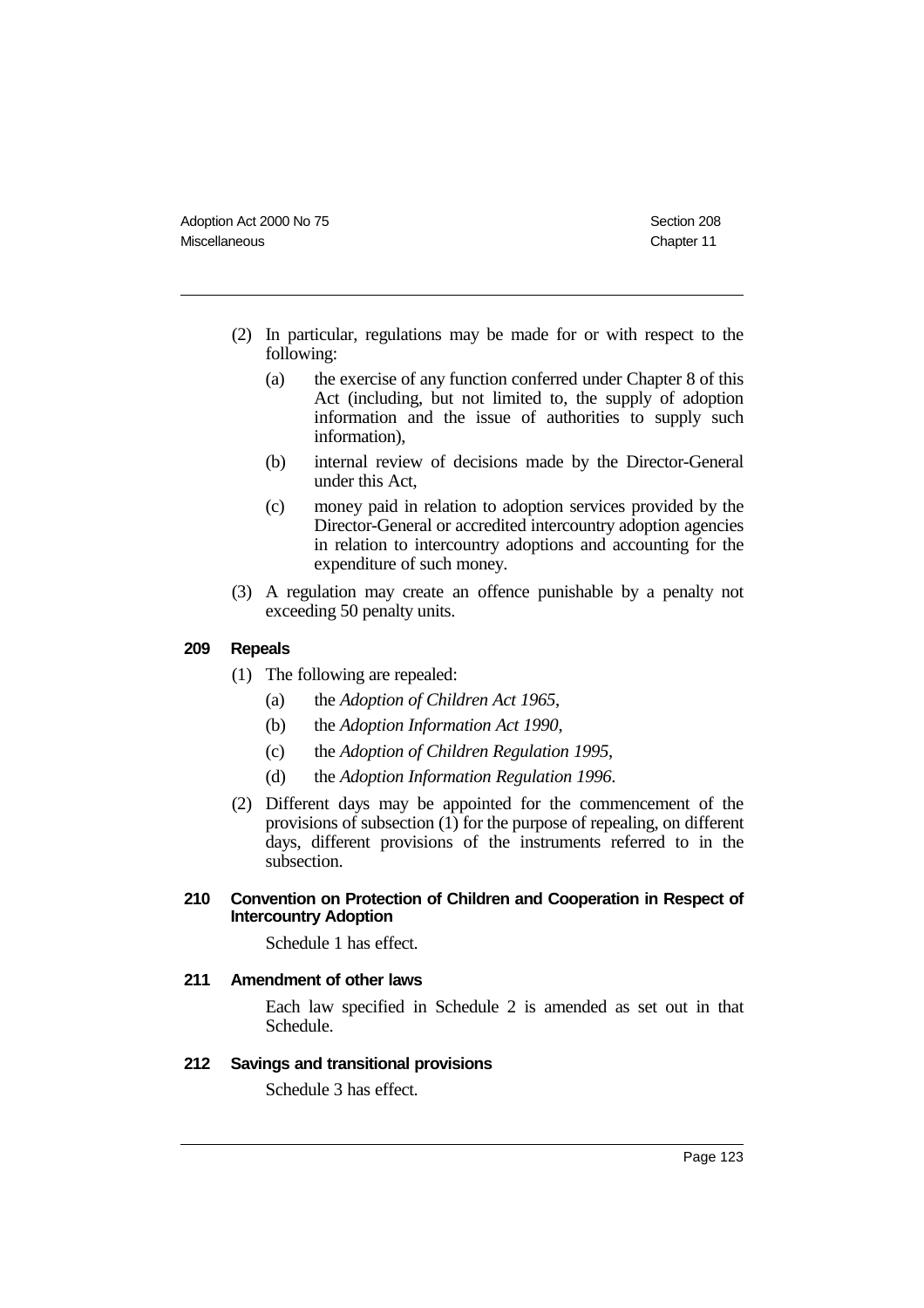Section 213 Adoption Act 2000 No 75 Chapter 11 Miscellaneous

# **213 Review of Act**

- (1) The Minister is to review this Act to determine whether the policy objectives of the Act remain valid and whether the terms of the Act remain appropriate for securing those objectives.
- (2) The review is to be undertaken as soon as possible after the period of 5 years from the date of assent to this Act.
- (3) A report on the outcome of the review is to be tabled in each House of Parliament within 12 months after the end of the period of 5 years.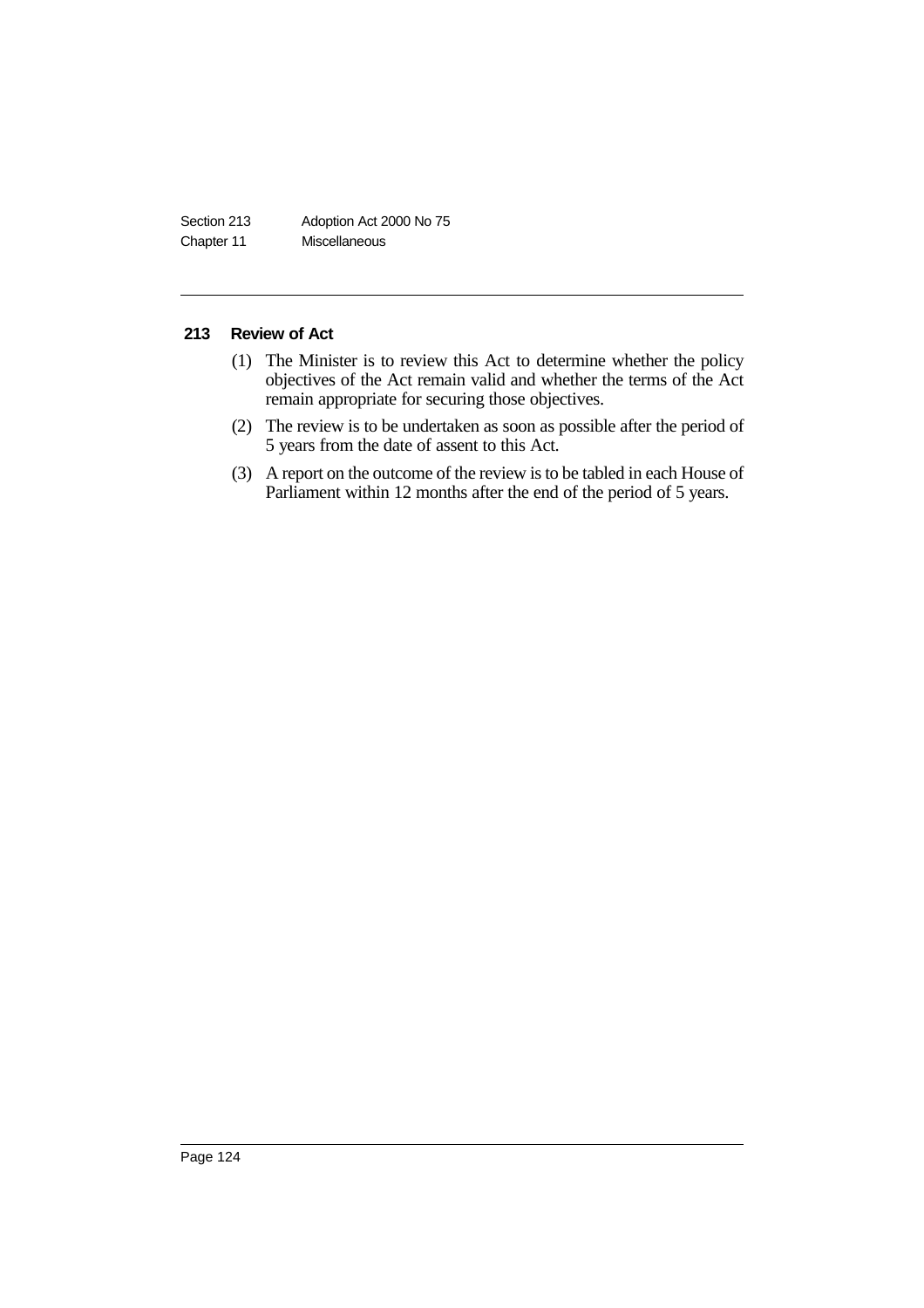Convention on Protection of Children and Cooperation in Respect of Intercountry Adoption Schedule 1

**Schedule 1 Convention on Protection of Children and Cooperation in Respect of Intercountry**

(Section 210 and Dictionary)

# **Schedule 1 The Convention**

**Adoption**

### CONVENTION ON PROTECTION OF CHILDREN AND COOPERATION IN RESPECT OF INTERCOUNTRY ADOPTION

The States signatory to the present Convention,

Recognising that the child, for the full and harmonious development of his or her personality, should grow up in a family environment, in an atmosphere of happiness, love and understanding,

Recalling that each State should take, as a matter of priority, appropriate measures to enable the child to remain in the care of his or her family of origin,

Recognising that intercountry adoption may offer the advantage of a permanent family to a child for whom a suitable family cannot be found in his or her State of origin,

Convinced of the necessity to take measures to ensure that intercountry adoptions are made in the best interests of the child and with respect for his or her fundamental rights, and to prevent the abduction, the sale of, or traffic in children,

Desiring to establish common provisions to this effect, taking into account the principles set forth in international instruments, in particular the *United Nations Convention on the Rights of the Child*, of 20 November 1989, and the United Nations Declaration on Social and Legal Principles relating to the Protection and Welfare of Children, with Special Reference to Foster Placement and Adoption Nationally and Internationally (General Assembly Resolution 41/85, of 3 December 1986),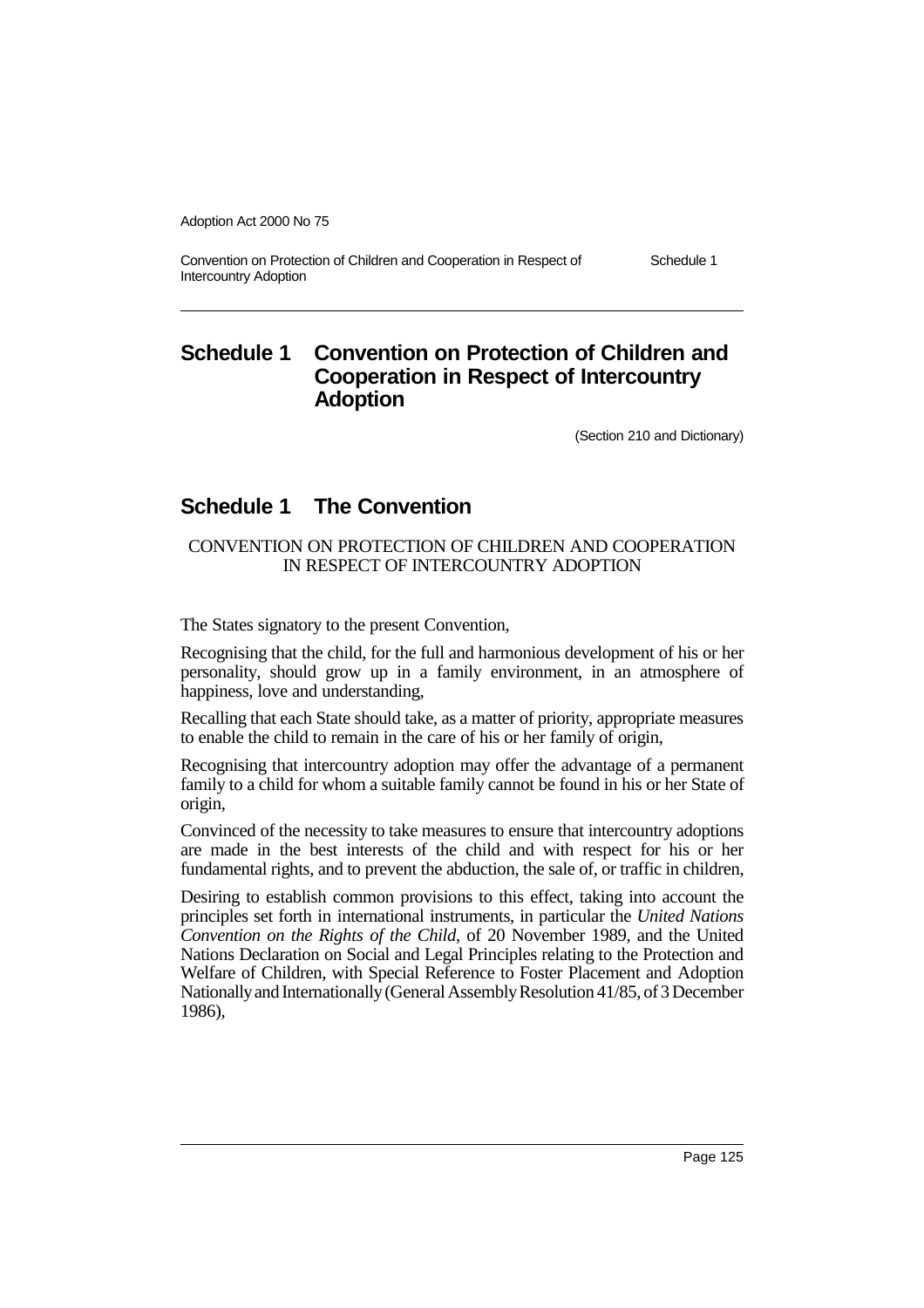Schedule 1 Convention on Protection of Children and Cooperation in Respect of Intercountry Adoption

Have agreed upon the following provisions—

## CHAPTER I—SCOPE OF THE CONVENTION

#### *Article 1*

The objects of the present Convention are—

*a* to establish safeguards to ensure that intercountry adoptions take place in the best interests of the child and with respect for his or her fundamental rights as recognised in international law,

*b* to establish a system of cooperation amongst Contracting States to ensure that those safeguards are respected and thereby prevent the abduction, the sale of, or traffic in children,

c to secure the recognition in Contracting States of adoptions made in accordance with the Convention.

#### *Article 2*

1 The Convention shall apply where a child habitually resident in one Contracting State ('the State of origin') has been, is being, or is to be moved to another Contracting State ('the receiving State') either after his or her adoption in the State of origin by spouses or a person habitually resident in the receiving State, or for the purposes of such an adoption in the receiving State or in the State of origin.

2 The Convention covers only adoptions which create a permanent parent-child relationship.

#### *Article 3*

The Convention ceases to apply if the agreements mentioned in Article 17, sub-paragraph  $c$ , have not been given before the child attains the age of eighteen years.

# CHAPTER II—REQUIREMENTS FOR INTERCOUNTRY ADOPTIONS

## *Article 4*

An adoption within the scope of the Convention shall take place only if the competent authorities of the State of origin—

*a* have established that the child is adoptable,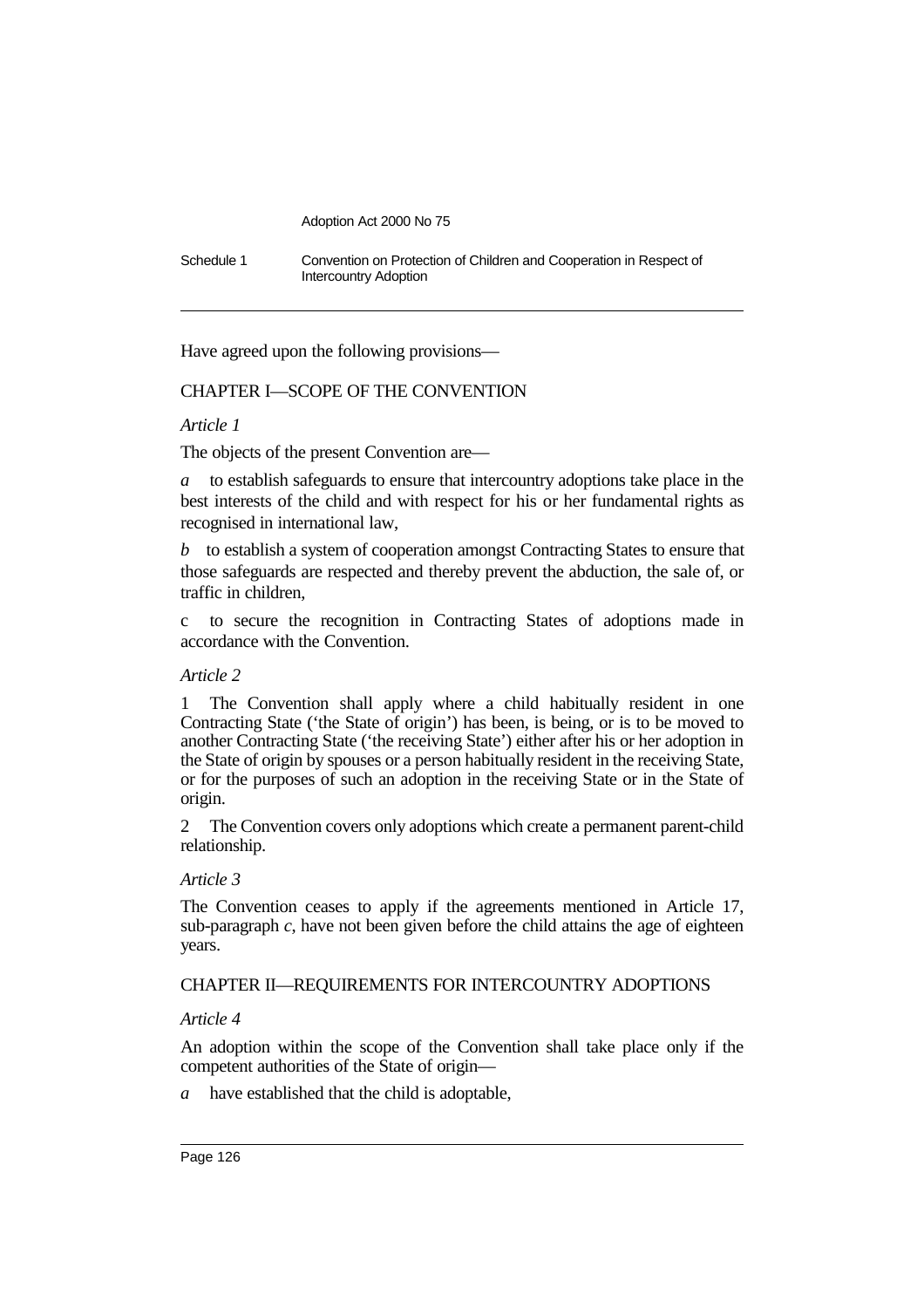Convention on Protection of Children and Cooperation in Respect of Intercountry Adoption Schedule 1

*b* have determined, after possibilities for placement of the child within the State of origin have been given due consideration, that an intercountry adoption is in the child's best interests,

- *c* have ensured that
- (1) the persons, institutions and authorities whose consent is necessary for adoption, have been counselled as may be necessary and duly informed of the effects of their consent, in particular whether or not an adoption will result in the termination of the legal relationship between the child and his or her family of origin,
- (2) such persons, institutions and authorities have given their consent freely, in the required legal form, and expressed or evidenced in writing,
- (3) the consents have not been induced by payment or compensation of any kind and have not been withdrawn, and
- (4) the consent of the mother, where required, has been given only after the birth of the child, and
- *d* have ensured, having regard to the age and degree of maturity of the child, that
- (1) he or she has been counselled and duly informed of the effects of the adoption and of his or her consent to the adoption, where such consent is required,
- (2) consideration has been given to the child's wishes and opinions,
- (3) the child's consent to the adoption, where such consent is required, has been given freely, in the required legal form, and expressed or evidenced in writing, and
- (4) such consent has not been induced by payment or compensation of any kind.

## *Article 5*

An adoption within the scope of the convention shall take place only if the competent authorities of the receiving State—

*a* have determined that the prospective adoptive parents are eligible and suited to adopt,

*b* have ensured that the prospective adoptive parents have been counselled as may be necessary, and

*c* have determined that the child is or will be authorised to enter and reside permanently in that State.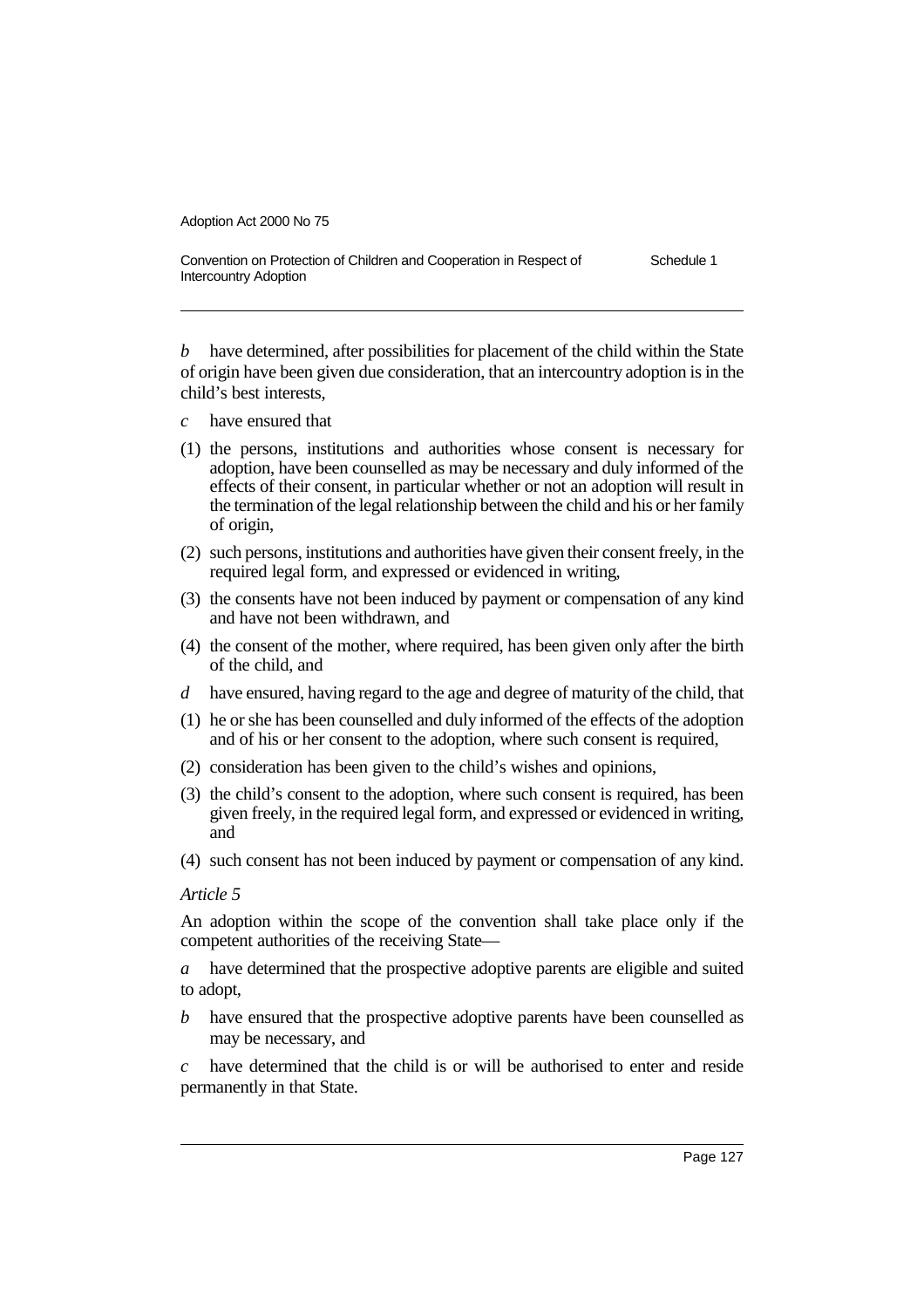Schedule 1 Convention on Protection of Children and Cooperation in Respect of Intercountry Adoption

## CHAPTER III—CENTRAL AUTHORITIES AND ACCREDITED BODIES

## *Article 6*

1 A Contracting State shall designate a Central Authority to discharge the duties which are imposed by the Convention upon such authorities.

2 Federal States, States with more than one system of law or States having autonomous territorial units shall be free to appoint more than one Central Authority and to specify the territorial or personal extent of their functions. Where a State has appointed more than one Central Authority, it shall designate the Central Authority to which any communication may be addressed for transmission to the appropriate Central Authority within that State.

## *Article 7*

1 Central Authorities shall cooperate with each other and promote cooperation amongst the competent authorities in their States to protect children and to achieve the other objects of the Convention.

2 They shall take directly all appropriate measures to—

*a* provide information as to the laws of their States concerning adoption and other general information, such as statistics and standard forms,

*b* keep one another informed about the operation of the Convention and, as far as possible, eliminate any obstacles to it application.

#### *Article 8*

Central Authorities shall take, directly or through public authorities, all appropriate measures to prevent improper financial or other gain in connection with an adoption and to deter all practices contrary to the objects of the Convention.

# *Article 9*

Central Authorities shall take, directly or through public authorities or other bodies duly accredited in their State, all appropriate measures, in particular to—

*a* collect, preserve and exchange information about the situation of the child and the prospective adoptive parents, so far as is necessary to complete the adoption,

*b* facilitate, follow and expedite proceedings with a view to obtaining the adoption,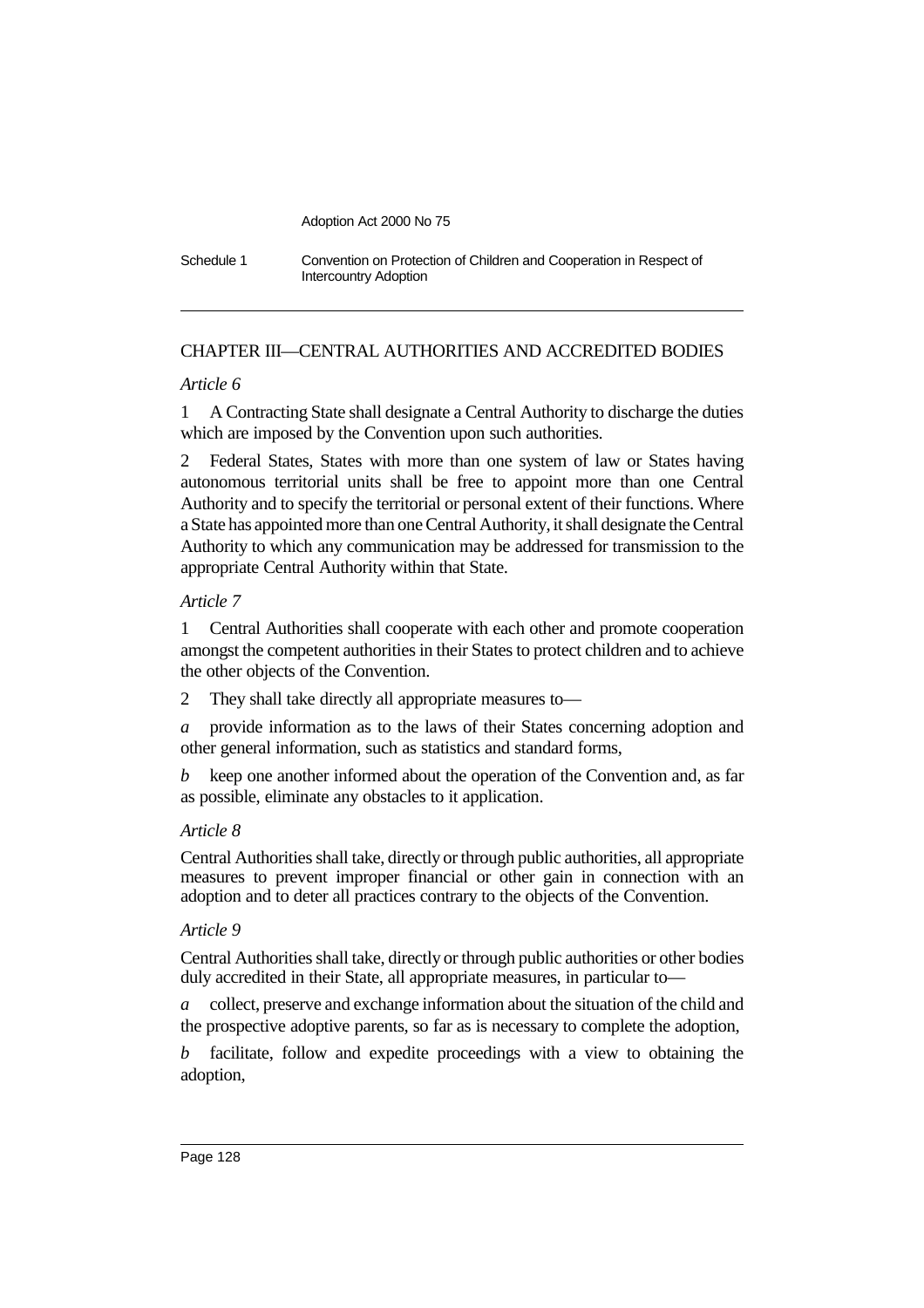Convention on Protection of Children and Cooperation in Respect of Intercountry Adoption Schedule 1

*c* promote the development of adoption counselling and post-adoption services in their States,

*d* provide each other with general evaluation reports about experience with intercountry adoption,

*e* reply, in so far as is permitted by the law of their State, to justified requests from other Central Authorities or public authorities for information about a particular adoption situation.

## *Article 10*

Accreditation shall only be granted to and maintained by bodies demonstrating their competence to carry out properly the tasks with which they may be entrusted.

## *Article 11*

An accredited body shall—

*a* pursue only non-profit objectives according to such conditions and within such limits as may be established by the competent authorities of the State of accreditation,

*b* be directed and staffed by persons qualified by their ethical standards and by training or experience to work in the field of intercountry adoption, and

*c* be subject to supervision by competent authorities of that State as to its composition, operation and financial situation.

# *Article 12*

A body accredited in one Contracting State may act in another Contracting State only if the competent authorities of both States have authorised it to do so.

# *Article 13*

The designation of the Central Authorities and where appropriate, the extent of their functions, as well as the names and addresses of the accredited bodies shall be communicated by each Contracting State to the Permanent Bureau of the Hague Conference on Private International Law.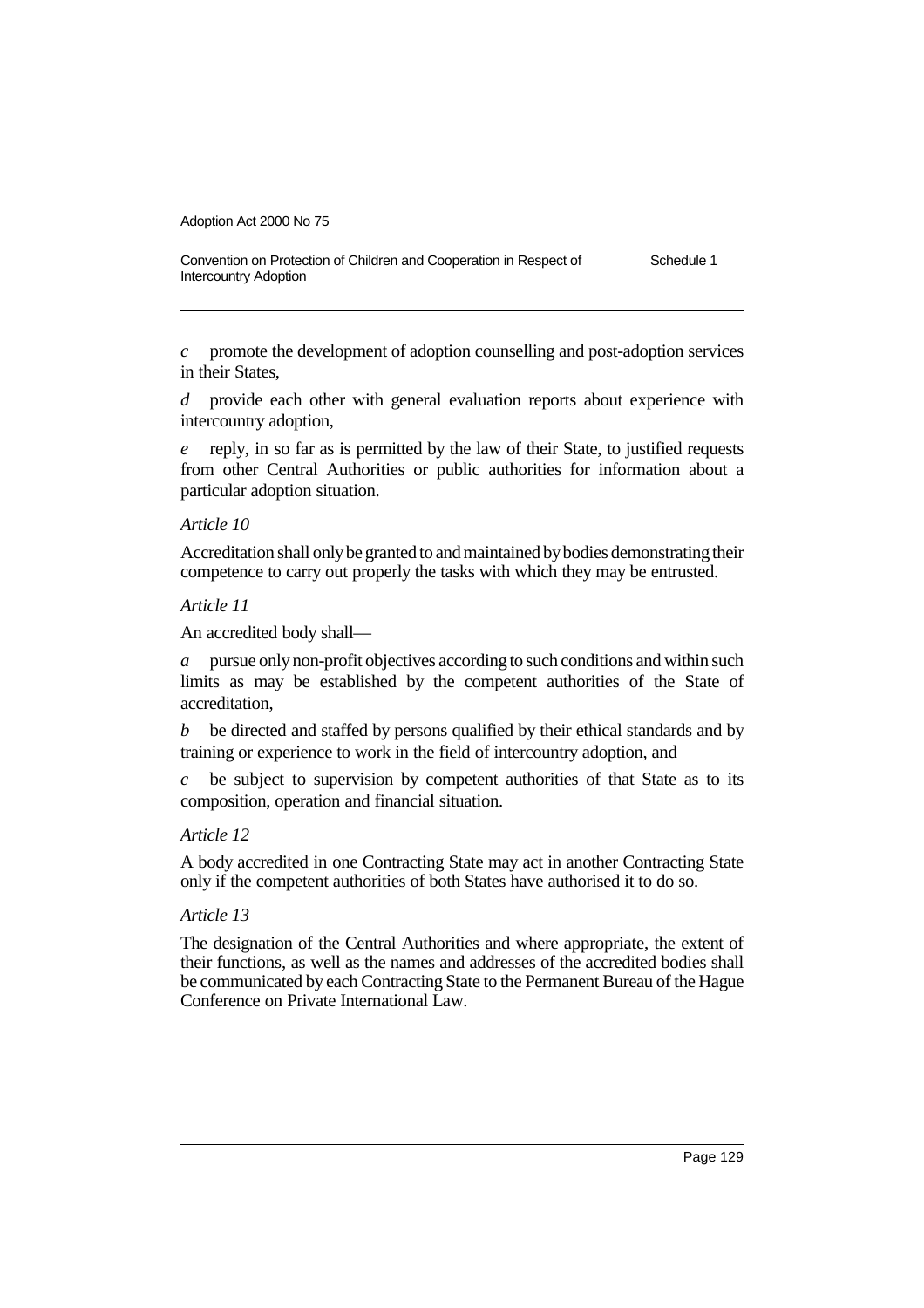Schedule 1 Convention on Protection of Children and Cooperation in Respect of Intercountry Adoption

# CHAPTER IV—PROCEDURAL REQUIREMENTS IN INTERCOUNTRY ADOPTION

#### *Article 14*

Persons habitually resident in a Contracting State, who wish to adopt a child habitually resident in another Contracting State, shall apply to the Central Authority in the State of their habitual residence.

## *Article 15*

1 If the Central Authority of the receiving State is satisfied that the applicants are eligible and suited to adopt, it shall prepare a report including information about their identity, eligibility and suitability to adopt, background, family and medical history, social environment, reasons for adoption, ability to undertake an intercountry adoption, as well as the characteristics of the children for whom they would be qualified to care.

2 It shall transmit the report to the Central Authority of the State of origin.

*Article 16*

1 If the Central Authority of the State of origin is satisfied that the child is adoptable, it shall—

*a* prepare a report including information about his or her identity, adoptability, background, social environment, family history, medical history including that of the child's family, and any special needs of the child,

*b* give due consideration to the child's upbringing and to his or her ethnic, religious and cultural background,

*c* ensure that consents have been obtained in accordance with Article 4, and

*d* determine, on the basis in particular of the reports relating to the child and the prospective adoptive parents, whether the envisaged placement is in the best interests of the child.

2 It shall transmit to the Central Authority of the receiving State its report on the child, proof that the necessary consents have been obtained and the reasons for its determination on the placement, taking care not to reveal the identity of the mother and the father if, in the State of origin, these identities may not be disclosed.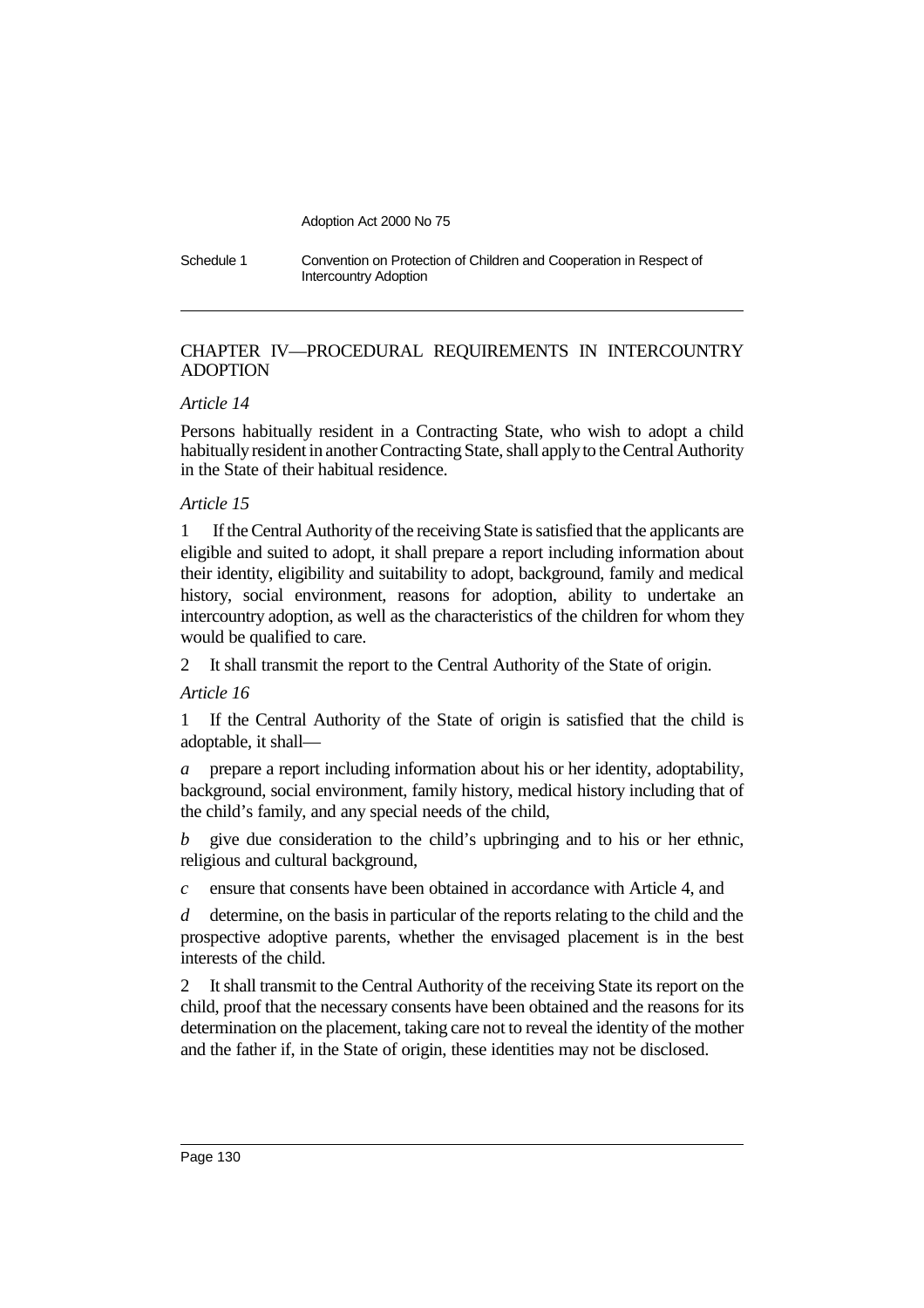Convention on Protection of Children and Cooperation in Respect of Intercountry Adoption Schedule 1

#### *Article 17*

Any decision in the State of origin that a child should be entrusted to prospective adoptive parents may only be made if—

*a* the Central Authority of that State has ensured that the prospective adoptive parents agree,

*b* the Central Authority of the receiving State has approved such decision, where such approval is required by the law of that State or by the Central Authority of the State of origin,

*c* the Central Authorities of both States have agreed that the adoption may proceed, and

*d* it has been determined, in accordance with Article 5, that the prospective adoptive parents are eligible and suited to adopt and that the child is or will be authorised to enter and reside permanently in the receiving State.

#### *Article 18*

The Central Authorities of both States shall take all necessary steps to obtain permission for the child to leave the State of origin and to enter and reside permanently in the receiving State.

#### *Article 19*

1 The transfer of the child to the receiving State may only be carried out if the requirements of Article 17 have been satisfied.

2 The Central Authorities of both States shall ensure that this transfer takes place in secure and appropriate circumstances and, if possible, in the company of the adoptive or prospective adoptive parents.

3 If the transfer of the child does not take place, the reports referred to in Articles 15 and 16 are to be sent back to the authorities who forwarded them.

# *Article 20*

The Central Authorities shall keep each other informed about the adoption process and the measures taken to complete it, as well as about the progress of the placement if a probationary period is required.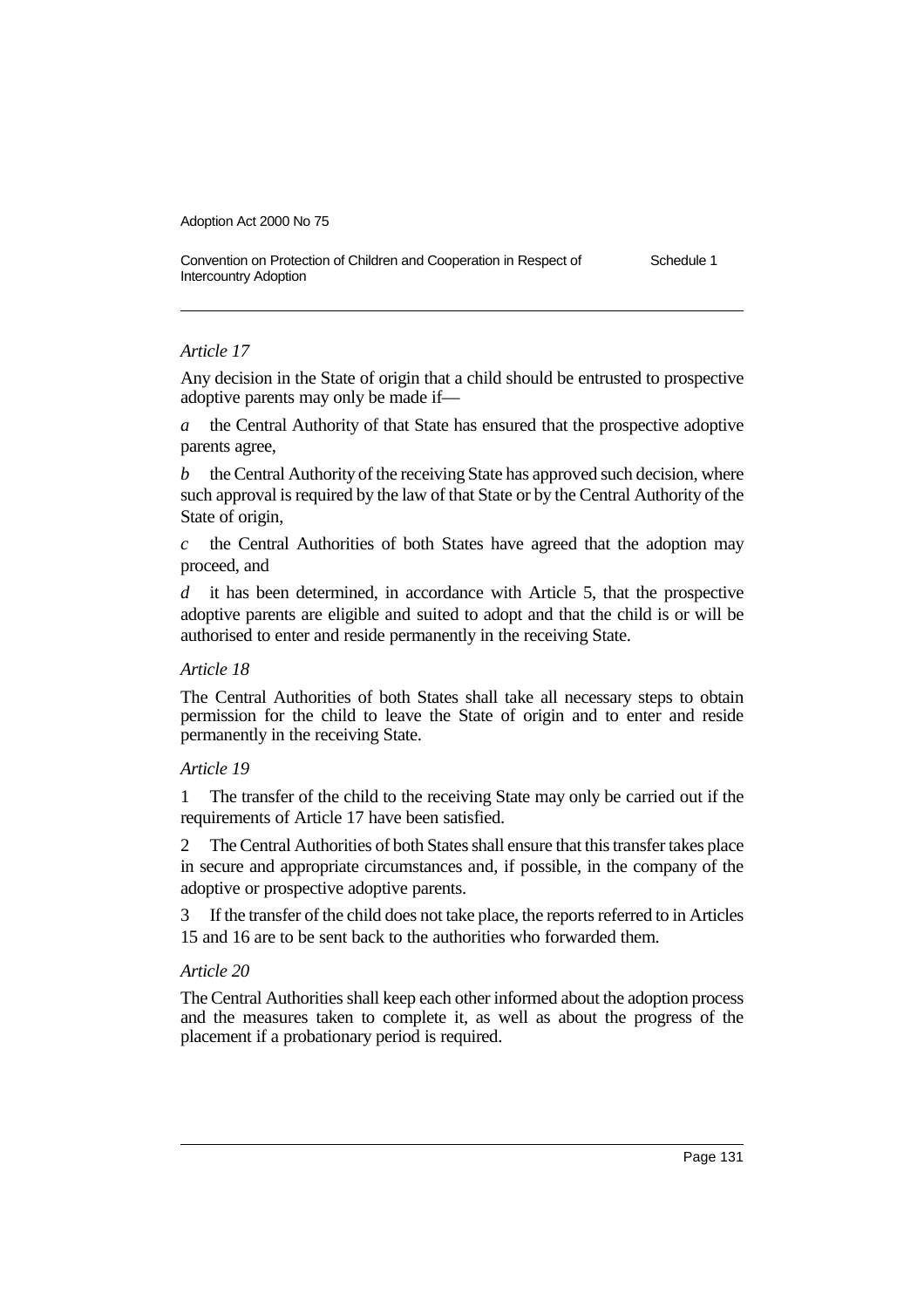Schedule 1 Convention on Protection of Children and Cooperation in Respect of Intercountry Adoption

#### *Article 21*

1 Where the adoption is to take place after the transfer of the child to the receiving State and it appears to the Central Authority of that State that the continued placement of the child with the prospective adoptive parents is not in the child's best interests, such Central Authority shall take the measures necessary to protect the child, in particular—

*a* to cause the child to be withdrawn from the prospective adoptive parents and to arrange temporary care,

*b* in consultation with the Central Authority of the State of origin, to arrange without delay a new placement of the child with a view to adoption or, if this is not appropriate, to arrange alternative long-term care, an adoption shall not take place until the Central Authority of the State of origin has been duly informed concerning the new prospective adoptive parents,

*c* as a last resort, to arrange the return of the child, if his or her interests so require.

2 Having regard in particular to the age and degree of maturity of the child, he or she shall be consulted and, where appropriate, his or her consent obtained in relation to measures to be taken under this Article.

#### *Article 22*

1 The functions of a Central Authority under this Chapter may be performed by public authorities or by bodies accredited under Chapter III, to the extent permitted by the law of its State.

2 Any Contracting State may declare to the depositary of the Convention that the functions of the Central Authority under Articles 15 to 21 may be performed in that State, to the extent permitted by the law and subject to the supervision of the competent authorities of that State, also by bodies or person who—

*a* meet the requirements of integrity, professional competence, experience and accountability of that State, and

*b* are qualified by their ethical standards and by training or experience to work in the field of intercountry adoption.

3 A Contracting State which makes the declaration provided for in paragraph 2 shall keep the Permanent Bureau of the Hague Conference on Private International Law informed of the names and addresses of these bodies and persons.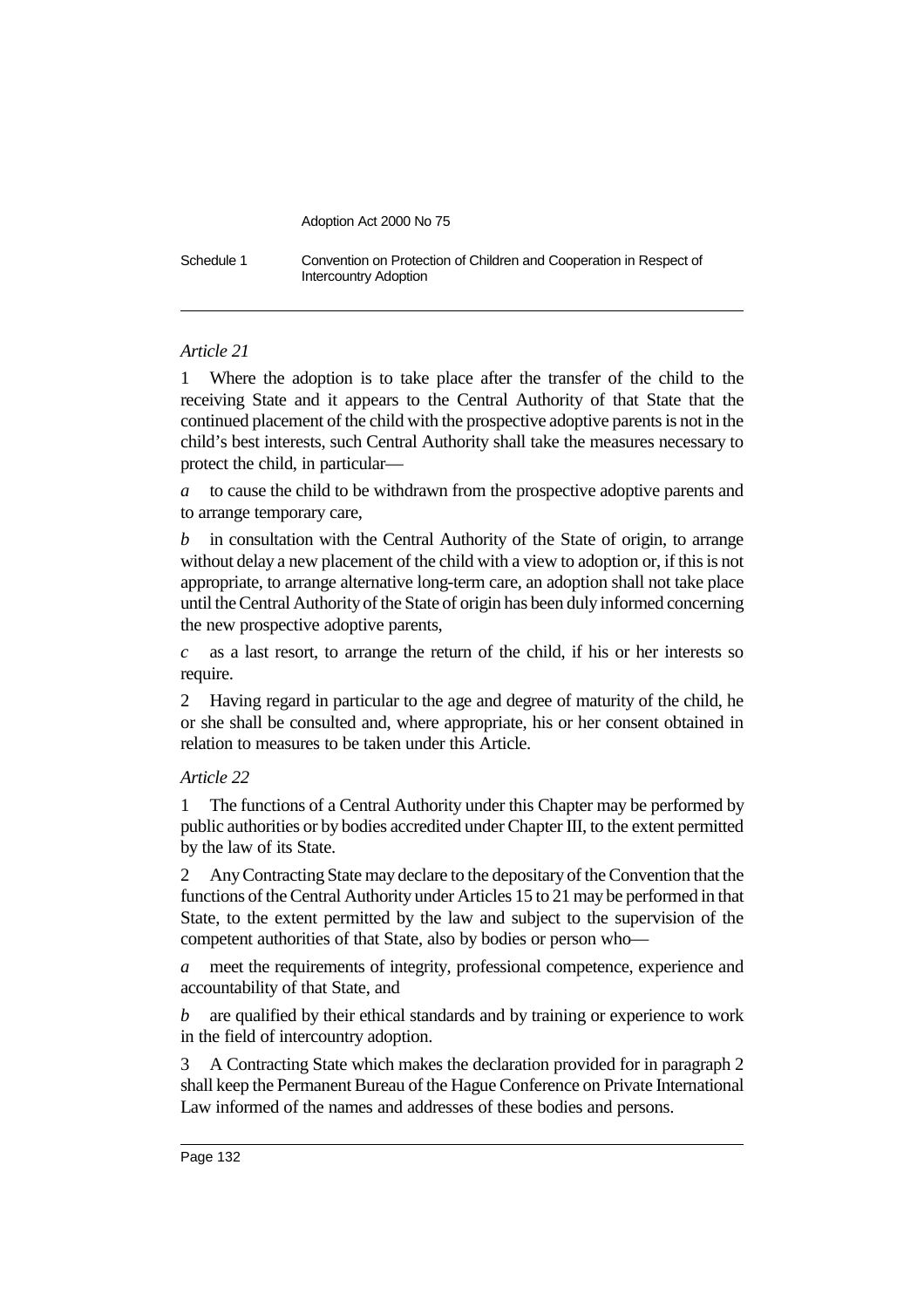| Convention on Protection of Children and Cooperation in Respect of | Schedule 1 |
|--------------------------------------------------------------------|------------|
| Intercountry Adoption                                              |            |

4 Any Contracting State may declare to the depositary of the Convention that adoptions of children habitually resident in its territory may only take place if the functions of the Central Authorities are performed in accordance with paragraph 1.

5 Notwithstanding any declaration made under paragraph 2, the reports provide for in Articles 15 and 16 shall, in every case, be prepared under the responsibility of the Central Authority or other authorities or bodies in accordance with paragraph 1.

# CHAPTER V—RECOGNITION AND EFFECTS OF THE ADOPTION

# *Article 23*

1 An adoption certified by the competent authority of the State of the adoption as having been made in accordance with the Convention shall be recognised by operation of law in the other Contracting States. The certificate shall specify when and by whom the agreements under Article 17, sub-paragraph *c*, were given.

2 Each Contracting State shall, at the time of signature, ratification, acceptance, approval or accession, notify the depositary of the Convention of the identity and the functions of the authority or the authorities which, in that State, are competent to make the certification. It shall also notify the depositary of any modification in the designation of these authorities.

#### *Article 24*

The recognition of an adoption may be refused in a Contracting State only if the adoption is manifestly contrary to its public policy, taking into account the best interests of the child.

# *Article 25*

Any Contracting State may declare to the depositary of the Convention that it will not be bound under this Convention to recognise adoptions made in accordance with an agreement concluded by application of Article 39, paragraph 2.

# *Article 26*

1 The recognition of an adoption includes recognition of—

*a* the legal parent-child relationship between the child and his or her adoptive parents,

*b* parental responsibility of the adoptive parents for the child,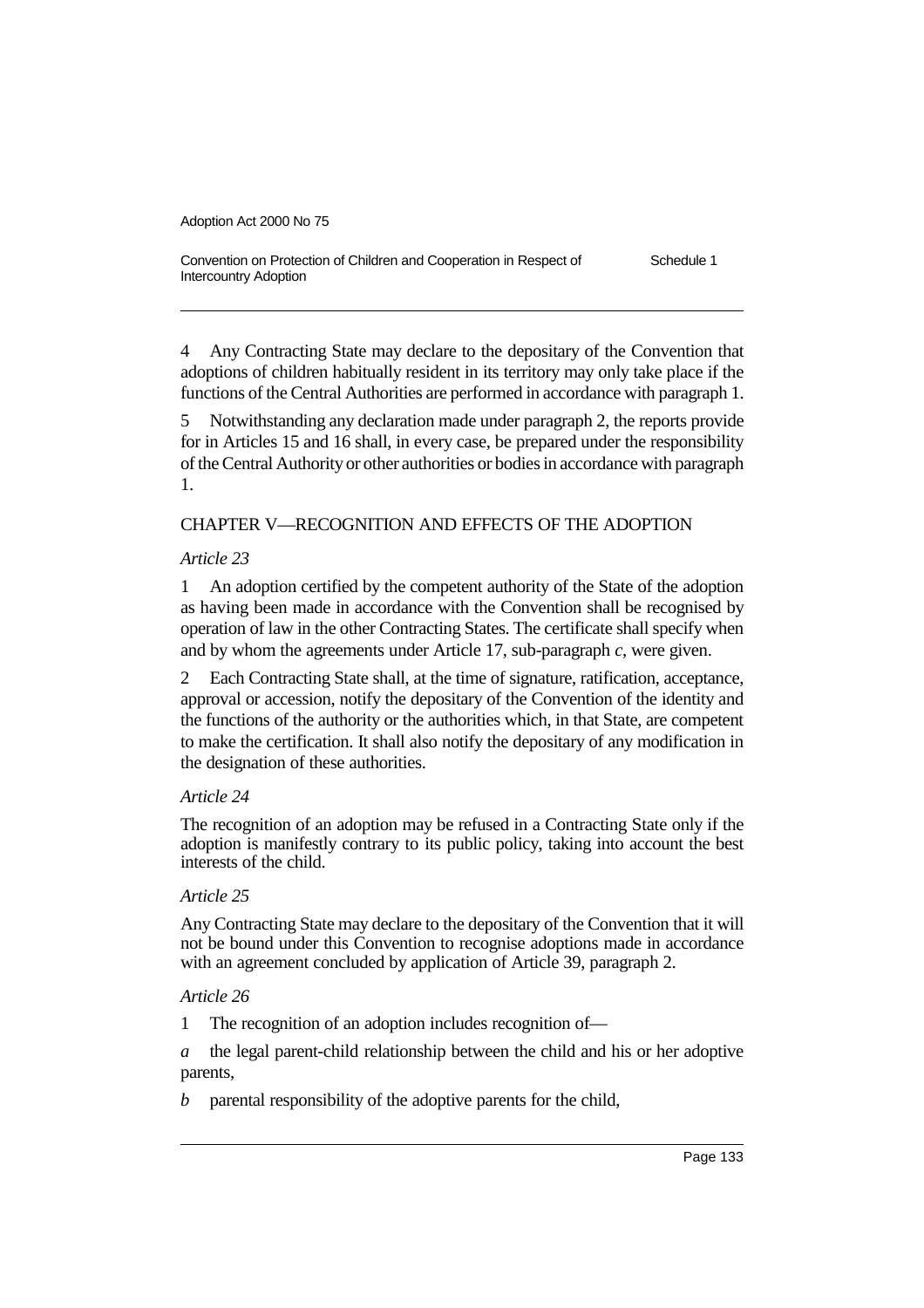Schedule 1 Convention on Protection of Children and Cooperation in Respect of Intercountry Adoption

*c* the termination of a pre-existing legal relationship between the child and his or her mother and father, if the adoption has this effect in the Contracting State where it was made.

2 In the case of an adoption having the effect of terminating a pre-existing legal parent-child relationship, the child shall enjoy in the receiving State, and in any other Contracting State where the adoption is recognised, rights equivalent to those resulting from adoptions having this effect in each such State.

3 The preceding paragraphs shall not prejudice the application of any provision more favourable for the child, in force in the Contracting State which recognises the adoption.

## *Article 27*

1 Where an adoption granted in the State of origin does not have the effect of terminating a pre-existing legal parent-child relationship, it may, in the receiving State which recognises the adoption under the Convention, be converted into an adoption having such an effect—

*a* if the law of the receiving State so permits, and

*b* if the consent referred to in Article 4, sub-paragraphs *c* and *d* have been or are given for the purpose of such an adoption.

2 Article 23 applies to the decision converting the adoption.

## CHAPTER VI—GENERAL PROVISIONS

## *Article 28*

The Convention does not affect any law of a State of origin which requires that the adoption of a child habitually resident within that State take place in that State or which prohibits the child's placement in, or transfer to, the receiving State prior to adoption.

## *Article 29*

There shall be no contact between the prospective adoptive parents and the child's parents or any other person who has care of the child until the requirements of Article 4, sub-paragraphs *a* to *c*, and Article 5, sub-paragraph *a*, have been met, unless the adoption takes place within a family or unless the contact is in compliance with the conditions established by the competent authority of the State of origin.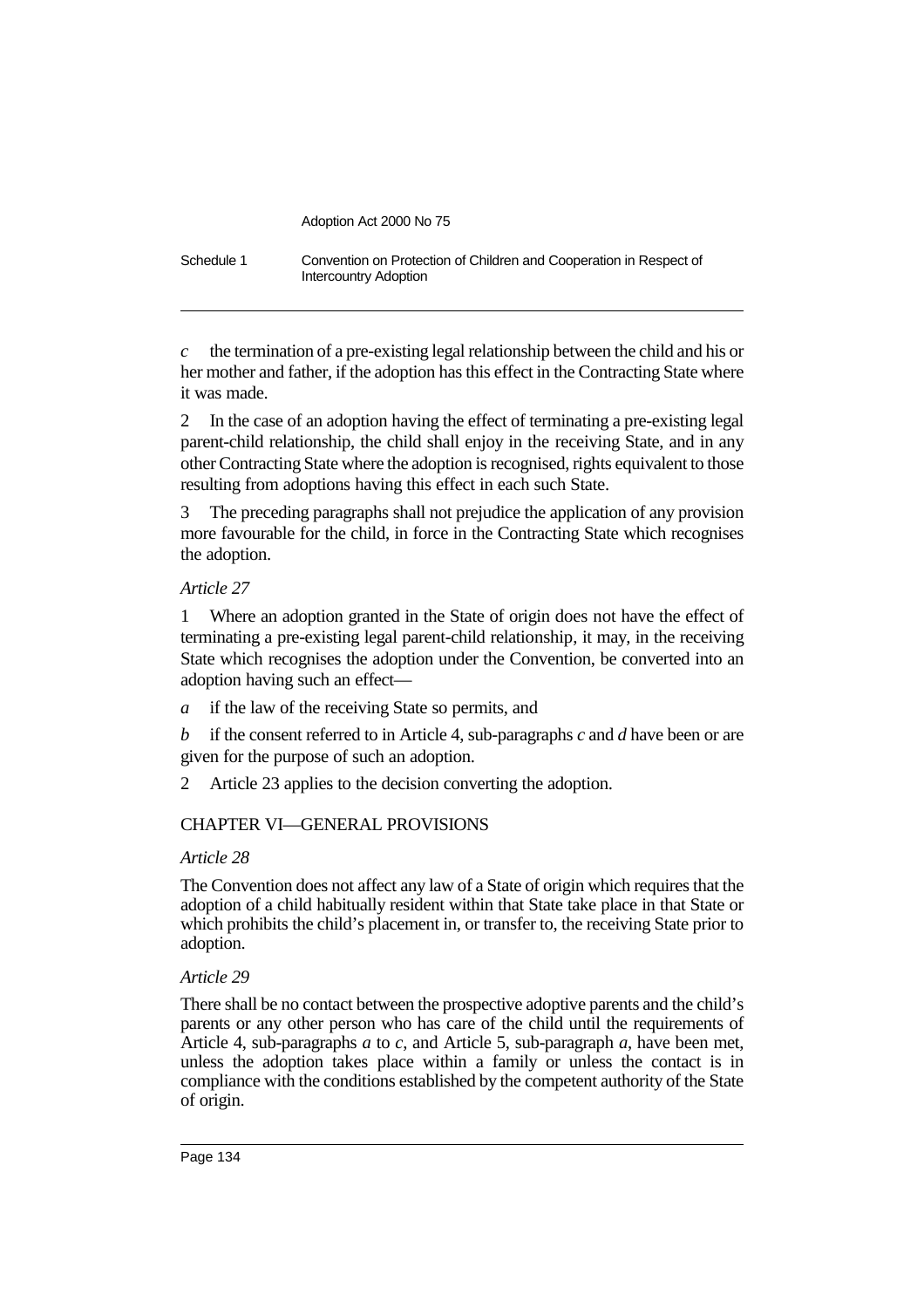Convention on Protection of Children and Cooperation in Respect of Intercountry Adoption Schedule 1

## *Article 30*

1 The competent Authorities of a Contracting State shall ensure that information held by them concerning the child's origin, in particular information concerning the identity of his or her parents, as well as the medical history, is preserved.

2 They shall ensure that the child or his or her representative has access to such information, under appropriate guidance, in so far as is permitted by the law of that State.

## *Article 31*

Without prejudice to Article 30, personal data gathered or transmitted under the Convention, especially data referred to in Articles 15 and 16, shall be used only for the purposes for which they were gathered or transmitted.

## *Article 32*

1 No one shall derive improper financial or other gain from an activity related to an intercountry adoption.

2 Only costs and expenses, including reasonable professional fees of person involved in the adoption, may be charged or paid.

3 The directors, administrators and employees of bodies involved in an adoption shall not receive remuneration which is unreasonably high in relation to services rendered.

## *Article 33*

A competent authority which finds that any provision of the Convention has not been respected or that there is a serious risk that it may not be respected, shall immediately inform the Central Authority of its State. This Central Authority shall be responsible for ensuring that appropriate measures are taken.

## *Article 34*

If the competent authority of the State of destination of a document so requests, a translation certified as being in conformity with the original must be furnished. Unless otherwise provided, the costs of such translation are to be borne by the prospective adoptive parents.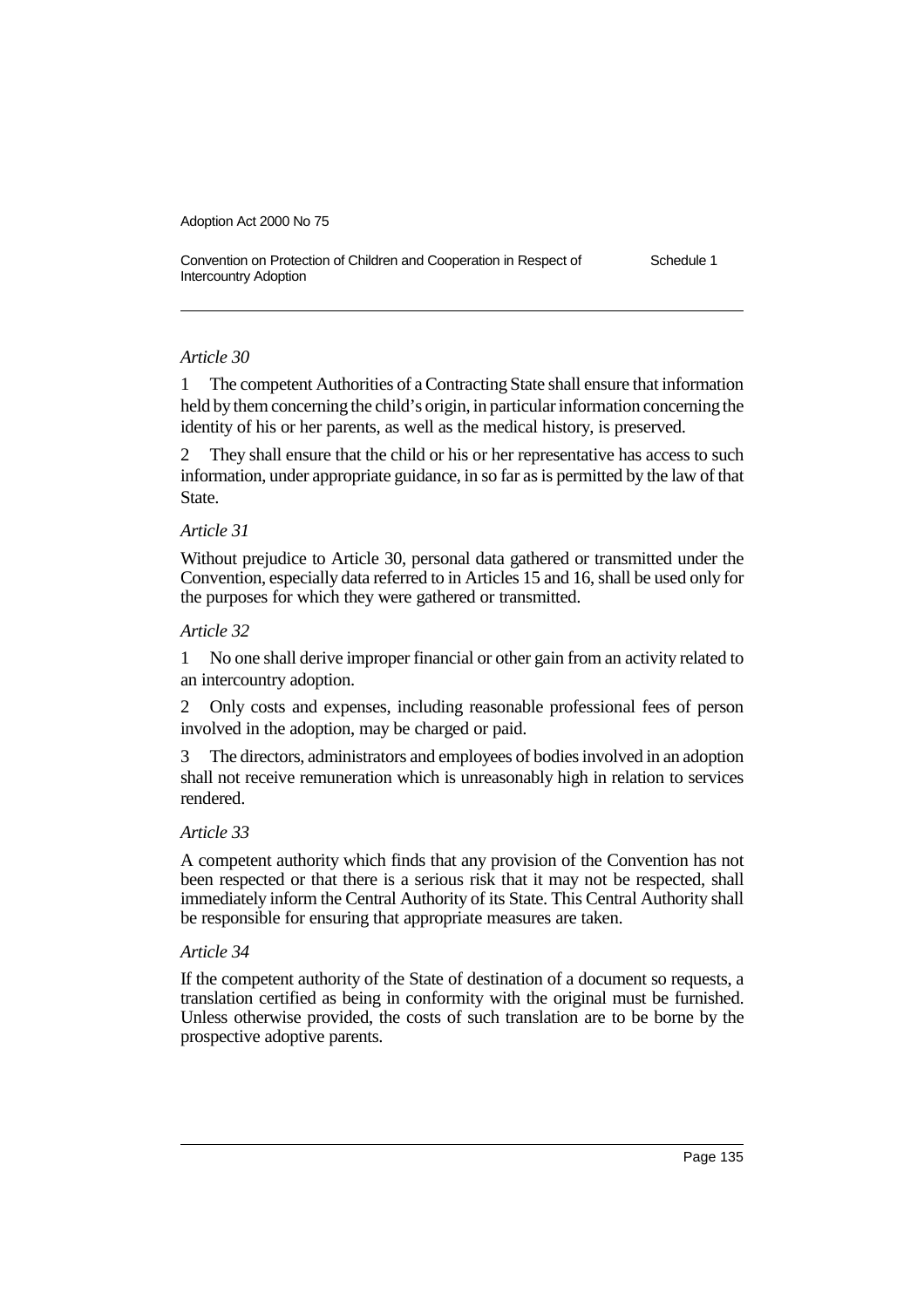Schedule 1 Convention on Protection of Children and Cooperation in Respect of Intercountry Adoption

#### *Article 35*

The competent authorities of the Contracting States shall act expeditiously in the process of adoption.

#### *Article 36*

In relation to a State which has two or more systems of law with regard to adoption applicable in different territorial units—

*a* any reference to habitual residence in that State shall be construed as referring to habitual residence in a territorial unit of that State,

*b* any reference to the law of that State shall be construed as referring to the law in force in the relevant territorial unit,

*c* any reference to the competent authorities or to be public authorities of that State shall be construed as referring to those authorised to act in the relevant territorial unit,

d any reference to the accredited bodies of that State shall be construed as referring to bodies accredited in the relevant territorial unit.

## *Article 37*

In relation to a State which with regard to adoption has two or more systems of law applicable to different categories of person, any reference to the law of that State shall be construed as referring to the legal system specified by the law of that State.

## *Article 38*

A State within which different territorial units have their own rules of law in respect of adoption shall not be bound to apply the Convention where a State with a unified system of law would not be bound to do so.

## *Article 39*

1 The Convention does not affect any international instrument to which Contracting States are Parties and which contains provisions on matters governed by the Convention, unless a contrary declaration is made by the States Parties to such instrument.

2 Any Contracting State may enter into agreements with one or more other Contracting States, with a view to improving the application of the Convention in their mutual relations. These agreements may derogate only from the provisions of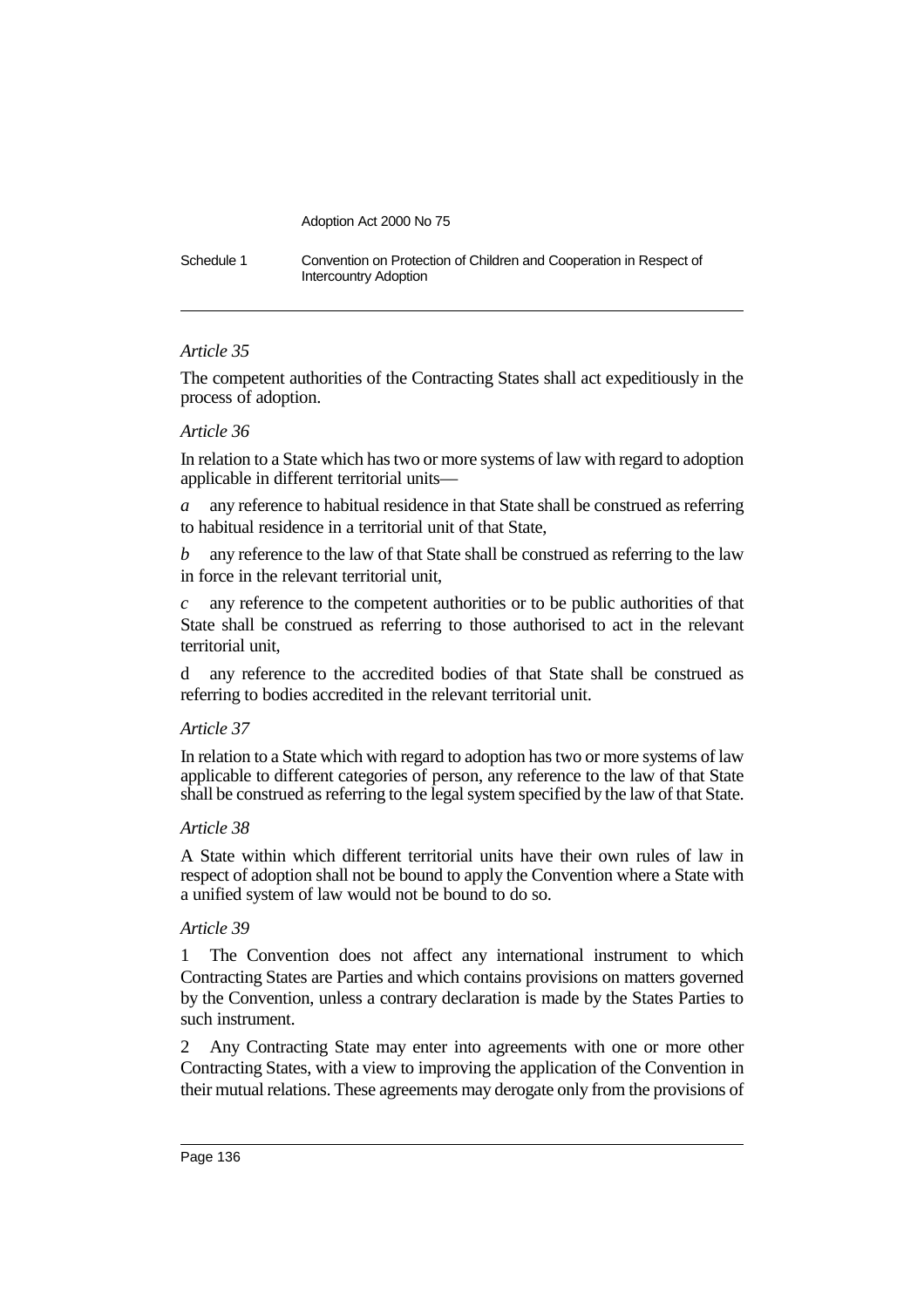Convention on Protection of Children and Cooperation in Respect of Intercountry Adoption Schedule 1

Articles 14 to 16 and 18 to 21. The States which have concluded such an agreement shall transmit a copy to the depositary of the Convention.

## *Article 40*

No reservation to the Convention shall be permitted.

# *Article 41*

The Convention shall apply in every case where an application pursuant to Article 14 has been received after the Convention has entered into force in the receiving State and the State of origin.

# *Article 42*

The Secretary General of the Hague Conference on Private International Law shall at regular intervals convene a Special Commission in order to review the practical operation of the Convention.

# CHAPTER VII—FINAL CLAUSES

# *Article 43*

1 The Convention shall be open for signature by the States which were Members of the Hague Conference on Private International Law at the time of its Seventeenth Session and by the other States which participated in that Session.

2 It shall be ratified, accepted or approved and the instruments of ratification, acceptance or approval shall be deposited with the Ministry of Foreign Affairs of the Kingdom of the Netherlands, depositary of the Convention.

# *Article 44*

1 Any other State may accede to the Convention after it has entered into force in accordance with Article 46, paragraph 1.

2 The instrument of accession shall be deposited with the depositary.

3 Such accession shall have effect only as regards the relations between the acceding State and those Contracting States which have not raised an objection to its accession in the six months after the receipt of the notification referred to in sub-paragraph *b* of Article 48. Such an objection may also be raised by States at the time when they ratify, accept or approve the Convention after an accession. Any such objection shall be notified to the depositary.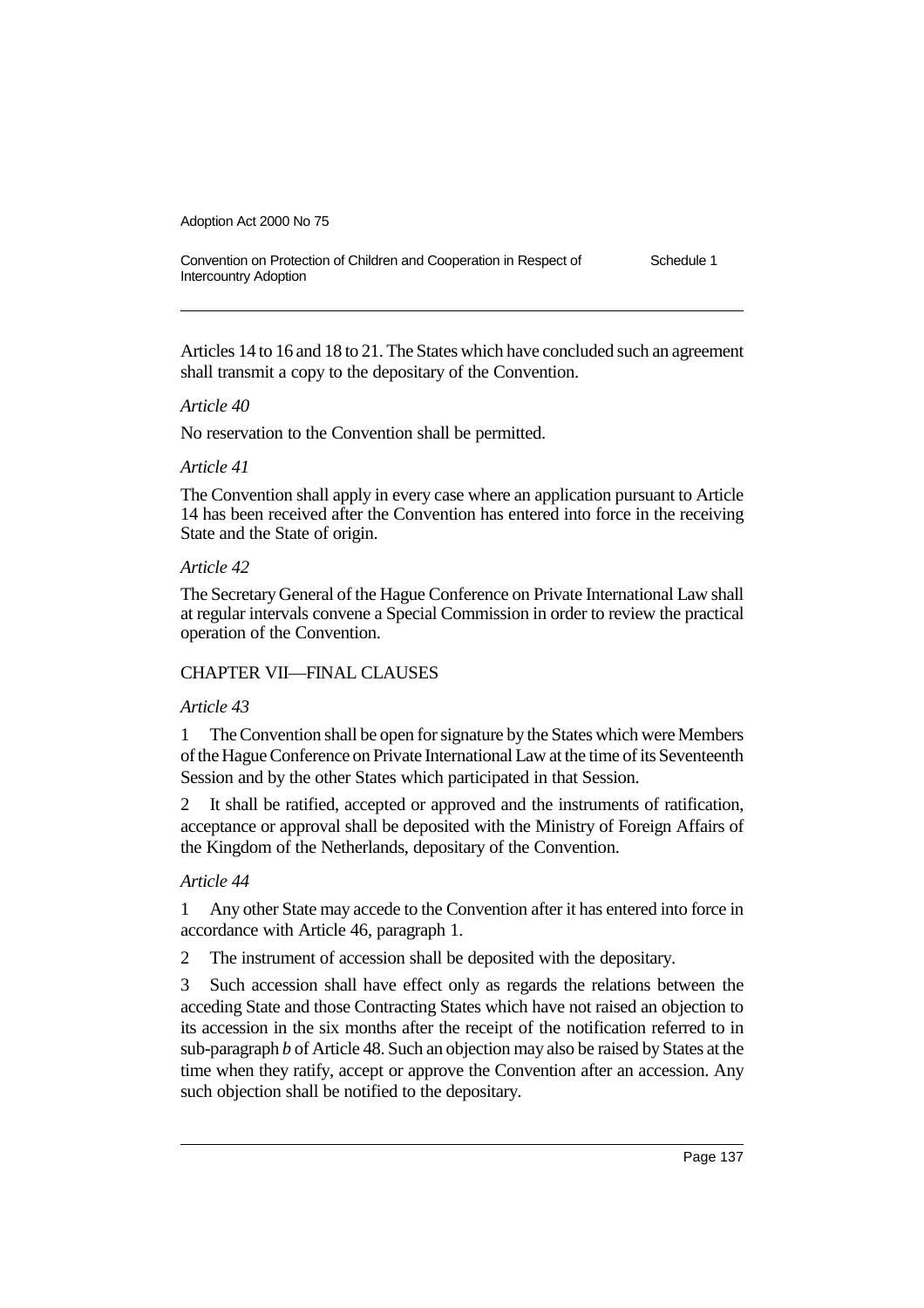Schedule 1 Convention on Protection of Children and Cooperation in Respect of Intercountry Adoption

#### *Article 45*

1 If a State has two or more territorial units in which different systems of law are applicable in relation to matter dealt with in the Convention, it may at the time of signature, ratification, acceptance, approval or accession declare that this Convention shall extend to all its territorial units or only to one or more of them and may modify this declaration by submitting another declaration at any time.

2 Any such declaration shall be notified to the depositary and shall state expressly the territorial units to which the Convention applies.

3 If a State makes no declaration under this Article, the Convention is to extend to all territorial units of that State.

## *Article 46*

1 The Convention shall enter into force on the first day of the month following the expiration of three months after the deposit of the third instrument of ratification, acceptance or approval referred to in Article 43.

2 Thereafter the Convention shall enter into force—

*a* for each State ratifying, accepting or approving it subsequently, or acceding to it, on the first day of the month following the expiration of three months after the deposit of its instrument of ratification, acceptance, approval or accession,

*b* for a territorial unit to which the Convention has been extended in conformity with Article 45, on the first day of the month following the expiration of three months after the notification referred to in that Article.

## *Article 47*

1 A State Party to the Convention may denounce it by a notification in writing addressed to the depositary.

2 The denunciation takes effect on the first day of the month following the expirations of twelve months after the notification is received by the depositary. Where a longer period for the denunciation to take effect is specified in the notification, the denunciation takes effect upon the expiration of such longer period after the notification is received by the depositary.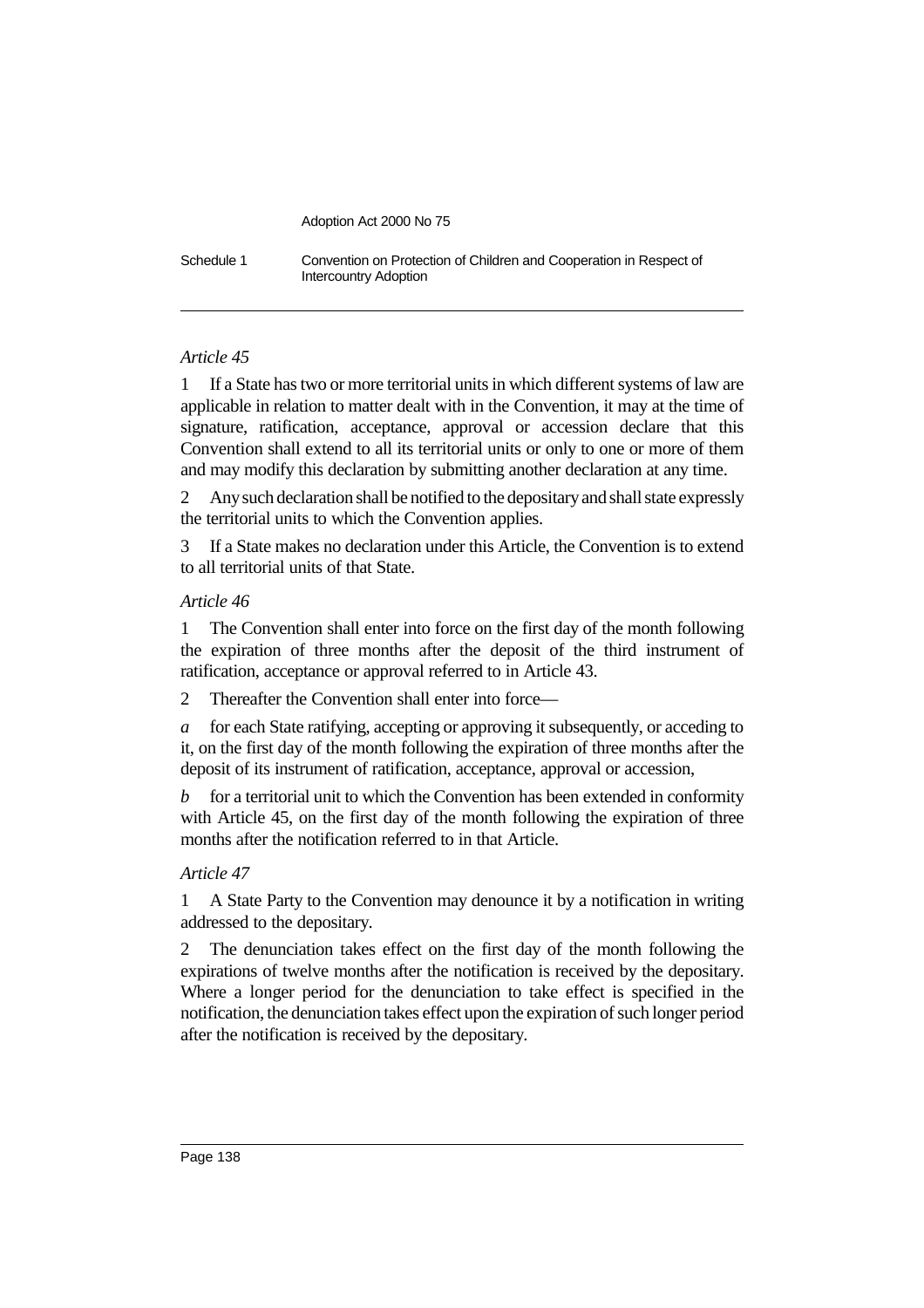Convention on Protection of Children and Cooperation in Respect of Intercountry Adoption Schedule 1

## *Article 48*

The depositary shall notify the States Members of the Hague Conference on Private International Law, the other States which participated in the Seventeenth Session and the States which have acceded in accordance with Article 44, of the following—

*a* the signatures, ratifications, acceptances and approvals referred to in Article 43,

*b* the accessions and objections raised to accessions referred to in Article 44,

*c* the date on which the Convention enters into force in accordance with Article 46,

*d* the declarations and designations referred to in Articles 22, 23, 25 and 45,

*e* the agreements referred to in Article 39,

*f* the denunciations referred to in Article 47.

In whereof the undersigned, being duly authorised thereto, have signed this Convention.

Done at The Hague, on the twenty-ninth day of May 1993, in the English and French languages, both texts being equally authentic, in a single copy which shall be deposited in the archives of the Government of the Kingdom of the Netherlands, and of which a certified copy shall be sent, through diplomatic channels, to each of the States Members of the Hague Conference on Private International Law at the date of its Seventeenth Session and to each of the other States which participated in that Session.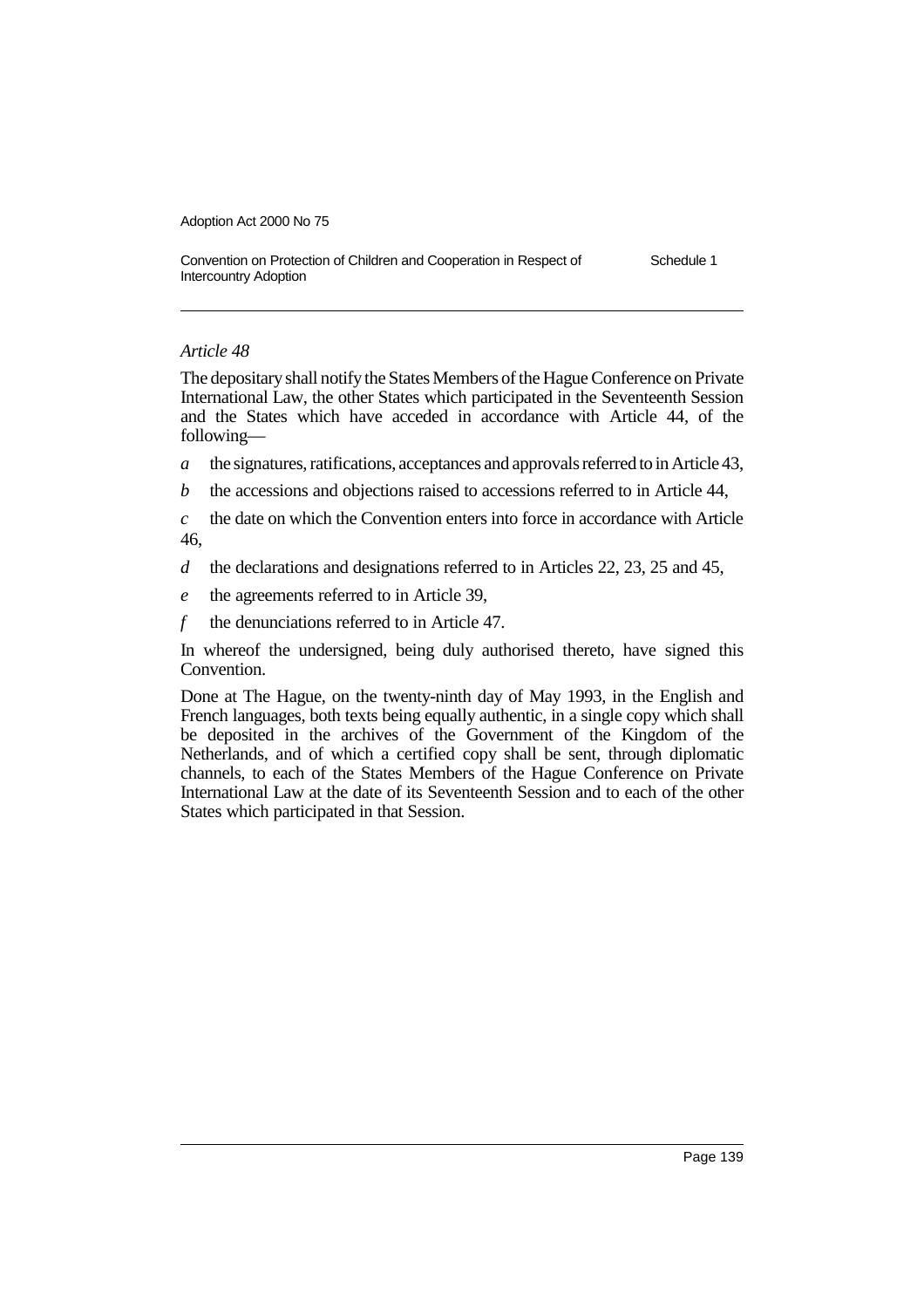Schedule 1 Convention on Protection of Children and Cooperation in Respect of Intercountry Adoption

#### **Note.**

On the introduction of the Bill for this Act into Parliament, Schedule 2 to the Family Law (Hague Convention on Intercountry Adoption) Regulations 1998 listed the following as Convention countries: Andorra Austria Brazil Burkina Faso Canada (extending only to the provinces Alberta, British Columbia, Manitoba, New Brunswick, Prince Edward Island, Saskatchewan and the Yukon Territory) Republic of Burundi Chile Colombia Costa Rica **Cyprus Denmark Ecuador** Republic of El Salvador Finland France Georgia Israel Republic of Lithuania Republic of Mauritius **Mexico** Republic of Moldova The Netherlands New Zealand Norway Republic of Paraguay Peru **Philippines** Poland Romania Spain Sri Lanka Sweden Venezuela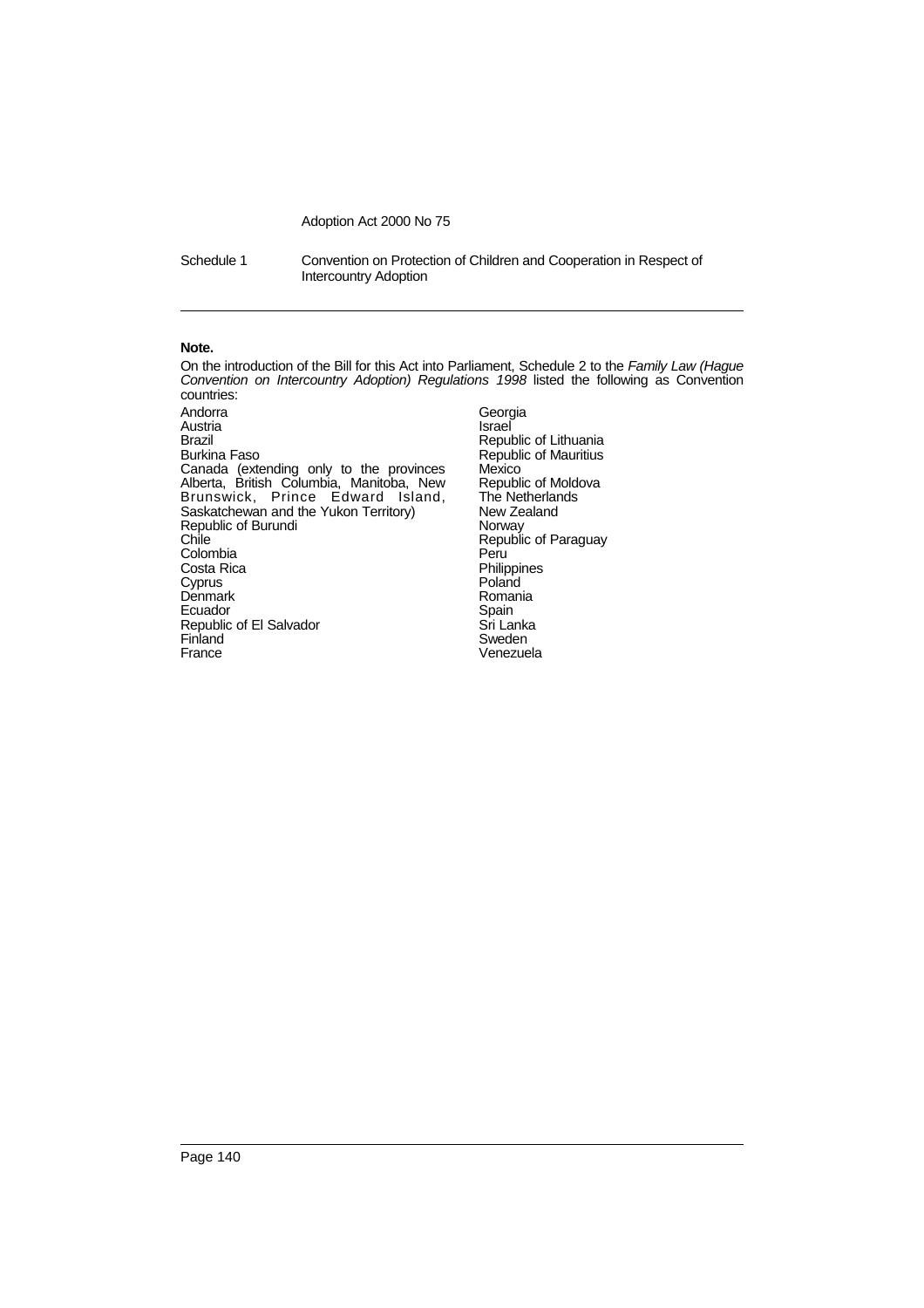Amendment of other laws **Schedule 2** and the 2 and 2 and 2 and 2 and 2 and 2 and 2 and 2 and 2 and 2 and 2 and 2 and 2 and 2 and 2 and 2 and 2 and 2 and 2 and 2 and 2 and 2 and 2 and 2 and 2 and 2 and 2 and 2 and 2 and 2 a

# **Schedule 2 Amendment of other laws**

(Section 211)

# **2.1 Births, Deaths and Marriages Registration Act 1995 No 62**

#### **[1] Section 23 Duty to register adoptions**

Omit the definition of *State adoption order* from section 23 (3). Insert instead:

> *State adoption order* means an adoption order or order under section 117 (Declaration of validity of foreign adoptions) under the *Adoption Act 2000*.

## **[2] Section 24**

Omit the section. Insert instead:

### **24 How adoptions are registered**

- (1) The Registrar is to register an adoption or discharge of an adoption by registering the record of the adoption or discharge sent to the Registrar under Chapter 7 of the *Adoption Act 2000*.
- (2) The Registrar registers the record by making an entry about it in the Register including the information required by the regulations.
- (3) If the record relates to a person in relation to whom such a record has previously been registered under this Act, the Registrar is also to note a reference to the later record in the entry in the Register relating to the previous record.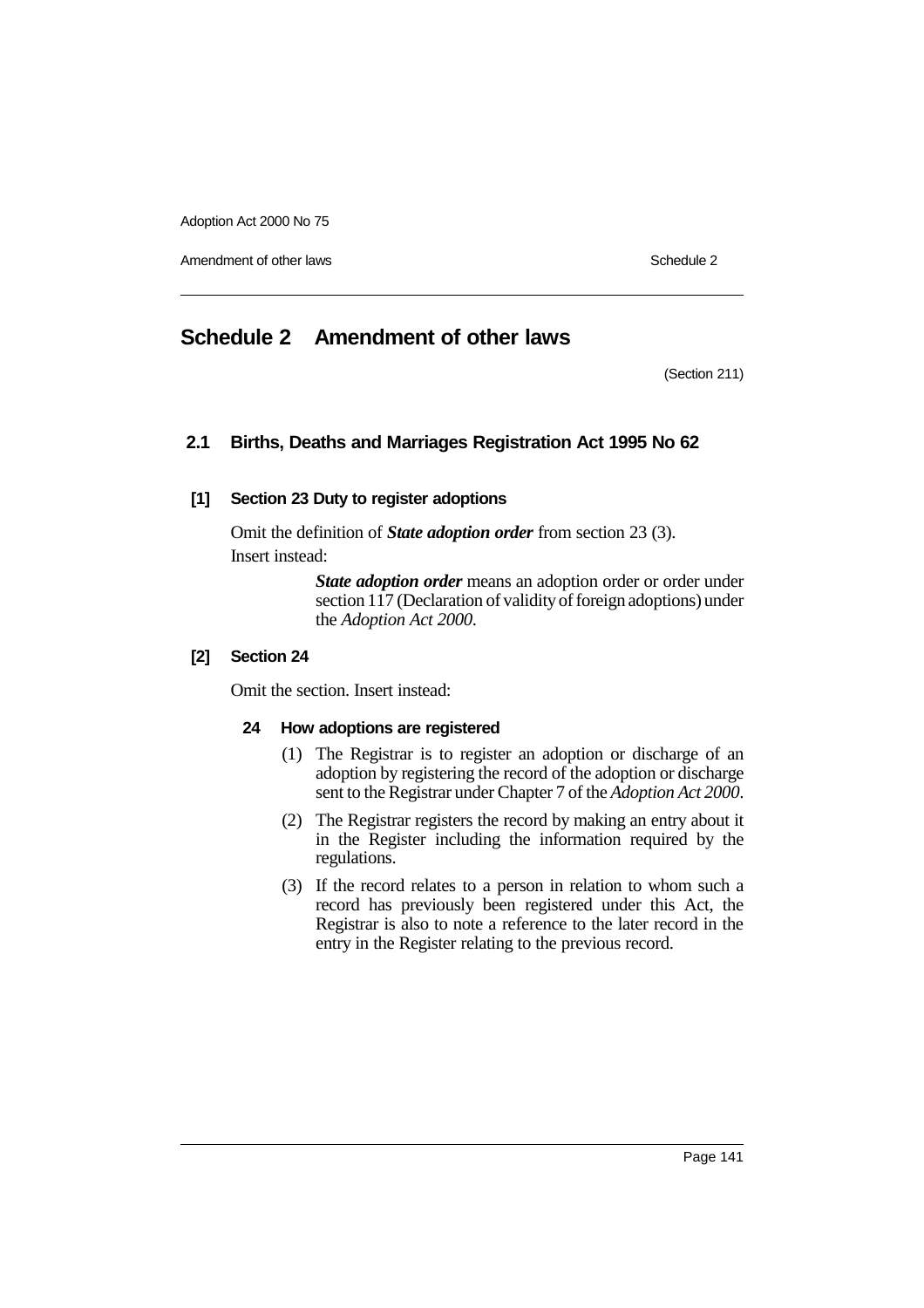Schedule 2 Amendment of other laws

# **[3] Section 24A**

Insert after section 24:

## **24A Registration of deceased person's former intention to adopt**

- (1) The adoptive parent of a person in relation to whom a record is registered under this Part may apply to the Registrar, in a form approved by the Registrar, for registration of the intention of a deceased person before his or her death to adopt the person jointly with the adoptive parent.
- (2) The Registrar registers an intention of a deceased person to adopt by making an entry about the intention to adopt in the Register including the information required by the regulations.
- (3) An application to the Registrar under this section must, if the Registrar requires verification of the information contained in the application, be accompanied by a statutory declaration obtained from the Director-General of the Department of Community Services or an appropriate principal officer (within the meaning of the *Adoption Act 2000*) verifying the information contained in the application and any other evidence that the Registrar may require.

## **[4] Section 25 Adoption record to be noted in birth registration**

Omit "section 61 or 63 of the *Adoption of Children Act 1965*" from section 25 (2).

Insert instead "section 130 or 132 of the *Adoption Act 2000*".

## **[5] Section 49 Issue of certificate**

Insert after section 49 (3):

(4) If requested to do so by an applicant, the Registrar must issue a single certificate (an *adopted person's birth record*) certifying particulars contained in an entry relating to the birth of a person and particulars relating to a record sent to the Registrar under section 130 or 132 of the *Adoption Act 2000* (or a memorandum under the former Acts) and registered under this Act.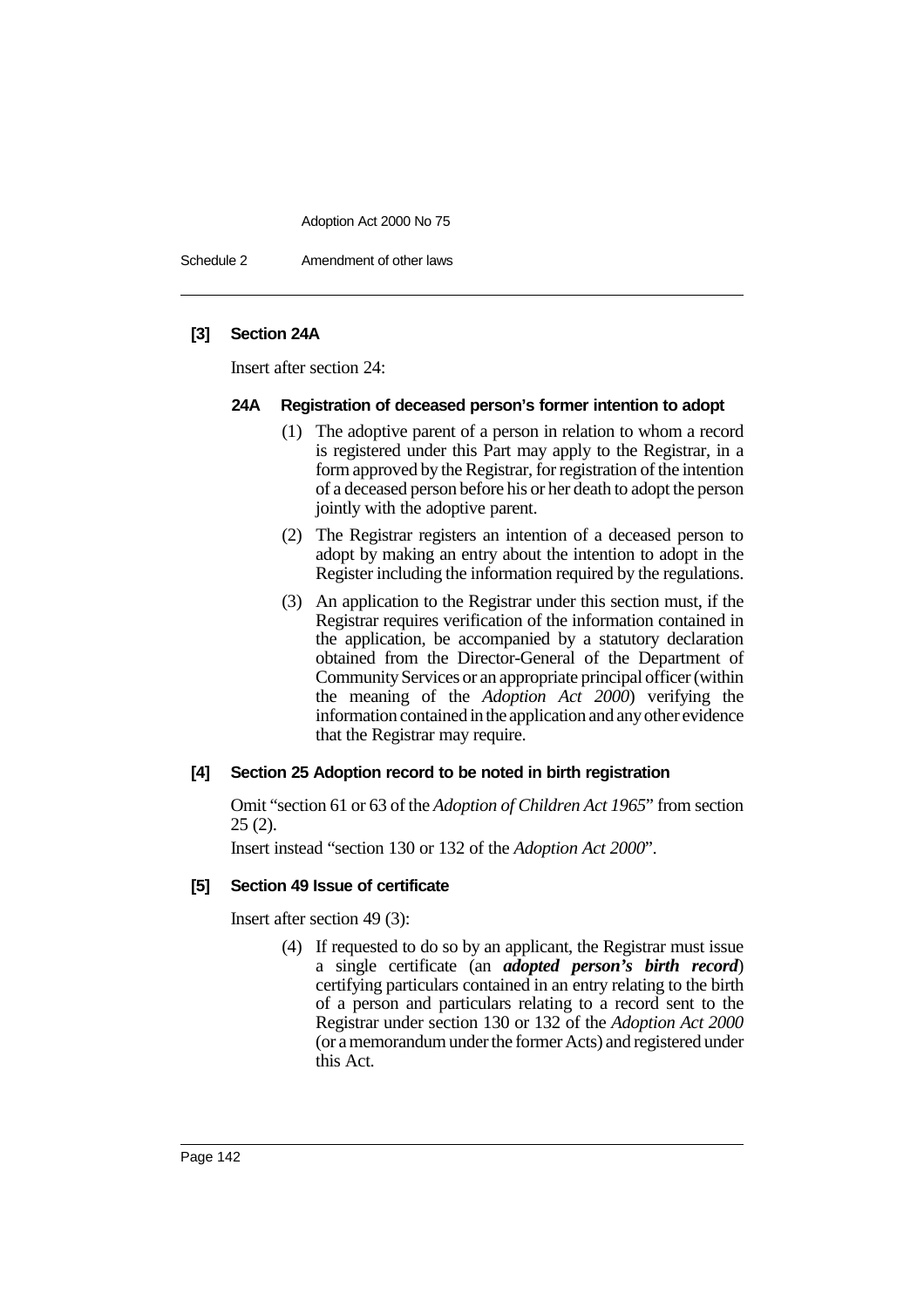Amendment of other laws Schedule 2 and the control of the laws Schedule 2 and 2 and 2 and 2 and 2 and 2 and 2 and 2 and 2 and 2 and 2 and 2 and 2 and 2 and 2 and 2 and 2 and 2 and 2 and 2 and 2 and 2 and 2 and 2 and 2 and

- (5) The Registrar–General must not issue a certificate under subsection (4) unless:
	- (a) the certificate relates to a person who is 18 or more years of age, or
	- (b) the Director-General of the Department of Community Services has consented to its issue.

**Note.** The power of the Registrar to issue such a certificate is also subject to the provisions of Chapter 8 of the Adoption Act 2000.

#### **[6] Section 52 Access to information to be given in accordance with Adoption Act 2000**

Omit "*Adoption Information Act 1990*". Insert instead "*Adoption Act 2000*".

#### **[7] Section 52, note**

Omit "*Adoption Information Act 1990*". Insert instead "*Adoption Act 2000*".

# **2.2 Births, Deaths and Marriages Registration Regulation 1996**

#### **Clause 7 Registration of adoptions**

Insert at the end of the clause:

- (2) For the purposes of section 24A of the Act (Registration of deceased person's former intention to adopt), the following particulars are required:
	- (a) the full name and last residential address of the deceased person,
	- (b) the date and place of death of the deceased person.

#### **2.3 Freedom of Information Act 1989 No 5**

#### **[1] Schedule 1 Exempt documents**

Omit "*Adoption of Children Act 1965*" from clause 20 (a). Insert instead "*Adoption Act 2000*".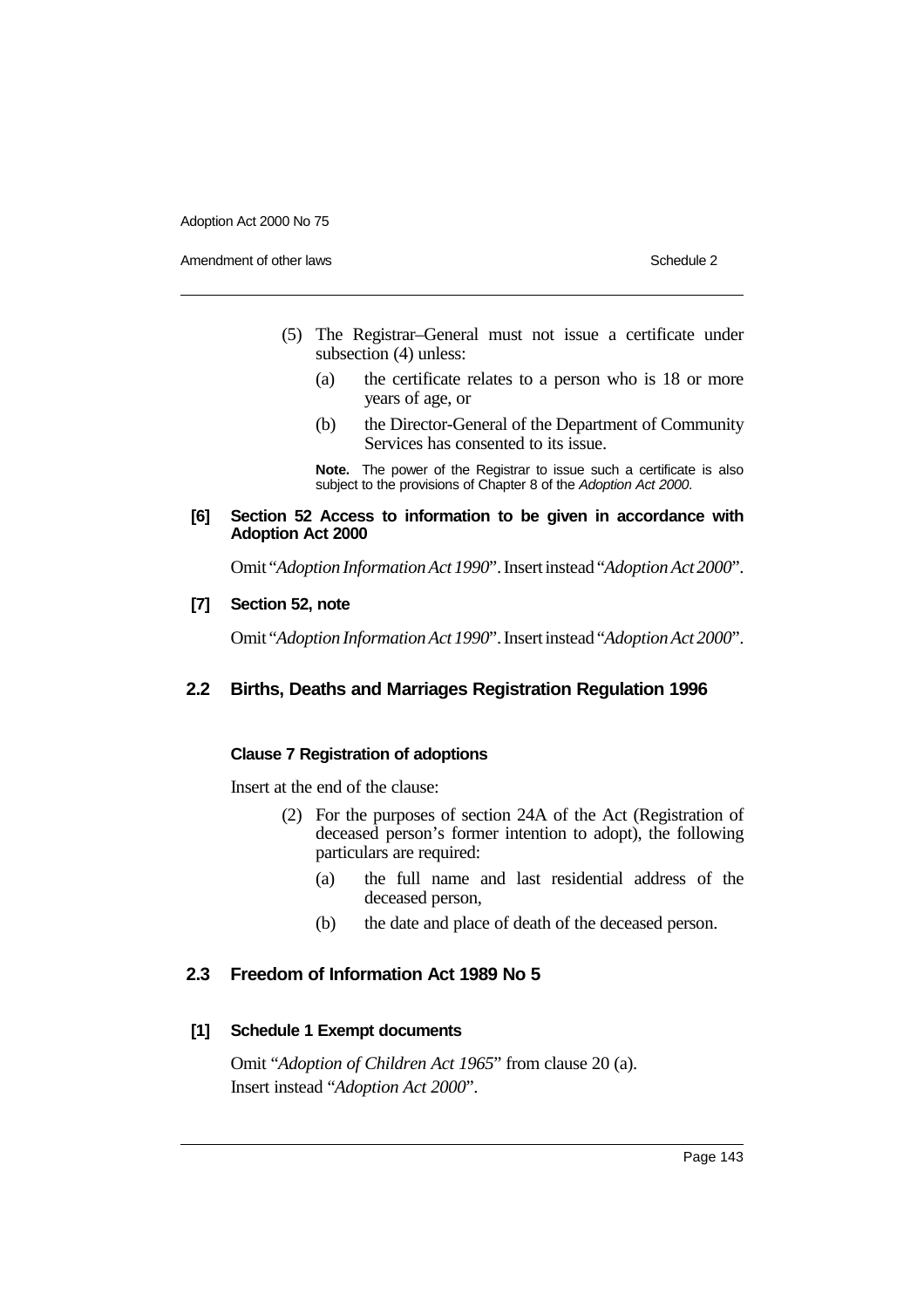Schedule 2 Amendment of other laws

### **[2] Schedule 1, clause 20 (c)**

Omit "*Adoption of Children Act 1965*". Insert instead "*Adoption Act 2000*".

# **2.4 Privacy and Personal Information Protection Act 1998 No 133**

#### **Section 4 Definition of "personal information"**

Insert after section  $4(3)(i)$ :

(ja) information about an individual that is obtained about an individual under Chapter 8 (Adoption information) of the *Adoption Act 2000*,

# **2.5 Status of Children Act 1996 No 76**

## **[1] Section 4 Application of Act**

Omit "sections 35 and 36 of the *Adoption of Children Act 1965*" from section 4 (2).

Insert instead "sections 95–99 of the *Adoption Act 2000*".

## **[2] Section 8 Rights of exnuptial children and their relatives on intestacy**

Omit "*Adoption of Children Act 1965* or under an adoption recognised in the State under Part 5" from section 8 (4).

Insert instead "*Adoption Act 2000* or under an adoption recognised in the State under Chapter 5".

# **[3] Sections 11 and 12**

Omit "section 46 (recognition of foreign adoptions) of the *Adoption of Children Act 1965*" wherever occurring.

Insert instead "Chapter 5 (Recognition of adoptions) of the *Adoption Act 2000*".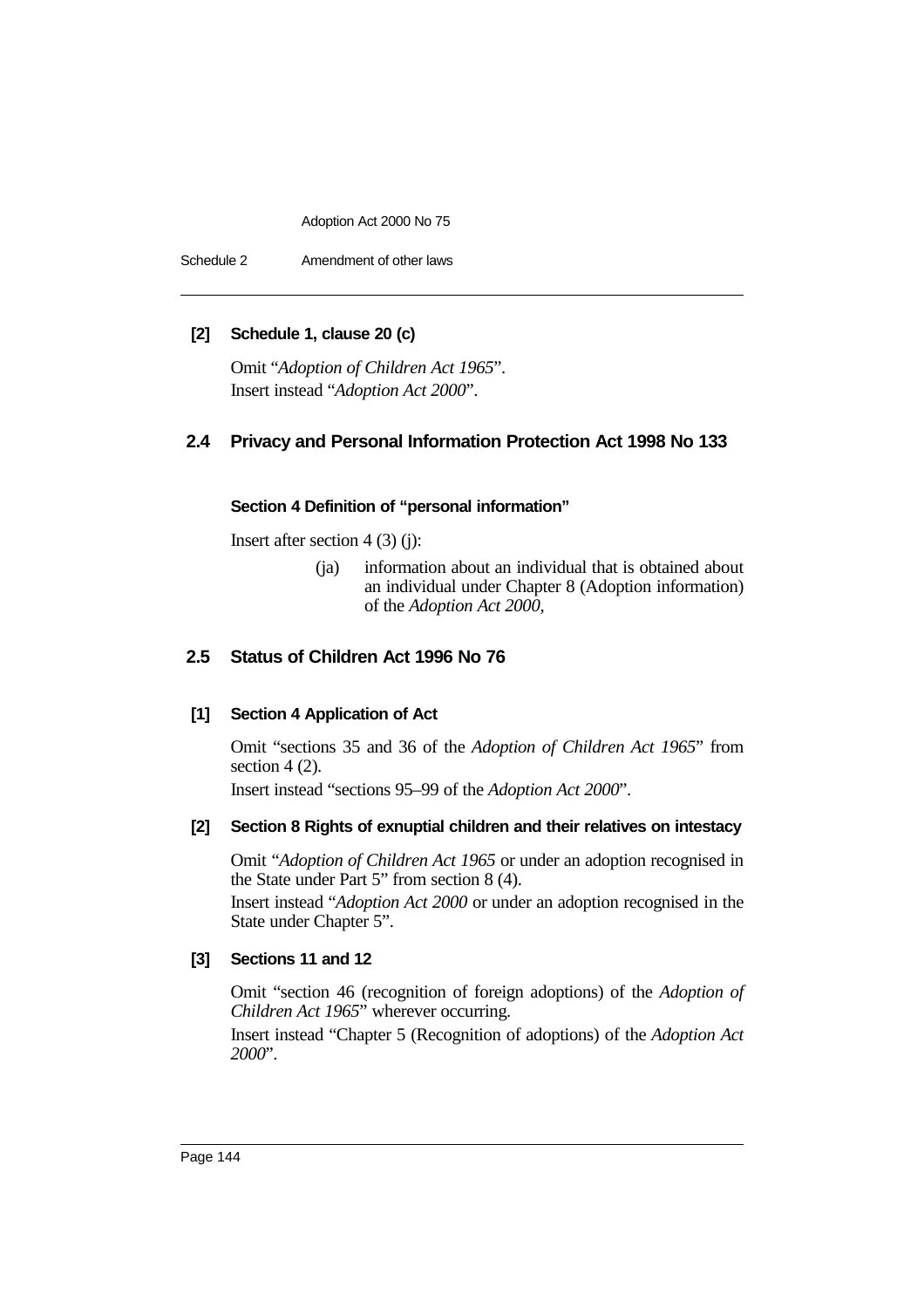Amendment of other laws Schedule 2

# **2.6 Youth and Community Services Act 1973 No 90**

# **Section 3 Definitions**

Omit "*Adoption of Children Act 1965*" from the definition of *relative*. Insert instead "*Adoption Act 2000*".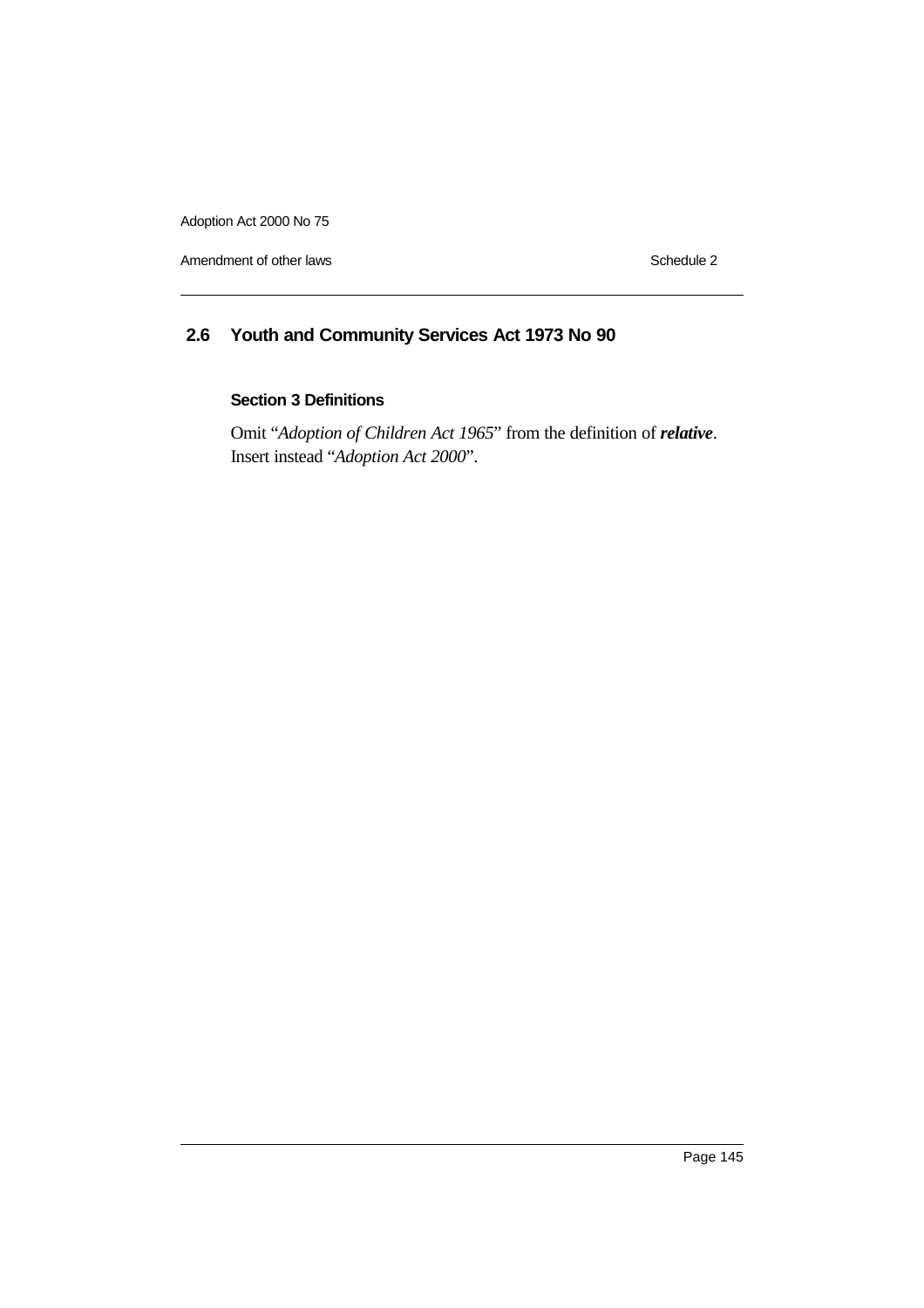Schedule 3 Savings, transitional and other provisions

# **Schedule 3 Savings, transitional and other provisions**

(Section 212)

# **Part 1 Preliminary**

## **1 Savings and transitional regulations**

(1) The regulations may contain provisions of a savings or transitional nature consequent on the enactment of the following Acts:

this Act

- (2) Any such provision may, if the regulations so provide, take effect on the date of assent to the Act concerned or a later date.
- (3) To the extent to which any such provision takes effect on a date that is earlier than the date of its publication in the Gazette, the provision does not operate so as:
	- (a) to affect, in a manner prejudicial to any person (other than the State or an authority of the State), the rights of that person existing before the date of its publication, or
	- (b) to impose liabilities on any person (other than the State or an authority of the State) in respect of anything done or omitted to be done before the date of its publication.

# **Part 2 Provisions consequent on the enactment of this Act**

# **2 Definitions**

In this Part:

*repealed adoption Act* means the *Adoption of Children Act 1965* as in force immediately before its repeal by this Act.

*repealed information Act* means the *Adoption Information Act 1990* as in force immediately before its repeal by this Act.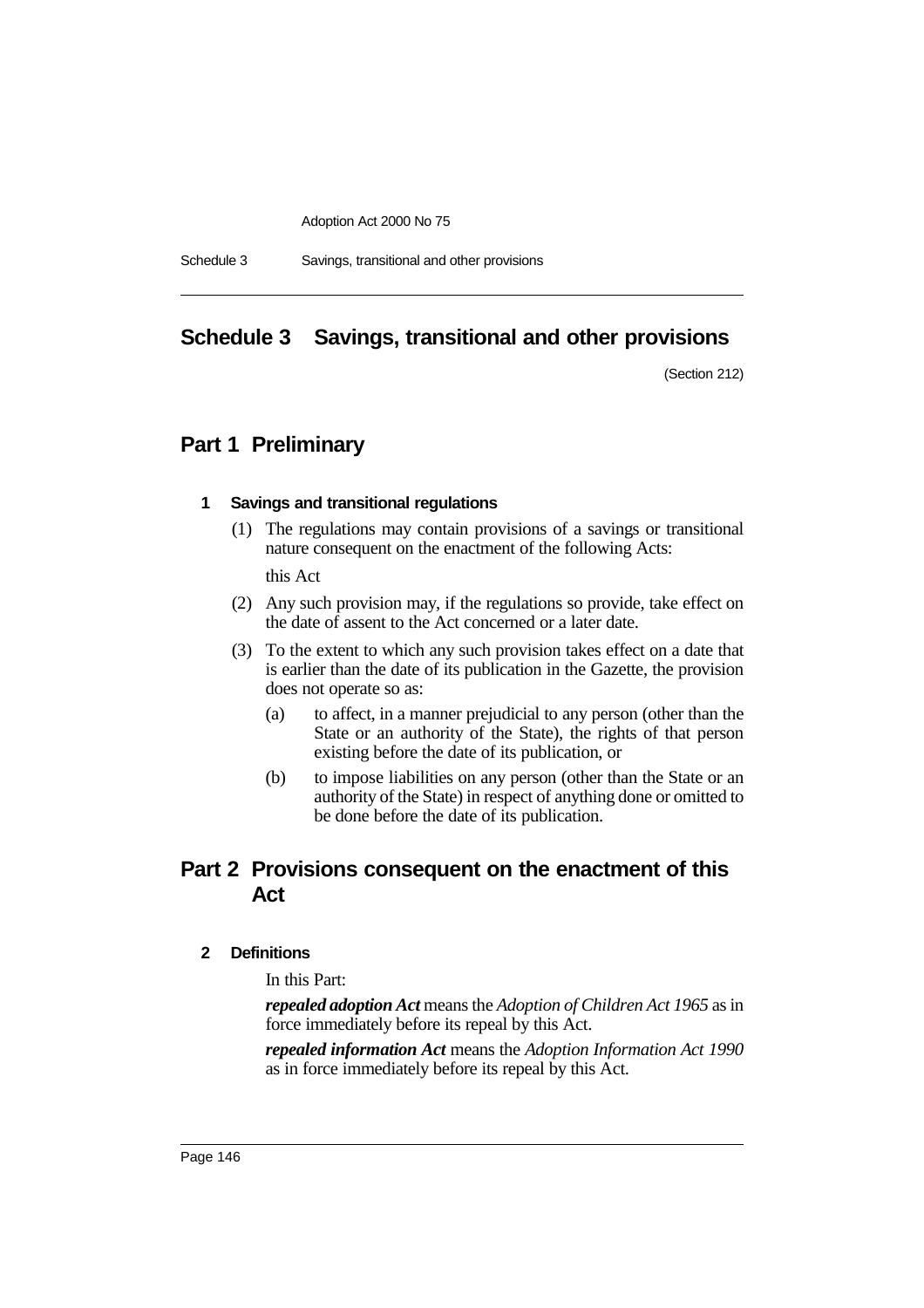Savings, transitional and other provisions Schedule 3

#### **3 Saving of existing private adoption agencies**

- (1) An existing agency is taken, for 12 months after an accreditation order made by the Director-General is published in the Gazette (or after such later date as is specified in the order), to have been accredited as an adoption agency under this Act.
- (2) An agency referred to in subclause (1) may provide the adoption services specified in the order.
- (3) In this clause:

*accreditation order* means an order specifying:

- (a) the adoption services provided by an existing agency immediately before the repeal of the repealed adoption Act, and
- (b) any other adoption services that may be provided by the agency.

*existing agency* means a charitable organisation approved as a private adoption agency under the repealed adoption Act immediately before its repeal by this Act.

## **4 Saving of orders for adoption and interim orders**

Except to the extent (if any) otherwise provided by the regulations or this Schedule, an adoption order or interim order made under the repealed adoption Act and in force immediately before the repeal of that Act continues in force under this Act as if the order was made under this Act and the parties to the adoption were parties to an adoption under this Act.

## **5 Dispositions of property**

In relation to a disposition of property by will or otherwise by any person who died before the commencement of this clause or to a devolution of property arising on the death of any person who in respect of that property died intestate before that commencement, an adoption order made under this Act has the same effect as if made under repealed adoption Act.

## **6 Saving of consents**

A valid consent to the adoption of a child given under the repealed adoption Act and that had not, immediately before the repeal of that Act, been revoked is taken to be a consent given in accordance with this Act.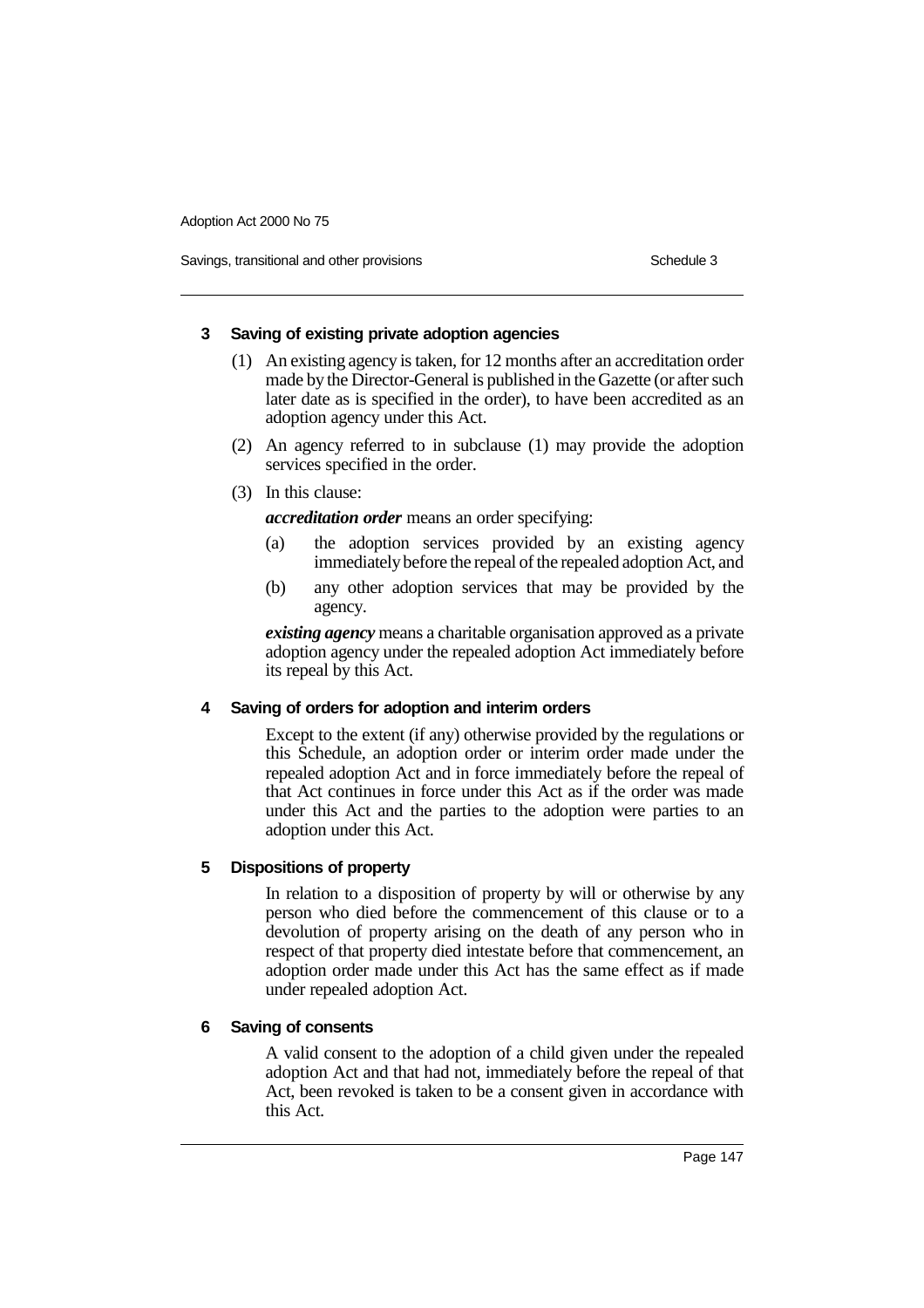Schedule 3 Savings, transitional and other provisions

## **7 Applications for orders**

An application for an adoption order pending before the commencement of this clause is to continue to be dealt with under the repealed adoption Act, despite the repeal of that Act.

#### **8 Child placed for adoption**

If immediately before the commencement of this clause a child was placed with a view to adoption by a prospective adoptive parent or parents, an application to adopt the child by that parent or those parents is to continue to be dealt with under the repealed adoption Act, despite its repeal.

## **9 Saving of Advance Notice Register and Reunion and Information Register**

The Advance Notice Register and Reunion and Information Register established under the repealed information Act is to form part of the Advance Notice Register and Reunion and Information Register established under this Act.

#### **10 Saving of regulations**

The regulations made under the repealed adoption Act or repealed information Act and in force immediately before the commencement of this clause are, until repealed, replaced or amended by Regulations under this Act, to continue in force and to be taken to have been made under this Act.

#### **11 Saving of contact vetoes**

A contact veto that is entered in the Contact Veto Register under the repealed information Act immediately before its repeal by this Act is taken to be a contact veto entered in the Contact Veto Register under this Act.

#### **12 References to repealed Acts**

In any other Act or instrument, a reference to the repealed adoption Act or the repealed information Act extends to a reference to the corresponding provision of this Act.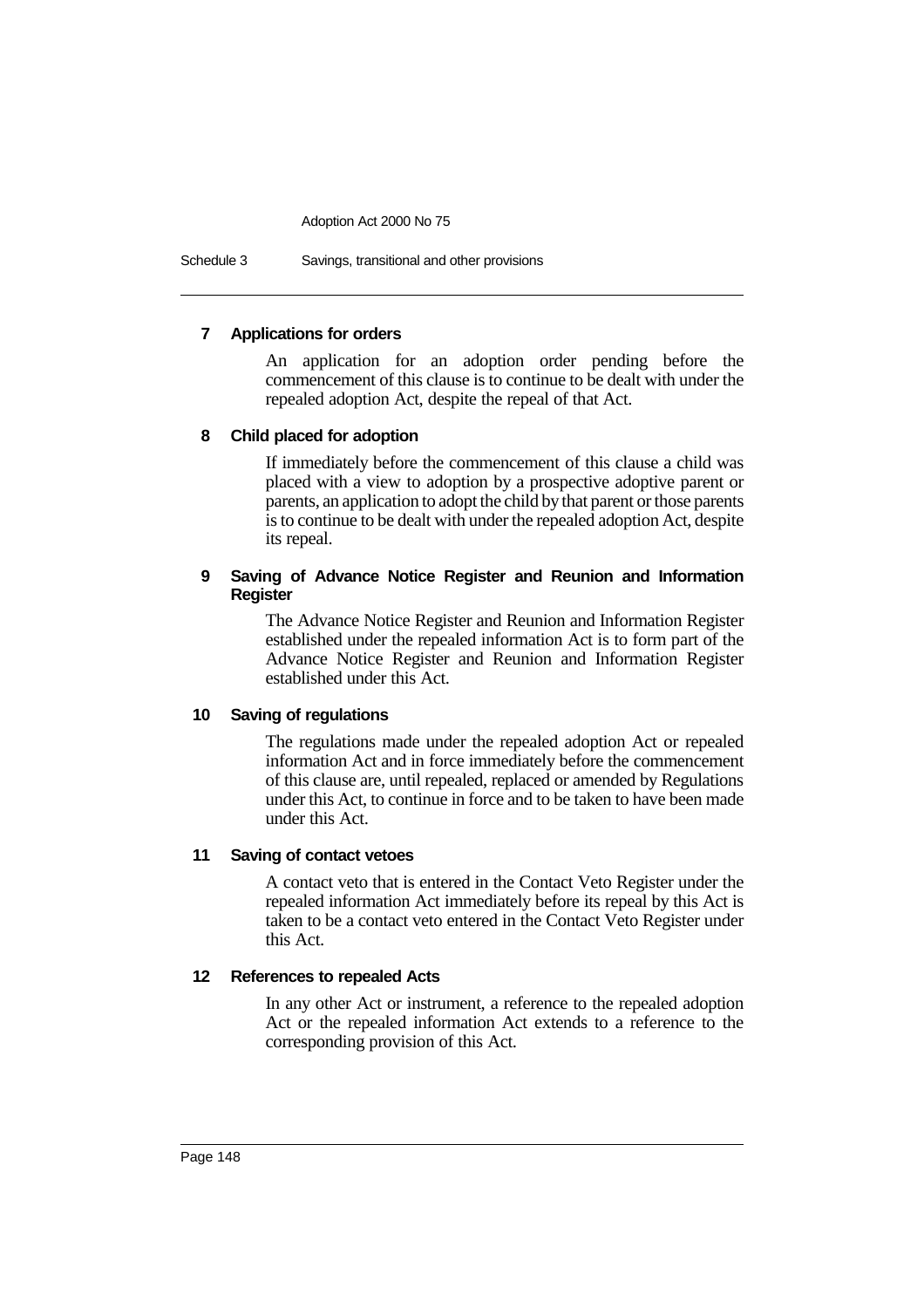**Dictionary** 

## **Dictionary**

*Aboriginal*—see section 4.

*Aboriginal adoption consultative organisation*—see section 195. *Aboriginal child placement principles* means the principles set out in section 35.

*accreditation notice* means notice given under section 15.

*accredited adoption agency* means an organisation for the time being accredited to provide adoption services under Chapter 3.

*adopted brother or sister* of an adopted person means another adopted person who has or had at least one parent (whether biological or adoptive) who is or was a birth parent of the adopted person.

*adopted person* means a person:

- (a) an order for whose adoption was made under a former Act before the commencement of section 95 of this Act, or
- (b) whose adoption in another State or in a country outside Australia was recognised under the *Adoption of Children Act 1965* as having the same effect as if an order for adoption had been made under that Act, or
- (c) an order for whose adoption was made under this Act, or
- (d) whose adoption in another State is recognised under this Act as having the same effect as if an order for adoption had been made under this Act, or
- (e) whose adoption in, or in a country outside, Australia is recognised and effective for the laws of this State under a law of this State or the Commonwealth.

*adopted person's birth record* means a record certifying both particulars relating to the birth of a person and particulars relating to the adoption of a person as referred to in section 49 (4) of the *Births, Deaths and Marriages Registration Act 1995.*

#### *adoption compliance certificate:*

- (a) in Division 2 of Part 2 of Chapter 5—means a certificate issued in accordance with article 23 of the Convention, and
- (b) in Division 3 of Part 2 of Chapter 5—means a document issued in accordance with the Commonwealth Bilateral Arrangements Regulations.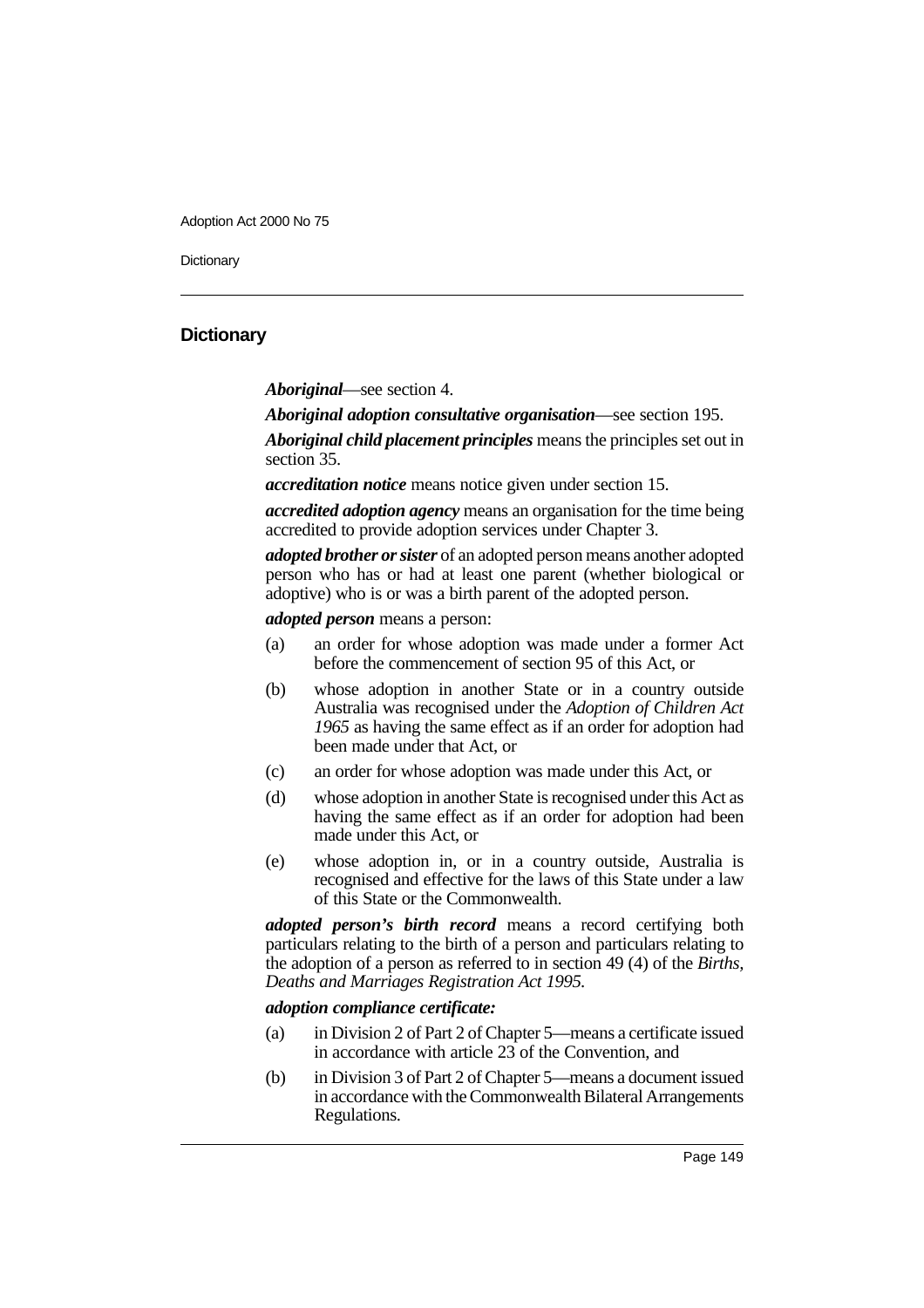**Dictionary** 

*adoption information* means a birth certificate, adopted person's birth record or prescribed information.

*adoption order* means an order for adoption of a child made or recognised under this Act or a former Act.

*adoption plan* means an adoption plan agreed to by two or more of the parties to an adoption under Part 4 of Chapter 4.

*adoption principles* means the principles set out in sections 8 and 9. *adoption service* means:

- (a) arrangements for or towards or with a view to the adoption of a child (whether citizen or non-citizen), or
- (b) negotiations for or towards or with a view to the adoption of a child (whether citizen or non-citizen), or
- (c) arranging or assisting in the transfer of the care and custody of a child (whether citizen or non-citizen), or
- (d) arrangements for the provision of post-adoption information and for contact between adult parties to an adoption.

*adoptive parent* means a person who becomes the parent of an adopted person by adoption.

*advance notice registration* means an advance notice request registered under Chapter 8 and in force.

*advance notice request* means an advance notice request lodged under Chapter 8.

*amended birth certificate*, in relation to an adopted person, means a certificate certifying the particulars relating to the birth of the person based on the registered record relating to the adoption of the person kept under the *Births, Deaths and Marriages Registration Act 1995*.

*amicus curiae*—see the note to section 124.

*appropriate principal officer*, in relation to an adoption, means the principal officer of the accredited adoption agency concerned with the adoption.

*birth parent*, in or in relation to Chapter 8, means a biological parent of an adopted person.

*Central Authority* means a person or office designated for a Convention country under article 6 of the Convention.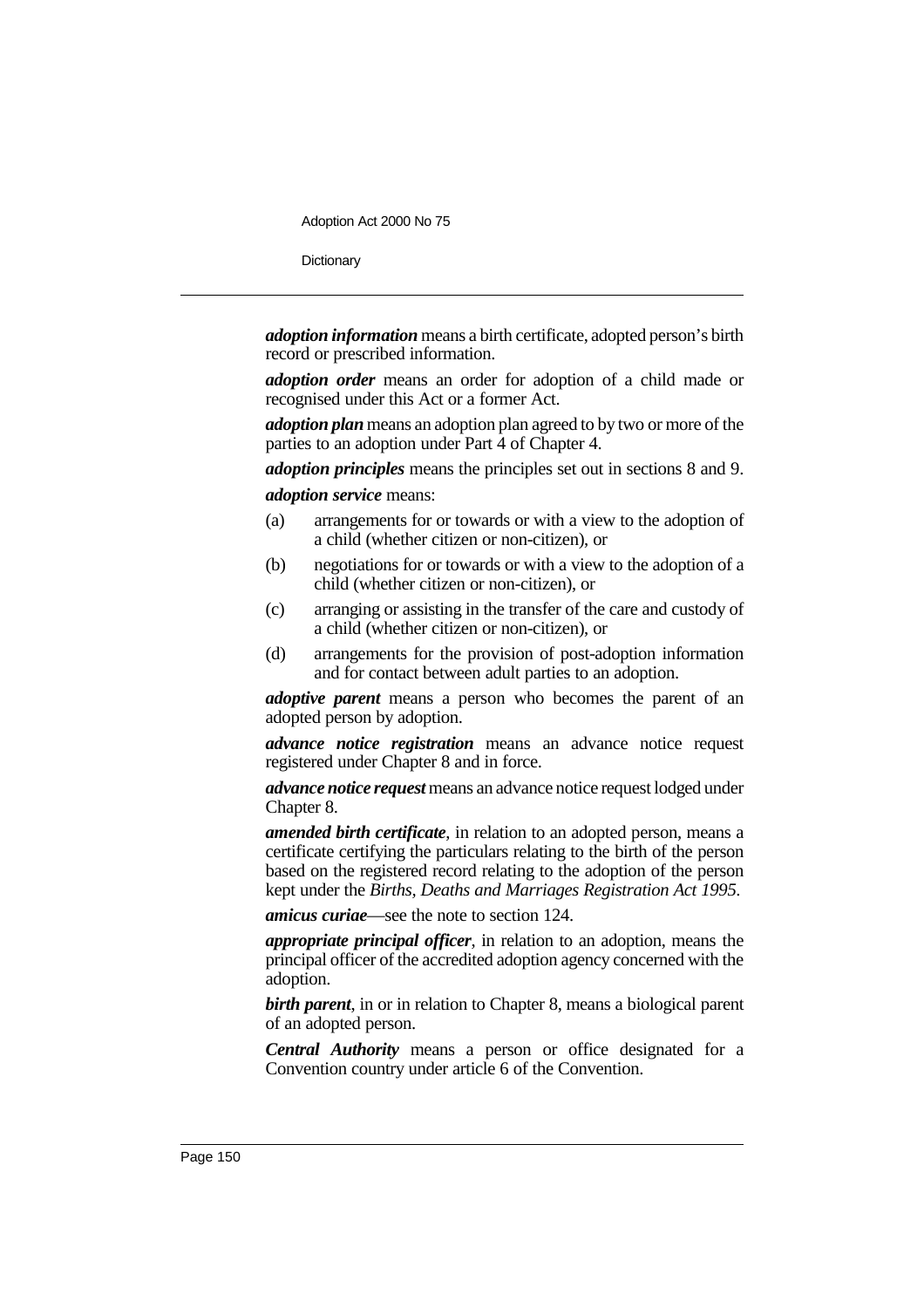#### **Dictionary**

#### *charitable organisation* means:

- (a) a non-profit organisation carried on primarily or principally for religious, charitable, benevolent or philanthropic purposes, or
- (b) a hospital (other than a statutory health corporation or affiliated health organisation within the meaning of the *Health Services Act 1997*) carried on by an organisation otherwise than for the purpose of trading or pecuniary profit or gain to its members, or
- (c) an organisation or association that holds an authority under Part 2 of the *Charitable Fundraising Act 1991*, or
- (d) any other organisation or organisation of a class prescribed by the regulations for the purposes of this definition.

#### *child* means:

- (a) a person who is less than 18 years of age, or
- (b) a person who is 18 or more years of age and in relation to whom an adoption is sought or has been made.

*Commonwealth Bilateral Arrangements Regulations* means the *Family Law (Bilateral Arrangements—Intercountry Adoption) Regulations 1998* of the Commonwealth.

*Commonwealth Convention Regulations* means the *Family Law (Hague Convention on Intercountry Adoption) Regulations 1998* of the Commonwealth.

#### *competent authority* means:

- (a) for a prescribed overseas jurisdiction—a person, body or office in the jurisdiction responsible for approving the adoption of children, and
- (b) for New South Wales—the Director-General.

*contact veto* means a veto against contact registered under Chapter 8 and in force.

*Convention* means the Convention on Protection of Children and Cooperation in Respect of Intercountry Adoption signed at the Hague on 29 May 1993 and a copy of the English text of which as contained in the Commonwealth Convention Regulations is set out in Schedule 1.

*Convention country* has the meaning given by regulation 4 of the Commonwealth Convention Regulations.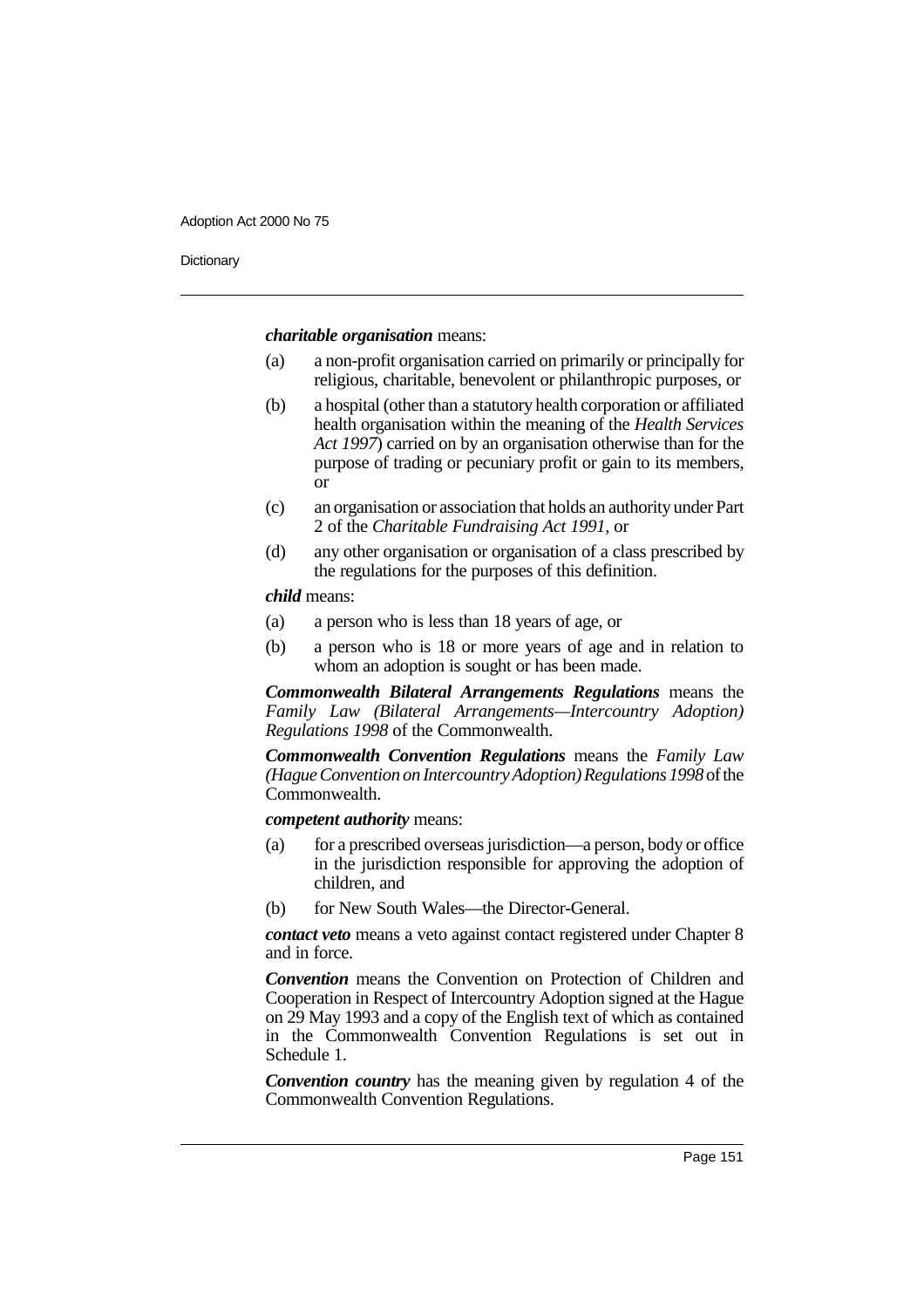**Dictionary** 

*counsellor*—see section 57.

*couple* means a man and a woman who:

- (a) are married, or
- (b) have a de facto relationship.

*Court* means the Supreme Court of New South Wales.

*de facto relationship* means the relationship between a man and a woman who live together as husband and wife on a bona fide domestic basis although not married to one another.

*decision*, in relation to the adoption of a child, includes a decision concerning the following:

- (a) the assessment of the suitability of a person or persons to adopt a child,
- (b) the arrangements for or in relation to the allocation of a child to a person or persons who will adopt the child,
- (c) the transfer of the care and custody of a child to a person or persons willing to adopt the child,
- (d) the giving of consent to the adoption of a child of whom the decision maker has guardianship or other parental responsibility.

*decision maker*, in relation to a decision about the adoption of a child, means the Court, the Director-General, an accredited adoption agency or a principal officer of an accredited adoption agency.

*Department* means the Department of Community Services.

*designated person* means:

- (a) in relation to the Department of Community Services—the Director-General, or
- (b) in relation to a hospital controlled, or health service provided, by an area health service within the meaning of the *Health Services Act 1997*—the chief executive officer of the service, or
- (c) in relation to a statutory health corporation or affiliated health organisation within the meaning of the *Health Services Act 1997*—the chief executive officer of the corporation or organisation, or
- (d) in relation to the Department of Health—the Director-General of the Department, or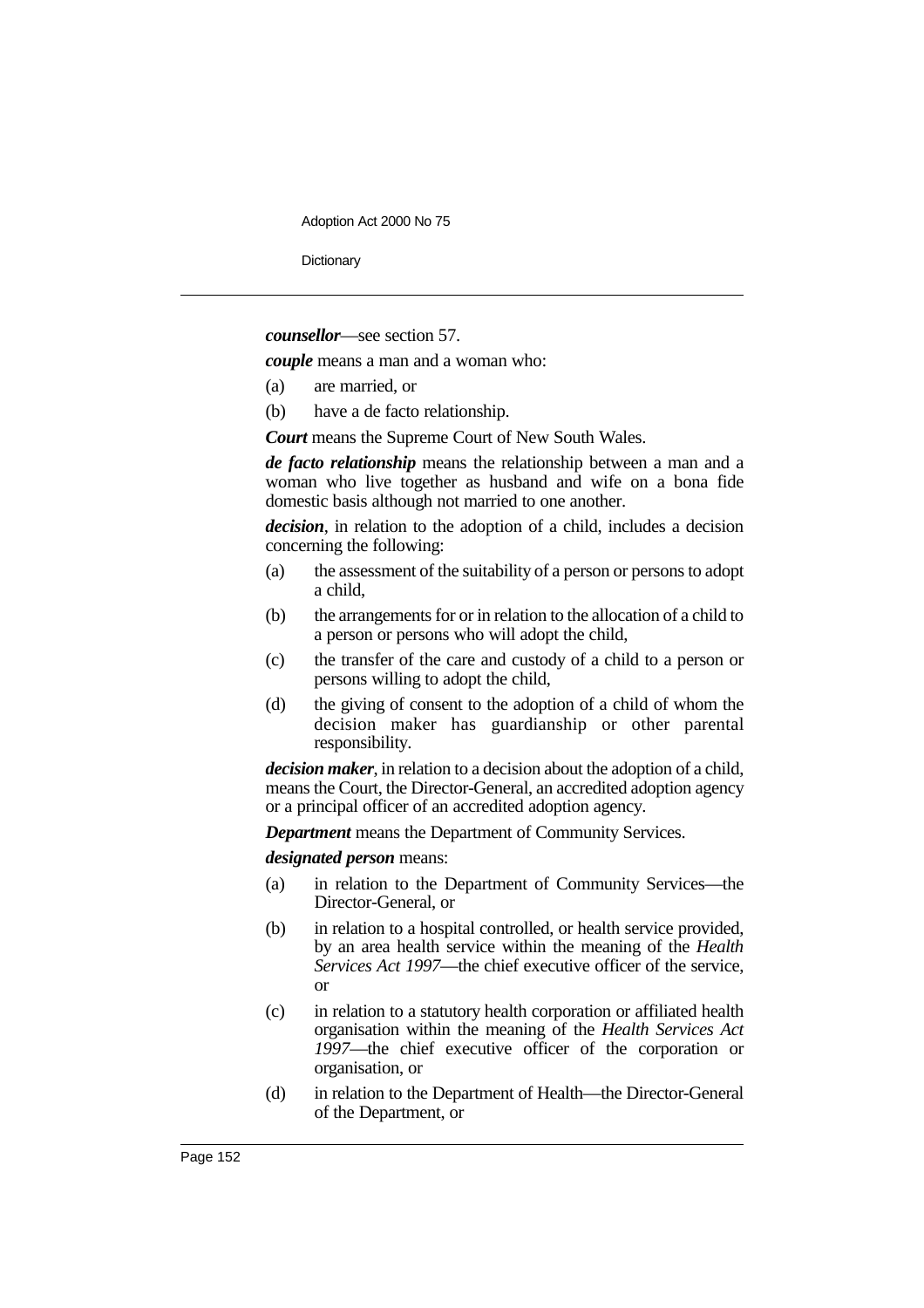#### **Dictionary**

- (e) in relation to an accredited adoption agency—the principal officer of the accredited adoption agency, or
- (f) in relation to a private hospital (within the meaning of the *Private Hospitals and Day Procedure Centres Act 1988*)—the licensee of the private hospital, or
- (g) in relation to the Office of the Registrar—the Registrar, or
- (h) in relation to any other institution, body or person prescribed as an information source for the purposes of this Act—the person prescribed as the designated person for that institution, body or person,

and includes a person to whom a function has been duly delegated by the designated person and a person authorised by the designated person in accordance with the guidelines prescribed by the regulations.

*Director-General* means the Director-General of the Department of Community Services.

*discharge order* means an order for the discharge of an adoption order.

*disposition of property* includes the grant or exercise of a power of appointment in respect of property.

*exercise* a function includes perform a duty.

*former Act* means:

- (a) the *Child Welfare Act 1923* and the *Child Welfare Act 1939* or either of those Acts, or
- (b) the *Adoption of Children Act 1965*, or
- (c) the *Adoption Information Act 1990*.

*foster parent* means any person who:

- (a) has the daily care and control of a child under out-of-home care arrangements made under the *Children and Young Persons (Care and Protection) Act 1998*, or
- (b) has the daily care and parental responsibility for the child under the *Family Law Act 1975* of the Commonwealth.

*function* includes a power, authority or duty.

*general consent* is defined in section 53.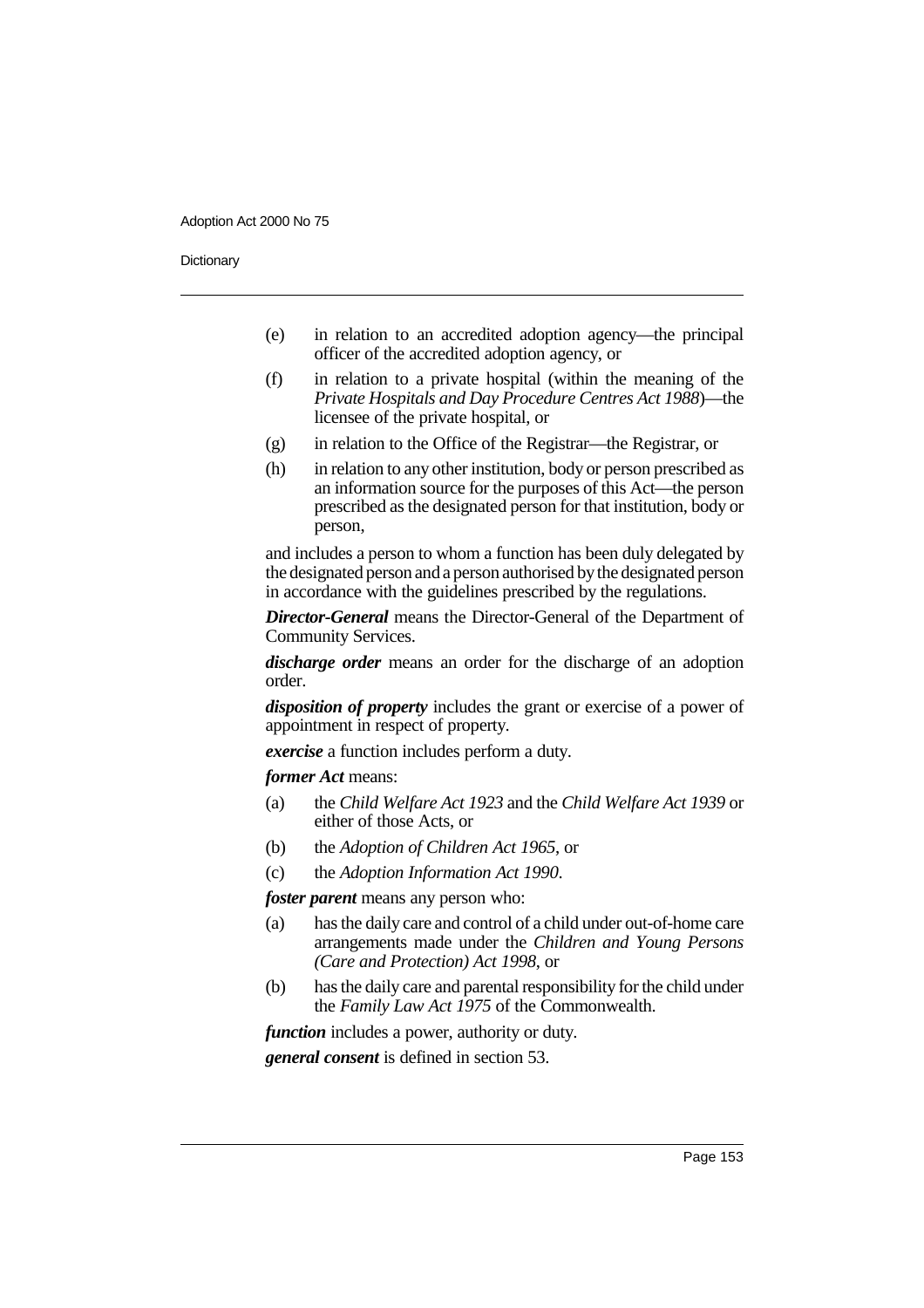**Dictionary** 

*guardian* of a child includes:

- (a) a person having the custody of the child under a court order, and
- (b) a person who is or is taken to be the guardian of a child, to the exclusion of, or in addition to, any parent or other guardian, under a law of the Commonwealth or of another State, and
- (c) a person acting on behalf of a person with a disability in accordance with a direction of the Guardianship Tribunal under Part 4A of the *Guardianship Act 1987*.

*guardian ad litem*—see sections 123 (3) and 124 (3) for the functions of such a guardian.

*hospital* means:

- (a) a public hospital under the control of an area health service within the meaning of the *Health Services Act 1997*, or
- (b) a statutory health corporation or affiliated health organisation within the meaning of the *Health Services Act 1997*, or
- (c) a private hospital within the meaning of the *Private Hospitals and Day Procedure Centres Act 1988*.

*information source* means:

- (a) the Department of Community Services, or
- (b) the Department of Health, or
- (c) an accredited adoption agency, or
- (d) a hospital, or
- (e) the Office of the Registrar, or
- (f) the Supreme Court, or
- (g) any other institution, body or person prescribed as an information source for the purposes of this Act.

*intercountry adopted person* means a non-citizen child adopted from a country outside Australia by a person resident or domiciled in New South Wales.

*intercountry adoption* means the adoption by a person resident or domiciled in New South Wales of a non-citizen child from a country outside Australia.

*interim order* means an order under Part 8 of Chapter 4.

*lawyer* means legal practitioner.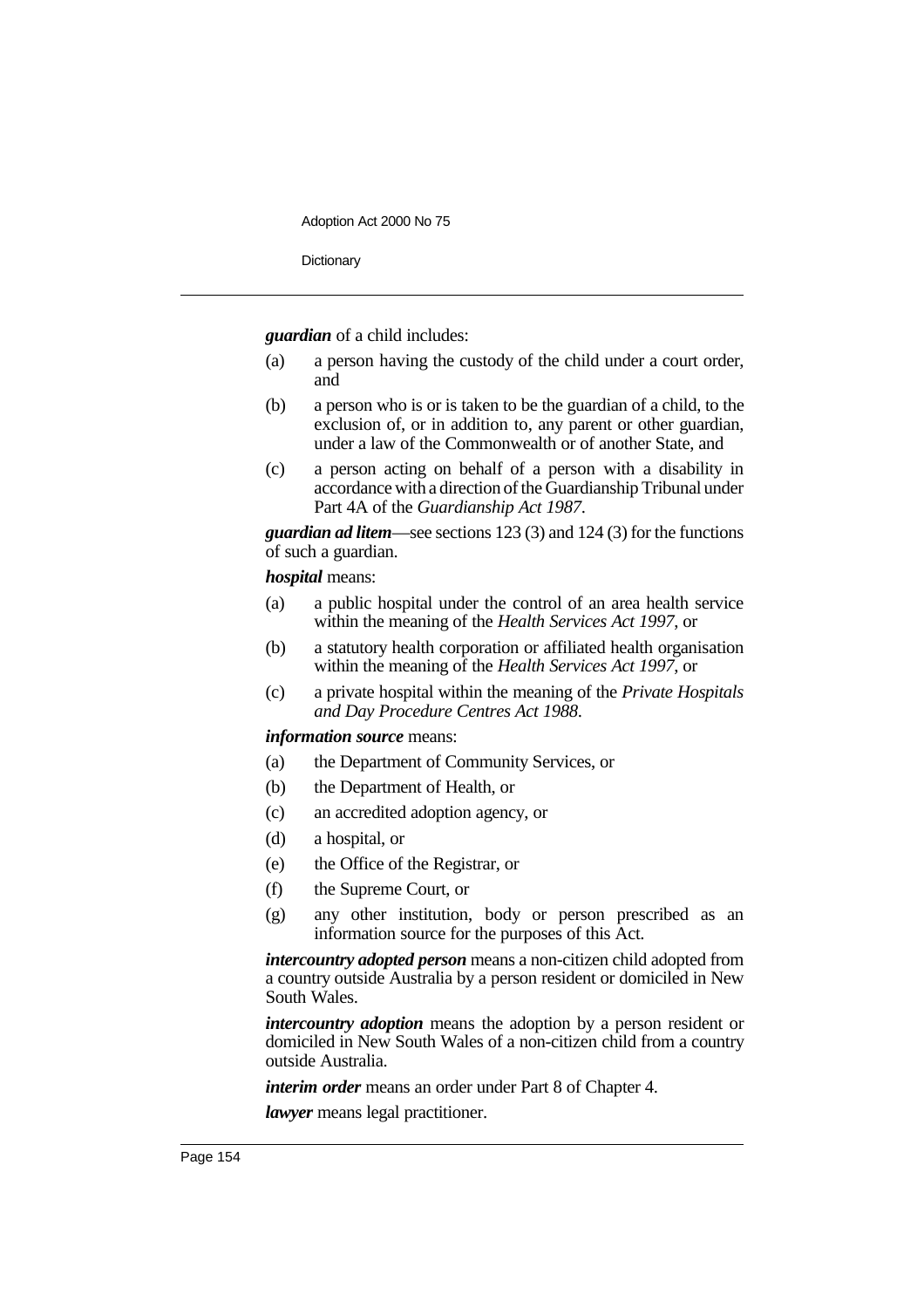**Dictionary** 

#### *married* means:

- (a) a man and woman who are actually married, or
- (b) an Aboriginal or Torres Strait Islander man and woman who are living together in a relationship that is recognised as a marriage according to the traditions of an Aboriginal community or Aboriginal or Torres Strait Islander group to which they belong.

*nominated officer* means the Registrar of the Equity Division of the Court and includes any other officer of the Court specified by rules of Court as the nominated officer for the purposes of this Act.

*non-citizen child* has the same meaning as in the *Immigration (Guardianship of Children) Act 1946* of the Commonwealth.

*original birth certificate*, in relation to an adopted person, means:

- (a) if the person's birth is registered under the *Births, Deaths and Marriages Registration Act 1995*—a certificate certifying the particulars relating to the birth of the person registered under section 17 of that Act, or
- (b) if the person's birth is not so registered—a copy of any similar document relating to the adopted person identifying the birth parents of the person and contained in records relating to the adoption of the person that are held by an information source.

*parental responsibility*, in relation to a child, means all the duties, powers, responsibilities and authority which, by law, parents have in relation to children.

*parties* to an adoption means the following:

- (a) the child,
- (b) birth parent or birth parents who have consented to the child's adoption,
- (c) person or persons selected to be the prospective adoptive parent of the child,
- (d) the Director-General,
- (e) the appropriate principal officer.

*prescribed information* has the meaning given by section 133.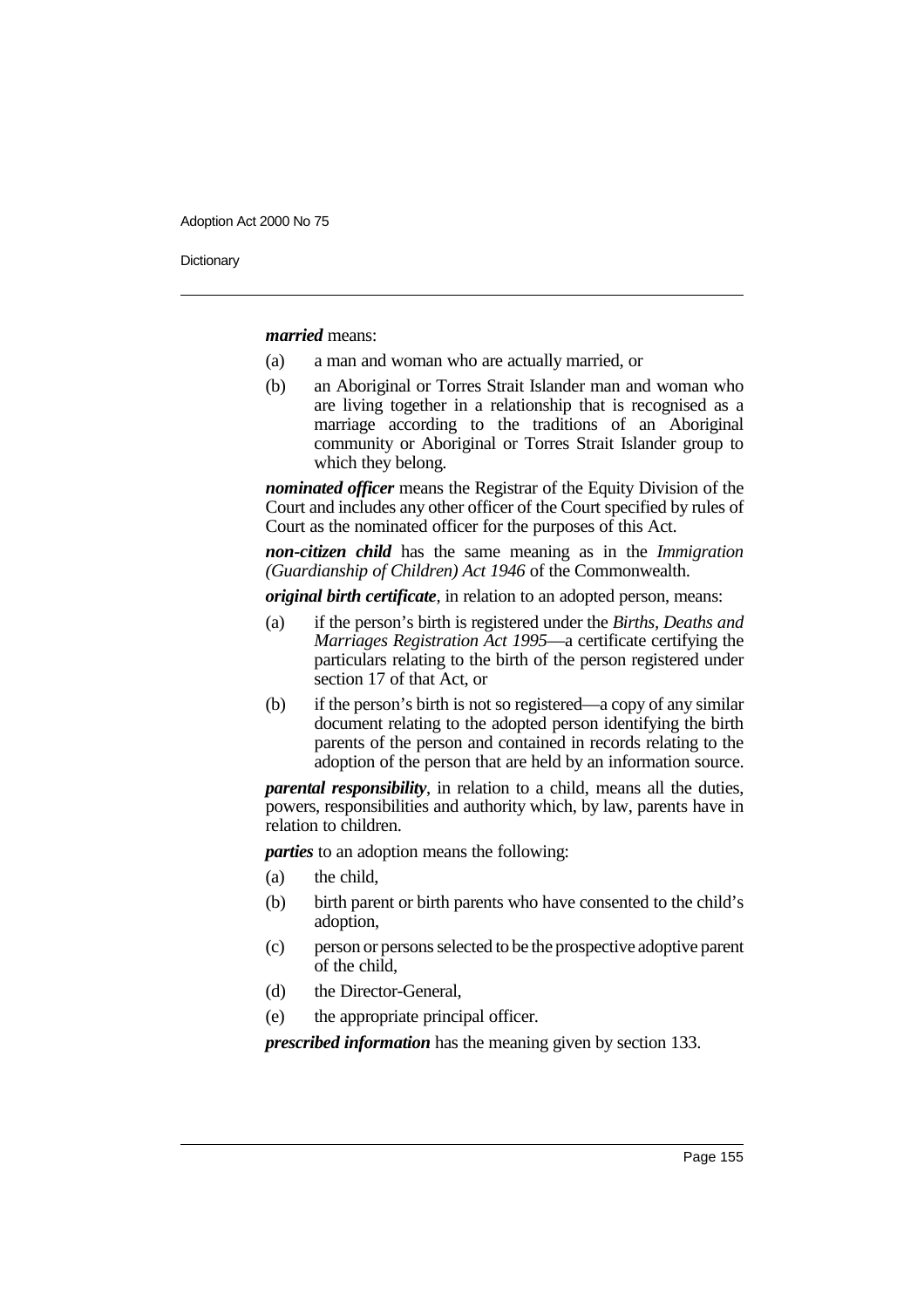**Dictionary** 

*prescribed overseas jurisdiction* means an overseas jurisdiction mentioned in Schedule 1 to the Commonwealth Bilateral Arrangements Regulations.

**Note.** On introduction of the Bill for this Act into Parliament, Schedule 1 referred to the People's Republic of China.

*principal officer* means person specified as the principal officer of an accredited adoption agency under section 19.

*prohibited adoption advertising* is defined in section 176.

*record* means any document or other source of information compiled, recorded or stored in written form or on film, or by electronic process, or in any other manner or by any other means.

*Registrar* means the Registrar of Births, Deaths and Marriages.

*relative* means a grandparent, son, daughter, grandchild, brother, sister, uncle or aunt of a person:

- (a) whether the relationship is of the whole blood or half blood or by marriage, and
- (b) whether or not the relationship depends on the adoption of a person.

*revocation period* means the period within which consent to an adoption may be revoked under section 73 (2).

*separate representative*—see section 122 (7) for some of the functions of a separate representative.

*sibling* of an adopted person means a brother or sister of the person, whether the relationship is of the whole blood or half blood.

*specific consent* is defined in section 53.

*spouse* of a person means:

- (a) a person to whom the person is married, or
- (b) a person of the opposite sex with whom the person has a de facto relationship of at least 3 years' duration.

**Note. Married** is defined elsewhere in this Dictionary.

*State* includes a Territory.

*step parent* means, in relation to a particular person, another person who:

(a) is not a birth parent or adoptive parent of the particular person, and